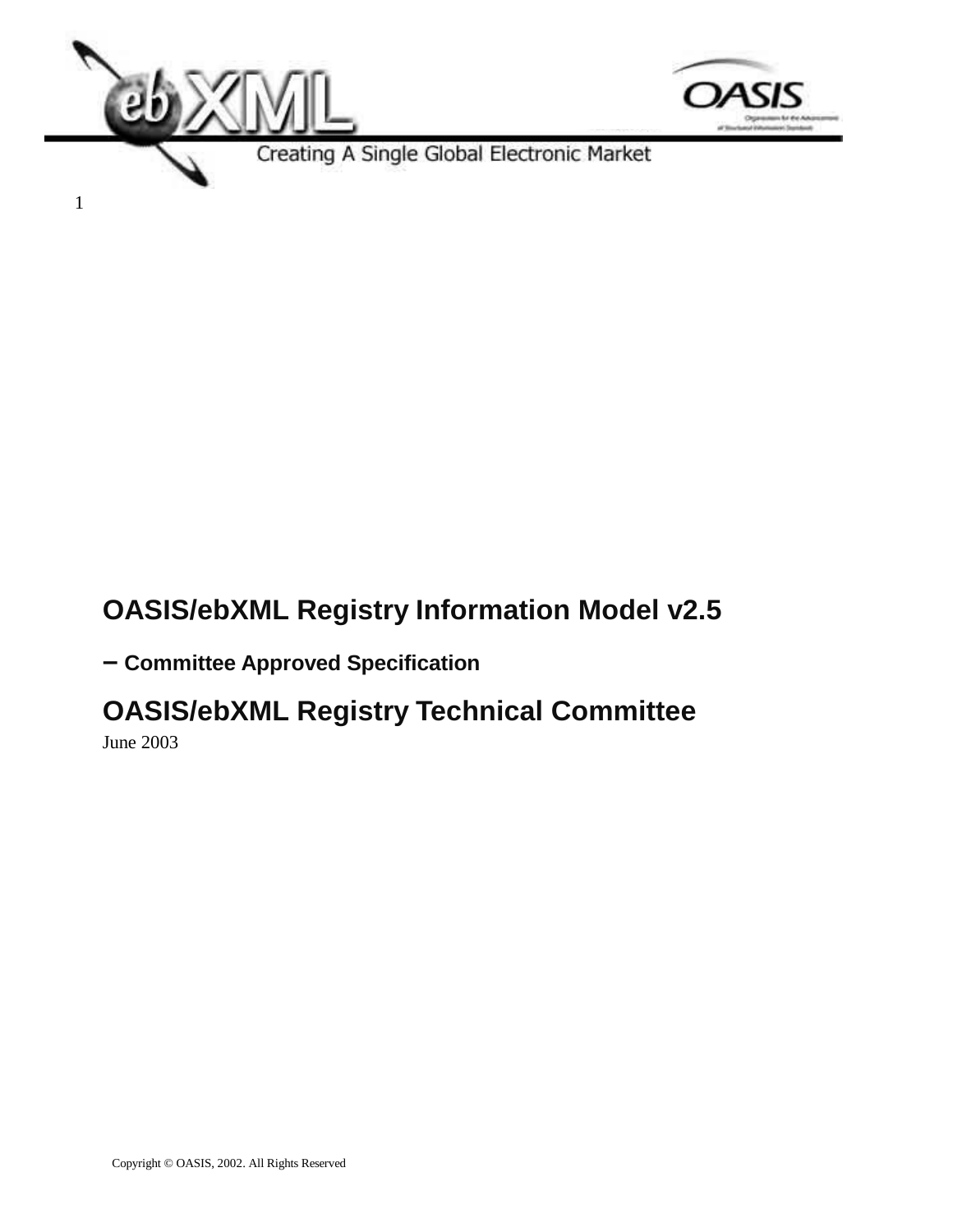1 *This page intentionally left blank.*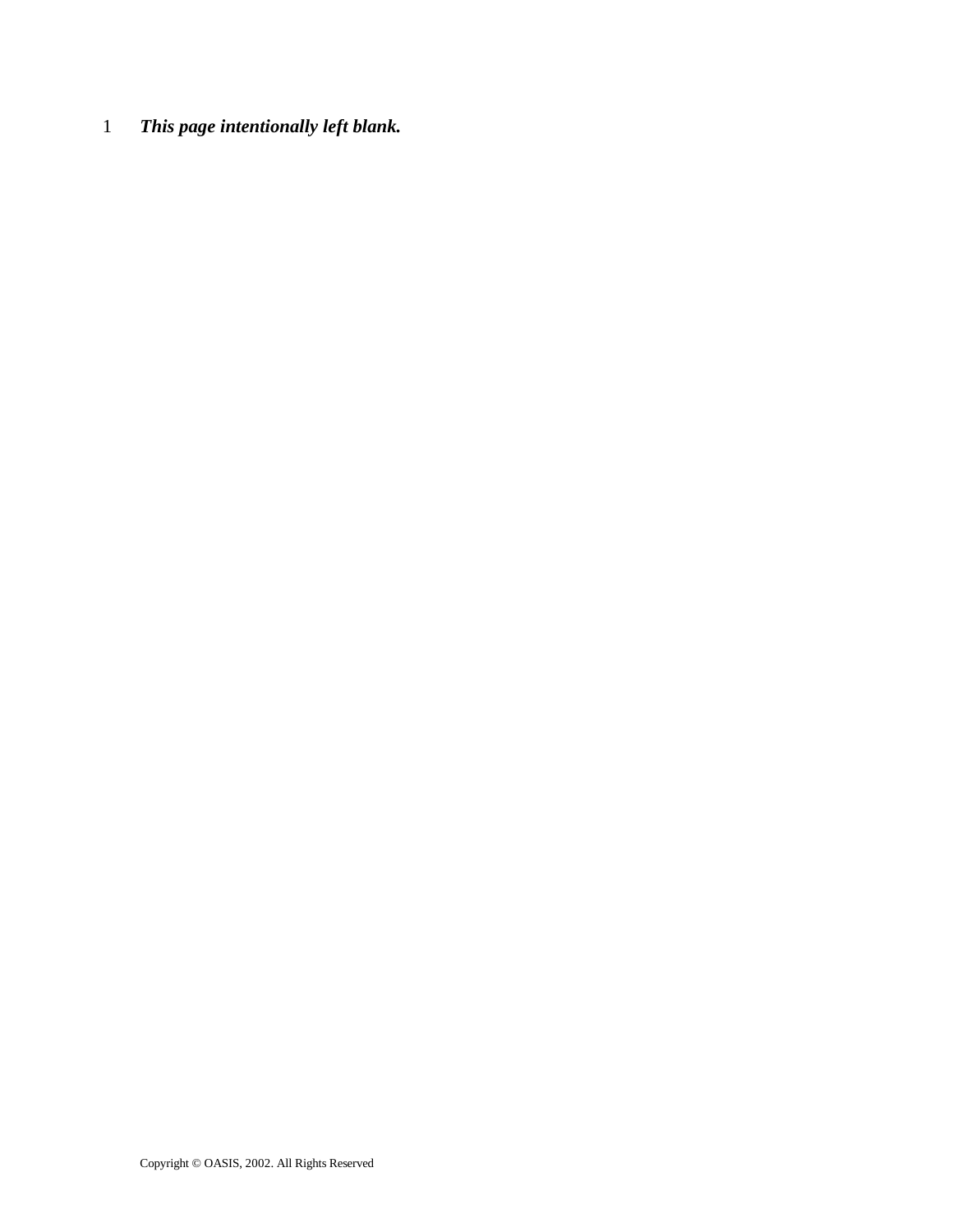# **1 Status of this Document**

- This document is an OASIS ebXML Registry Technical Committee Approved
- Specification June 2003.
- Distribution of this document is unlimited.
- The document formatting is based on the Internet Society's Standard RFC format.

#### *This version:*

- http://www.oasis-open.org/committees/regrep/documents/2.5/specs/ebrim-2.5.pdf
- *Latest Technical Committee Approved version***:**
- http://www.oasis-open.org/committees/regrep/documents/2.1/specs/ebRIM.pdf
- *Latest OASIS Approved Standard***:**
- http://www.oasis-open.org/committees/regrep/documents/2.0/specs/ebRIM.pdf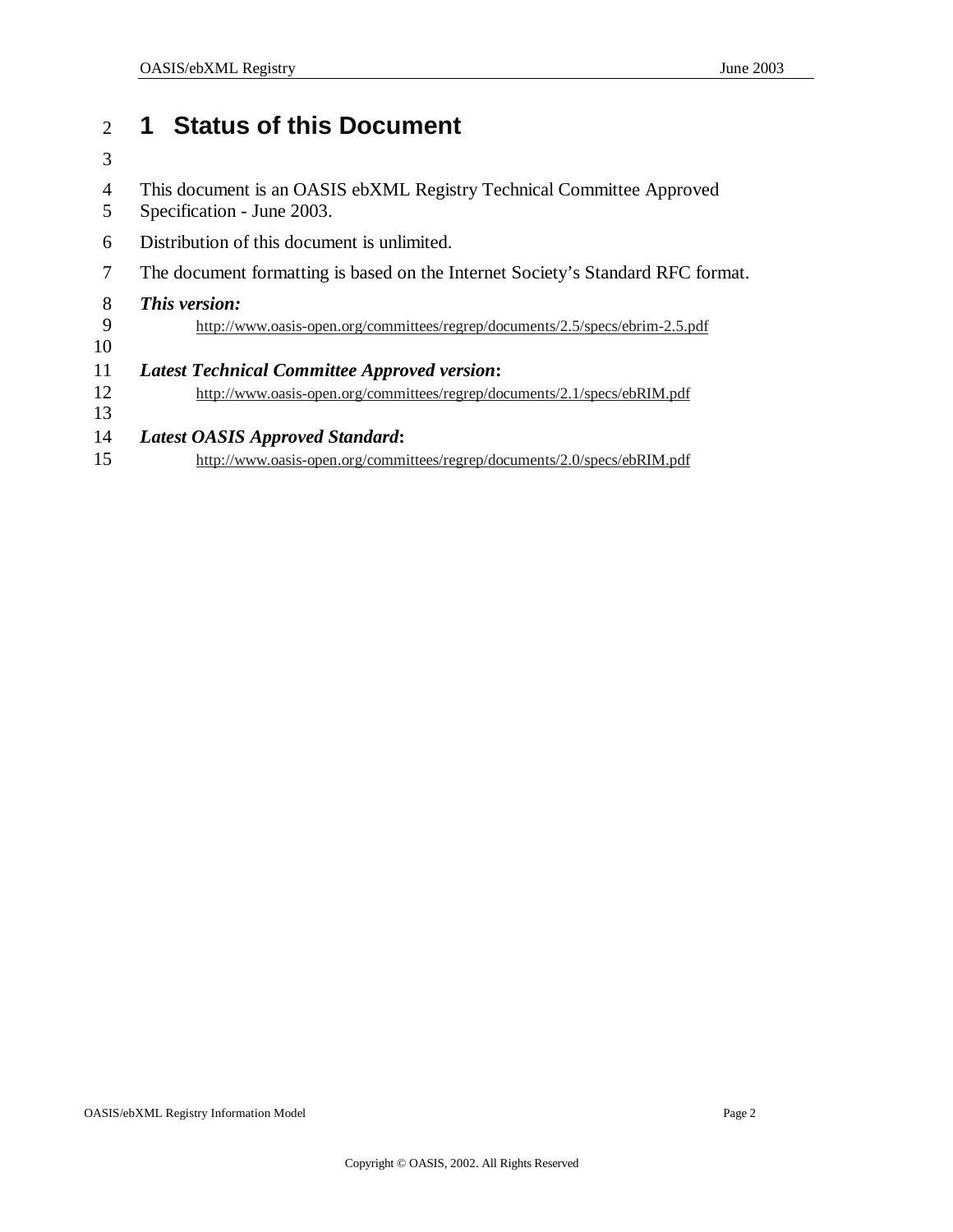# **2 OASIS/ebXML Registry Technical Committee**

- This is an OASIS/ebXML Registry Technical Committee draft document. The following
- persons are members of the OASIS/ebXML Registry Technical Committee:
- 
- Kathryn Breininger, Boeing
- Joseph M. Chiusano, Booz Allen Hamilton
- Suresh Damodaran, Sterling Commerce
- Sally Fuger, Individual Member
- Peter Kacandes, Adobe Systems Incorporated
- Michael Kass, NIST
- Paul Macias, LMI
- Matthew MacKenzie, Individual Member
- Monica Martin, Sun Microsystems
- Farrukh Najmi, Sun Microsystems
- Sanjay Patil, IONA
- Nikola Stojanovic, Individual Member
- Uday Subarayan, Sun Microsystems
- Contributors
- The following persons contributed to the content of this document, but were not a voting
- member of the OASIS/ebXML Registry Technical Committee.
- John Bekisz, Software AG, Inc.
- Lisa Carnahan, NIST
- Anne Fischer, Individual
- Len Gallagher, NIST
- Duane Nickull, XML Global
- John Silva, Philips Medical
- Sekhar Vajjhala, Sun Microsystems
-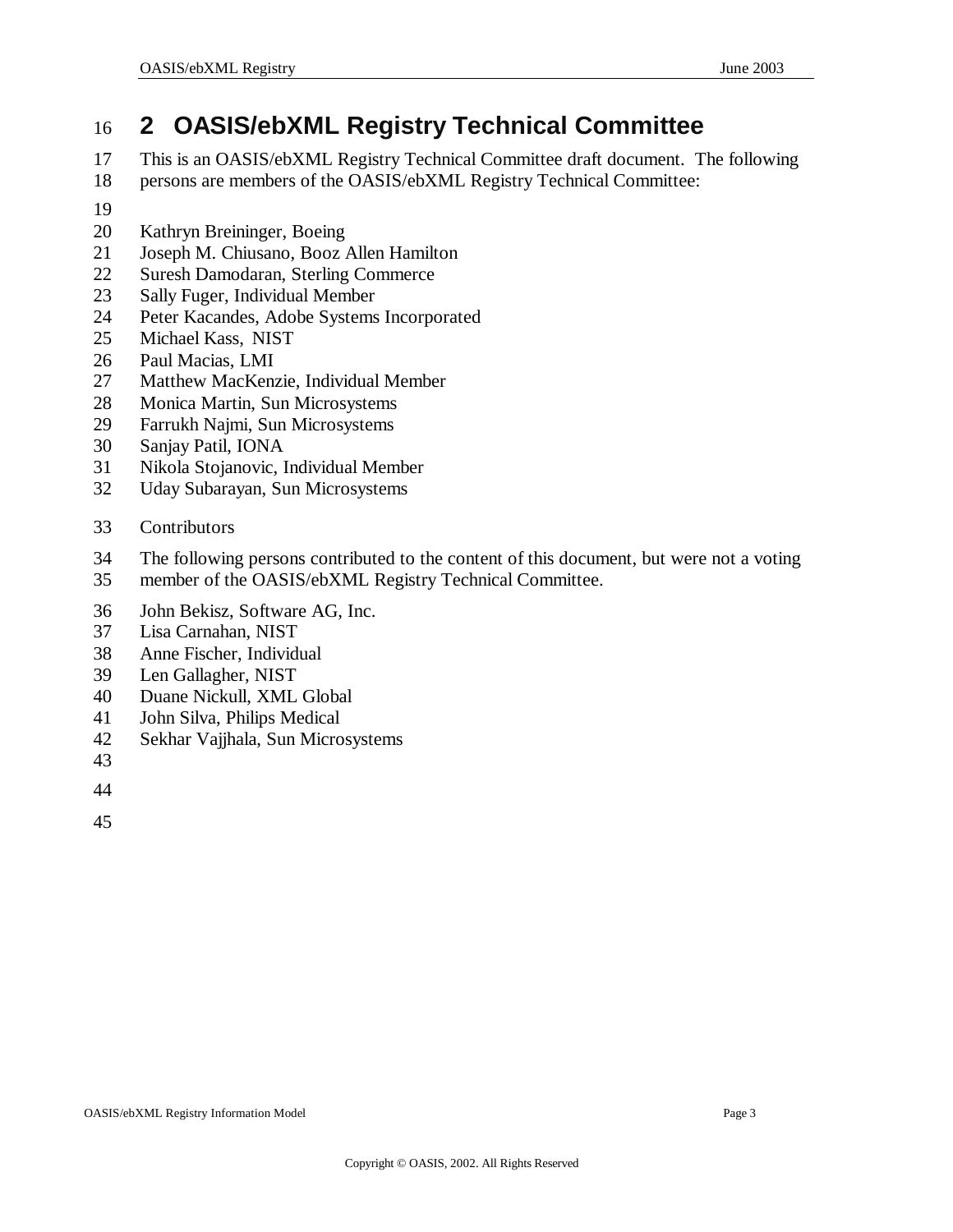#### **Table of Contents** 45

| 46 |                         |      |                                                             |    |
|----|-------------------------|------|-------------------------------------------------------------|----|
| 47 | 1                       |      |                                                             |    |
| 48 | $\overline{2}$          |      |                                                             |    |
| 49 | 3                       |      |                                                             |    |
| 50 |                         | 3.1  |                                                             |    |
| 51 |                         | 3.2  |                                                             |    |
| 52 |                         |      | 3.2.1                                                       |    |
| 53 |                         | 3.3  |                                                             |    |
| 54 |                         | 3.4  |                                                             |    |
| 55 | $\overline{\mathbf{4}}$ |      |                                                             |    |
| 56 |                         | 4.1  |                                                             |    |
| 57 | 5                       |      |                                                             |    |
| 58 |                         | 5.1  |                                                             |    |
| 59 |                         | 5.2  |                                                             |    |
| 60 |                         | 5.3  |                                                             |    |
| 61 |                         | 5.4  |                                                             |    |
| 62 |                         | 5.5  | Where the Registry Information Model May Be Implemented  14 |    |
| 63 |                         | 5.6  |                                                             |    |
| 64 | 6                       |      |                                                             |    |
| 65 |                         | 6.1  |                                                             |    |
| 66 |                         | 6.2  |                                                             |    |
| 67 |                         | 6.3  |                                                             |    |
| 68 |                         | 6.4  |                                                             |    |
| 69 |                         | 6.5  |                                                             |    |
| 70 |                         | 6.6  |                                                             |    |
| 71 |                         | 6.7  |                                                             |    |
| 72 |                         | 6.8  |                                                             |    |
| 73 |                         | 6.9  |                                                             |    |
| 74 |                         | 6.10 |                                                             |    |
| 75 |                         | 6.11 |                                                             |    |
| 76 |                         | 6.12 | User<br>18                                                  |    |
| 77 |                         |      | 6.13 PostalAddress                                          | 18 |
| 78 |                         |      |                                                             |    |
| 79 |                         | 6.15 |                                                             |    |
| 80 |                         | 6.16 | Service 19                                                  |    |
| 81 |                         | 6.17 |                                                             |    |
| 82 |                         | 6.18 |                                                             |    |
| 83 | 7                       |      |                                                             |    |
| 84 |                         | 7.1  |                                                             |    |
| 85 |                         | 7.2  |                                                             |    |
| 86 |                         | 7.3  |                                                             |    |

OASIS/ebXML Registry Information Model

Page  $4\,$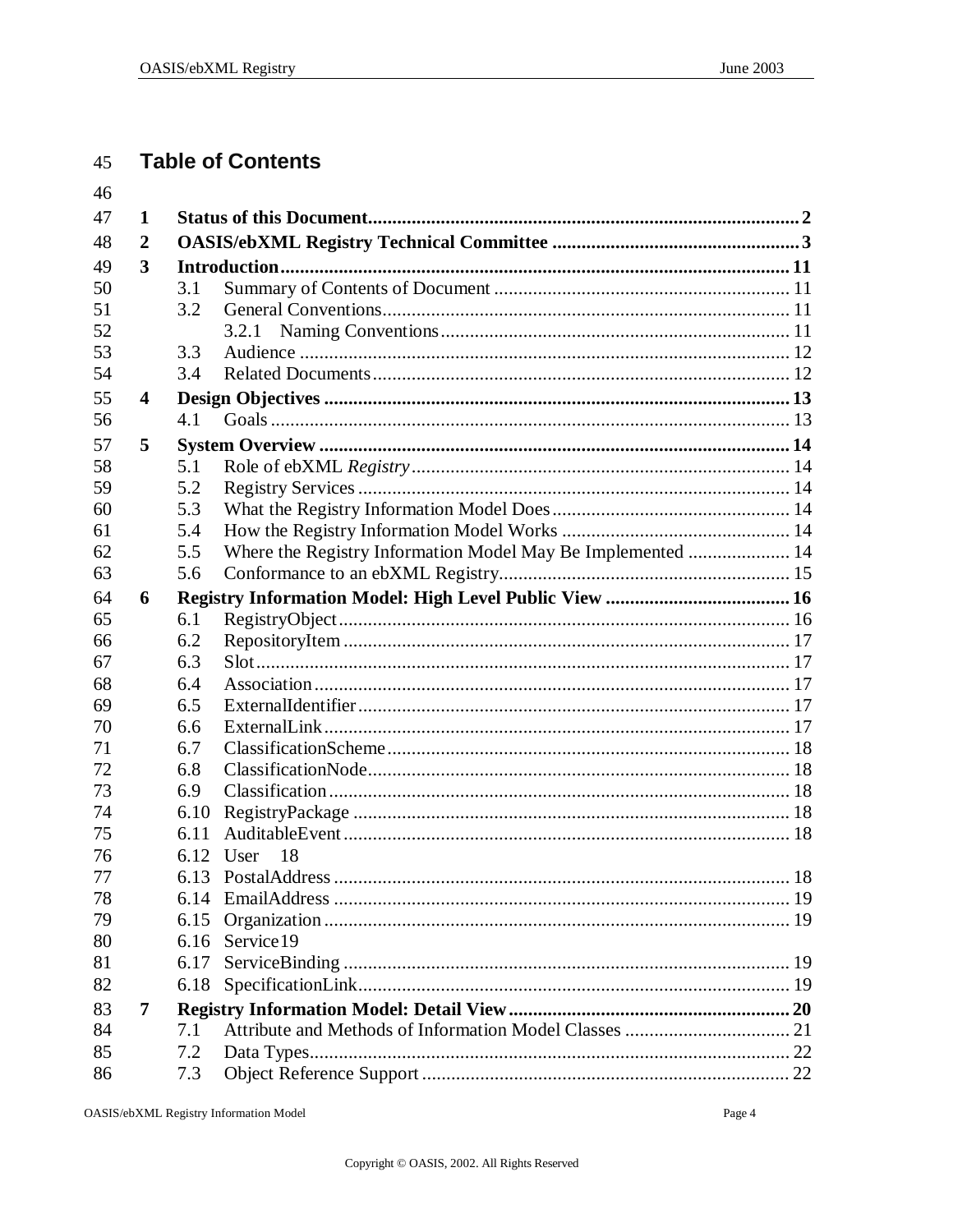| 87  |      | 7.3.1 |  |
|-----|------|-------|--|
| 88  | 7.4  |       |  |
| 89  |      | 7.4.1 |  |
| 90  |      | 7.4.2 |  |
| 91  | 7.5  |       |  |
| 92  |      | 7.5.1 |  |
| 93  |      | 7.5.2 |  |
| 94  |      | 7.5.3 |  |
| 95  |      | 7.5.4 |  |
| 96  |      | 7.5.5 |  |
| 97  |      | 7.5.6 |  |
| 98  |      | 7.5.7 |  |
| 99  |      | 7.5.8 |  |
| 100 |      | 7.5.9 |  |
| 101 |      |       |  |
| 102 |      |       |  |
| 103 | 7.6  |       |  |
| 104 |      | 7.6.1 |  |
| 105 |      | 7.6.2 |  |
| 106 |      | 7.6.3 |  |
| 107 |      | 7.6.4 |  |
| 108 |      | 7.6.5 |  |
| 109 |      | 7.6.6 |  |
| 110 | 7.7  |       |  |
| 111 |      | 7.7.1 |  |
| 112 |      | 7.7.2 |  |
| 113 |      | 7.7.3 |  |
| 114 |      | 7.7.4 |  |
| 115 | 7.8  |       |  |
| 116 |      | 7.8.1 |  |
| 117 |      | 7.8.2 |  |
| 118 |      | 7.8.3 |  |
| 119 | 7.9  |       |  |
| 120 |      | 7.9.1 |  |
| 121 |      | 7.9.2 |  |
| 122 |      |       |  |
| 123 |      |       |  |
| 124 |      |       |  |
| 125 |      |       |  |
| 126 |      |       |  |
| 127 | 7.11 |       |  |
| 128 |      |       |  |
| 129 |      |       |  |
| 130 |      |       |  |
| 131 |      |       |  |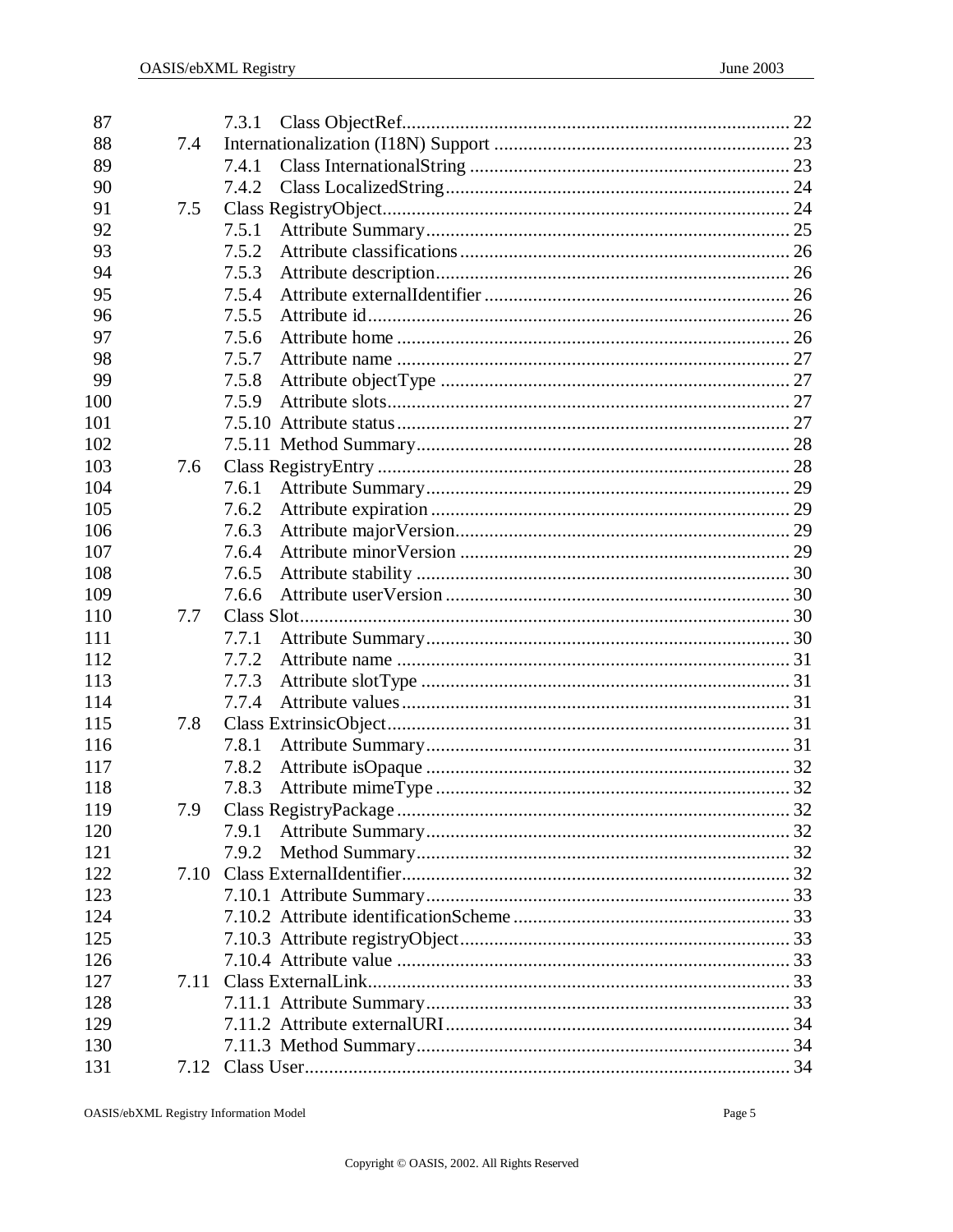| 132 |   |     |  |
|-----|---|-----|--|
| 133 |   |     |  |
| 134 |   |     |  |
| 135 |   |     |  |
| 136 |   |     |  |
| 137 |   |     |  |
| 138 |   |     |  |
| 139 |   |     |  |
| 140 |   |     |  |
| 141 |   |     |  |
| 142 |   |     |  |
| 143 |   |     |  |
| 144 |   |     |  |
| 145 |   |     |  |
| 146 |   |     |  |
| 147 |   |     |  |
| 148 |   |     |  |
| 149 |   |     |  |
| 150 |   |     |  |
| 151 |   |     |  |
| 152 |   |     |  |
| 153 |   |     |  |
| 154 |   |     |  |
| 155 |   |     |  |
| 156 |   |     |  |
| 157 |   |     |  |
| 158 |   |     |  |
| 159 |   |     |  |
| 160 |   |     |  |
| 161 |   |     |  |
| 162 |   |     |  |
| 163 |   |     |  |
| 164 |   |     |  |
| 165 |   |     |  |
| 166 |   |     |  |
| 167 |   |     |  |
| 168 |   |     |  |
| 169 |   |     |  |
| 170 |   |     |  |
| 171 |   |     |  |
| 172 | 8 |     |  |
| 173 |   | 8.1 |  |
| 174 |   | 8.2 |  |
| 175 |   | 8.3 |  |
| 176 |   | 8.4 |  |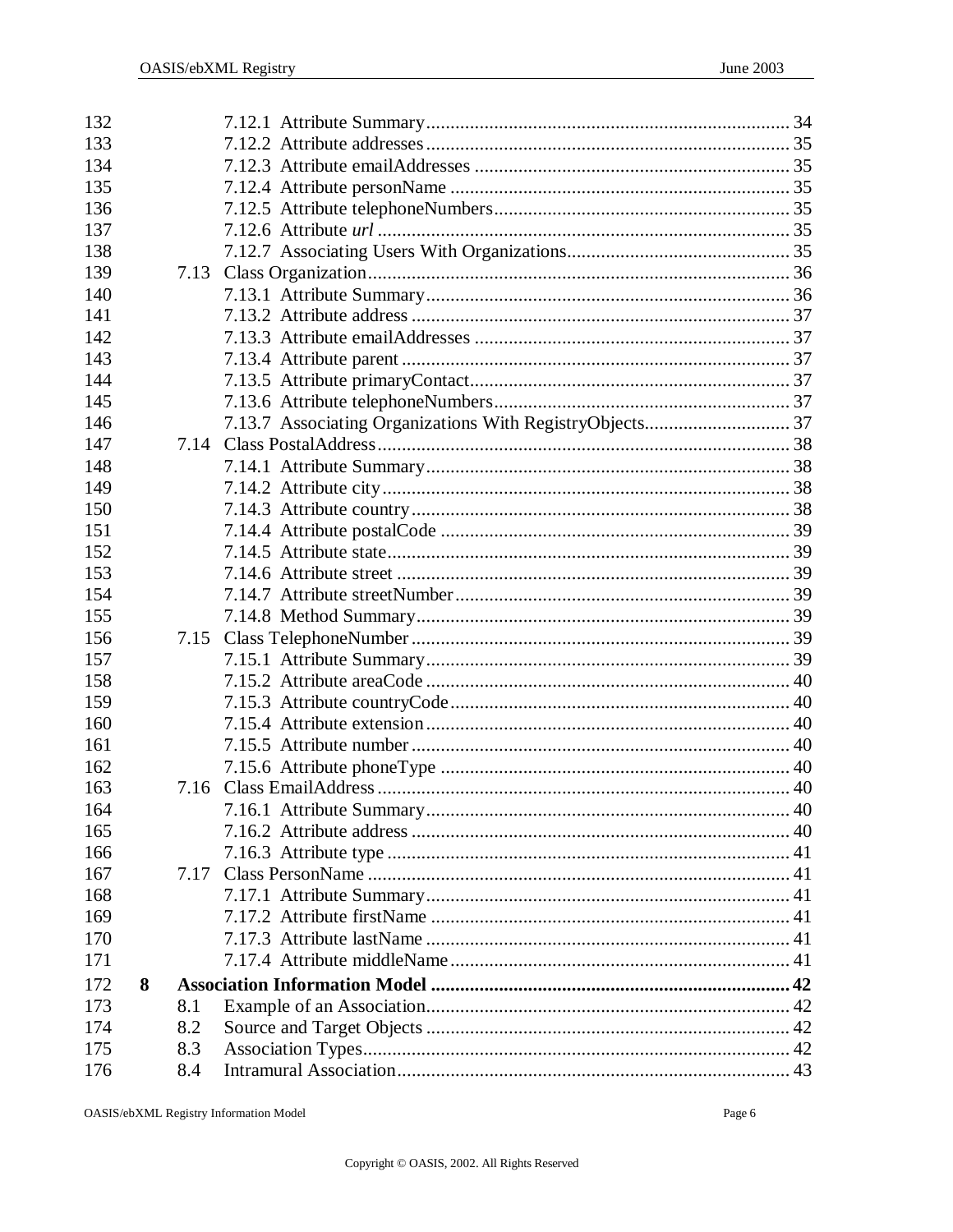| 177 |    | 8.5  |       |  |
|-----|----|------|-------|--|
| 178 |    | 8.6  |       |  |
| 179 |    |      | 8.6.1 |  |
| 180 |    |      | 8.6.2 |  |
| 181 |    |      | 8.6.3 |  |
| 182 |    | 8.7  |       |  |
| 183 |    | 8.8  |       |  |
| 184 |    | 8.9  |       |  |
| 185 |    |      | 8.9.1 |  |
| 186 |    |      | 8.9.2 |  |
| 187 |    |      | 8.9.3 |  |
| 188 |    |      | 8.9.4 |  |
| 189 |    |      | 8.9.5 |  |
| 190 |    |      | 8.9.6 |  |
| 191 | 9  |      |       |  |
| 192 |    | 9.1  |       |  |
| 193 |    |      | 9.1.1 |  |
| 194 |    |      | 9.1.2 |  |
| 195 |    |      | 9.1.3 |  |
| 196 |    | 9.2  |       |  |
| 197 |    |      | 9.2.1 |  |
| 198 |    |      | 9.2.2 |  |
| 199 |    |      | 9.2.3 |  |
| 200 |    |      | 9.2.4 |  |
| 201 |    |      | 9.2.5 |  |
| 202 |    |      | 9.2.6 |  |
| 203 |    | 9.3  |       |  |
| 204 |    |      | 9.3.1 |  |
| 205 |    |      | 9.3.2 |  |
| 206 |    |      | 9.3.3 |  |
| 207 |    |      | 9.3.4 |  |
| 208 |    |      | 9.3.5 |  |
| 209 |    |      | 9.3.6 |  |
| 210 |    |      | 9.3.7 |  |
| 211 |    | 9.4  |       |  |
| 212 | 10 |      |       |  |
| 213 |    | 10.1 |       |  |
| 214 |    |      |       |  |
| 215 |    |      |       |  |
| 216 |    | 10.2 |       |  |
| 217 |    |      |       |  |
| 218 |    |      |       |  |
| 219 |    |      |       |  |
| 220 |    |      |       |  |
| 221 |    | 10.3 |       |  |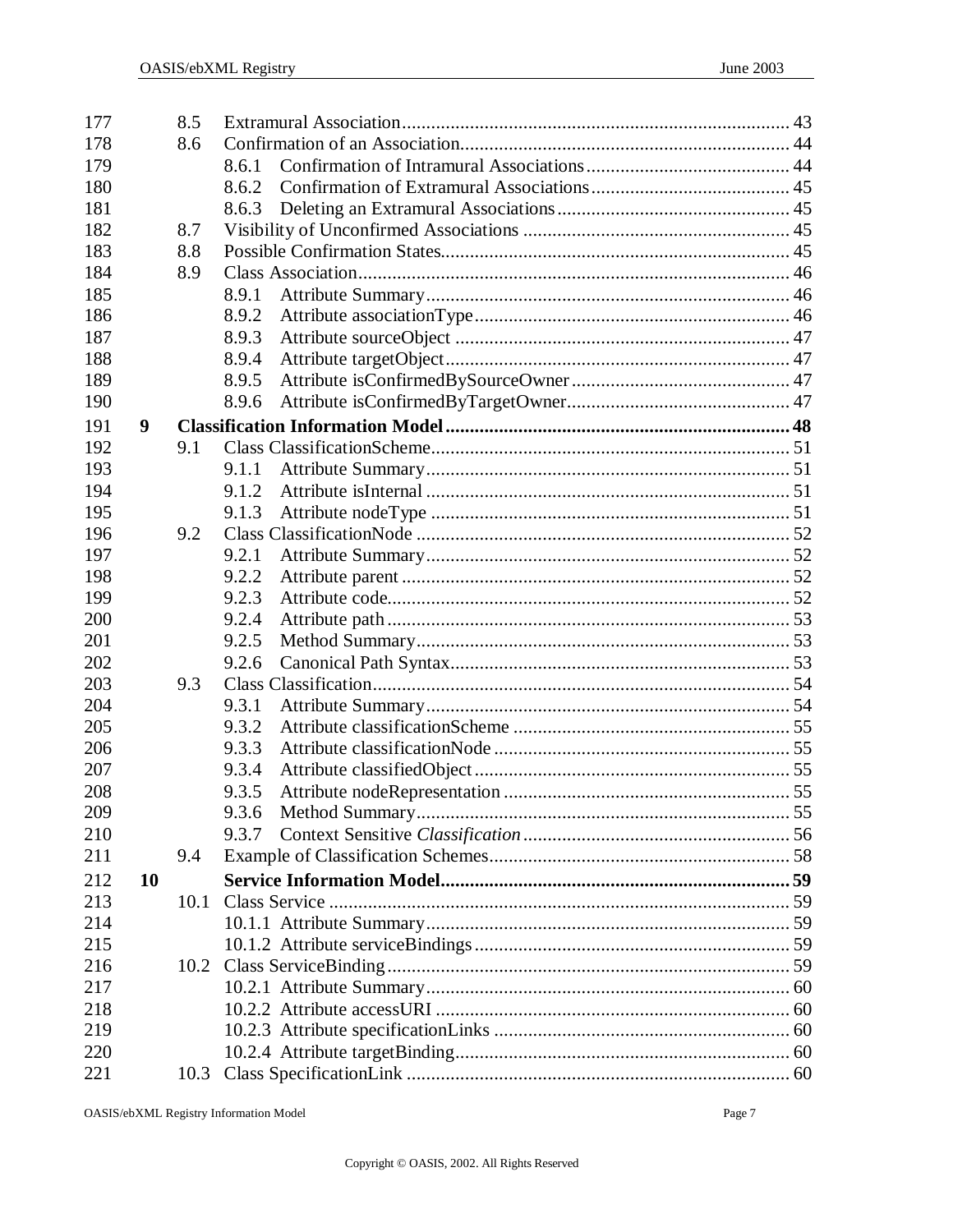| 222 |    |      |  |
|-----|----|------|--|
| 223 |    |      |  |
| 224 |    |      |  |
| 225 |    |      |  |
| 226 | 11 |      |  |
| 227 |    |      |  |
| 228 |    |      |  |
| 229 |    |      |  |
| 230 |    |      |  |
| 231 |    |      |  |
| 232 |    |      |  |
| 233 |    |      |  |
| 234 |    |      |  |
| 235 |    |      |  |
| 236 |    |      |  |
| 237 |    |      |  |
| 238 |    |      |  |
| 239 |    |      |  |
| 240 |    |      |  |
| 241 |    | 11.3 |  |
| 242 |    |      |  |
| 243 |    |      |  |
| 244 |    |      |  |
| 245 |    |      |  |
| 246 |    |      |  |
| 247 |    |      |  |
| 248 | 12 |      |  |
| 249 |    |      |  |
| 250 |    |      |  |
| 251 |    |      |  |
| 252 | 13 |      |  |
| 253 |    | 13.1 |  |
| 254 |    |      |  |
| 255 |    |      |  |
| 256 |    |      |  |
| 257 |    | 13.3 |  |
| 258 |    |      |  |
| 259 |    |      |  |
| 260 |    |      |  |
| 261 |    |      |  |
| 262 |    |      |  |
| 263 |    |      |  |
| 264 |    |      |  |
| 265 |    |      |  |
| 266 |    | 13.4 |  |

OASIS/ebXML Registry Information Model

Page 8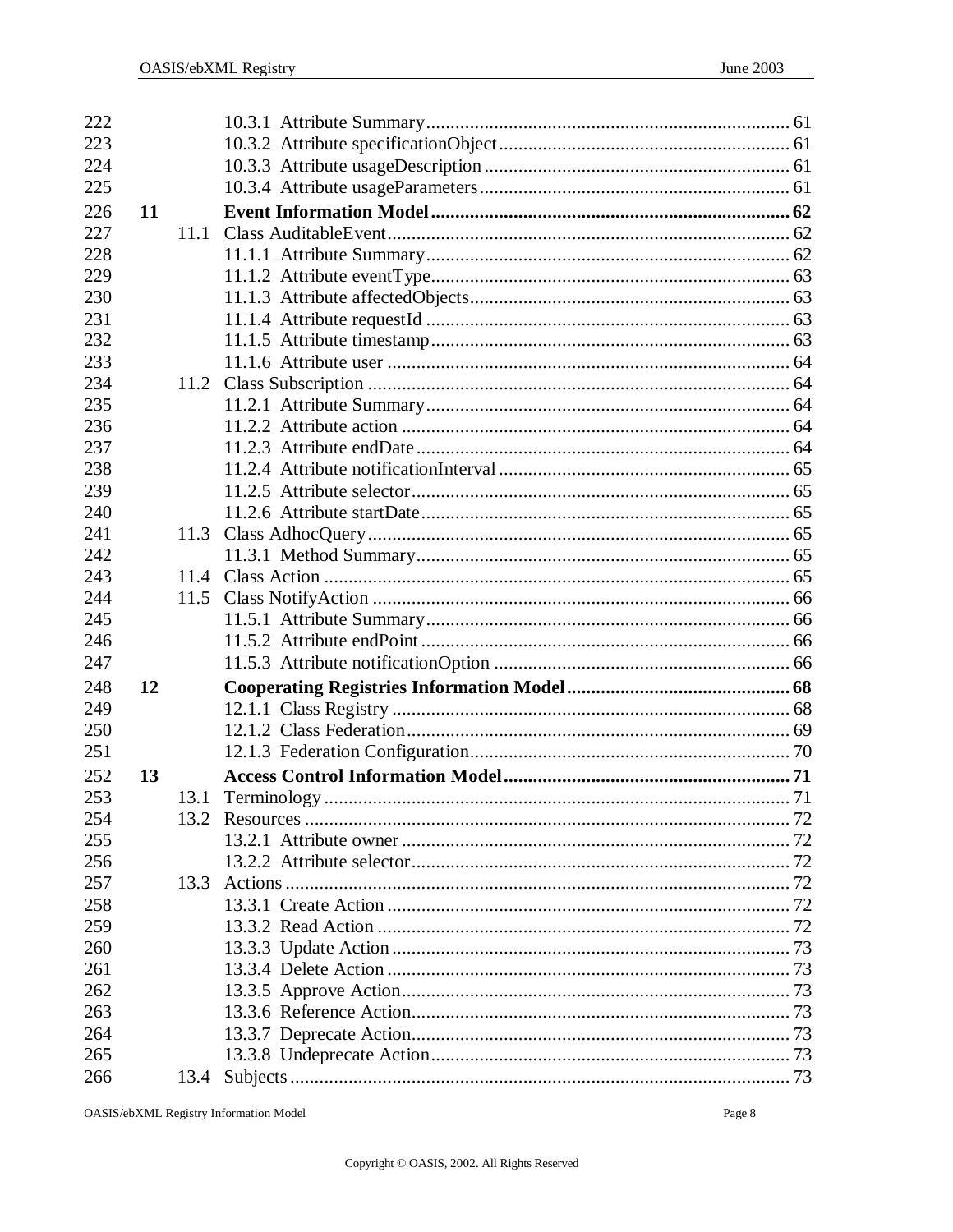| 267 |                   |                                                                    |  |
|-----|-------------------|--------------------------------------------------------------------|--|
| 268 |                   |                                                                    |  |
| 269 |                   |                                                                    |  |
| 270 |                   |                                                                    |  |
| 271 |                   |                                                                    |  |
| 272 |                   |                                                                    |  |
| 273 |                   | 13.5.3 Grant Update and/or Delete Access To Specified Subjects  74 |  |
| 274 |                   |                                                                    |  |
| 275 |                   |                                                                    |  |
| 276 |                   |                                                                    |  |
| 277 |                   |                                                                    |  |
| 278 |                   |                                                                    |  |
| 279 |                   |                                                                    |  |
| 280 |                   |                                                                    |  |
| 281 |                   |                                                                    |  |
| 282 |                   |                                                                    |  |
| 283 |                   |                                                                    |  |
| 284 |                   |                                                                    |  |
| 285 |                   |                                                                    |  |
| 286 |                   |                                                                    |  |
| 287 |                   |                                                                    |  |
| 288 | <b>Appendix A</b> |                                                                    |  |
| 289 | A.1               |                                                                    |  |
| 290 | A.2               |                                                                    |  |
| 291 | A.3               |                                                                    |  |
| 292 | A.4               |                                                                    |  |
| 293 | A.5               |                                                                    |  |
| 294 | A.6               |                                                                    |  |
| 295 | A.7               |                                                                    |  |
| 296 | A.8               |                                                                    |  |
| 297 | A.9               |                                                                    |  |
| 298 | 14                |                                                                    |  |
| 299 | 15                |                                                                    |  |
| 300 | 16                |                                                                    |  |
| 301 | 17                |                                                                    |  |

# **Table of Figures**

| 303 |  |
|-----|--|
| 304 |  |
| 305 |  |
| 306 |  |
| 307 |  |
| 308 |  |
|     |  |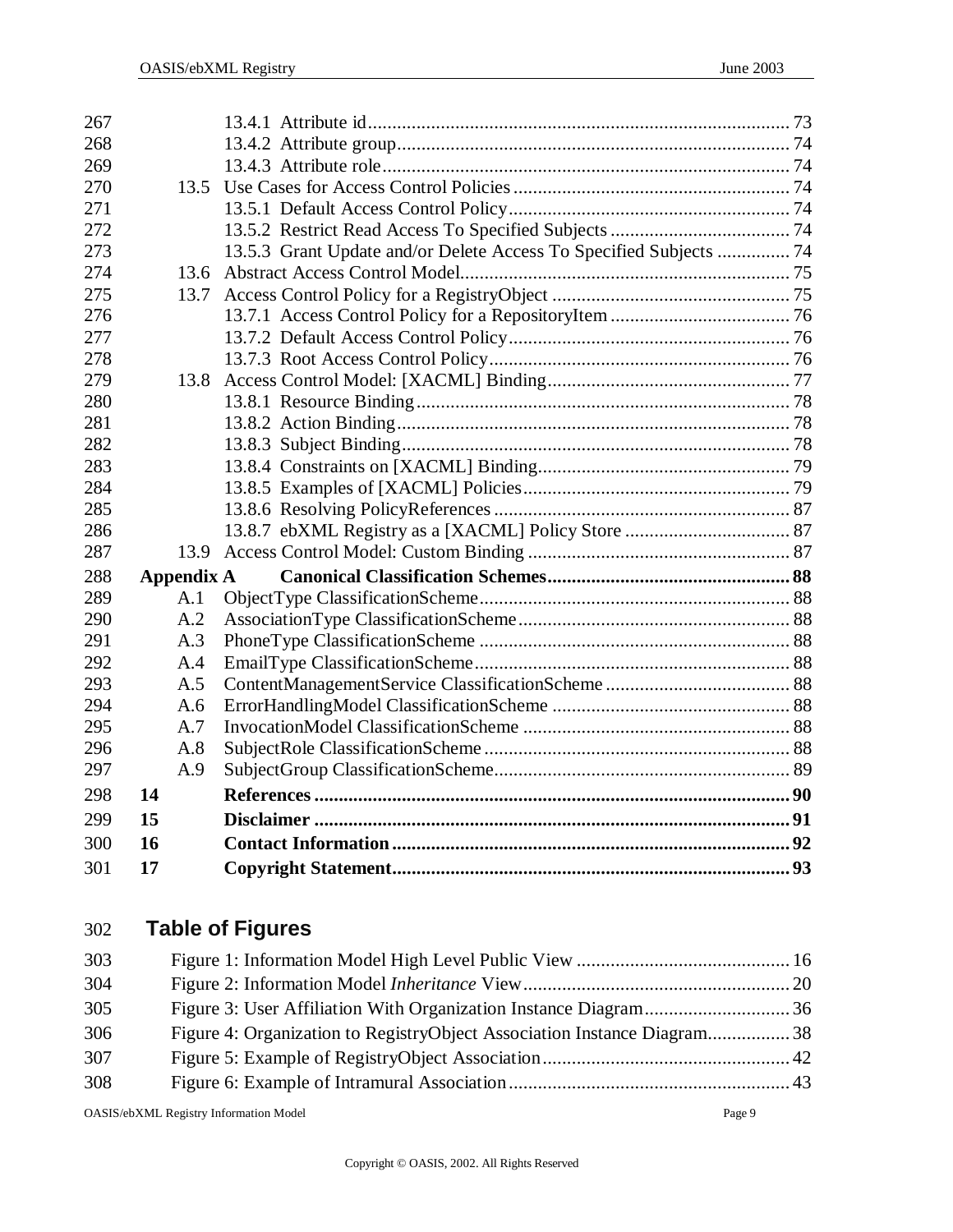| 309 |                                                                              |  |
|-----|------------------------------------------------------------------------------|--|
| 310 |                                                                              |  |
| 311 |                                                                              |  |
| 312 |                                                                              |  |
| 313 |                                                                              |  |
| 314 |                                                                              |  |
| 315 |                                                                              |  |
| 316 |                                                                              |  |
| 317 | Figure 15: Instance Diagram for Abstract Access Control Information Model 75 |  |
| 318 |                                                                              |  |

# **Table of Tables**

| 320 |  |
|-----|--|
| 321 |  |
| 322 |  |
| 323 |  |
| 324 |  |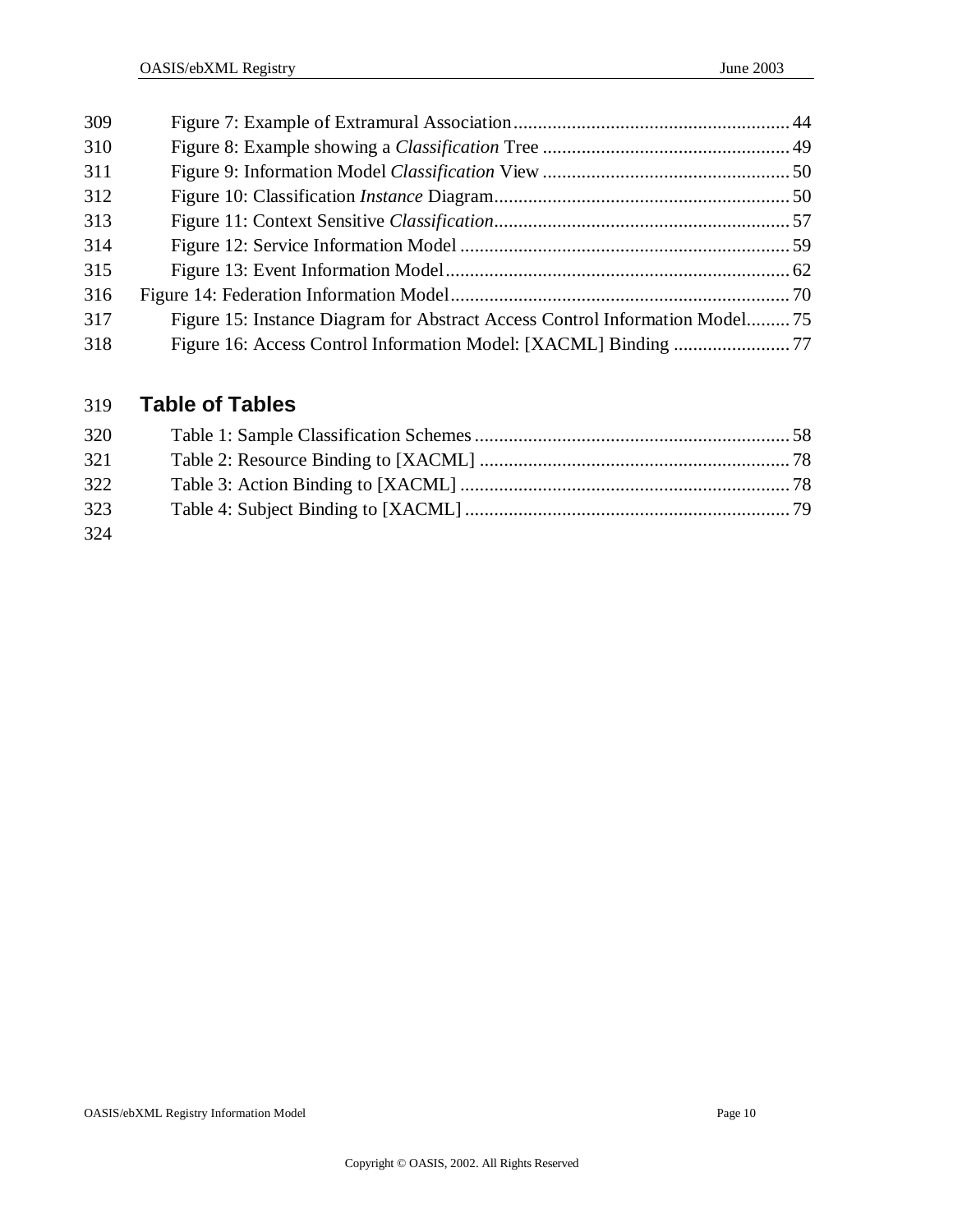# **3 Introduction**

# **3.1 Summary of Contents of Document**

- This document specifies the information model for the ebXML *Registry*.
- 

A separate document, ebXML Registry Services Specification [ebRS], describes how to

 build *Registry Services* that provide access to the information content in the ebXML *Registry*.

# **3.2 General Conventions**

- The following conventions are used throughout this document:
- UML diagrams are used as a way to concisely describe concepts. They are not intended

to convey any specific *Implementation* or methodology requirements.

- The term *"repository item*" is used to refer to an object (e.g., an XML document or a
- DTD) that resides in a repository for storage and safekeeping. Each repository item is
- described by a RegistryObject instance. The RegistryObject catalogs the RepositoryItem
- with metadata.
- The term "*RegistryEntry*" is used to refer to an object that provides metadata about a *repository item*.
- The keywords MUST, MUST NOT, REQUIRED, SHALL, SHALL NOT, SHOULD,
- SHOULD NOT, RECOMMENDED, MAY, and OPTIONAL, when they appear in this
- document, are to be interpreted as described in RFC 2119 [Bra97].
- Software practitioners MAY use this document in combination with other ebXML
- specification documents when creating ebXML compliant software.

### **3.2.1 Naming Conventions**

- 
- In order to enforce a consistent capitalization and naming convention in this document,
- "Upper Camel Case" *(UC*C) and "Lower Camel Case" *(LC*C) Capitalization styles are
- used in the following conventions:
- o Element name is in *UCC* convention
- (example: <UpperCamelCaseElement/>)
- o Attribute name is in *LCC* convention
- (example: <UpperCamelCaseElement lowerCamelCaseAttribute="whatEver"/>)
- o *Class*, Interface names use UCC convention
- (examples: ClassificationNode, Versionable)
- o Method name uses LCC convention
- (example: getName(), setName()).
-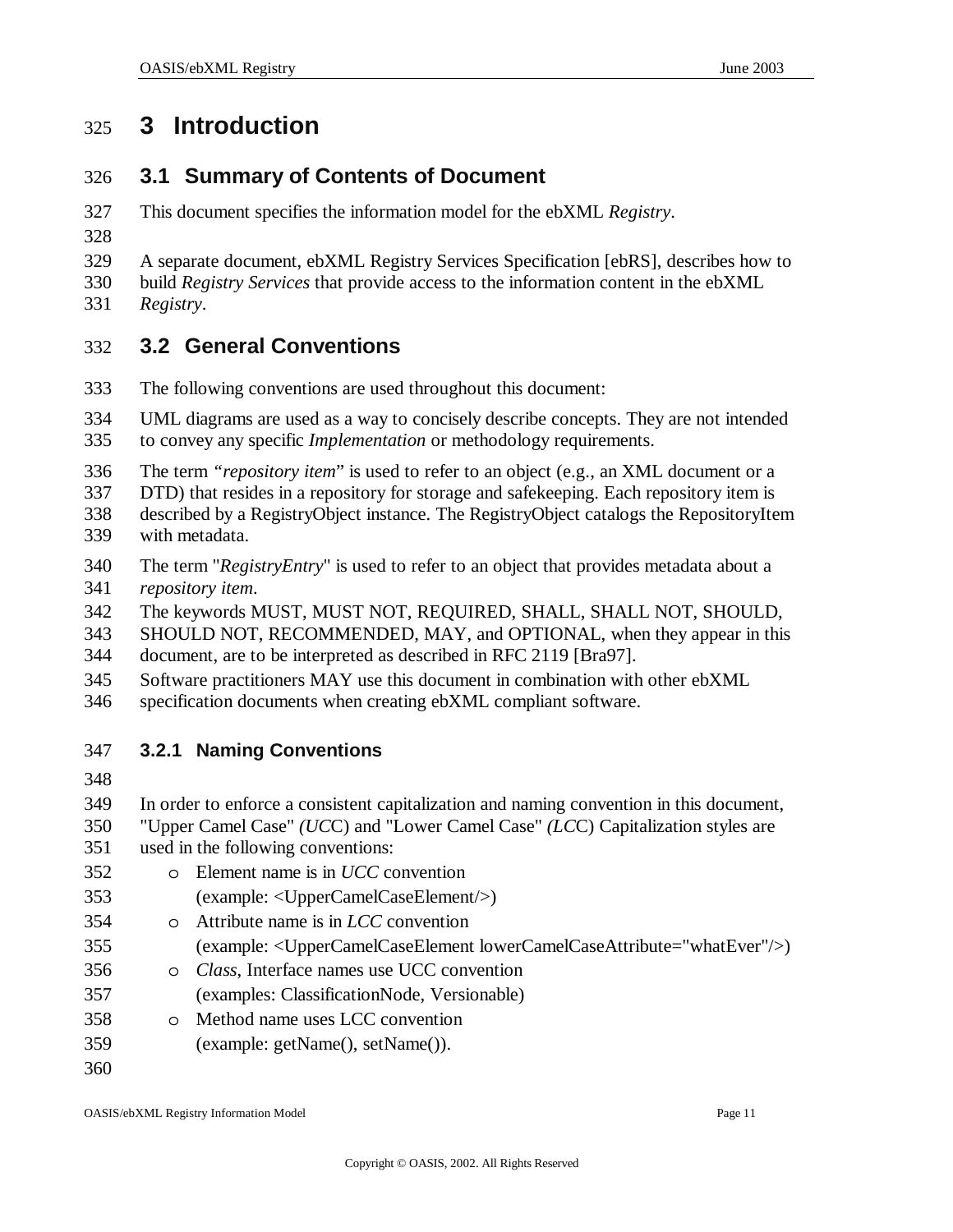# **3.3 Audience**

 The target audience for this specification is the community of software developers who are:

o Implementers of ebXML Registry Services

o Implementers of ebXML Registry Clients

# **3.4 Related Documents**

- The following specifications provide some background and related information to the reader:
- a) ebXML Registry Services Specification [ebRS] defines the actual Registry Services based on this information model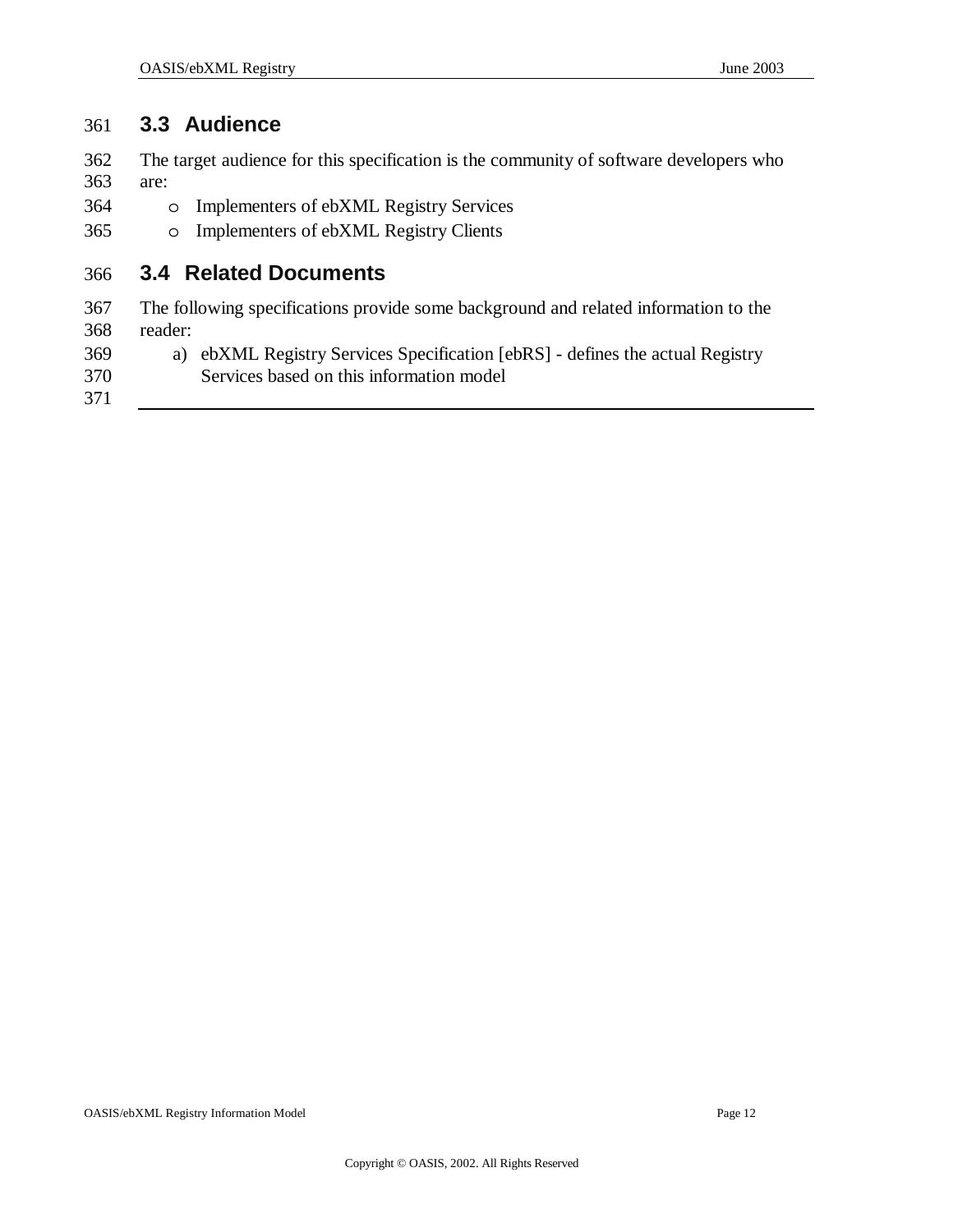# **4 Design Objectives**

### **4.1 Goals**

- The goals of this version of the specification are to:
- o Communicate what information is in the Registry and how that information is organized
- o Align with relevant works within other ebXML working groups
- 378 o Be able to evolve to support future ebXML Registry requirements
- o Be compatible with other ebXML specifications
-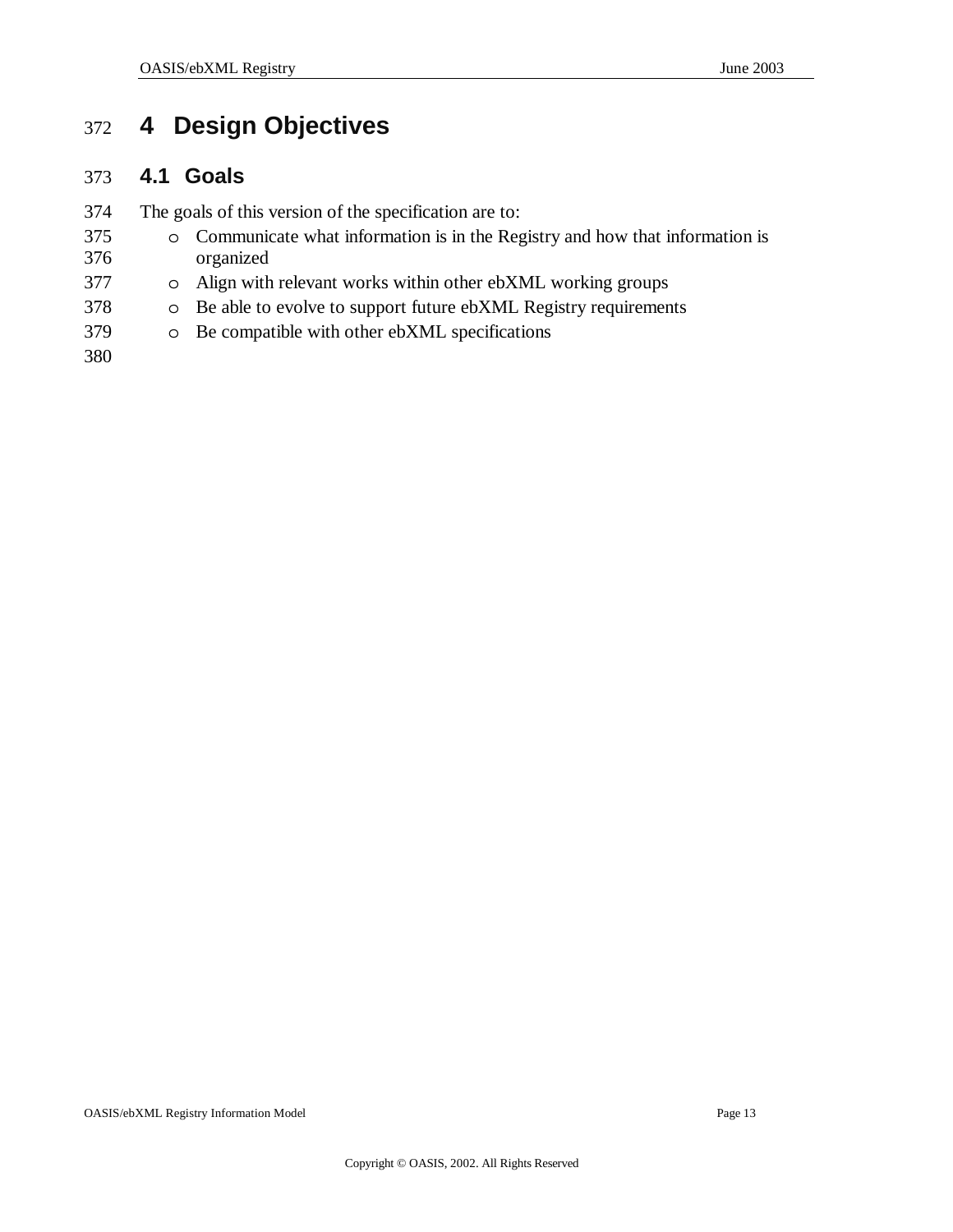# **5 System Overview**

# *5.1* **Role of ebXML** *Registry*

 The registry provides a stable store where information submitted by a Submitting Organization is made persistent. Such information is used to facilitate ebXML-based Business to Business (B2B) partnerships and transactions. Submitted content may be XML schema and documents, process descriptions, ebXML Core Components, context

descriptions, UML models, information about parties and even software components.

# **5.2 Registry Services**

 A set of Registry Services that provide access to registry content to clients of the registry is defined in the ebXML Registry Services Specification [ebRS]. This document does not provide details on these services but may occasionally refer to them.

# **5.3 What the Registry Information Model Does**

 The Registry Information Model provides a blueprint or high-level schema for the ebXML Registry. Its primary value is for implementers of ebXML Registries. It provides

these implementers with information on the type of metadata that is stored in the registry

- as well as the relationships among metadata classes.
- o The Registry information model:
- o Defines what types of objects are stored in the Registry
- o Defines how stored objects are organized in the Registry
- 

# **5.4 How the Registry Information Model Works**

 Implementers of the ebXML Registry MAY use the information model to determine which classes to include in their registry implementation and what attributes and methods these classes may have. They MAY also use it to determine what sort of database schema their registry implementation may need.

| 407 | [Note] The information model is meant to be |                                         |  |  |  |
|-----|---------------------------------------------|-----------------------------------------|--|--|--|
| 408 |                                             | illustrative and does not prescribe any |  |  |  |
| 409 |                                             | specific Implementation choices.        |  |  |  |

# **5.5 Where the Registry Information Model May Be Implemented**

- The Registry Information Model MAY be implemented within an ebXML Registry in the
- form of a relational database schema, object database schema or some other physical
- schema. It MAY also be implemented as interfaces and classes within a registry
- implementation.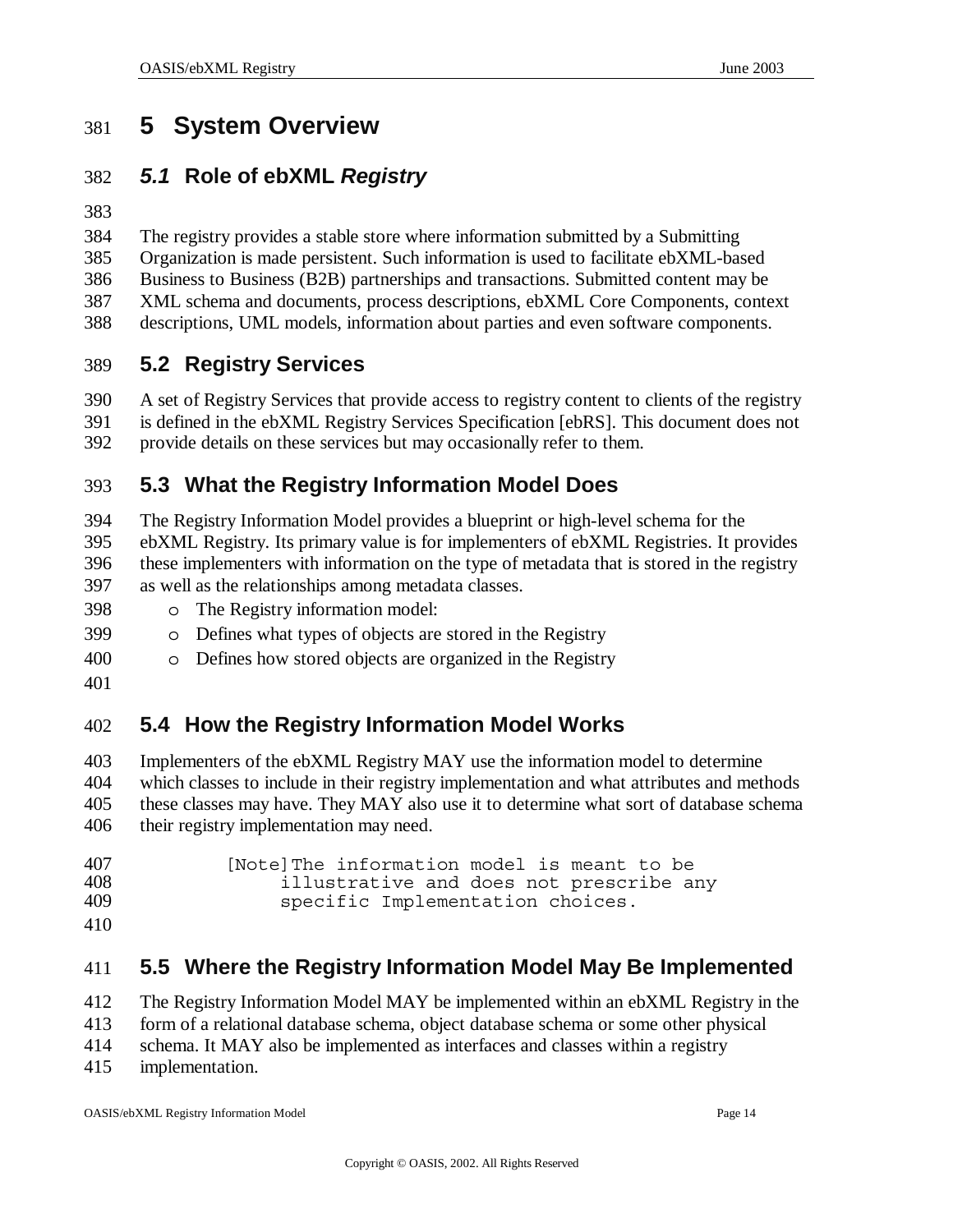# 416 **5.6 Conformance to an ebXML Registry**

- 417 If an implementation claims conformance to this specification then it supports all
- 418 required information model classes and interfaces, their attributes and their semantic
- 419 definitions that are visible through the ebXML Registry Services.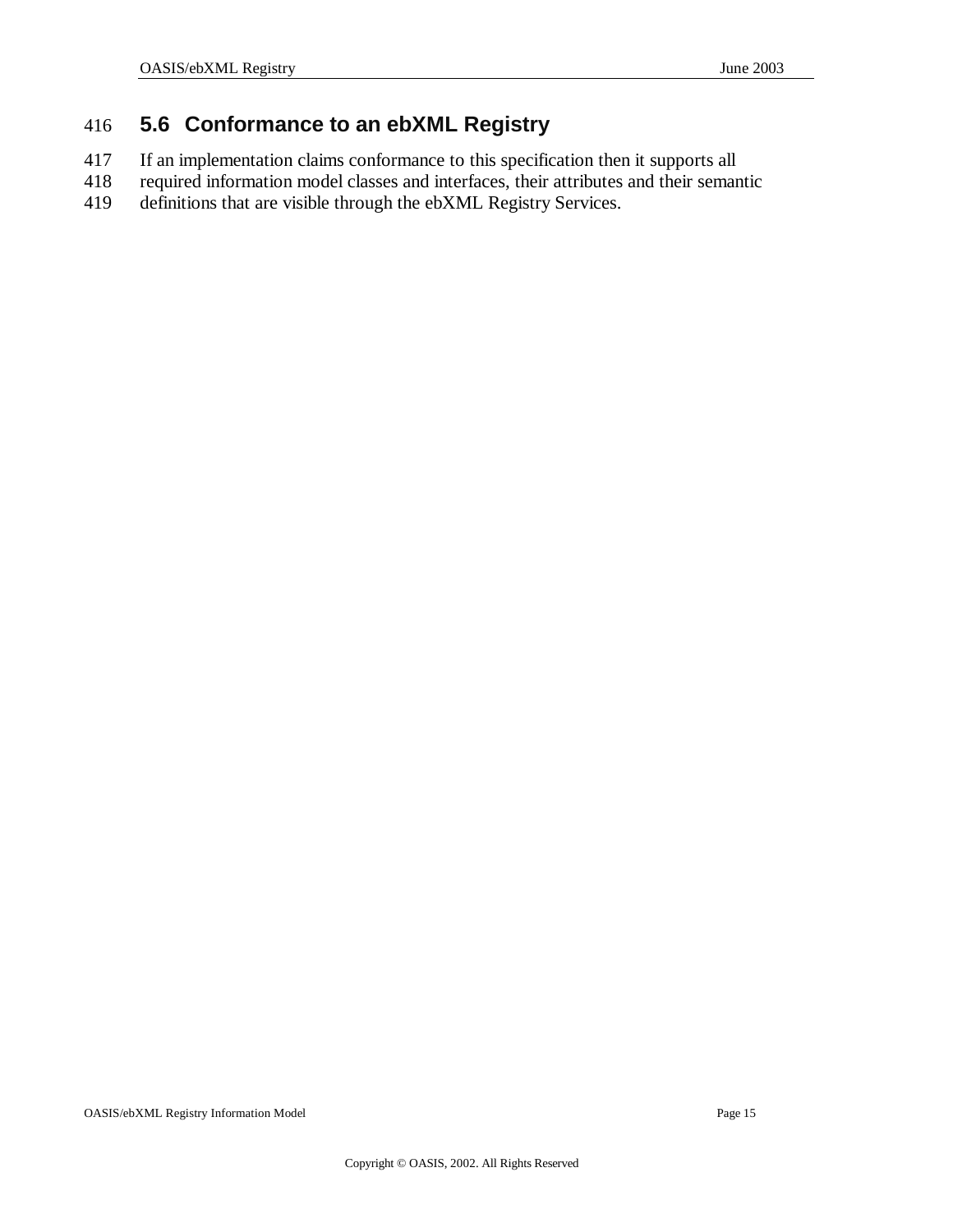# **6 Registry Information Model: High Level Public View**

- This section provides a high level public view of the objects in the *Registry*.
- 
- Figure 1 shows the high level public view of the objects in the *Registry* and their
- relationships as a *UML Class Diagram*. It does not show *Inheritance*, *Class* attributes or
- *Class* methods. The relationship links in the figure are either UML association or
- composition relationships (solid diamonds). In case of UML composition, instances of a
- class on the far side of the solid diamond are referred to as *composed objects* in the
- 428 [ebRIM] and [ebRS] specifications.
- The reader is again reminded that the information model is not modeling actual
- repository items.
- 



432<br>433

**Figure 1: Information Model High Level Public View**

# **6.1 RegistryObject**

 The RegistryObject class is an abstract base class used by most classes in the model. It provides minimal metadata for registry objects. It also provides methods for accessing related objects that provide additional dynamic metadata for the registry object.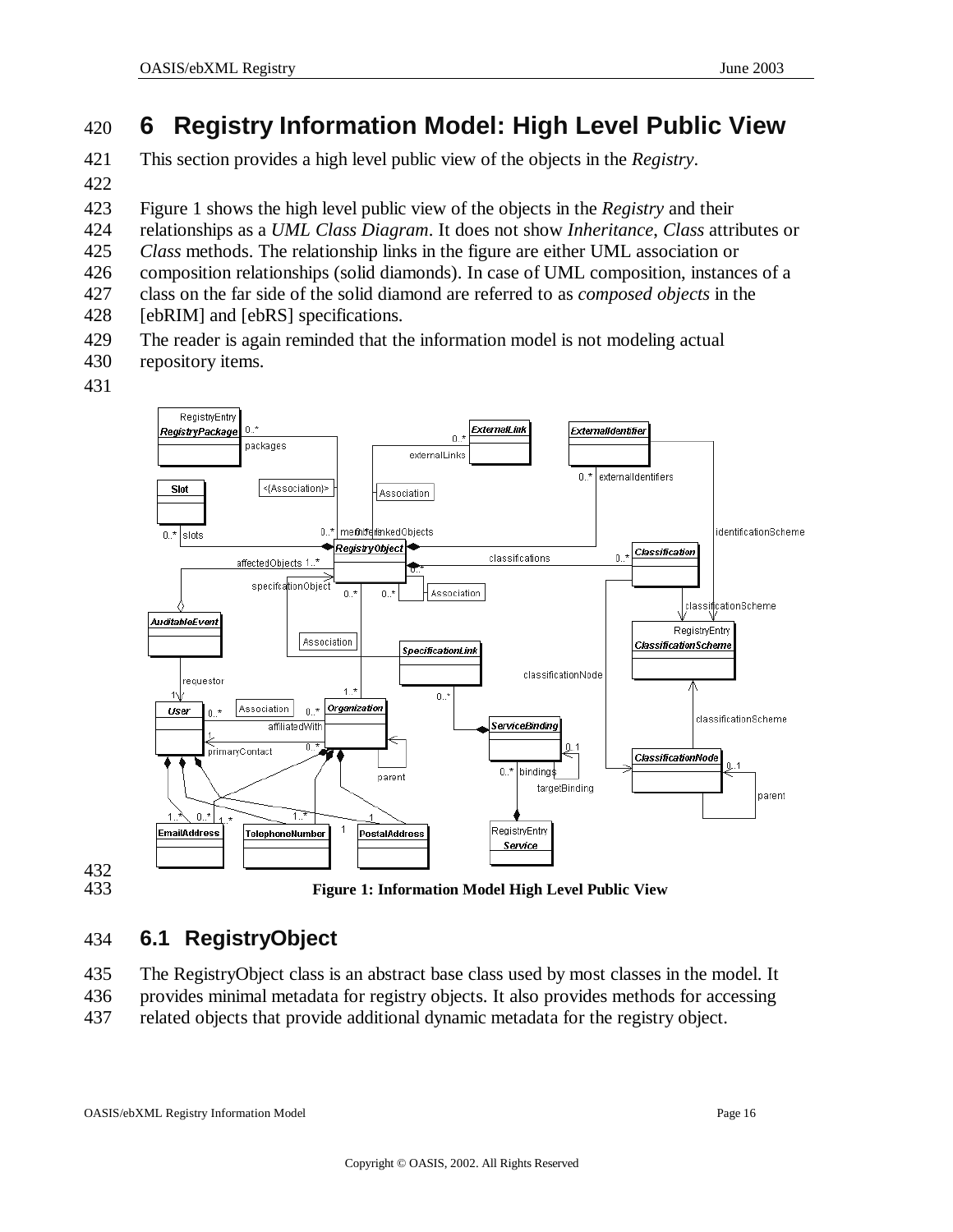# **6.2 RepositoryItem**

The RepositoryItem class represents an object (e.g., an XML document or a DTD) that

resides in a repository for storage and safekeeping. Each RepositoryItem instance is

associated with a RegistryObject instance. The RegistryObject catalogs the

- RepositoryItem with metadata. The RepositoryItem class is not represented in the XML
- schema for the registry because a repository item is a mime attachment within registry
- requests as explained in [ebRS].

# **6.3 Slot**

Slot instances provide a dynamic way to add arbitrary attributes to RegistryObject

instances. This ability to add attributes dynamically to RegistryObject instances enables

- extensibility within the Registry Information Model. For example, if a company wants to
- add a "copyright" attribute to each RegistryObject instance that it submits, it can do so by
- adding a slot with name "copyright" and value containing the copyrights statement.

# **6.4 Association**

 Association instances are RegistryObject instances that are used to define many-to-many associations between objects in the information model. Associations are described in

detail in section 8.

# **6.5 ExternalIdentifier**

 ExternalIdentifier instances provide additional identifier information to a RegistryObject instance, such as DUNS number, Social Security Number, or an alias name of the organization.

# **6.6 ExternalLink**

 ExternalLink instances are RegistryObject instances that contain a named URI to content external to the Registry. Unlike managed content, such external content may change or be deleted at any time without the knowledge of the Registry. A RegistryObject instance may be associated with any number of ExternalLinks.

- Consider the case where a Submitting Organization submits a repository item (e.g., a
- DTD) and wants to associate some external content to that object (e.g., the Submitting

Organization's home page). The ExternalLink enables this capability. A potential use of

- the ExternalLink capability may be in a GUI tool that displays the ExternalLinks to a
- RegistryObject. The user may click on such links and navigate to an external web page
- referenced by the link.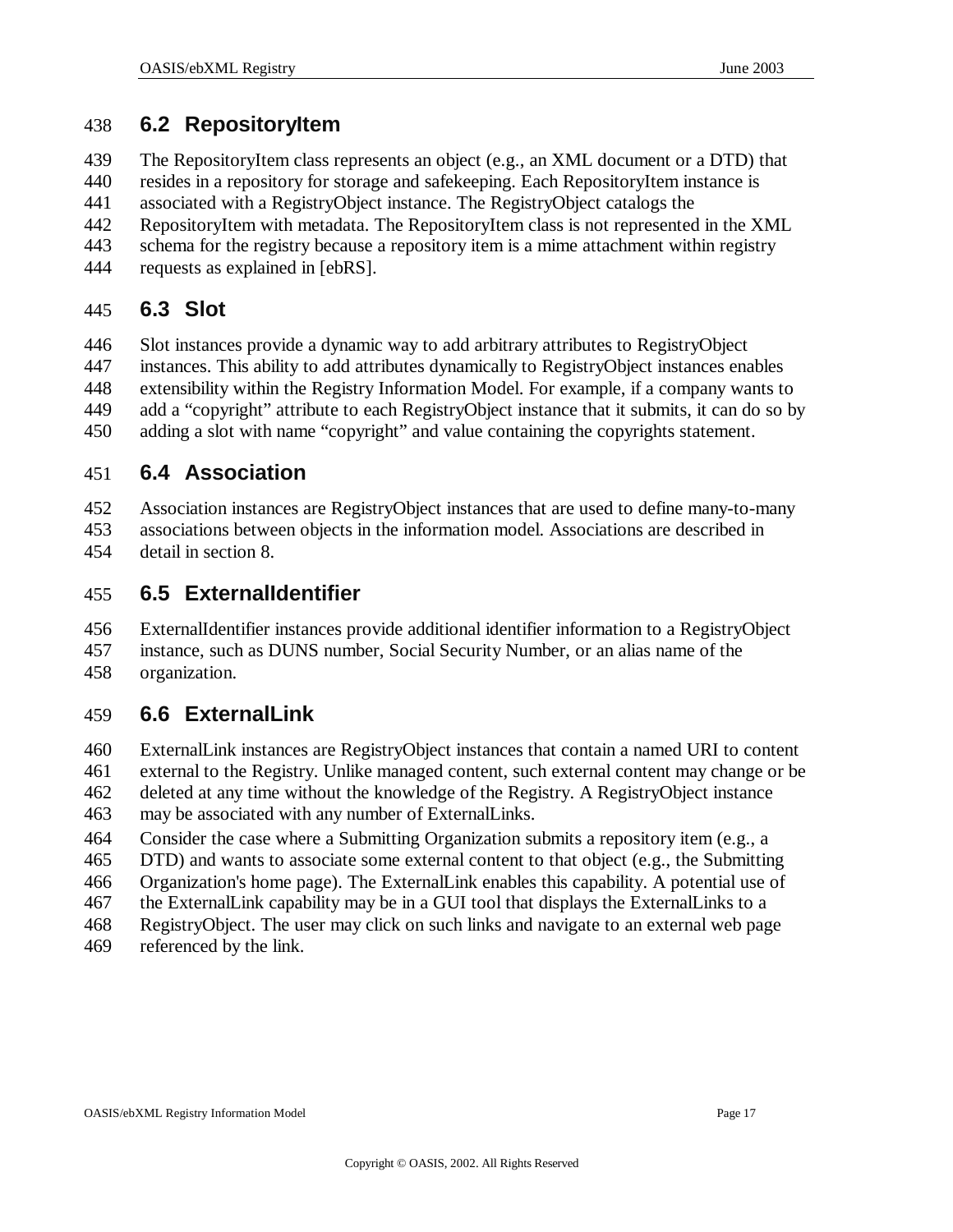# **6.7 ClassificationScheme**

 ClassificationScheme instances are RegistryEntry instances that describe a structured way to classify or categorize RegistryObject instances. The structure of the classification scheme may be defined internal or external to the registry, resulting in a distinction between internal and external classification schemes. A very common example of a classification scheme in science is the "Classification of living things" where living things are categorized in a tree like structure. Another example is the Dewey Decimal system used in libraries to categorize books and other publications. ClassificationScheme is described in detail in section 9.

# **6.8 ClassificationNode**

ClassificationNode instances are RegistryObject instances that are used to define tree

- structures under a ClassificationScheme, where each node in the tree is a
- ClassificationNode and the root is the ClassificationScheme. Classification trees
- constructed with ClassificationNodes are used to define the structure of Classification
- schemes or ontologies. ClassificationNode is described in detail in section 9.

# **6.9 Classification**

Classification instances are RegistryObject instances that are used to classify other

- RegistryObject instances. A Classification instance identifies a ClassificationScheme
- instance and taxonomy value defined within the classification scheme. Classifications can
- be internal or external depending on whether the referenced classification scheme is
- internal or external. Classification is described in detail in section 9.

# **6.10RegistryPackage**

- RegistryPackage instances are RegistryEntry instances that group logically related
- RegistryObject instances together.

# **6.11 AuditableEvent**

 AuditableEvent instances are RegistryObject instances that are used to provide an audit trail for RegistryObject instances. AuditableEvent is described in detail in section 11.1.

# **6.12 User**

- User instances are RegistryObject instances that are used to provide information about
- registered users within the Registry. User objects are used in audit trail for
- RegistryObject instances. User is described in detail in section 7.12.

### **6.13 PostalAddress**

PostalAddress is a simple reusable Entity Class that defines attributes of a postal address.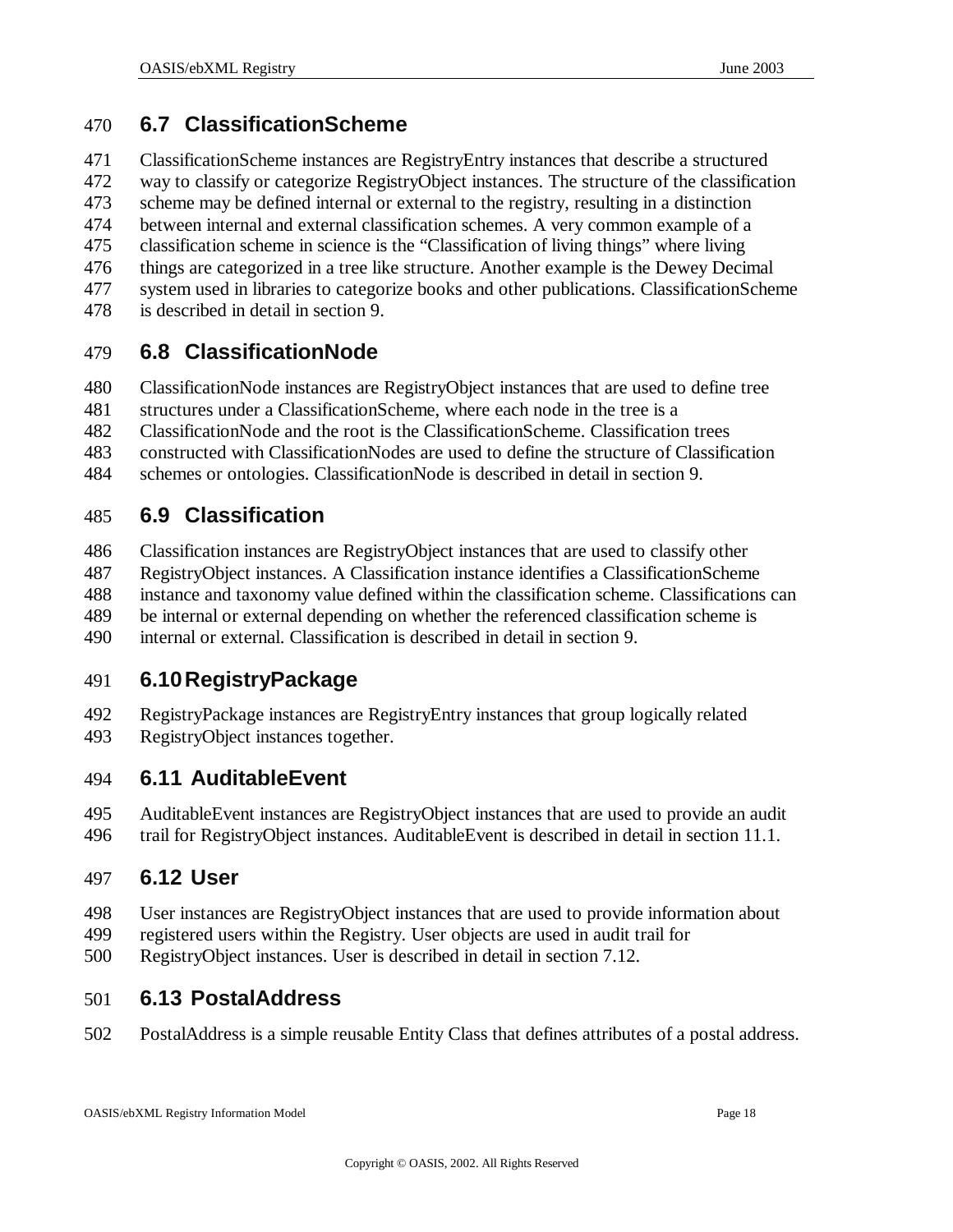#### **6.14 EmailAddress**

EmailAddress is a simple reusable Entity Class that defines attributes of an email address.

#### **6.15 Organization**

- Organization instances are RegistryObject instances that provide information on
- organizations such as a Submitting Organization. Each Organization instance may have a
- reference to a parent Organization.

### **6.16 Service**

- Service instances are RegistryEntry instances that provide information on services (e.g.,
- web services).

# **6.17 ServiceBinding**

- ServiceBinding instances are RegistryObject instances that represent technical
- information on a specific way to access a specific interface offered by a Service instance.
- A Service has a collection of ServiceBindings.
- 

# **6.18 SpecificationLink**

- A SpecificationLink provides the linkage between a ServiceBinding and one of its
- technical specifications that describes how to use the service with that ServiceBinding.
- For example, a ServiceBinding may have a SpecificationLink instance that describes how
- to access the service using a technical specification in the form of a WSDL or a CORBA
- IDL document.
-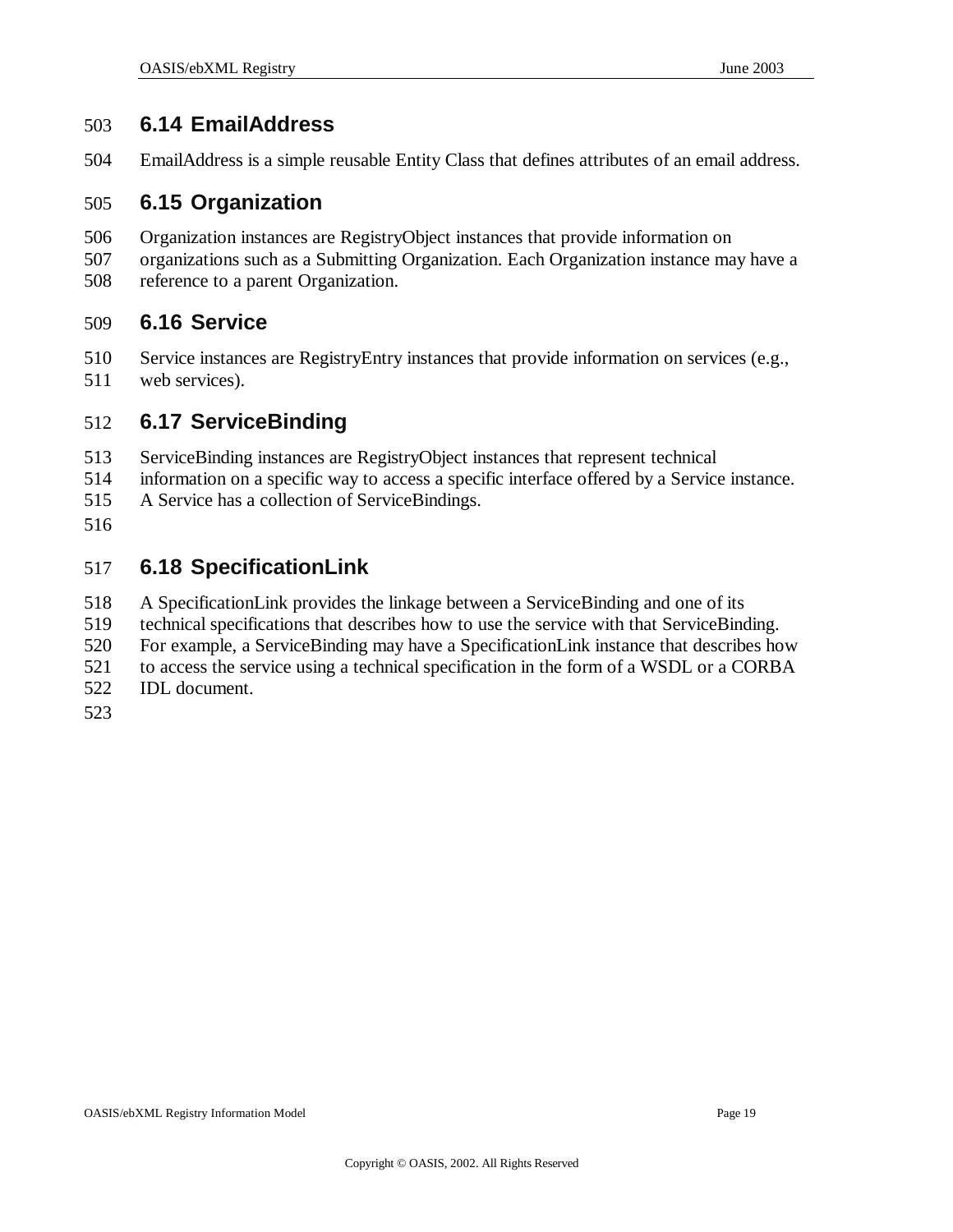# **7 Registry Information Model: Detail View**

 This section covers the information model classes in more detail than the Public View. The detail view introduces some additional classes within the model that were not described in the public view of the information model.

 Figure 2 shows the inheritance or "is a" relationships between the classes in the information model. Note that it does not show the other types of relationships, such as

"has a" relationships, since they have already been shown in a previous figure. Class

 attributes and class methods are also not shown. Detailed description of methods and attributes of most interfaces and classes will be displayed in tabular form following the

description of each class in the model.

The class Association will be covered in detail separately in section 8. The classes

- ClassificationScheme, Classification, and ClassificationNode will be covered in detail separately in section 9.
- 
- The reader is again reminded that the information model is not modeling actual
- repository items.



543<br>544

**Figure 2: Information Model** *Inheritance* **View**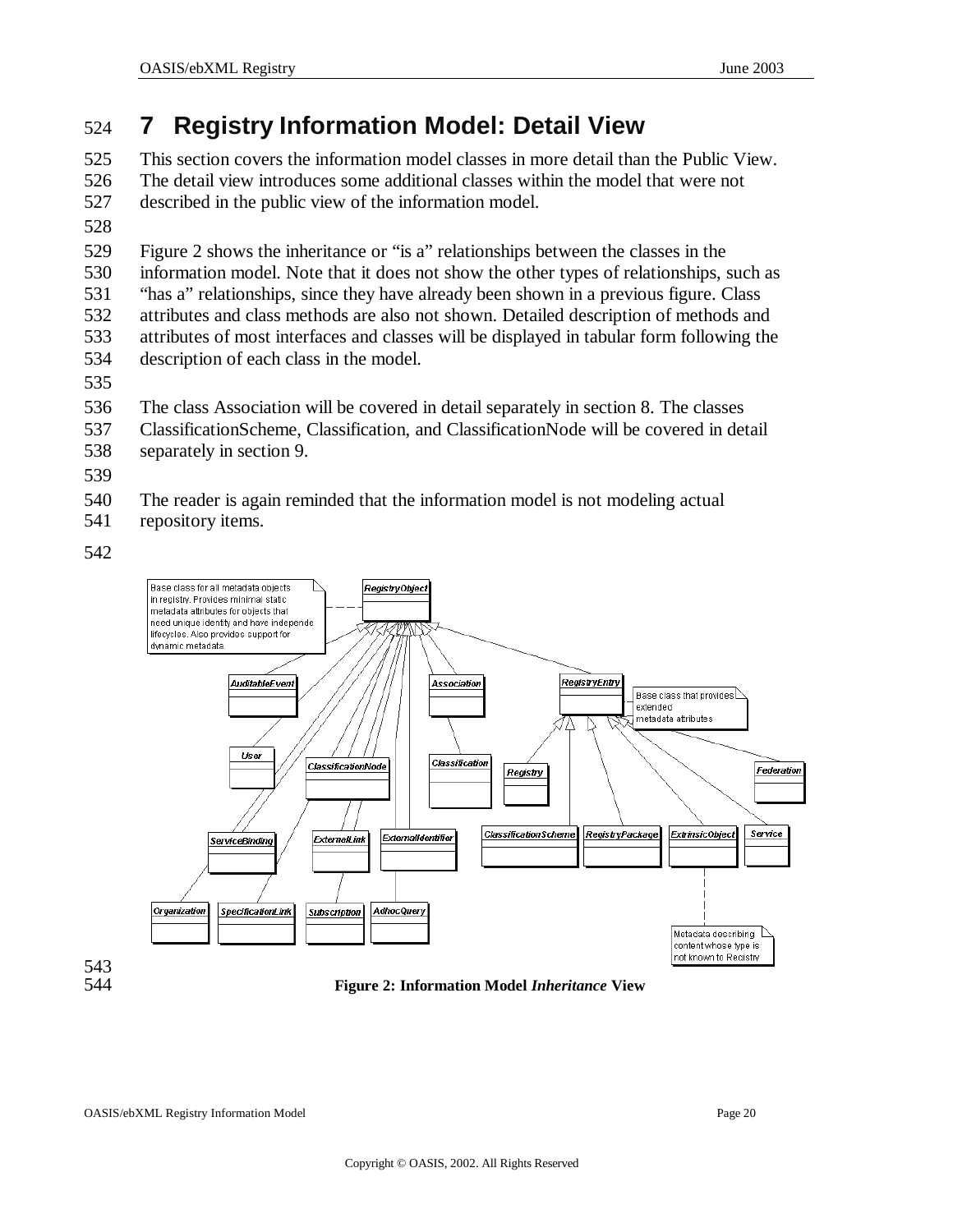# **7.1 Attribute and Methods of Information Model Classes**

Information model classes are defined primarily in terms of the attributes they carry.

These attributes provide information on the state of the instances of these classes.

Implementations of a registry often map class attributes to attributes in an XML store or

- columns in a relational store.
- 

Information model classes may also have methods defined for them. These methods

 provide additional behavior for the class they are defined within. Methods are currently used in mapping to Filter Query and the SQL Query capabilities defined in [ebRS].

 Since the model supports inheritance between classes, it is usually the case that a class in the model inherits attributes and methods from its base classes, in addition to defining its

- own specialized attributes and methods.
-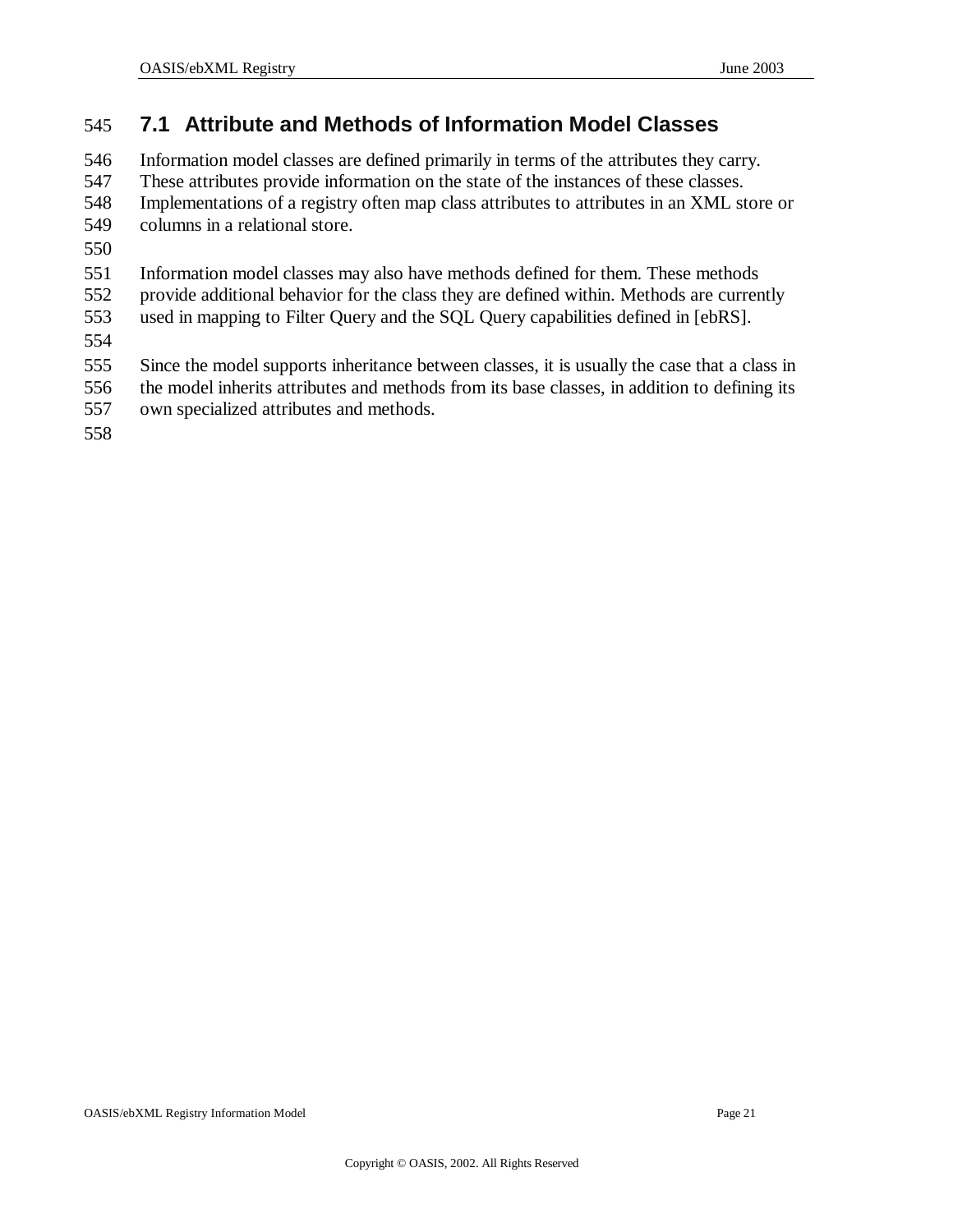# 558 **7.2 Data Types**

559 The following table lists the various data types used by the attributes within information

- 560 model classes:
- 561

| Data Type            | <b>XML</b><br><b>Schema</b><br>Data<br><b>Type</b> | <b>Description</b>                                                                                                                                | Length         |
|----------------------|----------------------------------------------------|---------------------------------------------------------------------------------------------------------------------------------------------------|----------------|
| Boolean              | boolean                                            | Used for a true or false value                                                                                                                    |                |
| String4              | string                                             | Used for 4 character long strings                                                                                                                 | 4 characters   |
| String <sub>8</sub>  | string                                             | Used for 8 character long strings                                                                                                                 | 8 characters   |
| String16             | string                                             | Used for 16 character long strings                                                                                                                | 16 characters  |
| String <sub>32</sub> | string                                             | Used for 32 character long strings                                                                                                                | 32 characters  |
| <b>String</b>        | string                                             | Used for unbounded Strings                                                                                                                        | unbounded      |
| <b>ShortName</b>     | string                                             | A short text string                                                                                                                               | 64 characters  |
| LongName             | string                                             | A long text string                                                                                                                                | 128 characters |
| FreeFormText         | string                                             | A very long text string for free-form<br>text                                                                                                     | 256 characters |
| <b>UUID</b>          | anyURI                                             | A URI of the form urn:uuid: <uuid><br/>where <math>\langle</math>uuid<math>\rangle</math> Must be a DCE 128 Bit<br/>Universally unique Id.</uuid> | 64 characters  |
| URI                  | anyURI                                             | Used for URL and URN values                                                                                                                       | 256 characters |
| Integer              | integer                                            | Used for integer values                                                                                                                           | 4 bytes        |
| <b>DateTime</b>      | dateTime                                           | Used for a timestamp value such as<br>Date                                                                                                        |                |

562

# 563 **7.3 Object Reference Support**

564 The information model supports the ability for an attribute in an instance of an

565 information model class to reference a RegistryObject instance using an object reference.

566 An object reference is modeled in this specification with the ObjectRef class.

### 567 **7.3.1 Class ObjectRef**

- 568 An instance of the ObjectRef class is used to reference a RegistryObject. A
- 569 RegistryObject may be referenced via an ObjectRef instance regardless of its location or
- 570 that of the object referring to it.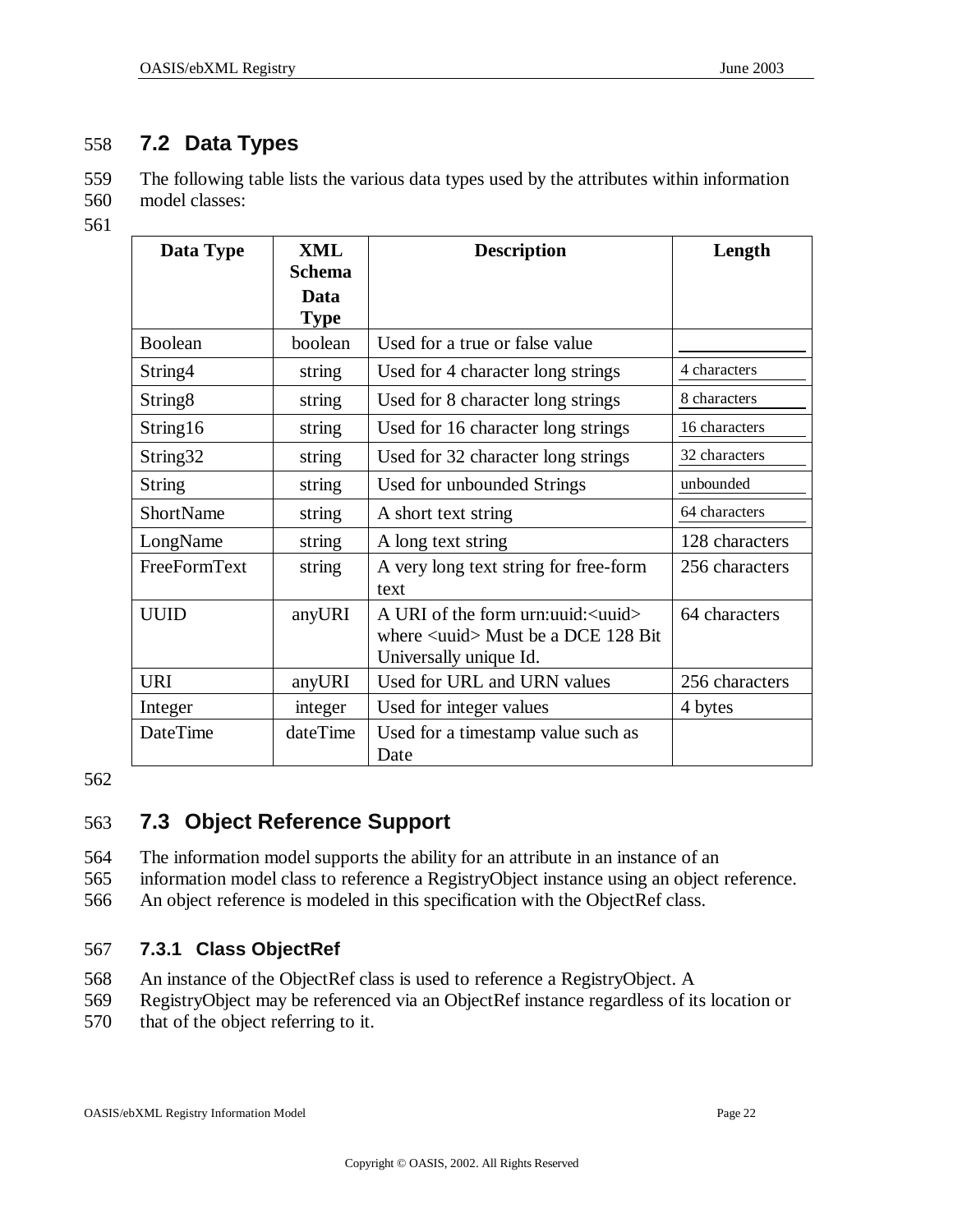#### **7.3.1.1 Attribute Summary**

| <b>Attribute</b> | Data Type | <b>Required</b> | <b>Default</b><br><b>Value</b> | <b>Specified By</b> | <b>Mutable</b> |
|------------------|-----------|-----------------|--------------------------------|---------------------|----------------|
| 1d               | UUID      | Yes             |                                | Client              | Yes            |
| home             | JRI       | No              |                                | Client              | Yes            |

#### **7.3.1.2 Attribute id**

 Every ObjectRef instance must have an id attribute. The id attribute must contain the value of the id attribute of the RegistryObject being referenced.

#### **7.3.1.3 Attribute home**

Every ObjectRef instance may optionally have a home attribute specified. The home

attribute if present must contain the base URI to the home registry for the referenced

RegistryObject. The base URI to a registry is described by the REST interface as defined

in [ebRS].

#### **7.3.1.4 Local Vs. Remote ObjectRefs**

 When the home attribute is specified, and matches the base URI of a remote registry, then ObjectRef is referred to as a remote ObjectRef.

If the home attribute is null then its default value is the base URI to the current registry.

When the home attribute is null or matches the base URI of the current registry, then the

ObjectRef is referred to as a local ObjectRef.

# **7.4 Internationalization (I18N) Support**

 Some information model classes have String attributes that are I18N capable and may be localized into multiple native languages. Examples include the name and description attributes of the RegistryObject class in 7.5.

The information model defines the InternationalString and the LocalizedString interfaces

 to support I18N capable attributes within the information model classes. These classes are defined below.

# **7.4.1 Class InternationalString**

 This class is used as a replacement for the String type whenever a String attribute needs to be I18N capable. An instance of the InternationalString class composes within it Collection of LocalizedString instances, where each String is specific to a particular locale.

#### **7.4.1.1 Attribute Summary**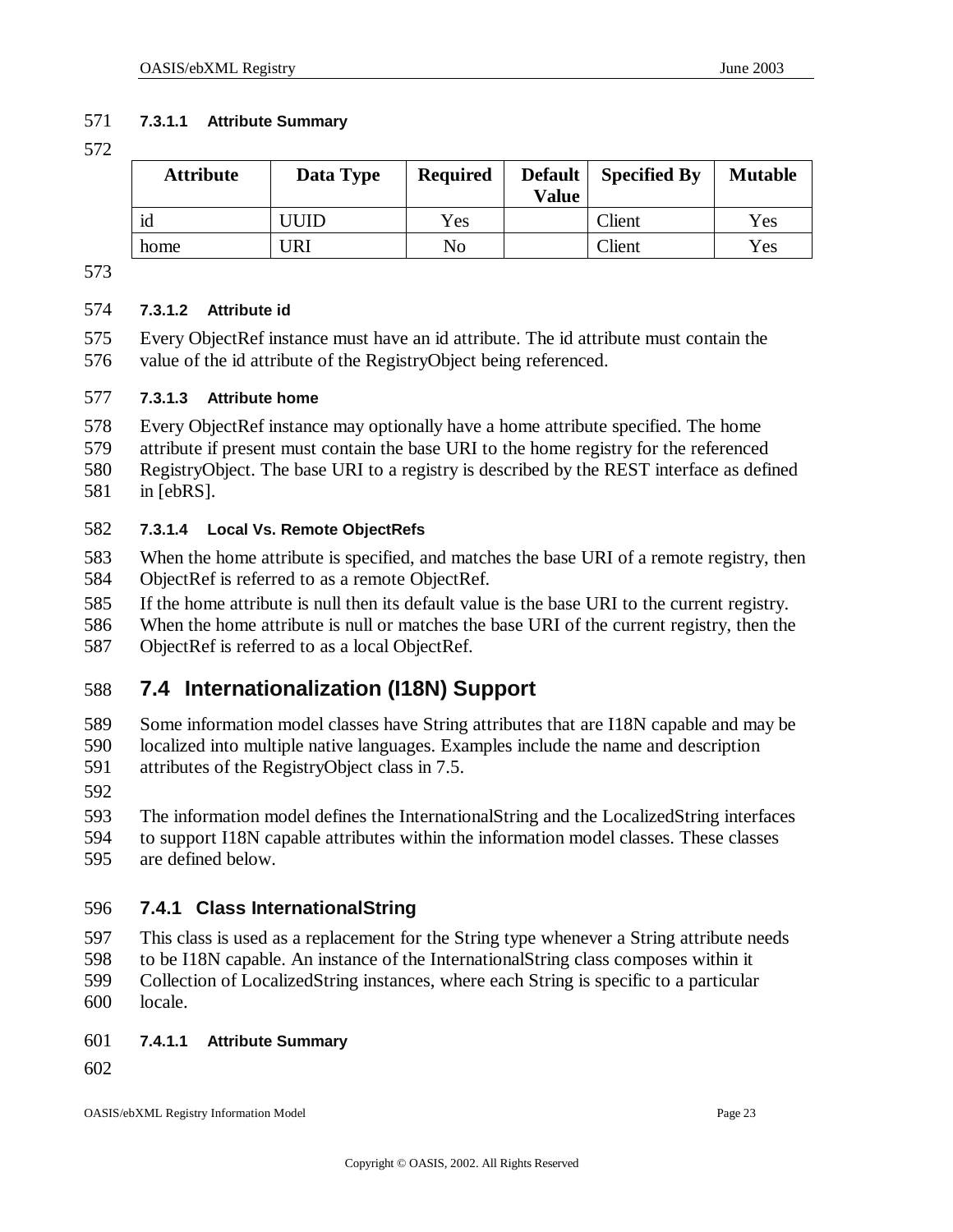| <b>Attribute</b> | Data Type     | <b>Required</b> | <b>Default</b><br>Value | <b>Specified By</b> | <b>Mutable</b> |
|------------------|---------------|-----------------|-------------------------|---------------------|----------------|
| localized-       | Collection    | N <sub>o</sub>  |                         | Client              | Yes            |
| <b>Strings</b>   | of            |                 |                         |                     |                |
|                  | Localized-    |                 |                         |                     |                |
|                  | <b>String</b> |                 |                         |                     |                |

603

#### 604 **7.4.1.2 Attribute localizedStrings**

605 Each InternationalString instance may have localizedStrings attribute that is a Collection 606 of zero or more LocalizedString instances.

#### 607 **7.4.2 Class LocalizedString**

- 608 This class is used as a simple wrapper class that associates a String with its locale. The
- 609 class is needed in the InternationalString class where a Collection of LocalizedString
- 610 instances are kept. Each LocalizedString instance has a charset and lang attribute as well
- 611 as a value attribute of type String.

#### 612 **7.4.2.1 Attribute Summary**

613

| <b>Attribute</b> | Data Type     | <b>Required</b> | <b>Default</b><br><b>Value</b> | <b>Specified By</b> | <b>Mutable</b> |
|------------------|---------------|-----------------|--------------------------------|---------------------|----------------|
| lang             | language      | No              | en-US                          | Client              | Yes            |
| charset          | <b>String</b> | No              | UTF-8                          | Client              | Yes            |
| value            | string        | Yes             |                                | <b>CLient</b>       | Yes            |

614

#### 615 **7.4.2.2 Attribute lang**

- 616 Each LocalizedString instance may have a lang attribute that specifies the language used
- 617 by that LocalizedString.

#### 618 **7.4.2.3 Attribute charset**

619 Each LocalizedString instance may have a charset attribute that specifies the name of the 620 character set used by that LocalizedString.

#### 621 **7.4.2.4 Attribute value**

622 Each LocalizedString instance must have a value attribute that specifies the string value 623 used by that LocalizedString.

# 624 **7.5 Class RegistryObject**

#### 625 **Direct Known Subclasses:**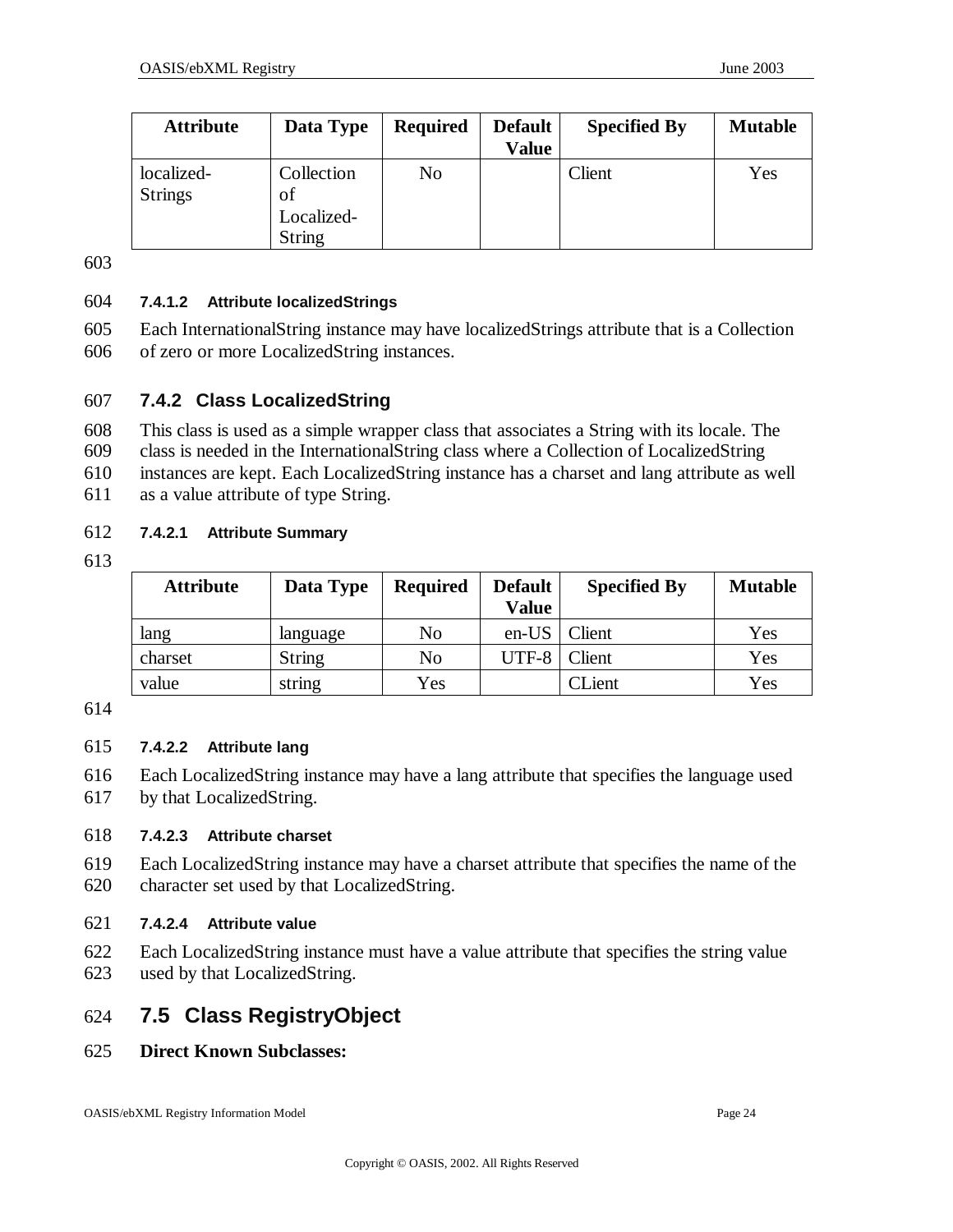| 626 |  |  | Association, AuditableEvent, Classification, ClassificationNode, ExternalIdentifier, |
|-----|--|--|--------------------------------------------------------------------------------------|
| 677 |  |  | Externall ink Organization RegistryFutry Hear Service ServiceBinding                 |

- 627 ExternalLink, Organization, RegistryEntry, User, Service, ServiceBinding,
- 628 SpecificationLink
- 630 RegistryObject provides a common base class for almost all objects in the information
- 631 model. Information model Classes whose instances have a unique identity are
- 632 descendants of the RegistryObject Class.

633

629

- 634 Note that Slot, PostalAddress, and a few other classes are not descendants of the
- 635 RegistryObject Class because their instances do not have an independent existence and 636 unique identity. They are always a part of some other Class's Instance (e.g., Organization
- 637 has a PostalAddress).

#### 638 **7.5.1 Attribute Summary**

639 The following is the first of many tables that summarize the attributes of a class. The 640 columns in the table are described as follows:

641

| <b>Column</b> | <b>Description</b>                                                                                                       |
|---------------|--------------------------------------------------------------------------------------------------------------------------|
| Attribute     | The name of the attribute                                                                                                |
| Data Type     | The data type for the attribute                                                                                          |
| Required      | Specifies whether the attribute is required to be specified                                                              |
| Default       | Specifies the default value in case the attribute is omitted                                                             |
| Specified By  | Indicates whether the attribute is specified by the client or<br>specified by the registry. In some cases it may be both |
| Mutable       | Specifies whether an attribute may be changed once it has been<br>set to a certain value                                 |

642

| <b>Attribute</b>   | Data Type                       | <b>Required</b> | <b>Default</b><br><b>Value</b> | <b>Specified</b><br><b>By</b> | <b>Mutable</b> |
|--------------------|---------------------------------|-----------------|--------------------------------|-------------------------------|----------------|
| classifications    | Collection of<br>Classification | N <sub>o</sub>  |                                | Client                        | Yes            |
| description        | International-<br><b>String</b> | N <sub>o</sub>  |                                | Client                        | Yes            |
| externalIdentifers | Collection of<br>ExternalLink   | N <sub>o</sub>  |                                | Client                        | Yes            |
| id                 | <b>UUID</b>                     | Yes             |                                | Client or<br>registry         | N <sub>o</sub> |
| home               | <b>URI</b>                      | N <sub>o</sub>  |                                | Client                        | Yes            |
| name               | International-<br><b>String</b> | N <sub>o</sub>  |                                | Client                        | Yes            |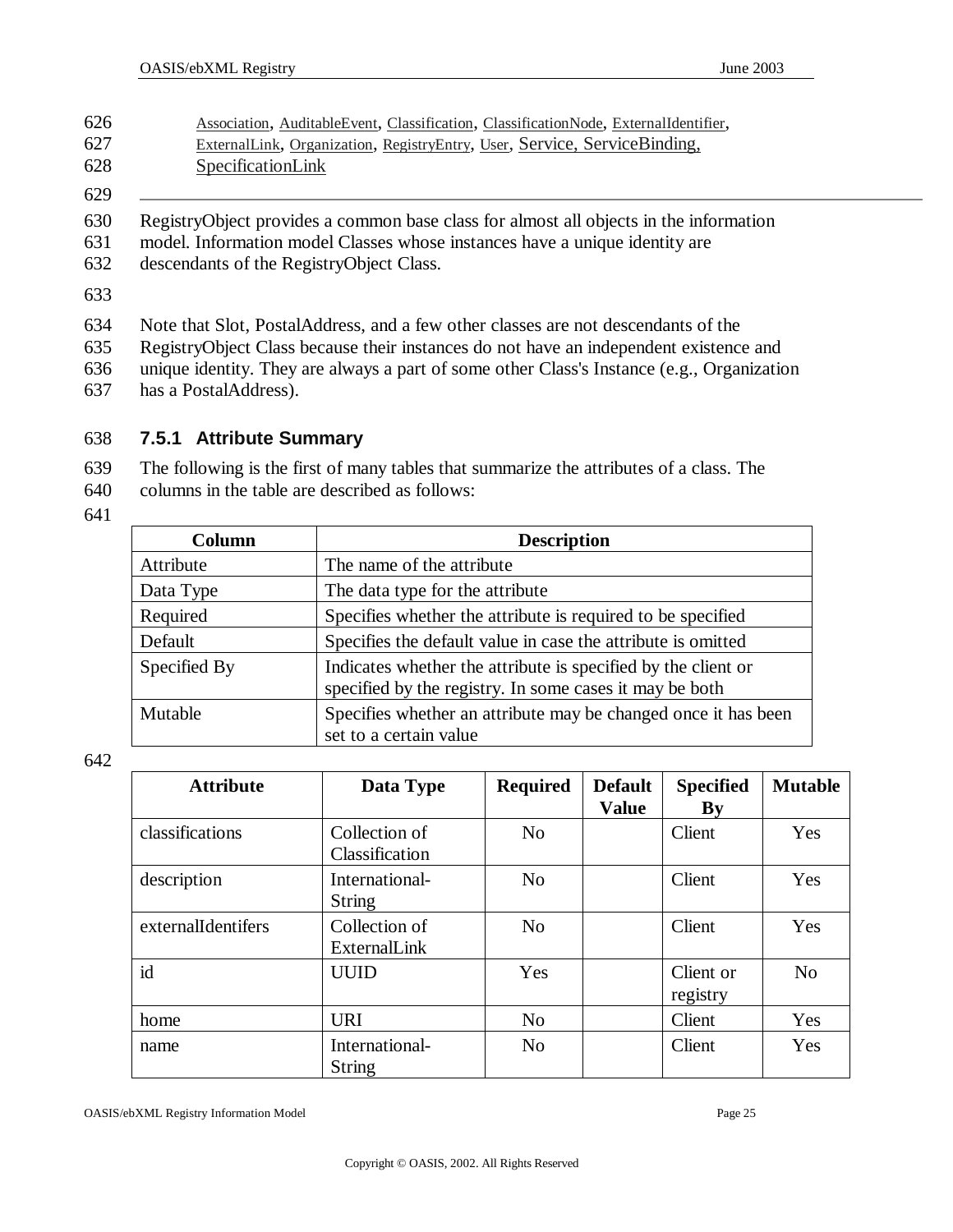| objectType | ObjectRef          | Yes | Registry | No  |
|------------|--------------------|-----|----------|-----|
| slots      | Collection of Slot | No  | Client   | Yes |
| status     | String16           | Yes | Registry | Yes |

Fix sorting on all tables??

#### **7.5.2 Attribute classifications**

- Each RegistryObject instance may have a Collection of zero or more Classification
- instances that are composed within the RegistryObject. These Classification instances classify the RegistryObject.

#### **7.5.3 Attribute description**

 Each RegistryObject instance may have textual description in a human readable and user-friendly manner. This attribute is I18N capable and therefore of type InternationalString.

#### **7.5.4 Attribute externalIdentifier**

 Each RegistryObject instance may have a Collection of zero or more ExternalIdentifier instances that are composed within the RegistryObject. These ExternalIdentifier instances serve as alternate identifiers for the RegistryObject.

#### **7.5.5 Attribute id**

Each RegistryObject instance must have a universally unique ID. Registry objects use the

id of other RegistryObject instances for the purpose of referencing those objects.

Note that some classes in the information model do not have a need for a unique id. Such

- classes do not inherit from RegistryObject class. Examples include Entity classes such as
- TelephoneNumber, PostalAddress, EmailAddress and PersonName.
- 

All classes derived from RegistryObject have an id that is a Universally Unique ID as

defined by [UUID]. Such UUID based id attributes may be specified by the client. If the

- UUID based id is not specified, then it must be generated by the registry when a new
- RegistryObject instance is first submitted to the registry.

#### **7.5.6 Attribute home**

Each RegistryObject instance may have a home attribute. The home attribute if present,

must contain the base URI to the home registry for the RegistryObject instance. The base

URI to a registry is described by the REST interface as defined in [ebRS].

#### **7.5.6.1 Local Replicas Vs. Remote Objects**

When the home attribute is specified, and matches the base URI of a remote registry, then

RegistryObject is referred to as a local replica of a remote RegistryObject.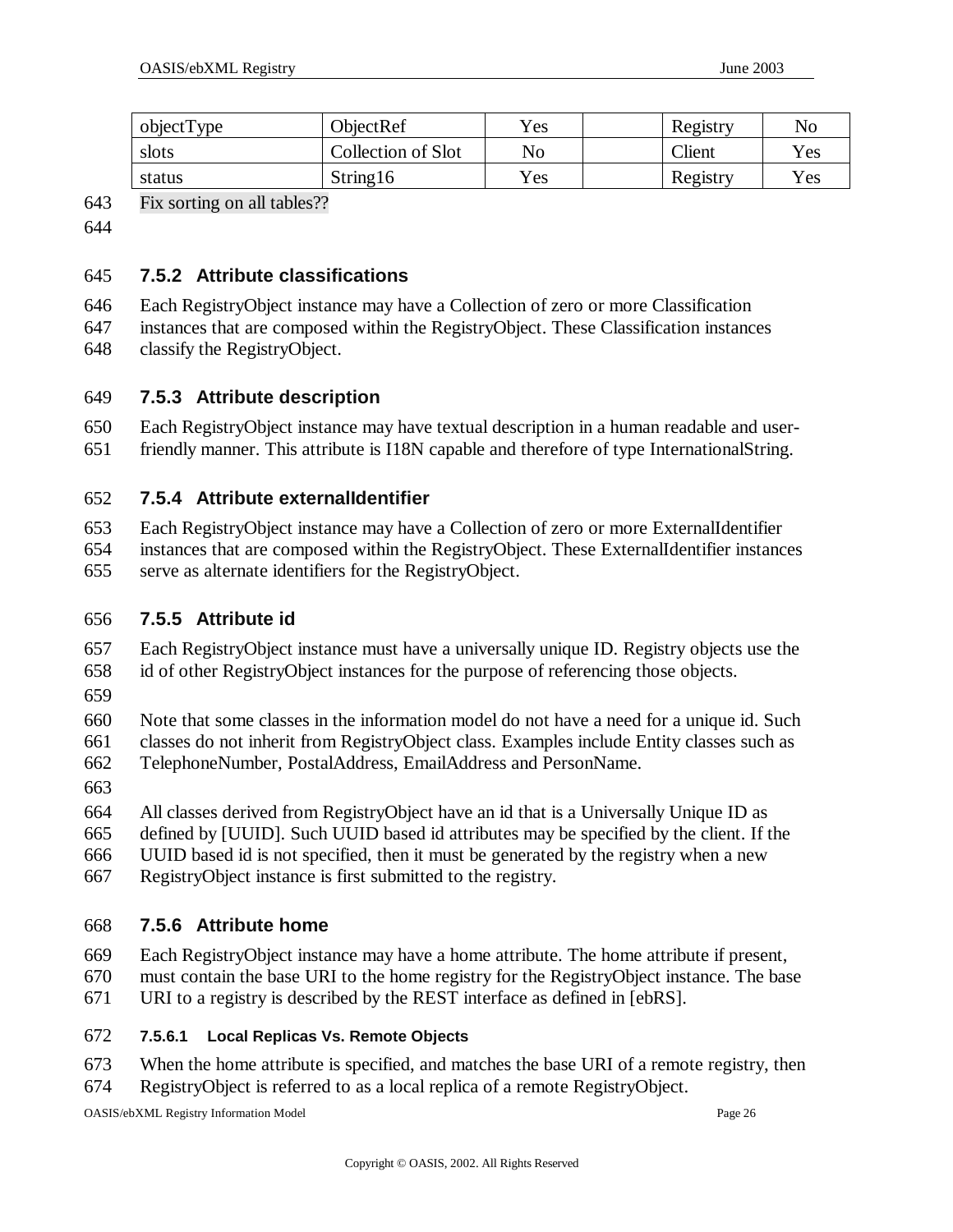- If the home attribute is null then its default value is the base URI to the current registry.
- When the home attribute is null or matches the base URI of the current registry, then the
- RegistryObject is referred to as a local RegistryObject.

#### **7.5.7 Attribute name**

- Each RegistryObject instance may have a human readable name. The name does not need to be unique with respect to other RegistryObject instances. This attribute is I18N capable
- and therefore of type InternationalString.

#### **7.5.8 Attribute objectType**

- Each RegistryObject instance has an objectType attribute. The value of the objectType
- attribute MUST be a reference to a ClassificationNode in the canonical ObjectType
- ClassificationScheme as referenced in appendix A.1. A Registry MUST support the
- object types as defined by the ObjectType ClassificationScheme referenced in appendix
- A.1. The canonical ObjectType ClassificationScheme may easily be extended by adding
- additional ClassificationNodes to the canonical ObjectType ClassificationScheme.
- 
- The objectType for almost all objects in the information model matches the
- ClassificationNode that corresponds to the name of their class. For example the
- objectType for a Classification is a reference to the ClassificationNode with code
- "Classification" in the canonical ObjectType ClassificationScheme. The only exception
- to this rule is that the objectType for an ExtrinsicObject or an ExternalLink instance may
- be defined by the submitter and indicates the type of content associated with that object.

### **7.5.9 Attribute slots**

 Each RegistryObject instance may have a Collection of zero or more Slot instances that are composed within the RegistryObject. These Slot instances serve as dynamically

- defined attributes for the RegistryObject.
- **7.5.10 Attribute status**
- Each RegistryObject instance must have a life cycle status indicator. The status is
- assigned by the registry.

#### **7.5.10.1 Pre-defined RegistryObject Status Types**

- The following table lists pre-defined choices for RegistryObject status attribute.
- 

| Name      | Description                                                                                    |  |  |  |
|-----------|------------------------------------------------------------------------------------------------|--|--|--|
| Submitted | Status of a RegistryObject that catalogues content that has been<br>submitted to the registry. |  |  |  |
| Approved  | Status of a RegistryObject that catalogues content that has been                               |  |  |  |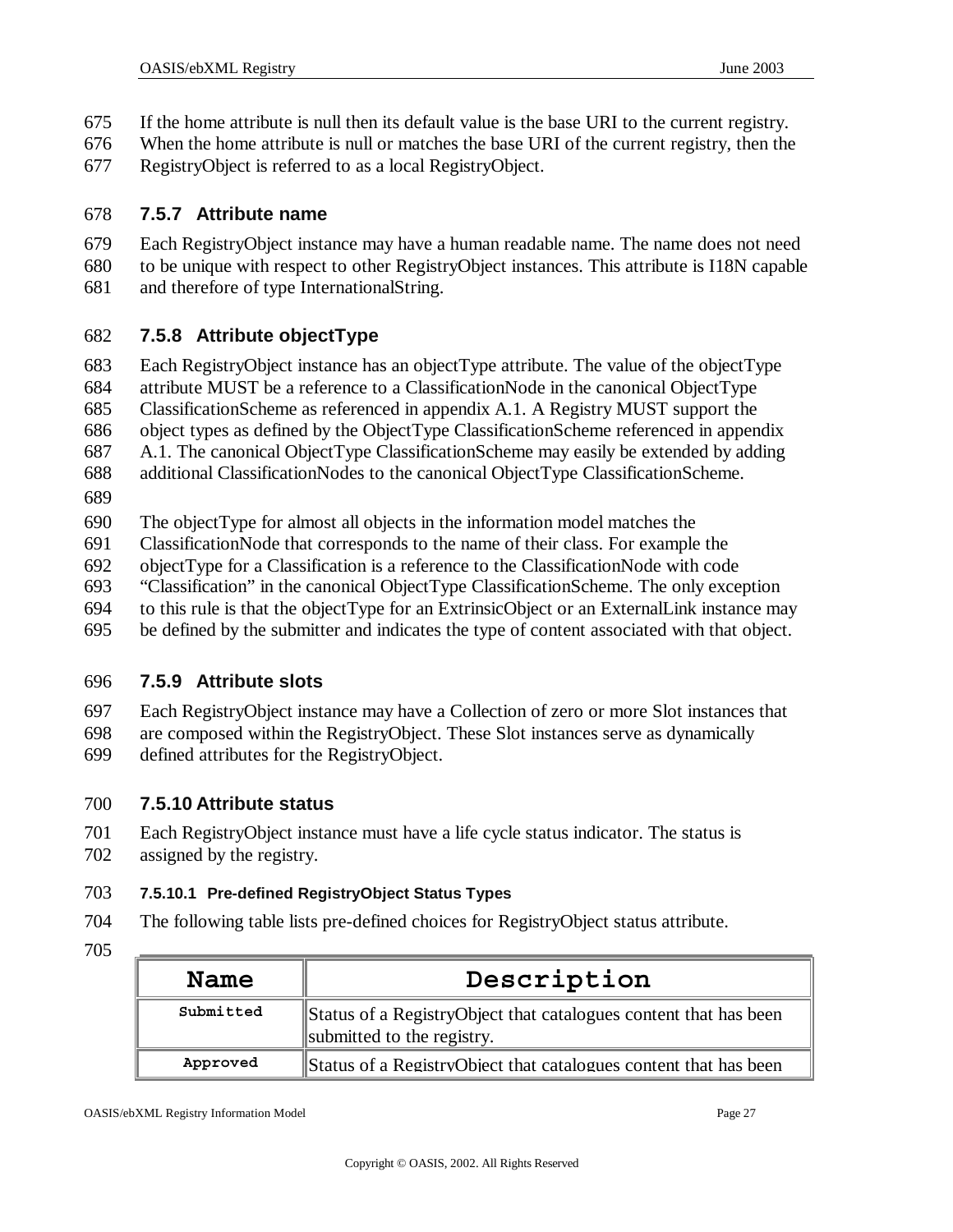|              | submitted to the registry and has been subsequently approved.                                                                                                                |
|--------------|------------------------------------------------------------------------------------------------------------------------------------------------------------------------------|
| Deprecated   | Status of a RegistryObject that catalogues content that has been<br>submitted to the registry and has been subsequently deprecated.                                          |
| Undeprecated | Status of a RegistryObject that catalogues content that has been<br>submitted to the registry and has been deprecated and then<br>subsequently un-deprecated.                |
| Withdrawn    | Status of a RegistryObject that catalogues content that has been<br>withdrawn from the registry. A repository item has been removed<br>but its ExtrinsicObject still exists. |

706

### 707 **7.5.11 Method Summary**

708 In addition to its attributes, the RegistryObject class also defines the following methods.

709 These methods are used to navigate relationship links from a RegistryObject instance to

- 710 other objects.
- 711

| <b>Method Summary for RegistryObject</b>                                                                                                                                          |
|-----------------------------------------------------------------------------------------------------------------------------------------------------------------------------------|
| Collection getAuditTrail()<br>Gets the complete audit trail of all requests that effected a state<br>change in this object as an ordered Collection of AuditableEvent<br>objects. |
| Collection getExternalLinks()<br>Gets the ExternalLinks associated with this object.                                                                                              |
| Collection getRegistryPackages()<br>Gets the RegistryPackages that this object is a member of.                                                                                    |

- 712
- 713

# 714 **7.6 Class RegistryEntry**

- 715 **Super Classes:**
- 716 RegistryObject
- 717

# 718 **Direct Known Subclasses:**

- 719 ClassificationScheme, ExtrinsicObject, RegistryPackage, Service
- 720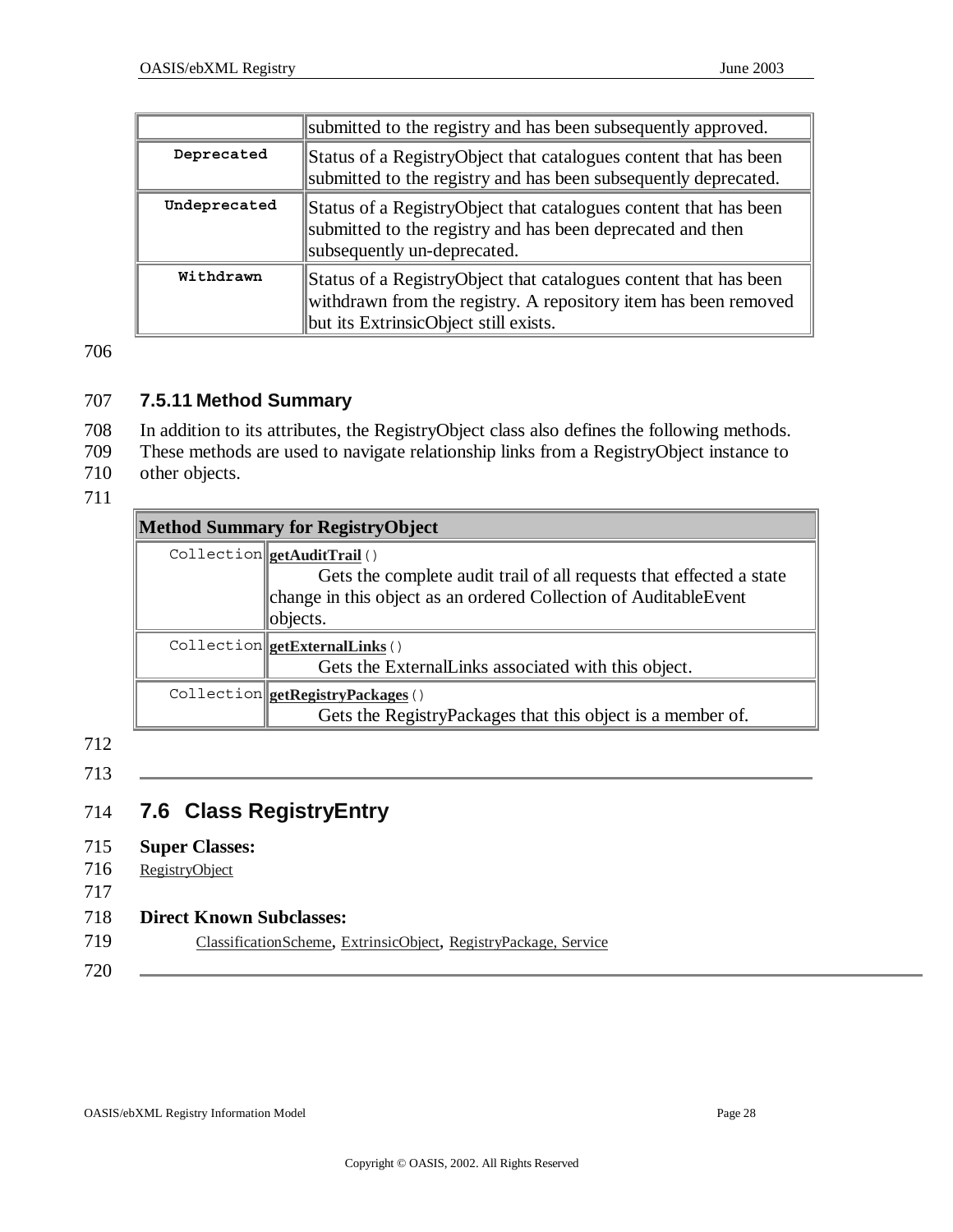- RegistryEntry is a common base class for classes in the information model that require
- additional metadata beyond the minimal metadata provided by RegistryObject class.
- RegistryEntry is used as a base class for high-level coarse-grained objects in the registry.
- Their life cycle typically requires more management (e.g. may require approval,
- deprecation). They typically have relatively fewer instances but serve as a root of a
- composition hierarchy consisting of numerous objects that are sub-classes of
- RegistryObject but not RegistryEntry.
- 
- The additional metadata is described by the attributes of the RegistryEntry class below.

### **7.6.1 Attribute Summary**

| <b>Attribute</b> | Data Type | <b>Required</b> | <b>Default</b> | <b>Specified By</b> | <b>Mutable</b> |
|------------------|-----------|-----------------|----------------|---------------------|----------------|
|                  |           |                 | <b>Value</b>   |                     |                |
| expiration       | DateTime  | N <sub>0</sub>  |                | Client              | Yes            |
| majorVersion     | Integer   | Yes             |                | Registry            | Yes            |
| minorVersion     | Integer   | Yes             |                | Registry            | Yes            |
| stability        | LongName  | No              |                | Client              | Yes            |
| userVersion      | ShortName | N <sub>0</sub>  |                | Client              | Yes            |

 Note that attributes inherited by RegistryEntry class from the RegistryObject class are not shown in the table above.

### **7.6.2 Attribute expiration**

- Each RegistryEntry instance may have an expirationDate. This attribute defines a time
- limit upon the stability indication provided by the stability attribute. Once the
- expirationDate has been reached the stability attribute in effect becomes
- STABILITY\_DYNAMIC implying that the repository item can change at any time and in
- any manner. A null value implies that there is no expiration on stability attribute.

#### **7.6.3 Attribute majorVersion**

- Each RegistryEntry instance must have a major revision number for the current version
- of the RegistryEntry instance. This number is assigned by the registry when the object is
- created and it may be changed by the registry when an object is updated.

#### **7.6.4 Attribute minorVersion**

- Each RegistryEntry instance must have a minor revision number for the current version
- of the RegistryEntry instance. This number is assigned by the registry when the object is
- created and it may be changed by the registry when an object is updated.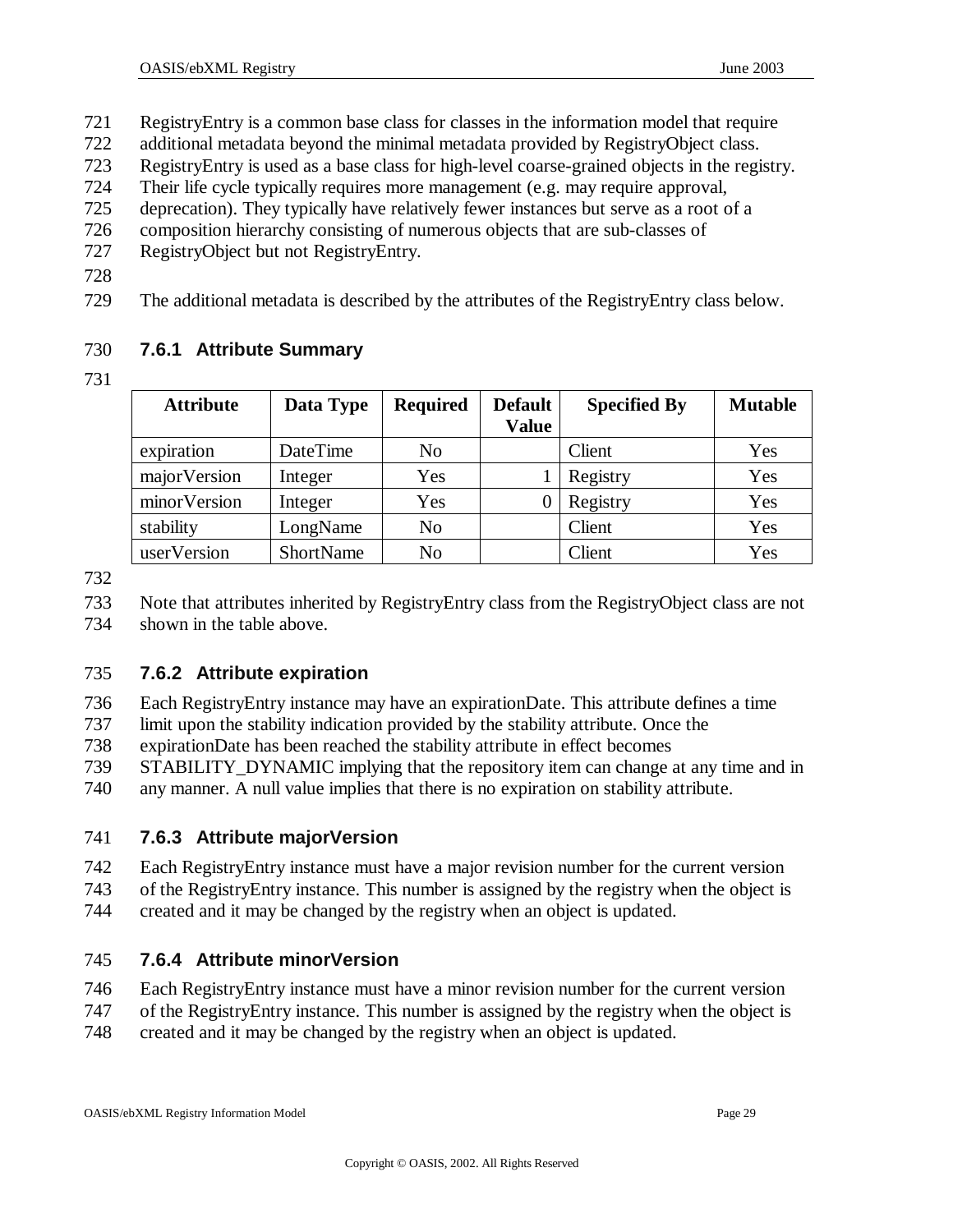#### 749 **7.6.5 Attribute stability**

- 750 Each RegistryEntry instance may have a stability indicator. The stability indicator is
- 751 provided by the submitter as an indication of the level of stability for the repository item.

#### 752 **7.6.5.1 Canonical RegistryEntry Stability Enumerations**

- 753 The following table lists pre-defined choices for RegistryEntry stability attribute.
- 754 These pre-defined stability types are defined as a ClassificationScheme. While the
- 755 scheme may easily be extended, a registry MAY support the stability types listed below.
- 756 Following fonts need to be fixed so consistent with RS??
- 757

| Name              | Description                                                                                                                                              |
|-------------------|----------------------------------------------------------------------------------------------------------------------------------------------------------|
| Dynamic           | Stability of a Registry Entry that indicates that the content is<br>dynamic and may be changed arbitrarily by submitter at any<br>time.                  |
| DynamicCompatible | Stability of a Registry Entry that indicates that the content is<br>dynamic and may be changed in a backward compatible way<br>by submitter at any time. |
| Static            | Stability of a Registry Entry that indicates that the content is<br>static and will not be changed by submitter.                                         |

758

### 759 **7.6.6 Attribute userVersion**

760 Each RegistryEntry instance may have a userVersion. The userVersion is similar to the

761 majorVersion-minorVersion tuple. They both provide an indication of the version of the

762 object. The majorVersion-minorVersion tuple is provided by the registry while

763 userVersion provides a user specified version for the object.

# 764 **7.7 Class Slot**

765 Slot instances provide a dynamic way to add arbitrary attributes to RegistryObject 766 instances. This ability to add attributes dynamically to RegistryObject instances enables 767 extensibility within the information model.

768

769 A RegistryObject may have 0 or more Slots. A slot is composed of a name, a slotType 770 and a collection of values.

### 771 **7.7.1 Attribute Summary**

772

| <b>Attribute</b> | Data Type | <b>Required</b> | Default<br>Value | <b>Specified By</b> | <b>Mutable</b> |
|------------------|-----------|-----------------|------------------|---------------------|----------------|
| name             | LongName  | Yes             |                  | Client              | No             |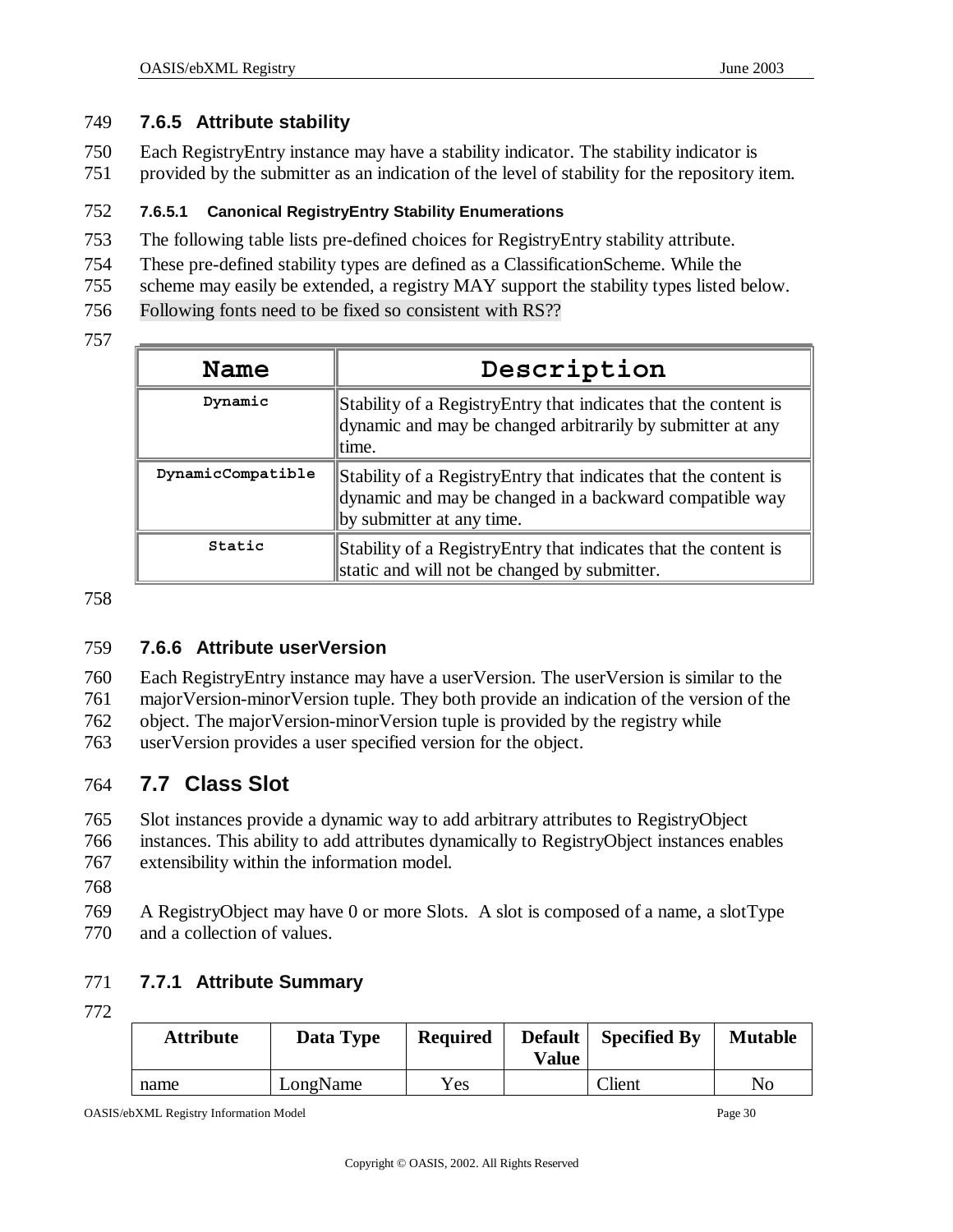| slotType | LongName      | No  | Client | No |
|----------|---------------|-----|--------|----|
| values   | Collection of | Yes | Client | No |
|          | LongName      |     |        |    |

#### **7.7.2 Attribute name**

- Each Slot instance must have a name. The name is the primary means for identifying a
- Slot instance within a RegistryObject. Consequently, the name of a Slot instance must be locally unique within the RegistryObject instance.

#### **7.7.3 Attribute slotType**

Each Slot instance may have a slotType that allows different slots to be grouped together.

#### **7.7.4 Attribute values**

- A Slot instance must have a Collection of values. The collection of values may be empty.
- Since a Slot represent an extensible attribute whose value may be a collection, therefore a
- Slot is allowed to have a collection of values rather than a single value.

# **7.8 Class ExtrinsicObject**

#### **Super Classes:**

| 786 | RegistryEntry, RegistryObject |  |
|-----|-------------------------------|--|
| 787 |                               |  |
| 788 |                               |  |

 ExtrinsicObjects provide metadata that describes submitted content whose type is not intrinsically known to the registry and therefore MUST be described by means of additional attributes (e.g., mime type).

- Examples of content described by ExtrinsicObject include Collaboration Protocol
- Profiles [ebCPP], Business Process descriptions, and schemas.

#### **7.8.1 Attribute Summary**

| <b>Attribute</b> | Data Type      | <b>Required</b> | <b>Default</b><br><b>Value</b> | <b>Specified</b><br>Bv | <b>Mutable</b> |
|------------------|----------------|-----------------|--------------------------------|------------------------|----------------|
| isOpaque         | <b>Boolean</b> | No              | false                          | Client                 | No             |
| mimeType         | LongName       | N <sub>0</sub>  | application/<br>octet-stream   | Client                 | No             |

 Note that attributes inherited from RegistryEntry and RegistryObject are not shown in the table above.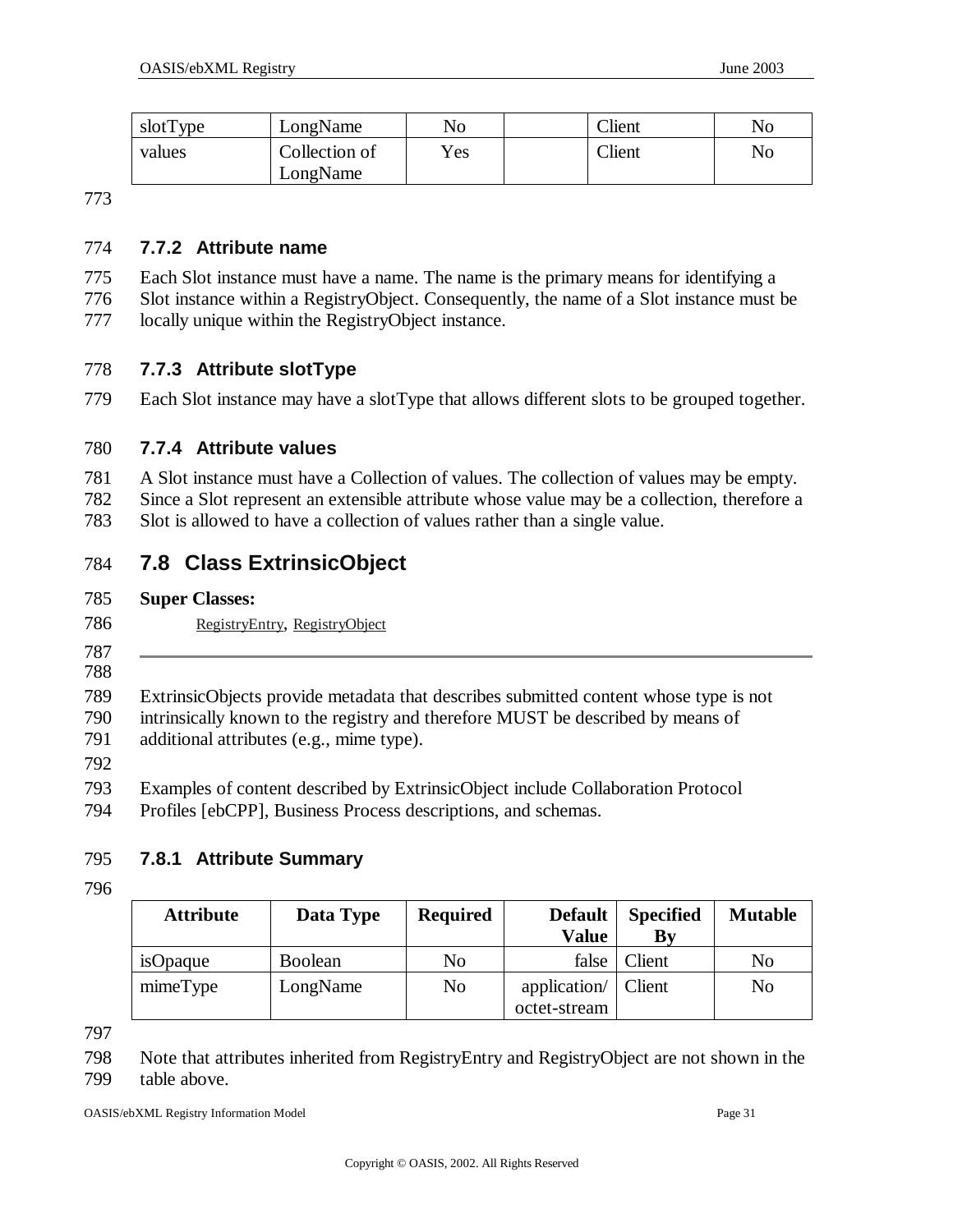#### **7.8.2 Attribute isOpaque**

- Each ExtrinsicObject instance may have an isOpaque attribute defined. This attribute
- determines whether the content catalogued by this ExtrinsicObject is opaque to (not
- readable by) the registry. In some situations, a Submitting Organization may submit
- content that is encrypted and not even readable by the registry.

#### **7.8.3 Attribute mimeType**

 Each ExtrinsicObject instance may have a mimeType attribute defined. The mimeType provides information on the type of repository item catalogued by the ExtrinsicObject instance.

# **7.9 Class RegistryPackage**

| <b>Super Classes:</b> |
|-----------------------|
|                       |

- 812 RegistryEntry, RegistryObject
- 

RegistryPackage instances allow for grouping of logically related RegistryObject

- instances even if individual member objects belong to different Submitting
- Organizations.

#### **7.9.1 Attribute Summary**

The RegistryPackage class defines no new attributes other than those that are inherited

820 from RegistryEntry and RegistryObject base classes. The inherited attributes are not

shown here.

### **7.9.2 Method Summary**

In addition to its attributes, the RegistryPackage class also defines the following methods.

#### 

| Method Summary of RegistryPackage |                                                                 |  |  |
|-----------------------------------|-----------------------------------------------------------------|--|--|
|                                   | Collection getMemberObjects()                                   |  |  |
|                                   | Get the collection of RegistryObject instances that are members |  |  |
|                                   | of this RegistryPackage.                                        |  |  |

#### 

# **7.10Class ExternalIdentifier**

- **Super Classes:**
- RegistryObject
-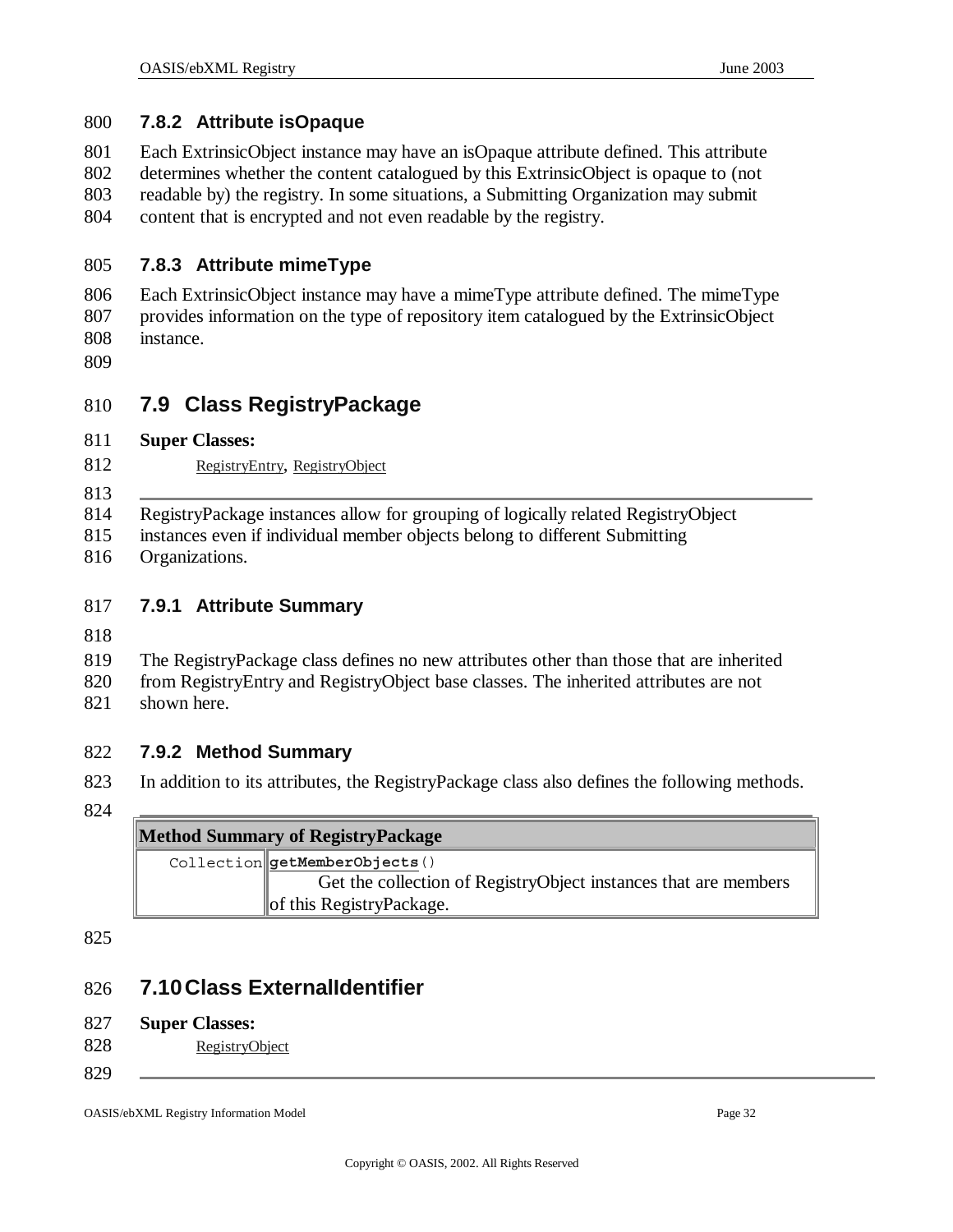- ExternalIdentifier instances provide the additional identifier information to
- RegistryObject such as DUNS number, Social Security Number, or an alias name of the
- organization. The attribute *identificationScheme* is used to reference the identification
- scheme (e.g., "DUNS", "Social Security #"), and the attribute *value* contains the actual
- information (e.g., the DUNS number, the social security number). Each RegistryObject
- may contain 0 or more ExternalIdentifier instances.

#### **7.10.1 Attribute Summary**

| <b>Attribute</b>     | Data Type | <b>Required</b> | <b>Default</b><br><b>Value</b> | <b>Specified</b><br>Bv | <b>Mutable</b> |
|----------------------|-----------|-----------------|--------------------------------|------------------------|----------------|
| identificationScheme | ObjectRef | Yes             |                                | Client                 | Yes            |
| registryObject       | ObjectRef | Yes             |                                | Client                 | No             |
| value                | LongName  | Yes             |                                | Client                 | Yes            |

Note that attributes inherited from the base classes of this class are not shown.

#### **7.10.2 Attribute identificationScheme**

- Each ExternalIdentifier instance must have an identificationScheme attribute that
- references a ClassificationScheme. This ClassificationScheme defines the namespace
- within which an identifier is defined using the value attribute for the RegistryObject
- referenced by the RegistryObject attribute.

#### **7.10.3 Attribute registryObject**

 Each ExternalIdentifier instance must have a *registryObject* attribute that references the parent RegistryObject for which this is an ExternalIdentifier.

#### **7.10.4 Attribute value**

- Each ExternalIdentifier instance must have a *value* attribute that provides the identifier
- value for this ExternalIdentifier (e.g., the actual social security number).

# **7.11Class ExternalLink**

- **Super Classes:**
- RegistryObject
- 
- ExternalLinks use URIs to associate content in the registry with content that may reside
- outside the registry. For example, an organization submitting a DTD could use an
	- ExternalLink to associate the DTD with the organization's home page.

#### **7.11.1 Attribute Summary**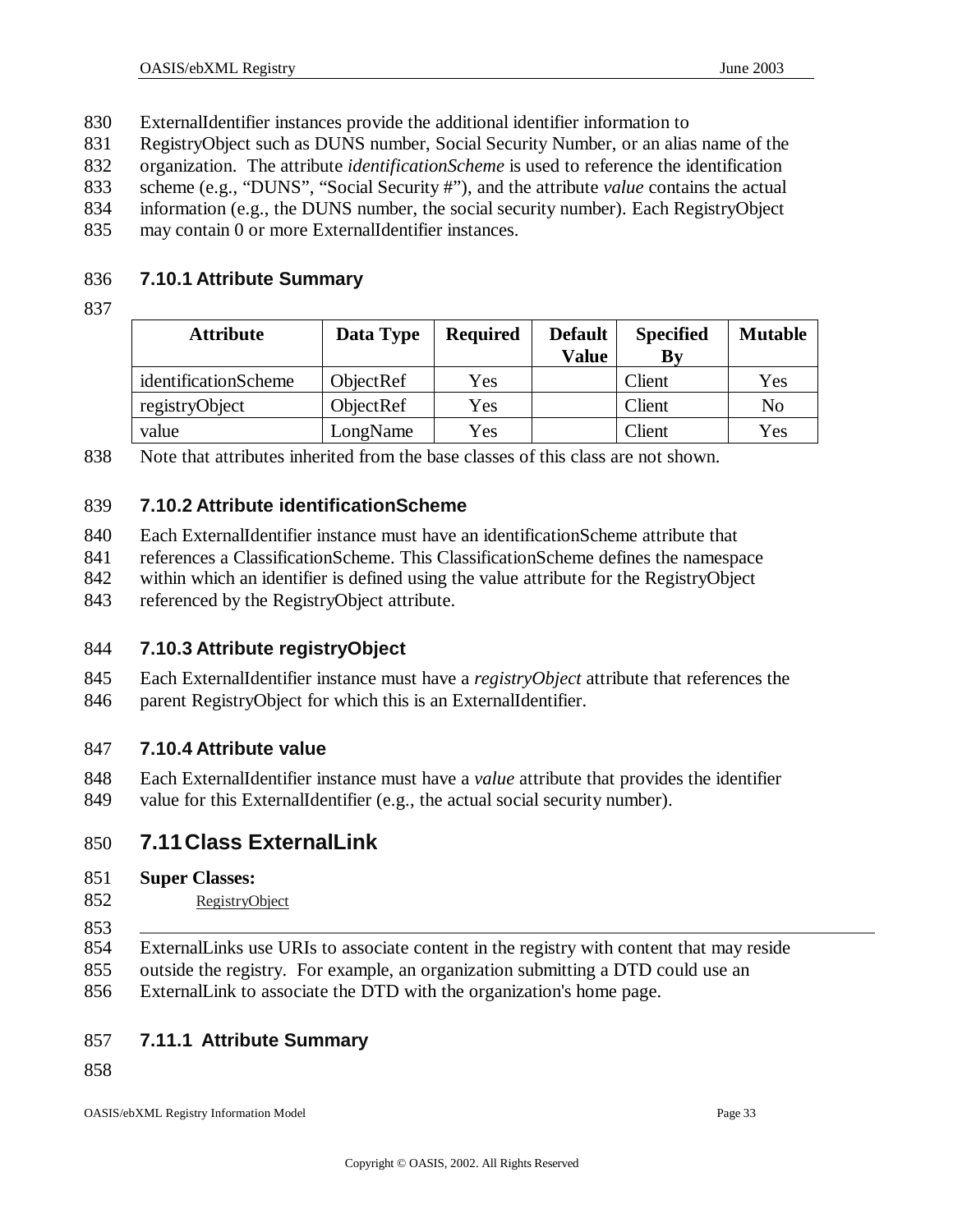| <b>Attribute</b> | Data Type | <b>Required</b> | <b>Value</b> | <b>Default</b> Specified By | <b>Mutable</b> |
|------------------|-----------|-----------------|--------------|-----------------------------|----------------|
| externalURI      | URI       | Yes             |              | Client                      | Yes            |

859

#### 860 **7.11.2 Attribute externalURI**

861 Each ExternalLink instance must have an externalURI attribute defined. The externalURI

862 attribute provides a URI to the external resource pointed to by this ExternalLink instance.

863 If the URI is a URL then a registry must validate the URL to be resolvable at the time of

864 submission before accepting an ExternalLink submission to the registry.

#### 865 **7.11.3 Method Summary**

866 In addition to its attributes, the ExternalLink class also defines the following methods.

867

| Method Summary of ExternalLink |                                                                                                 |  |  |  |
|--------------------------------|-------------------------------------------------------------------------------------------------|--|--|--|
|                                | Collection getLinkedObjects()<br>Gets the collection of RegistryObjects that are linked by this |  |  |  |
|                                | External Link to content outside the registry.                                                  |  |  |  |

868

869

### 870 **7.12Class User**

- 871 **Super Classes:**
- 872 RegistryObject

873<br>874 User instances represent users that have registered with a registry. User instances are also 875 used in an AuditableEvent to keep track of the identity of the requestor that sent the 876 request that generated the AuditableEvent.

#### 877 **7.12.1 Attribute Summary**

878

| <b>Attribute</b> | Data Type                      | <b>Required</b> | <b>Default</b><br><b>Value</b> | <b>Specified</b><br>By | <b>Mutable</b> |
|------------------|--------------------------------|-----------------|--------------------------------|------------------------|----------------|
| addresses        | Collection of<br>PostalAddress | Yes             |                                | Client                 | Yes            |
| emailAddresses   | Collection of<br>EmailAddress  | Yes             |                                | Client                 | Yes            |
| personName       | PersonName                     | Yes             |                                | Client                 | N <sub>0</sub> |
| telephoneNumbers | Collection of                  | Yes             |                                | Client                 | Yes            |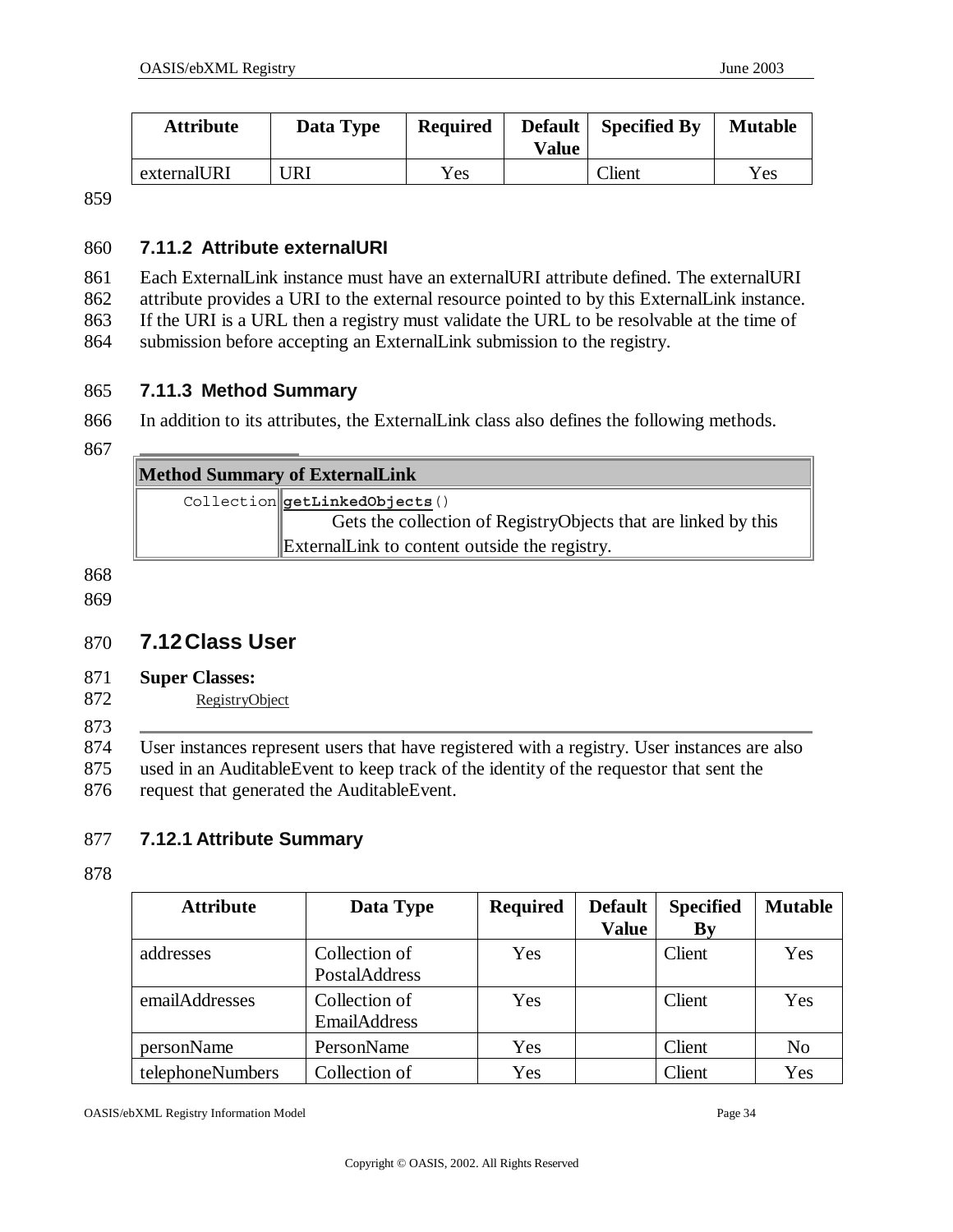|     | $\mathbf{m}$<br>ElephoneNumber |    |             |                      |
|-----|--------------------------------|----|-------------|----------------------|
| url | $-$<br>ь<br>, , , ,<br>ຼ       | N0 | ~…<br>lient | v 7<br>Y A C<br>1 CO |

#### **7.12.2 Attribute addresses**

- Each User instance has an attribute addresses that is a Collection of PostalAddress
- instances. Each PostalAddress provides an postal address for that user. A User must have at least one postal address.

#### **7.12.3 Attribute emailAddresses**

- Each User instance has an attribute emailAddresses that is a Collection of EmailAddress
- instances. Each EmailAddress provides an email address for that user. A User must have at least one email address.

#### **7.12.4 Attribute personName**

 Each User instance must have a *personName* attribute that provides the name for that user.

#### **7.12.5 Attribute telephoneNumbers**

- Each User instance must have a *telephoneNumbers* attribute that contains the Collection
- of TelephoneNumber instances defined for that user. A User must have at least one
- TelephoneNumber.

#### **7.12.6 Attribute** *url*

- Italicise all attributes in headings and para as done in *url* above??
- Each User instance may have a *url* attribute that provides the URL address for the web
- page associated with that user.

#### **7.12.7 Associating Users With Organizations**

- A user may be affiliated with zero or more organizations. Each such affiliation is
- modeled in ebRIM using an Association instance between a User instance and an
- Organization instance. The associationType in such cases should be either the canonical
- "AffiliatedWith" associationType or a ClassificationNode that is a descendant of the
- ClassificationNode representing the canonical "AffiliatedWith" associationType.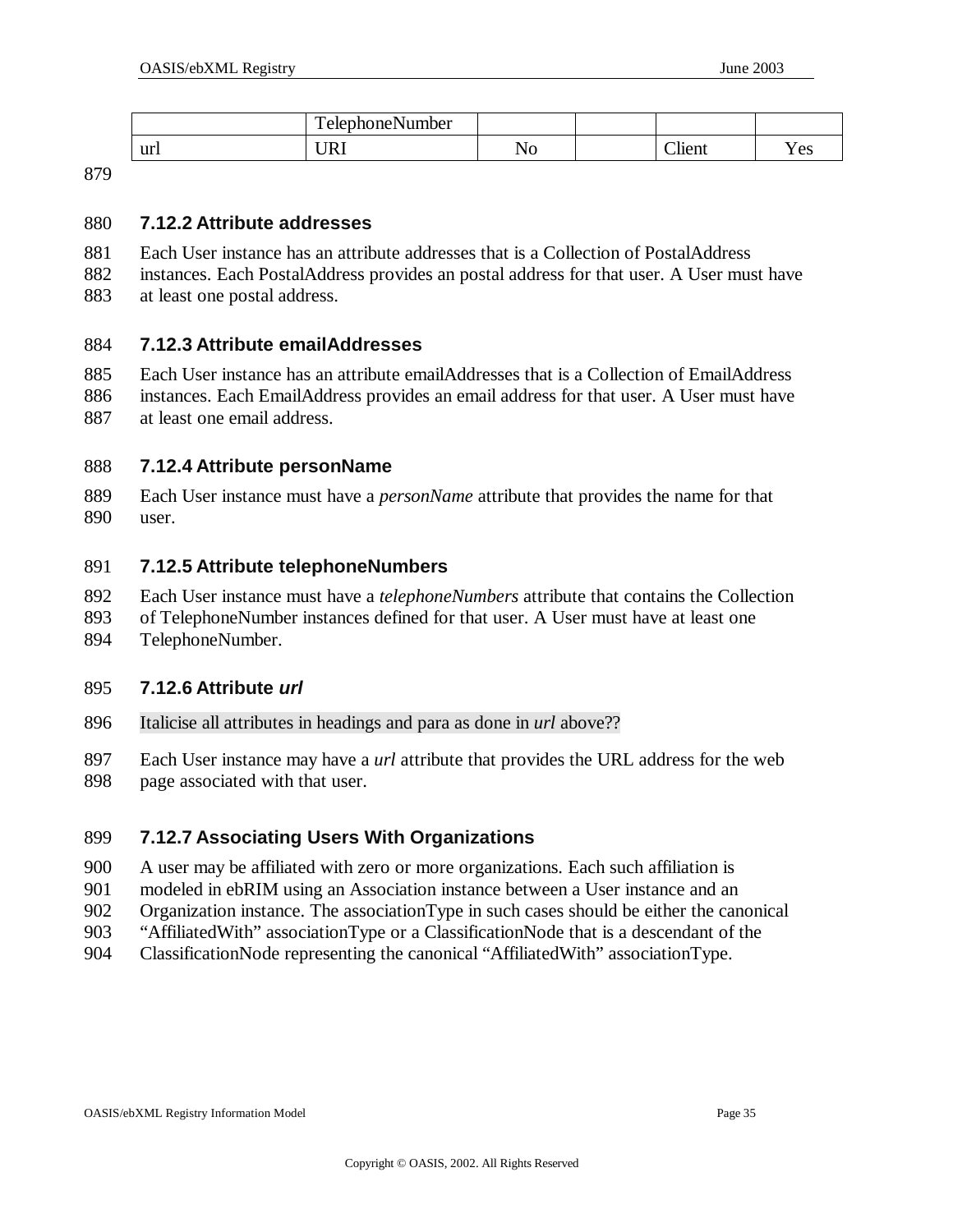



#### 906 **Figure 3: User Affiliation With Organization Instance Diagram**

# 907 **7.13Class Organization**

908 **Super Classes:**

909 RegistryObject

# 910<br>911

- Organization instances provide information on organizations such as a Submitting
- 912 Organization. Each Organization instance may have a reference to a parent Organization.

#### 913 **7.13.1 Attribute Summary**

#### 914

| <b>Attribute</b> | Data Type                        | <b>Required</b> | <b>Default</b><br><b>Value</b> | <b>Specified</b><br>By | <b>Mutable</b> |
|------------------|----------------------------------|-----------------|--------------------------------|------------------------|----------------|
| Address          | PostalAddress                    | Yes             |                                | Client                 | Yes            |
| emailAddresses   | Collection of<br>EmailAddress    | N <sub>o</sub>  |                                | Client                 | Yes            |
| parent           | ObjectRef                        | N <sub>0</sub>  |                                | Client                 | Yes            |
| primaryContact   | ObjectRef                        | Yes             |                                | Client                 | N <sub>o</sub> |
| telephoneNumbers | Collection of<br>TelephoneNumber | Yes             |                                | Client                 | Yes            |

915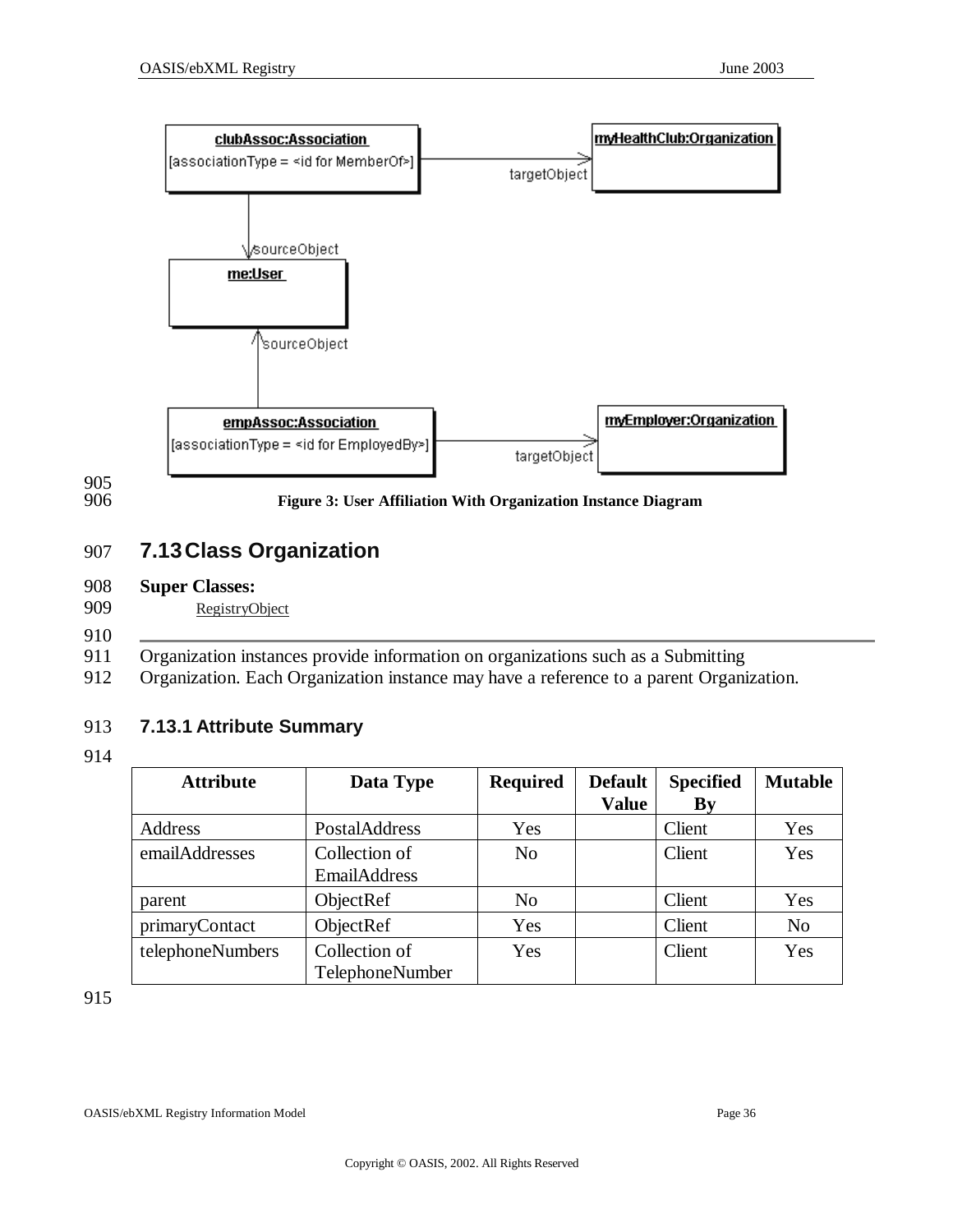#### **7.13.2 Attribute address**

- Each Organization instance must have an *address* attribute that provides the postal
- address for that organization.

#### **7.13.3 Attribute emailAddresses**

- Each Organization instance may have an attribute *emailAddresses* that is a Collection of
- EmailAddress instances. Each EmailAddress provides an email address for that
- Organization.

#### **7.13.4 Attribute parent**

- Each Organization instance may have a *parent* attribute that references the parent
- Organization instance, if any, for that organization.

#### **7.13.5 Attribute primaryContact**

- Each Organization instance must have a *primaryContact* attribute that references the User
- instance for the user that is the primary contact for that organization.

#### **7.13.6 Attribute telephoneNumbers**

- Each Organization instance must have a *telephoneNumbers* attribute that contains the
- Collection of TelephoneNumber instances defined for that organization. An Organization
- must have at least one telephone number.

#### **7.13.7 Associating Organizations With RegistryObjects**

- An organization may be associated with zero or more RegistryObject instances. Each
- such association is modeled in ebRIM using an Association instance between an
- Organization instance and a RegistryObject instance. The associationType in such cases
- 937 may be (but not restricted to) either the canonical "SubmitterOf" associationType or the
- canonical "ResponsibleFor" associationType. The "SubmitterOf" associationType
- indicates the organization that submitted the RegistryObject (via a User). The
- "ResponsibleFor" associationType indicates the organization that is designated as the
- organization responsible for the ongoing maintenance of the RegistryObject.
- Association between Organizations and RegistryObjects do not entitle any special
- privileges for the organizations with respect to the RegistryObject. Such privileges are
- defined by the Access Control Policies defined for the RegistryObject as described in
- chapter 13.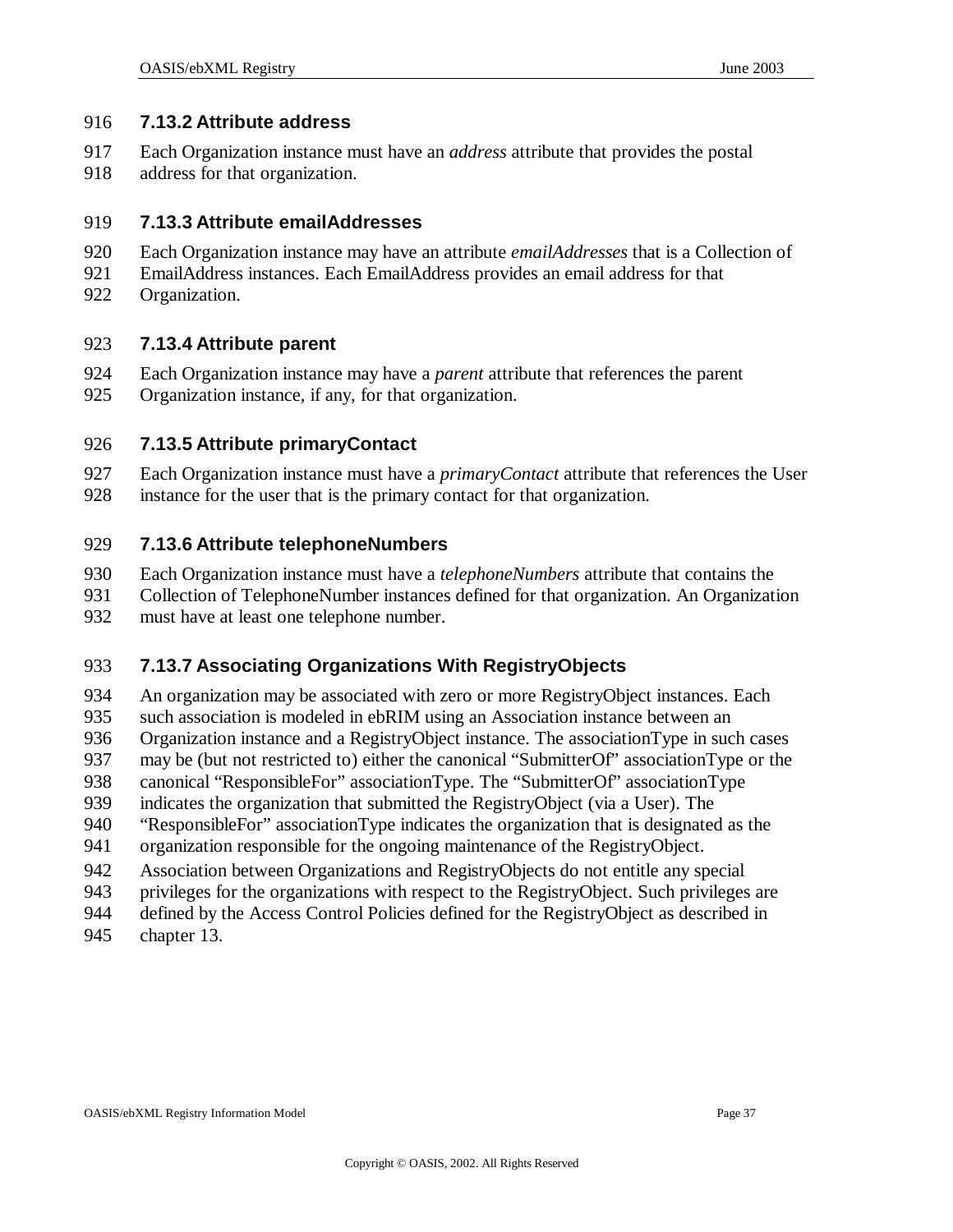

948

# 949 **7.14Class PostalAddress**

950 PostalAddress is a simple reusable Entity Class that defines attributes of a postal address.

#### 951 **7.14.1 Attribute Summary**

952

| <b>Attribute</b> | Data Type | <b>Required</b> | <b>Default</b><br><b>Value</b> | <b>Specified</b><br>By | <b>Mutable</b> |
|------------------|-----------|-----------------|--------------------------------|------------------------|----------------|
| city             | ShortName | N <sub>0</sub>  |                                | Client                 | Yes            |
| country          | ShortName | N <sub>o</sub>  |                                | Client                 | Yes            |
| postalCode       | ShortName | N <sub>o</sub>  |                                | Client                 | Yes            |
| state            | ShortName | N <sub>o</sub>  |                                | Client                 | Yes            |
| street           | ShortName | N <sub>o</sub>  |                                | Client                 | Yes            |
| streetNumber     | String32  | No              |                                | Client                 | Yes            |

953

#### 954 **7.14.2 Attribute city**

955 Each PostalAddress may have a *city* attribute identifying the city for that address.

#### 956 **7.14.3 Attribute country**

957 Each PostalAddress may have a *country* attribute identifying the country for that address.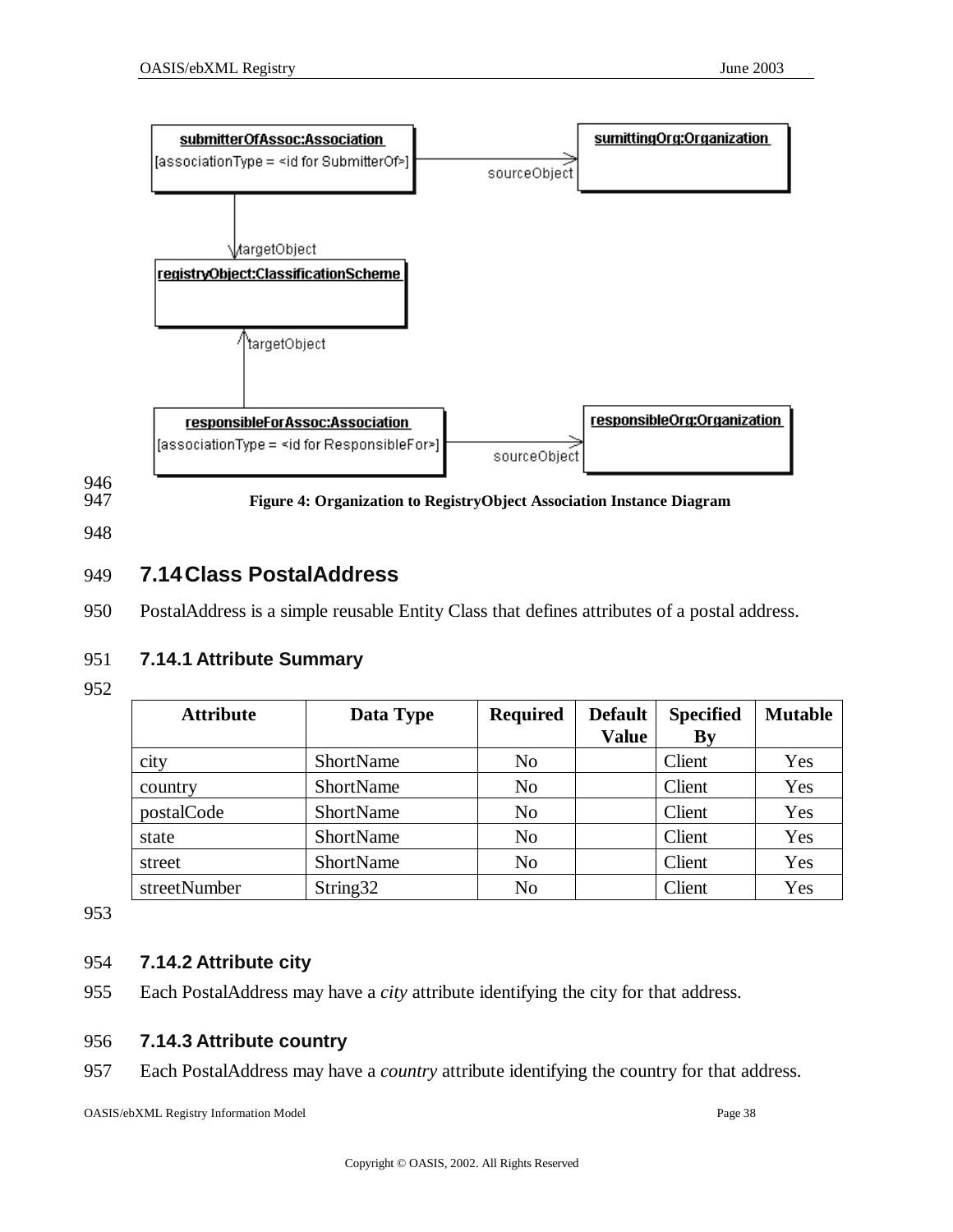#### 958 **7.14.4 Attribute postalCode**

- 959 Each PostalAddress may have a *postalCode* attribute identifying the postal code (e.g., zip
- 960 code) for that address.

#### 961 **7.14.5 Attribute state**

962 Each PostalAddress may have a *state* attribute identifying the state, province or region for 963 that address.

#### 964 **7.14.6 Attribute street**

965 Each PostalAddress may have a *street* attribute identifying the street name for that 966 address.

#### 967 **7.14.7 Attribute streetNumber**

- 968 Each PostalAddress may have a *streetNumber* attribute identifying the street number
- 969 (e.g., 65) for the street address.

#### 970 **7.14.8 Method Summary**

- 971 In addition to its attributes, the PostalAddress class also defines the following methods.
- 972

| <b>Method Summary of ExternalLink</b> |                                                                        |  |  |  |
|---------------------------------------|------------------------------------------------------------------------|--|--|--|
| Collection getSlots()                 |                                                                        |  |  |  |
|                                       | Gets the collection of Slots for this object. Each PostalAddress       |  |  |  |
|                                       | may have multiple Slot instances where a Slot is a dynamically defined |  |  |  |
|                                       | attribute. The use of Slots allows the client to extend PostalAddress  |  |  |  |
|                                       | class by defining additional dynamic attributes using slots to handle  |  |  |  |
|                                       | locale specific needs.                                                 |  |  |  |

#### 973

# 974 **7.15Class TelephoneNumber**

975 A simple reusable Entity Class that defines attributes of a telephone number.

#### 976 **7.15.1 Attribute Summary**

977

| <b>Attribute</b> | Data Type           | <b>Required</b> | <b>Default</b><br><b>Value</b> | <b>Specified</b><br>By | <b>Mutable</b> |
|------------------|---------------------|-----------------|--------------------------------|------------------------|----------------|
| areaCode         | String <sub>8</sub> | No              |                                | Client                 | Yes            |
| countryCode      | String <sub>8</sub> | No              |                                | Client                 | Yes            |
| extension        | String <sub>8</sub> | No              |                                | Client                 | Yes            |
| number           | String16            | N <sub>o</sub>  |                                | Client                 | Yes            |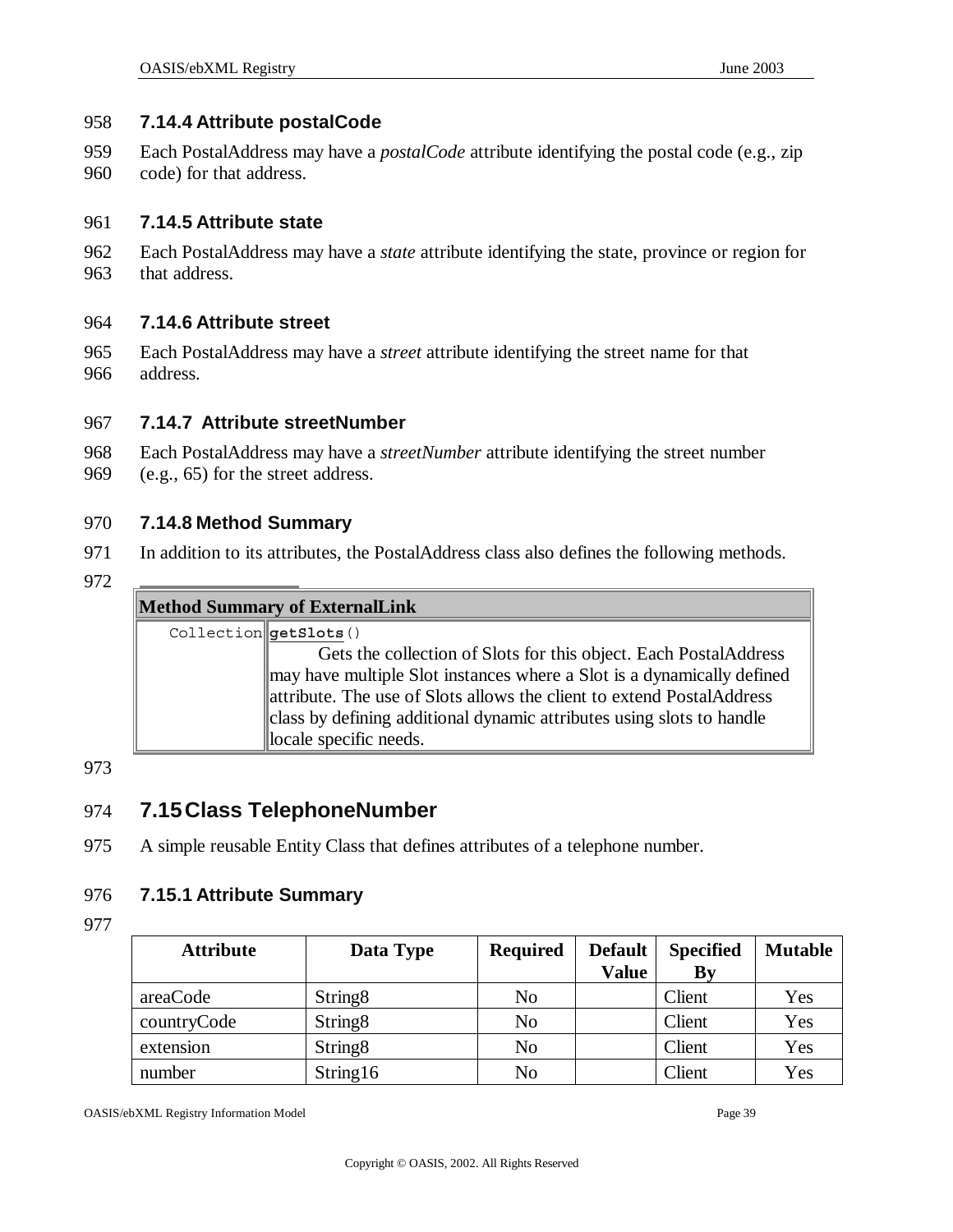| <b>vne</b><br>phone | <b>^*</b><br>r<br>)biectRef | N O<br>14 Q | $\sim$ $\cdot$<br>L'Inent | T<br>Υρς<br>1 <sub>o</sub>             |
|---------------------|-----------------------------|-------------|---------------------------|----------------------------------------|
| uri                 | <b>IRI</b><br>ີ             | NO          | $\sim$ $\cdot$<br>Client  | $\overline{\mathbf{x}}$<br>Yρς<br>1 UD |

#### **7.15.2 Attribute areaCode**

- Each TelephoneNumber instance may have an *areaCode* attribute that provides the area
- 981 code for that telephone number.

#### **7.15.3 Attribute countryCode**

 Each TelephoneNumber instance may have a *countryCode* attribute that provides the country code for that telephone number.

#### **7.15.4 Attribute extension**

- Each TelephoneNumber instance may have an *extension* attribute that provides the
- extension number, if any, for that telephone number.

#### **7.15.5 Attribute number**

- Each TelephoneNumber instance may have a *number* attribute that provides the local
- number (without area code, country code and extension) for that telephone number.

#### **7.15.6 Attribute phoneType**

- Each TelephoneNumber instance may have *phoneType* attribute that provides the type for
- the TelephoneNumber. The value of the phoneType attribute MUST be a reference to a
- ClassificationNode in the canonical PhoneType ClassificationScheme as referenced in appendix A.3.
- 

# **7.16Class EmailAddress**

A simple reusable Entity Class that defines attributes of an email address.

#### **7.16.1 Attribute Summary**

| <b>Attribute</b> | Data Type | <b>Required</b> | Default  <br><b>Value</b> | <b>Specified</b><br>Bv | <b>Mutable</b> |
|------------------|-----------|-----------------|---------------------------|------------------------|----------------|
| address          | ShortName | Yes             |                           | Client                 | Yes            |
| type             | ObjectRef | No              |                           | Client                 | Yes            |

#### **7.16.2 Attribute address**

- Each EmailAddress instance must have an *address* attribute that provides the actual email
- address.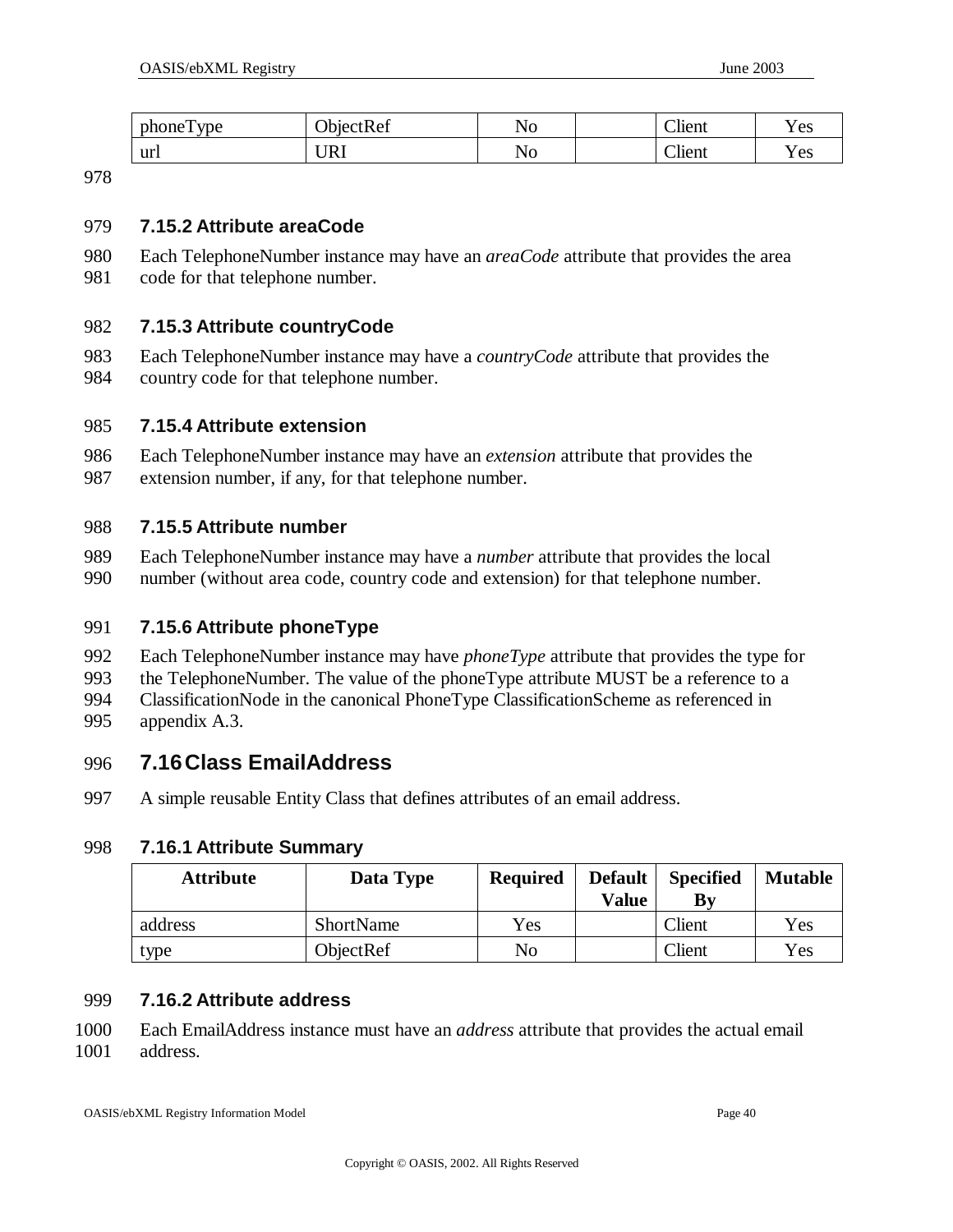#### 1002 **7.16.3 Attribute type**

- 1003 Each EmailAddress instance may have a *type* attribute that provides the type for that
- 1004 email address. The value of the type attribute MUST be a reference to a
- 1005 ClassificationNode in the canonical EmailType ClassificationScheme as referenced in
- 1006 appendix A.4.

# 1007 **7.17Class PersonName**

1008 A simple Entity Class for a person's name.

#### 1009 **7.17.1 Attribute Summary**

1010

| <b>Attribute</b> | Data Type        | <b>Required</b> | <b>Default</b><br><b>Value</b> | <b>Specified</b><br>By | <b>Mutable</b> |
|------------------|------------------|-----------------|--------------------------------|------------------------|----------------|
| firstName        | <b>ShortName</b> | No              |                                | Client                 | Yes            |
| lastName         | ShortName        | No              |                                | Client                 | Yes            |
| middleName       | <b>ShortName</b> | No              |                                | Client                 | Yes            |

#### 1011 **7.17.2 Attribute firstName**

1012 Each PersonName may have a *firstName* attribute that is the first name of the person.

#### 1013 **7.17.3 Attribute lastName**

1014 Each PersonName may have a *lastName* attribute that is the last name of the person.

#### 1015 **7.17.4 Attribute middleName**

1016 Each PersonName may have a *middleName* attribute that is the middle name of the 1017 person.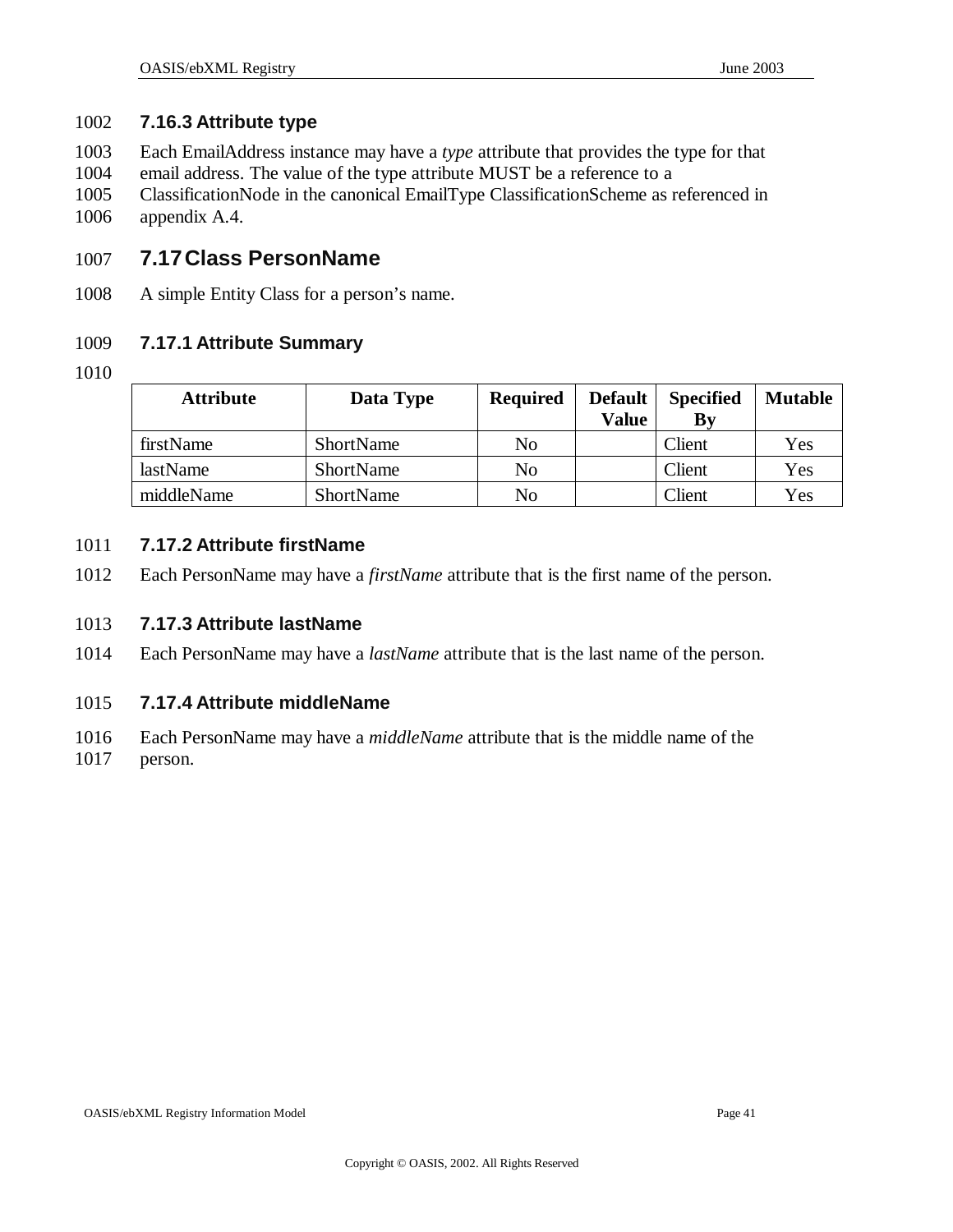# **8 Association Information Model**

- A RegistryObject instance may be associated with zero or more RegistryObject instances. The information model defines an Association class, an instance of which may be used to
- associate any two RegistryObject instances.

# **8.1 Example of an Association**

- One example of such an association is between two ClassificationScheme instances,
- where one ClassificationScheme supersedes the other ClassificationScheme as shown in
- Figure 5. This may be the case when a new version of a ClassificationScheme is submitted.
- In Figure 5, we see how an Association is defined between a new version of the NAICS
- ClassificationScheme and an older version of the NAICS ClassificationScheme.
- 



1030<br>1031

Figure 5: Example of RegistryObject Association

# **8.2 Source and Target Objects**

- An Association instance represents an association between a source RegistryObject and a
- target RegistryObject. These are referred to as *sourceObject* and *targetObject* for the
- Association instance. It is important which object is the sourceObject and which is the
- targetObject as it determines the directional semantics of an Association.
- In the example in Figure 5, it is important to make the newer version of NAICS
- ClassificationScheme be the sourceObject and the older version of NAICS be the
- targetObject because the associationType implies that the sourceObject supersedes the
- 1040 targetObject (and not the other way around).

# **8.3 Association Types**

 Each Association must have an associationType attribute that identifies the type of that association.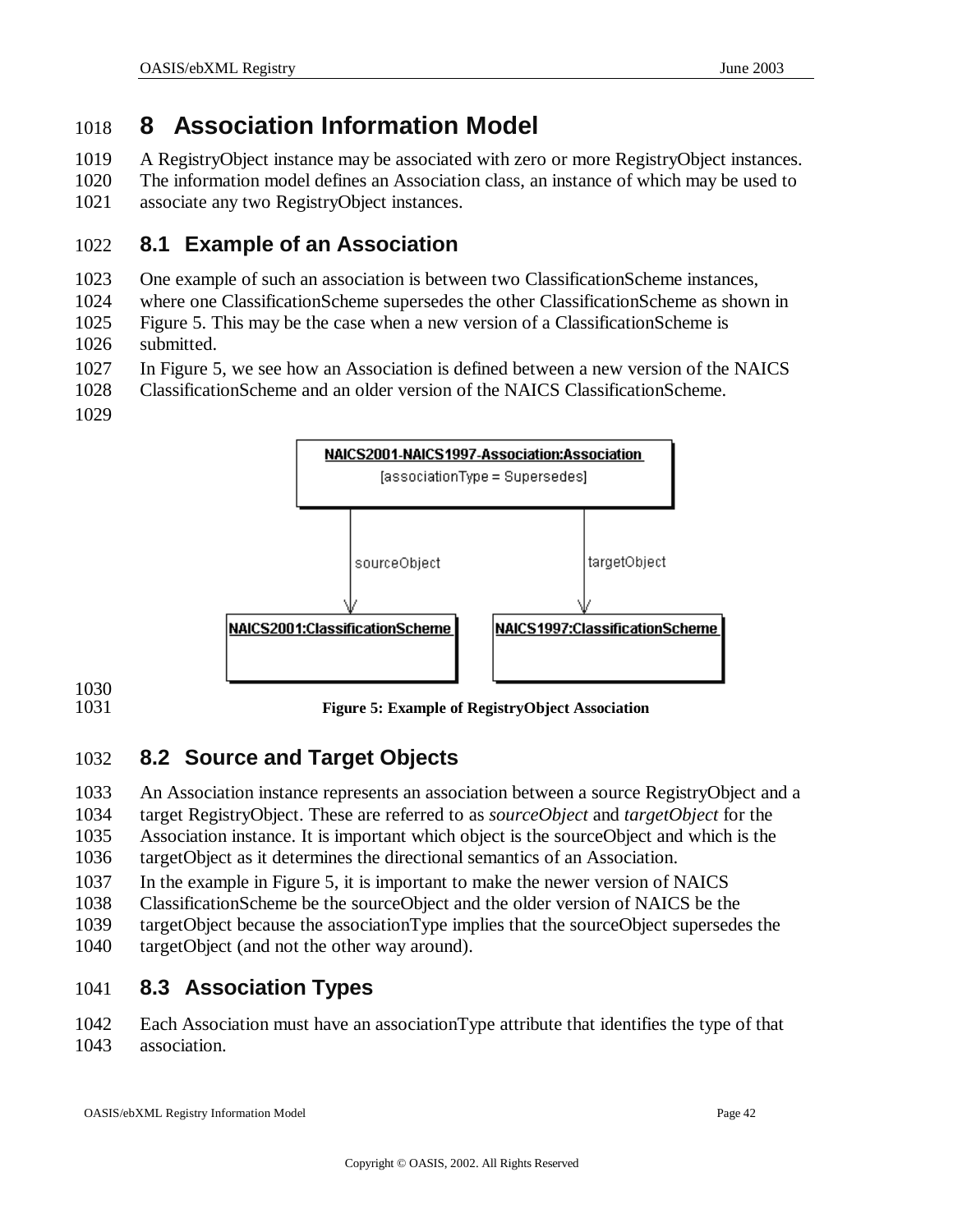# **8.4 Intramural Association**

- A common use case for the Association class is when a User "u" creates an Association
- "a" between two RegistryObjects "o1" and "o2" where Association "a" and
- RegistryObjects "o1" and "o2" are objects that were created by the same User "u." This
- is the simplest use case, where the Association is between two objects that are owned by
- the same User that is defining the Association. Such Associations are referred to as intramural Associations.
- Figure 6 below, extends the previous example in Figure 5 for the intramural Association
- case.
- 



**Figure 6: Example of Intramural Association**

# **8.5 Extramural Association**

The information model also allows more sophisticated use cases. For example, a User

"u1" creates an Association "a" between two RegistryObjects "o1" and "o2" where

 association "a" is owned by User "u1", but RegistryObjects "o1" and "o2" are owned by User "u2" and User "u3" respectively.

In this use case an Association is defined where either or both objects that are being

associated are owned by a User different from the User defining the Association. Such

Associations are referred to as extramural Associations. The Association class provides a

convenience method called *isExtramural* that returns *"true"* if the Association instance is

an extramural Association.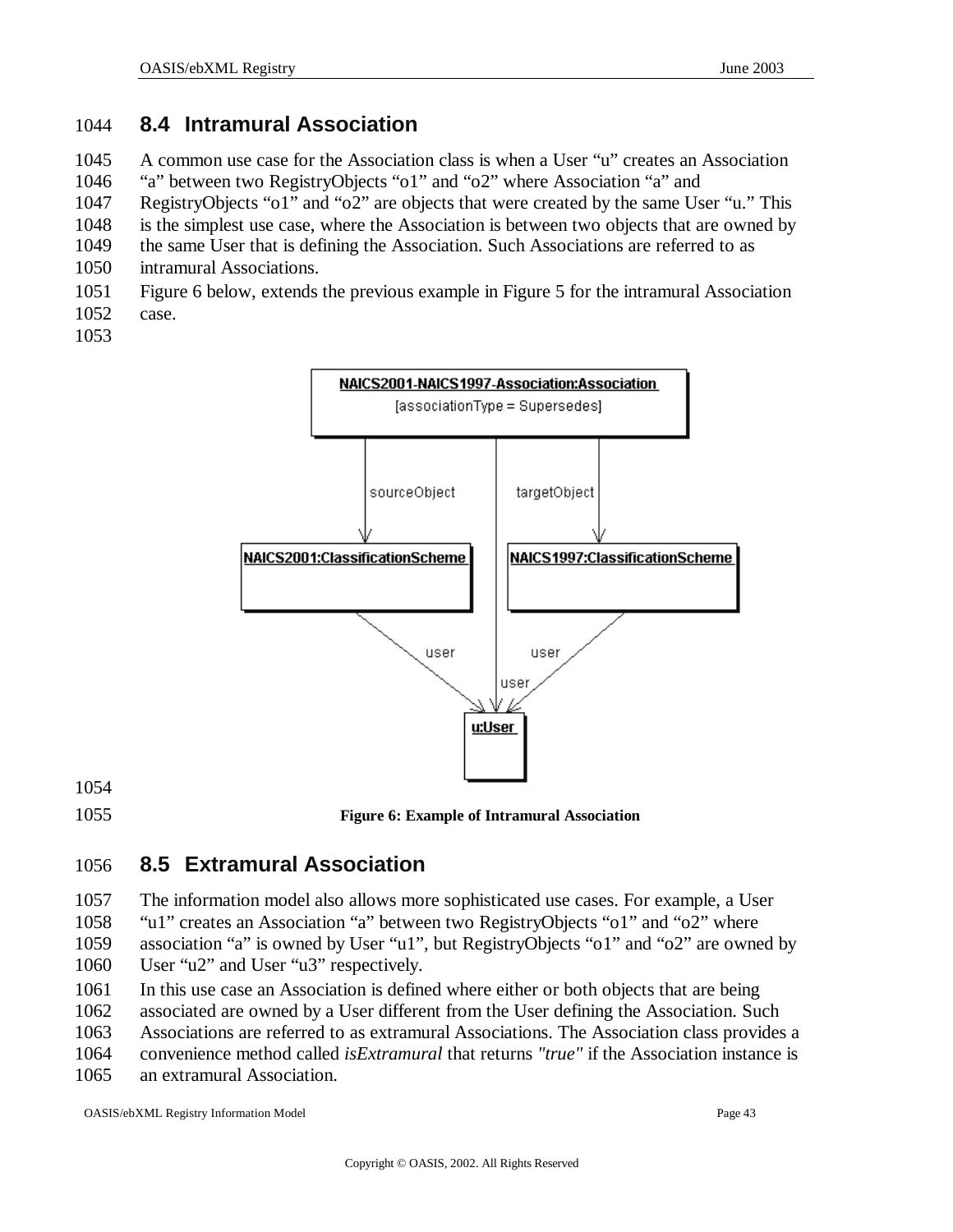- Figure 7 below, extends the previous example in Figure 6 for the extramural Association
- case. Note that it is possible for an extramural Association to have two distinct Users
- rather than three distinct Users as shown in Figure 7. In such case, one of the two users
- owns two of the three objects involved (Association, sourceObject and targetObject).



**Figure 7: Example of Extramural Association**

# **8.6 Confirmation of an Association**

- An Association may need to be confirmed by the parties whose objects are involved in
- that Association as the sourceObject or targetObject. This section describes the semantics
- of confirmation of an association by the parties involved.

# **8.6.1 Confirmation of Intramural Associations**

- Intramural associations may be viewed as declarations of truth and do not require any
- explicit steps to confirm that Association as being true. In other words, intramural
- associations are implicitly considered confirmed.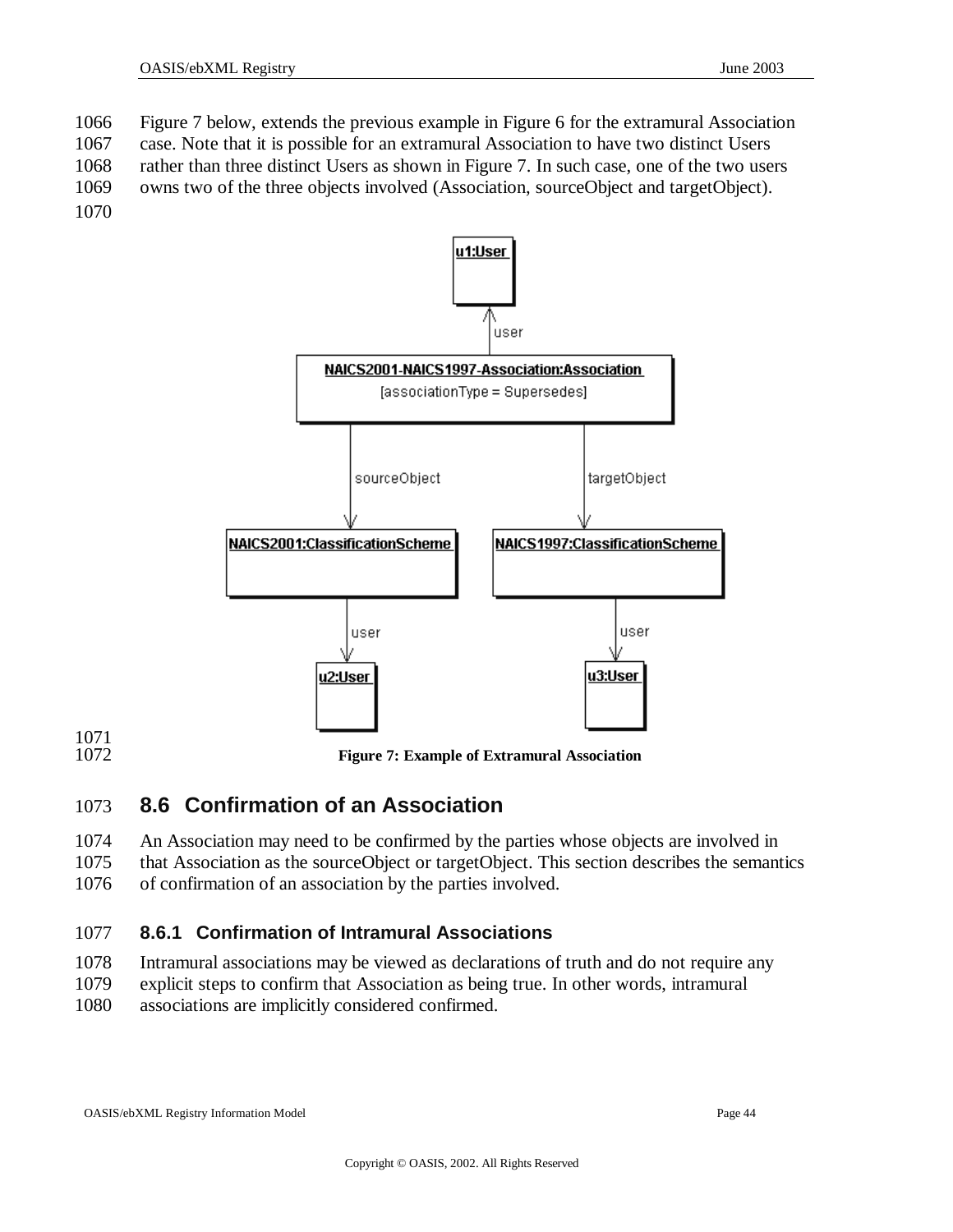#### **8.6.2 Confirmation of Extramural Associations**

An extramural association may be thought of as a unilateral assertion that may not be

- viewed as truth until it has been confirmed by the other (extramural) parties involved (Users "u2" and "u3" in the example in section 8.5).
- To confirm an extramural association, each of the extramural parties (parties that own the
- source or target object but do not own the Association) must submit an identical
- Association (clone Association) as the Association they are intending to confirm using a
- SubmitObjectsRequest. The clone Association must use the same id as the original
- Association.

#### **8.6.3 Deleting an Extramural Associations**

- An Extramural Association is deleted like any other type of RegistryObject, using the
- RemoveObjectsRequest as defined in [ebRS]. However, in some cases deleting an
- extramural Association may not actually delete it but instead only revert a confirmed
- association to unconfirmed state.
- 
- When deleted by its owner, an extramural Association must always be deleted
- irrespective of its confirmation state.
- When deleted by the owner of its source/target object who is not the owner of the
- Association itself, an extramural Association must become unconfirmed.

# **8.7 Visibility of Unconfirmed Associations**

- Unconfirmed extramural Associations are visible to third party registry clients. Third
- party registry clients can determine the confirmation state of an extramural Association
- and decide whether to trust that Association or not.

# **8.8 Possible Confirmation States**

- Assume the most general case where there are three distinct User instances as shown in
- Figure 7 for an extramural Association. The extramural Association needs to be
- confirmed by both extramural parties (Users "u2" and "u3" in example) in order to be
- fully confirmed. The attributes *isConfirmedBySourceOwner* and
- *isConfirmedByTargetOwner* in the Association class provide access to the confirmation
- state for both the sourceObject and targetObject. A convenience method called
- *isConfirmed* provides a way to determine whether the Association is fully confirmed or
- not. So there are the following four possibilities related to the confirmation state of an
- extramural Association:
- 1114 o The Association is confirmed neither by the owner of the *sourceObject* nor by the owner of the *targetObject*.
- 1116 o The Association is confirmed by the owner of the *sourceObject* but it is not confirmed by the owner of the *targetObject*.
- 1118 o The Association is not confirmed by the owner of the *sourceObject* but it is confirmed by the owner of the *targetObject*.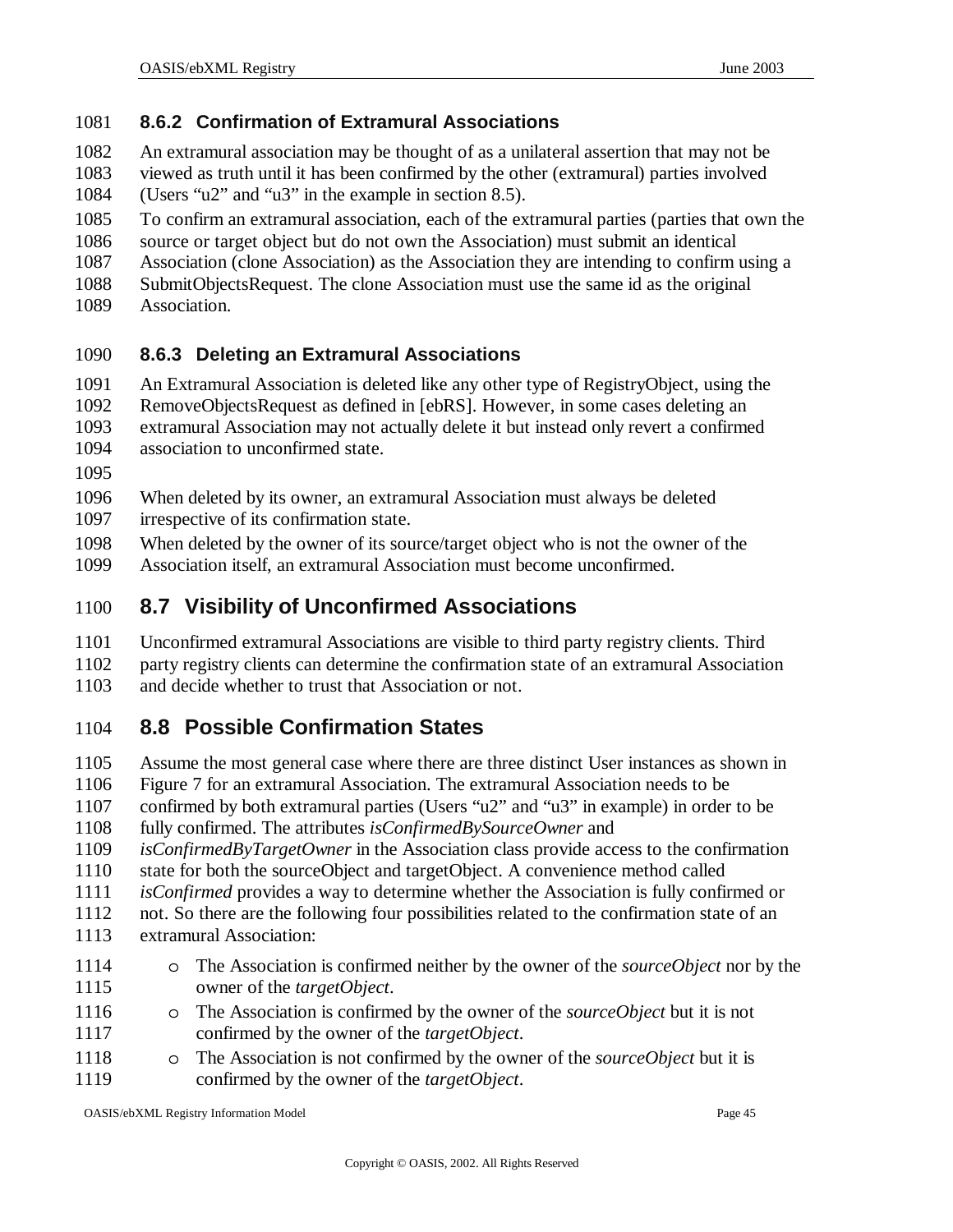- 1120 o The Association is confirmed by both the owner of the *sourceObject* and the owner of the *targetObject*. This is the only state where the Association is fully confirmed.
- 

# **8.9 Class Association**

#### **Super Classes:**

RegistryObject

- 
- Association instances are used to define many-to-many associations among
- RegistryObjects in the information model.
- 
- An instance of the Association class represents an association between two
- RegistryObjects.

#### **8.9.1 Attribute Summary**

| <b>Attribute</b>              | Data Type | <b>Required</b> | <b>Default</b><br><b>Value</b> | <b>Specified By</b> | <b>Mutable</b> |
|-------------------------------|-----------|-----------------|--------------------------------|---------------------|----------------|
| associationType               | ObjectRef | Yes             |                                | Client              | No             |
| sourceObject                  | ObjectRef | Yes             |                                | Client              | N <sub>o</sub> |
| targetObject                  | ObjectRef | Yes             |                                | Client              | N <sub>o</sub> |
| isConfirmedBy-<br>SourceOwner | boolean   | No              | false                          | Registry            | N <sub>o</sub> |
| isConfirmedBy-<br>TargetOwner | boolean   | No              | false                          | Registry            | No             |

#### **8.9.2 Attribute associationType**

Each Association must have an *associationType* attribute that identifies the type of that

association. The value of the associationType attribute MUST be a reference to a

ClassificationNode within the canonical AssociationType ClassificationScheme as

described in appendix A.2.

# **8.9.2.1 Canonical Association Types**

The following table lists canonical association types. These canonical association types

- are defined as a *ClassificationScheme* called AssociationType. While the ObjectType
- scheme may easily be extended, a Registry MUST support the association types as

defined by the AssociationType scheme referenced in appendix A.2.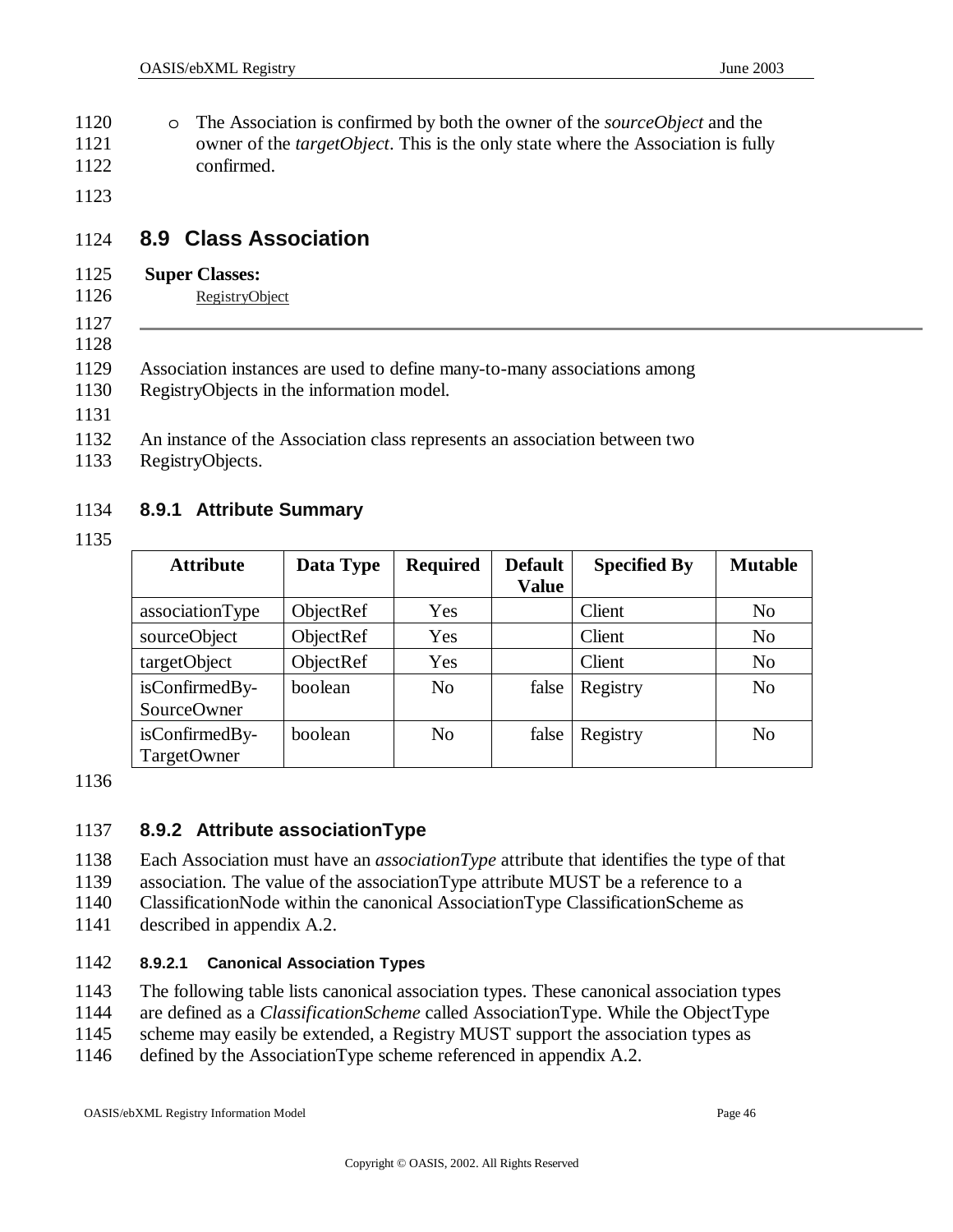#### **8.9.3 Attribute sourceObject**

- Each Association must have a *sourceObject* attribute that references the RegistryObject
- instance that is the source of that Association.

#### **8.9.4 Attribute targetObject**

- Each Association must have a *targetObject* attribute that references the RegistryObject
- instance that is the target of that Association.

#### **8.9.5 Attribute isConfirmedBySourceOwner**

- Each Association may have an *isConfirmedBySourceOwner* attribute that is set by the
- registry to be true if the Association has been confirmed by the owner of the
- sourceObject. For intramural Associations this attribute is always *true*. This attribute
- must be present when the object is retrieved from the registry. This attribute must be
- ignored if specified by the client when the object is submitted to the registry.

#### **8.9.6 Attribute isConfirmedByTargetOwner**

- Each Association may have an *isConfirmedByTargetOwner* attribute that is set by the
- registry to be true if the association has been confirmed by the owner of the *targetObject*.
- For intramural Associations this attribute is always *true*. This attribute must be present
- when the object is retrieved from the registry. This attribute must be ignored if specified
- by the client when the object is submitted to the registry.
- 

| Method Summary of Association |                                                                         |  |  |
|-------------------------------|-------------------------------------------------------------------------|--|--|
|                               | Boolean   isConfirmed()                                                 |  |  |
|                               | Returns true if is Confirmed By Source Owner and                        |  |  |
|                               | lisConfirmedByTargetOwner attributes are both true. For intramural      |  |  |
|                               | Associations always returns true.                                       |  |  |
|                               | Boolean isExtramural()                                                  |  |  |
|                               | Returns true if the sourceObject and/or the targetObject are owned      |  |  |
|                               | by a User that is different from the User that created the Association. |  |  |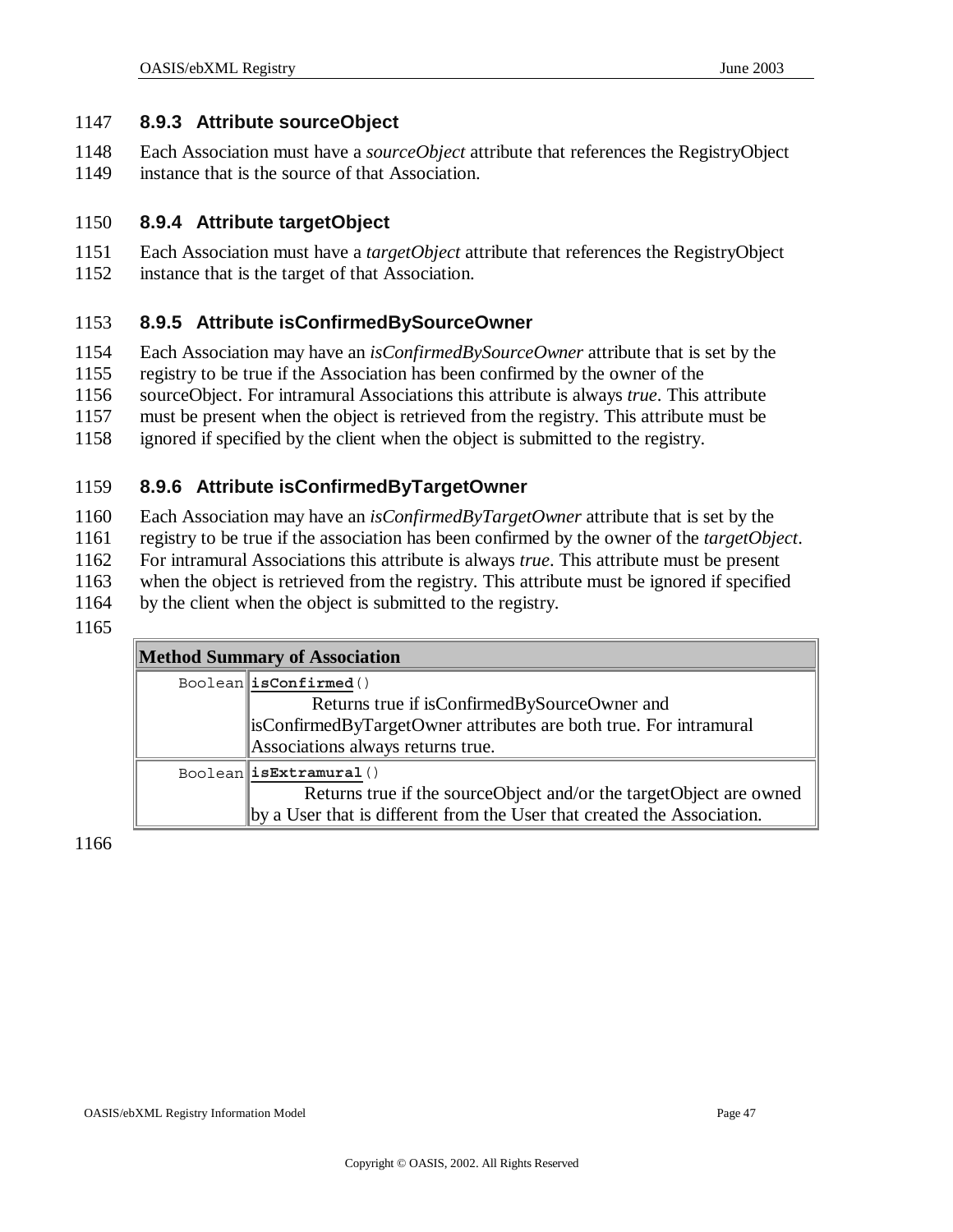# **9 Classification Information Model**

 This section describes how the information model supports Classification of RegistryObject.

# A RegistryObject may be classified in many ways. For example the RegistryObject for

#### the same Collaboration Protocol Profile (CPP) may be classified by its industry, by the products it sells and by its geographical location.

- 
- A general ClassificationScheme can be viewed as a Classification tree. In the example
- shown in Figure 8, RegistryObject instances representing Collaboration Protocol Profiles
- are shown as shaded boxes. Each Collaboration Protocol Profile represents an automobile
- manufacturer. Each Collaboration Protocol Profile is classified by the ClassificationNode
- named "Automotive" under the ClassificationScheme instance with name "Industry."
- Furthermore, the US Automobile manufacturers are classified by the "US"
- ClassificationNode under the ClassificationScheme with name "Geography." Similarly, a
- European automobile manufacturer is classified by the "Europe" ClassificationNode
- under the ClassificationScheme with name "Geography."
- 
- The example shows how a RegistryObject may be classified by multiple
- ClassificationNode instances under multiple ClassificationScheme instances (e.g.,
- Industry, Geography).
-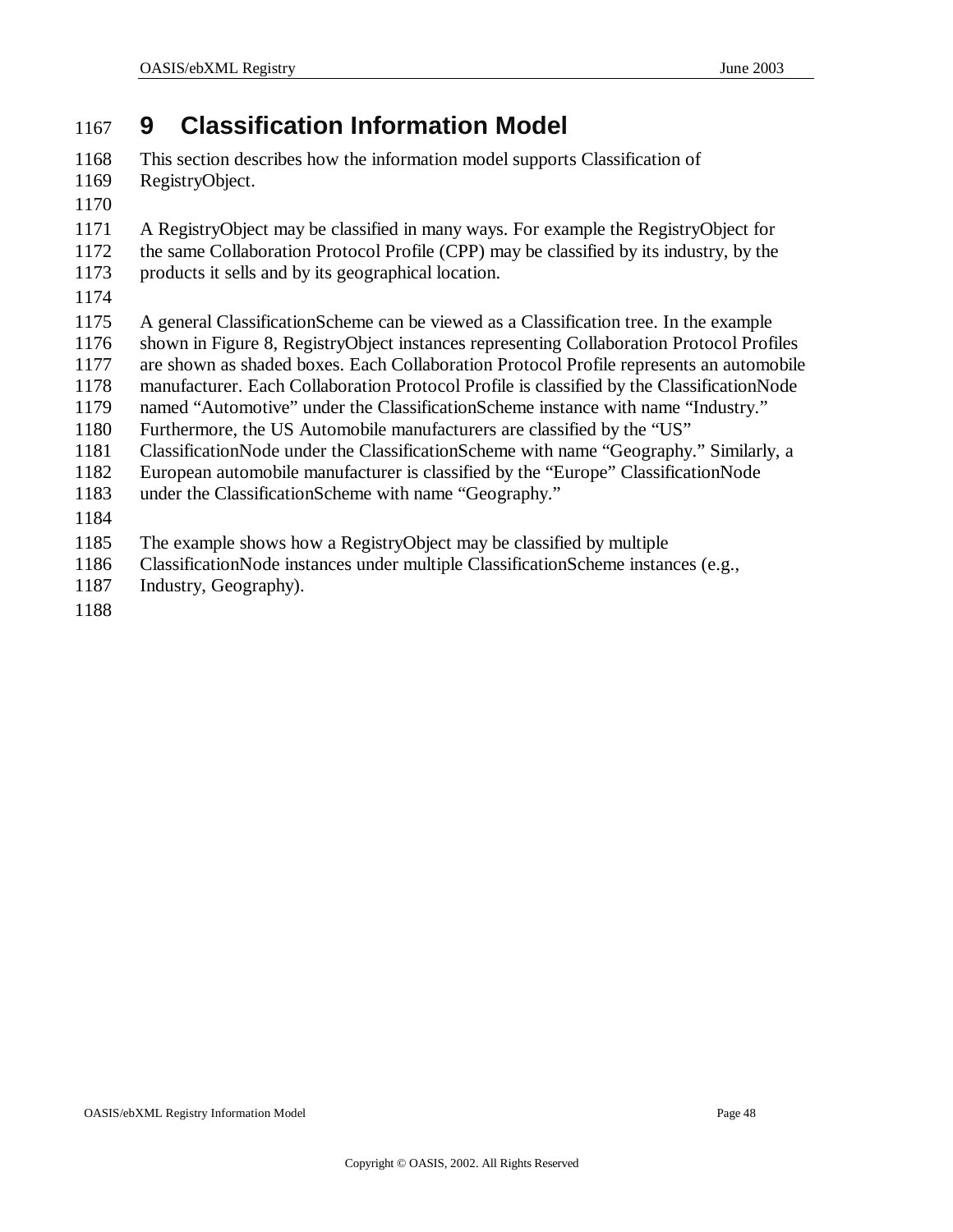

1189<br>1190

**Figure 8: Example showing a** *Classification* **Tree**

It is important to point out that the shaded nodes (gasGuzzlerInc, yourDadsCarInc etc.)

are not part of the Classification tree. The leaf nodes of the Classification tree are Health

Care, Automotive, Retail, US and Europe. The shaded nodes are associated with the

Classification tree via a Classification Instance that is not shown in the picture.

In order to support a general ClassificationScheme that can support single level as well as

multi-level Classifications, the information model defines the classes and relationships

shown in Figure 9.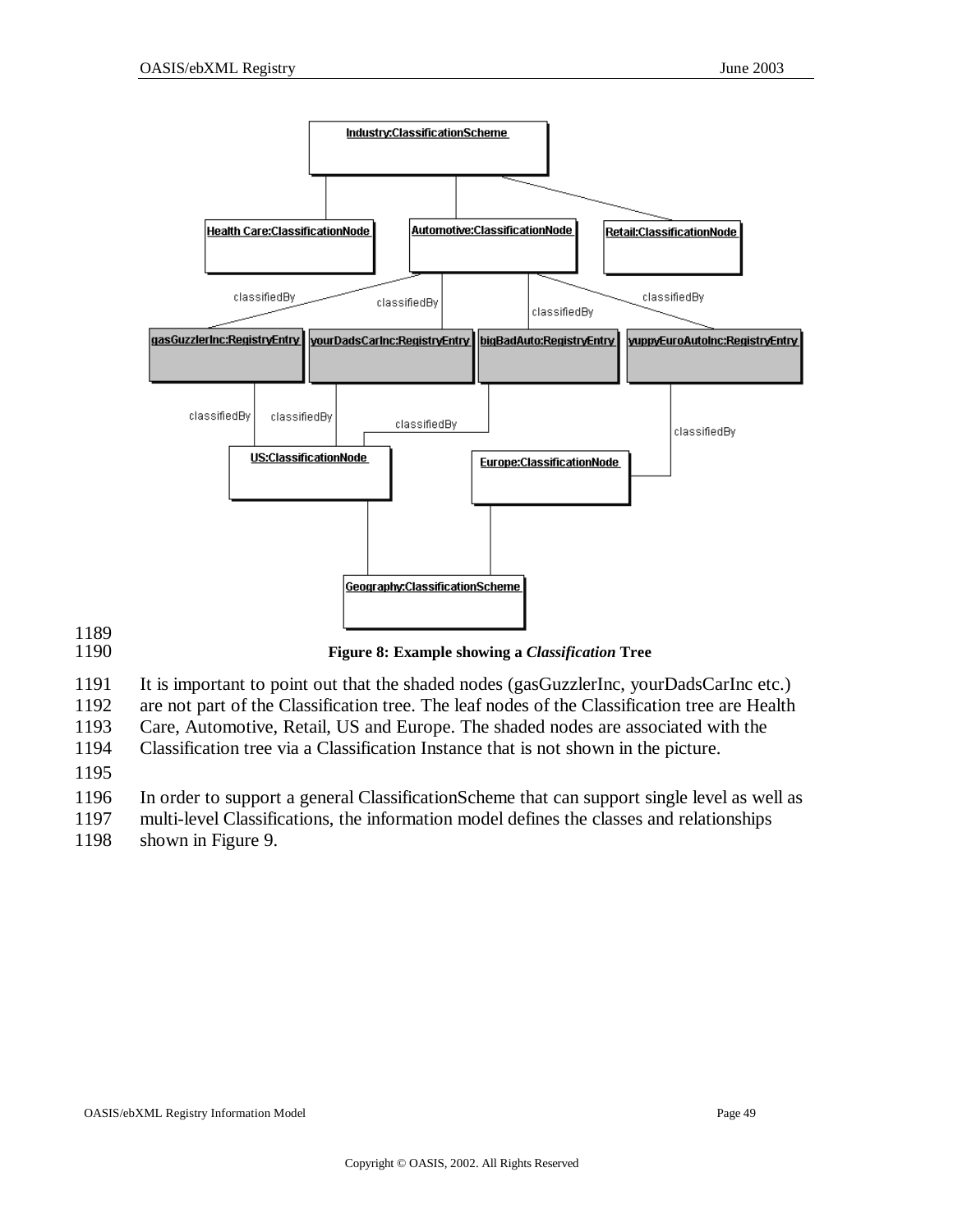

1199<br>1200

#### **Figure 9: Information Model** *Classification* **View**

- 
- 

A Classification is somewhat like a specialized form of an Association. Figure 10 shows

an example of an ExtrinsicObject Instance for a Collaboration Protocol Profile (CPP)

object that is classified by a ClassificationNode representing the Industry that it belongs

- to.
- 



 

1208<br>1209

- 
- 
- 
- 
-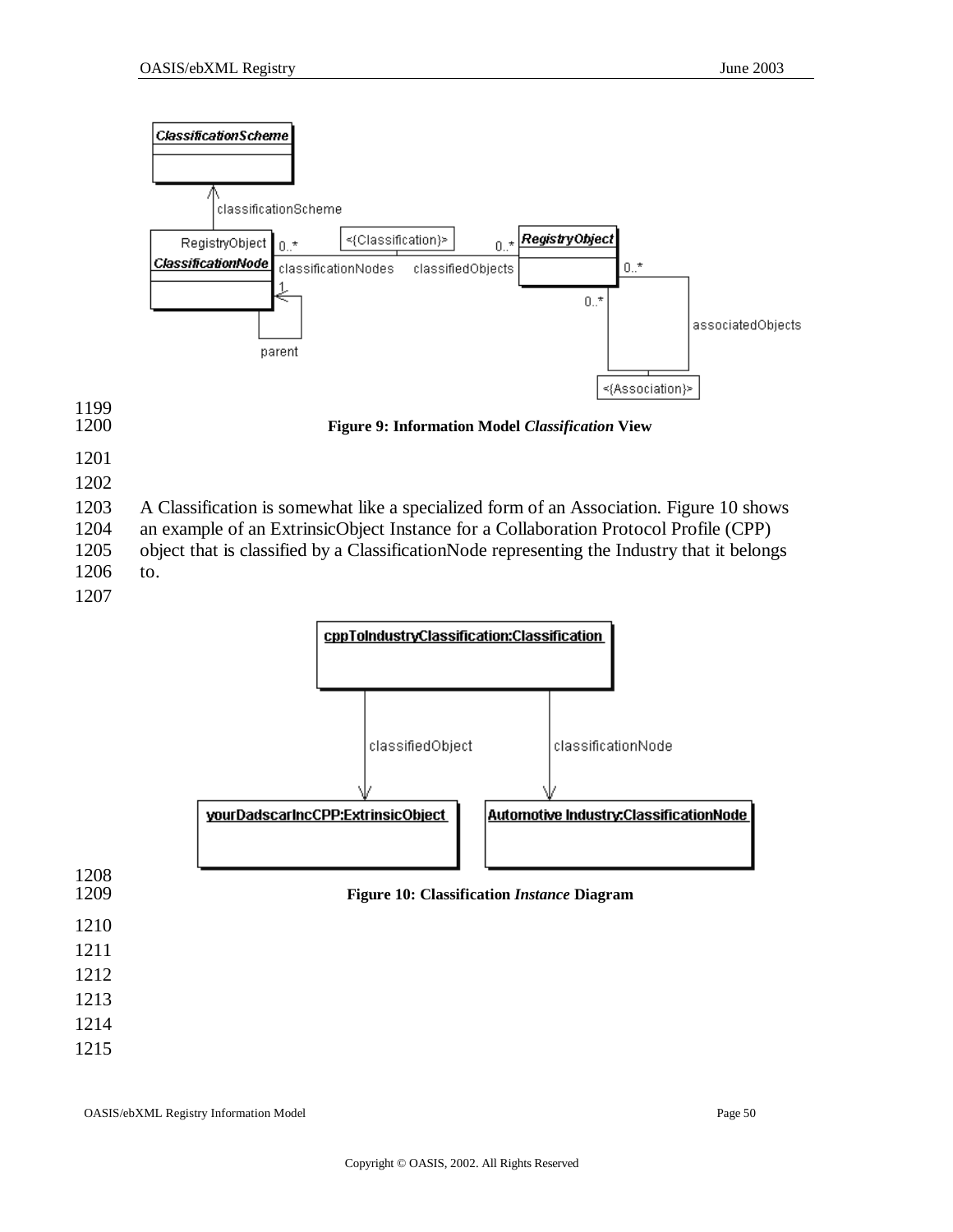# **9.1 Class ClassificationScheme**

#### **Base classes:**

#### 

RegistryEntry, RegistryObject

A ClassificationScheme instance describes a registered taxonomy. The taxonomy

hierarchy may be defined internally to the registry by instances of ClassificationNode or

 it may be defined externally to the Registry, in which case the structure and values of the taxonomy elements are not known to the Registry.

- In the first case the classification scheme is defined to be *internal* and in the second case the classification scheme is defined to be *external*.
- The ClassificationScheme class inherits attributes and methods from the RegistryObject and RegistryEntry classes.
- 

# **9.1.1 Attribute Summary**

#### 

| <b>Attribute</b> | Data Type      | <b>Required</b> | Default<br><b>Value</b> | <b>Specified By</b> | <b>Mutable</b> |
|------------------|----------------|-----------------|-------------------------|---------------------|----------------|
| isInternal       | <b>Boolean</b> | Yes             |                         | Client              | No             |
| nodeType         | String32       | Yes             |                         | Client              | No             |

 Note that attributes inherited by ClassificationScheme class from the RegistryEntry class are not shown.

#### **9.1.2 Attribute isInternal**

When submitting a ClassificationScheme instance the Submitting Organization must

declare whether the ClassificationScheme instance represents an internal or an external

taxonomy. This allows the registry to validate the subsequent submissions of

ClassificationNode and Classification instances in order to maintain the type of

ClassificationScheme consistent throughout its lifecycle.

# **9.1.3 Attribute nodeType**

- When submitting a ClassificationScheme instance the Submitting Organization must declare the structure of taxonomy nodes within the ClassificationScheme. This attribute is an enumeration with the following values:
- o *UniqueCode*. This value indicates that each node of the taxonomy has a unique code assigned to it.
- o *EmbeddedPath*. This value indicates that the unique code assigned to each node of the taxonomy also encodes its path. This is the case in the NAICS taxonomy.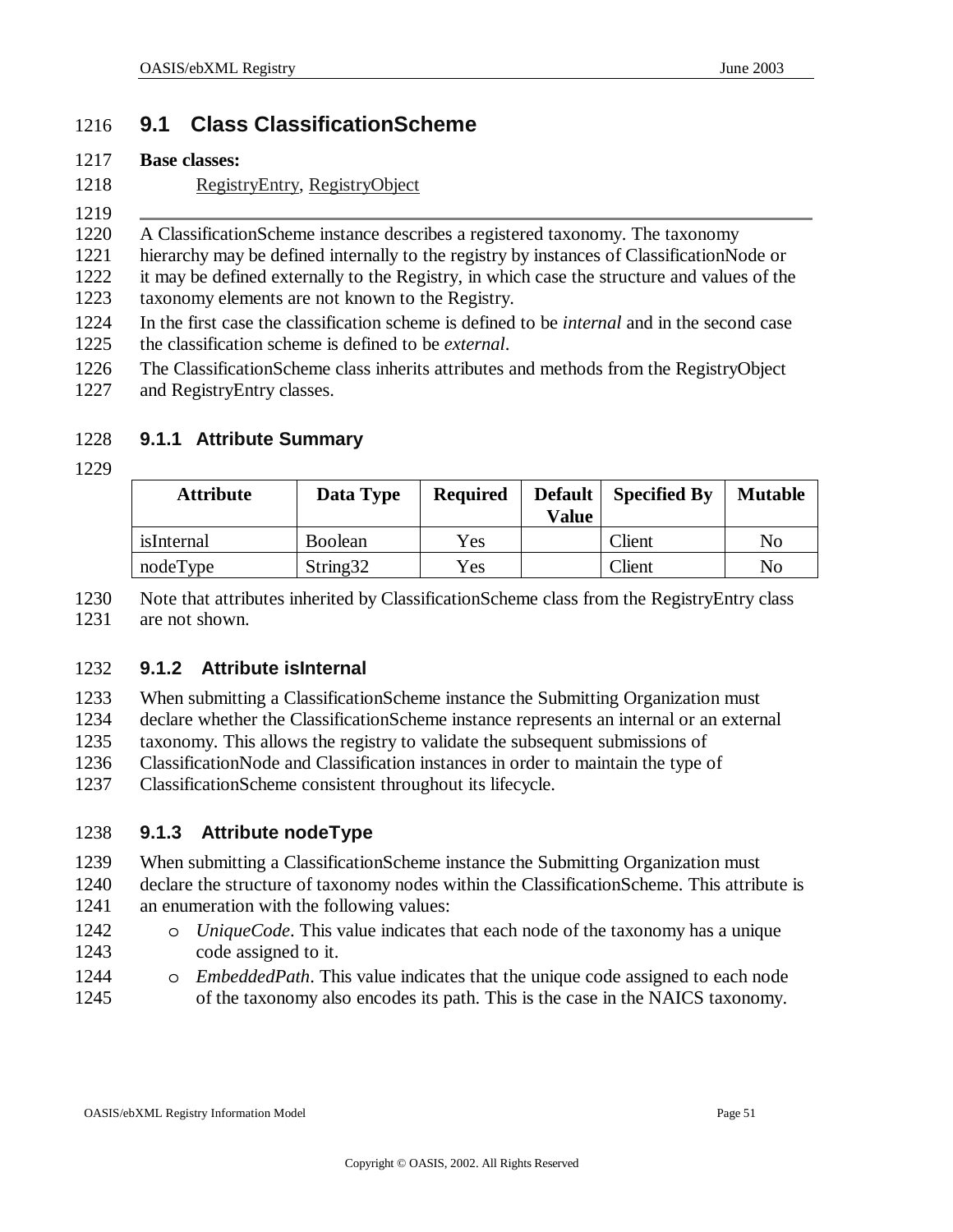- 1246 o *NonUniqueCode*. In some cases nodes are not unique, and it is necessary to use the full path (from ClassificationScheme to the node of interest) in order to identify the node. For example, in a geography taxonomy Moscow could be under both Russia and the USA, where there are five cities of that name in different states.
- 

# **9.2 Class ClassificationNode**

#### **Base classes:**

RegistryObject

 ClassificationNode instances are used to define tree structures where each node in the tree is a ClassificationNode. Such Classification trees are constructed with

- ClassificationNode instances under a ClassificationScheme instance, and are used to
- define Classification schemes or ontologies.

#### **9.2.1 Attribute Summary**

| <b>Attribute</b> | Data Type | <b>Required</b> | <b>Default</b><br><b>Value</b> | <b>Specified By</b> | <b>Mutable</b> |
|------------------|-----------|-----------------|--------------------------------|---------------------|----------------|
| parent           | ObjectRef | No              |                                | Client              | No             |
| code             | LongName  | No              |                                | Client              | No             |
| path             | String    | No              |                                | Registry            | No             |

#### **9.2.2 Attribute parent**

 Each ClassificationNode may have a *parent* attribute. The parent attribute either references a parent ClassificationNode or a ClassificationScheme instance in case of first level ClassificationNode instances.

#### **9.2.3 Attribute code**

- Each ClassificationNode may have a *code* attribute. The code attribute contains a code
- within a standard coding scheme. The code attribute of a ClassificationNode must be
- unique with respect to all sibling ClassificationNodes that are immediate children of the
- same parent ClassificationNode or ClassificationScheme.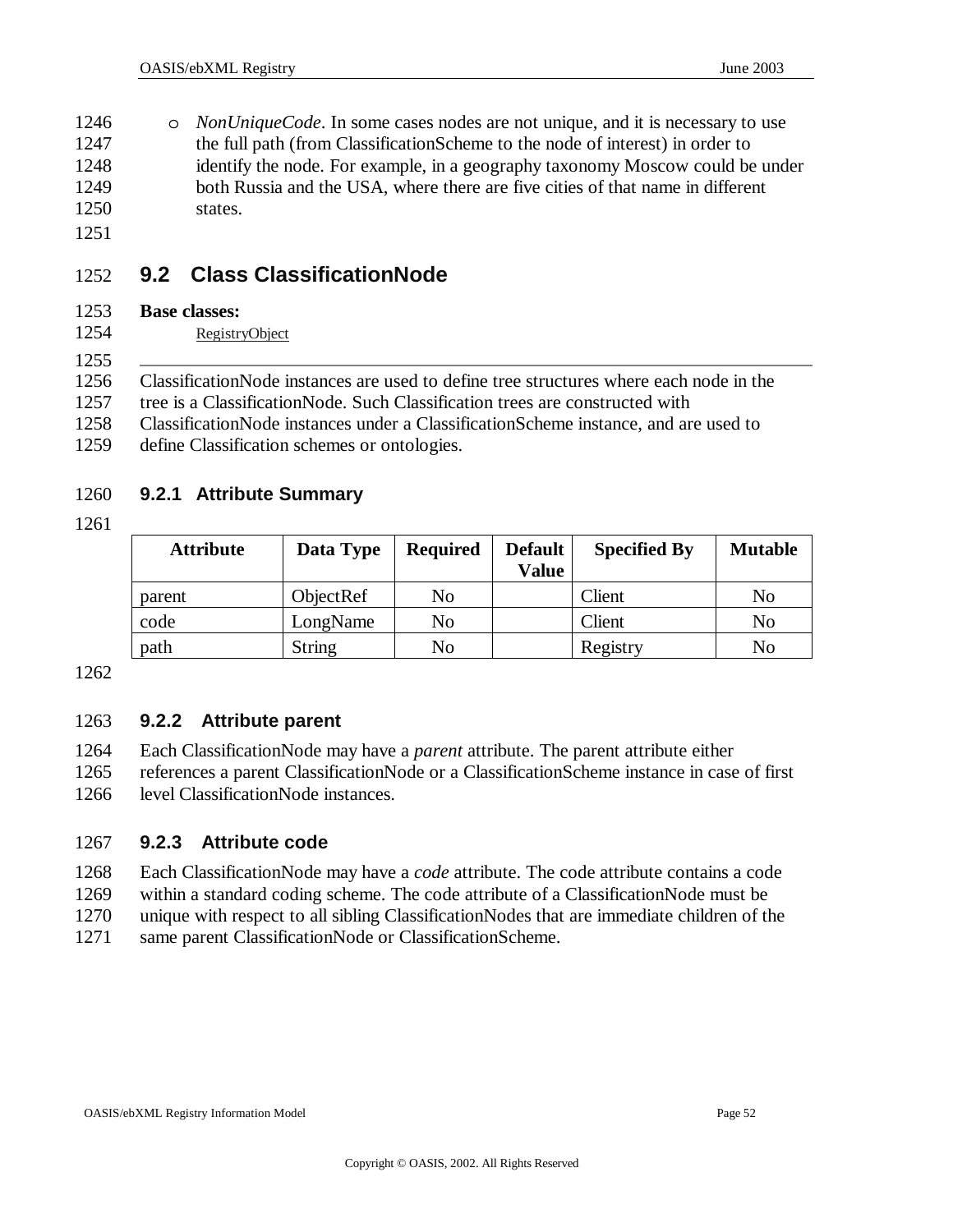#### **9.2.4 Attribute path**

Each ClassificationNode may have a *path* attribute. The path attribute must be present

when a ClassificationNode is retrieved from the registry. The path attribute must be

ignored when the path is specified by the client when the object is submitted to the

registry. The path attribute contains the canonical path from the ClassificationScheme of

- this ClassificationNode. The path attribute of a ClassificationNode must be unique within
- a registry. The path syntax is defined in 9.2.6.

#### **9.2.5 Method Summary**

 In addition to its attributes, the ClassificationNode class also defines the following methods.

| <b>Method Summary of ClassificationNode</b> |                                                          |  |  |
|---------------------------------------------|----------------------------------------------------------|--|--|
|                                             | ClassificationScheme  getClassificationScheme()          |  |  |
|                                             | Get the ClassificationScheme that this                   |  |  |
|                                             | ClassificationNode belongs to.                           |  |  |
|                                             | Collection getClassifiedObjects ()                       |  |  |
|                                             | Get the collection of RegistryObjects classified by this |  |  |
|                                             | ClassificationNode.                                      |  |  |
|                                             | Integer getLevelNumber ()                                |  |  |
|                                             | Gets the level number of this ClassificationNode in the  |  |  |
|                                             | classification scheme hierarchy. This method returns a   |  |  |
|                                             | positive integer and is defined for every node instance. |  |  |

In Figure 8, several instances of ClassificationNode are defined (all unshaded boxes). A

ClassificationNode has zero or one parent and zero or more ClassificationNodes for its

immediate children. The parent of a ClassificationNode may be another

- ClassificationNode or a ClassificationScheme in case of first level ClassificationNodes.
- 

# **9.2.6 Canonical Path Syntax**

The path attribute of the ClassificationNode class contains an absolute path in a canonical

 representation that uniquely identifies the path leading from the ClassificationScheme to that ClassificationNode.

The canonical path representation is defined by the following BNF grammar:

```
1294<br>1295<br>1296
           canonicalPath ::= '/ schemeId nodePath<br>nodePath ::= '/ nodeCode
1296 nodePath ::= '/' nodeCode
                                       1/' nodeCode ( nodePath )?
1298
```
In the above grammar, schemeId is the id attribute of the ClassificationScheme instance,

and nodeCode is defined by NCName production as defined by http://www.w3.org/TR/REC-

xml-names/#NT-NCName.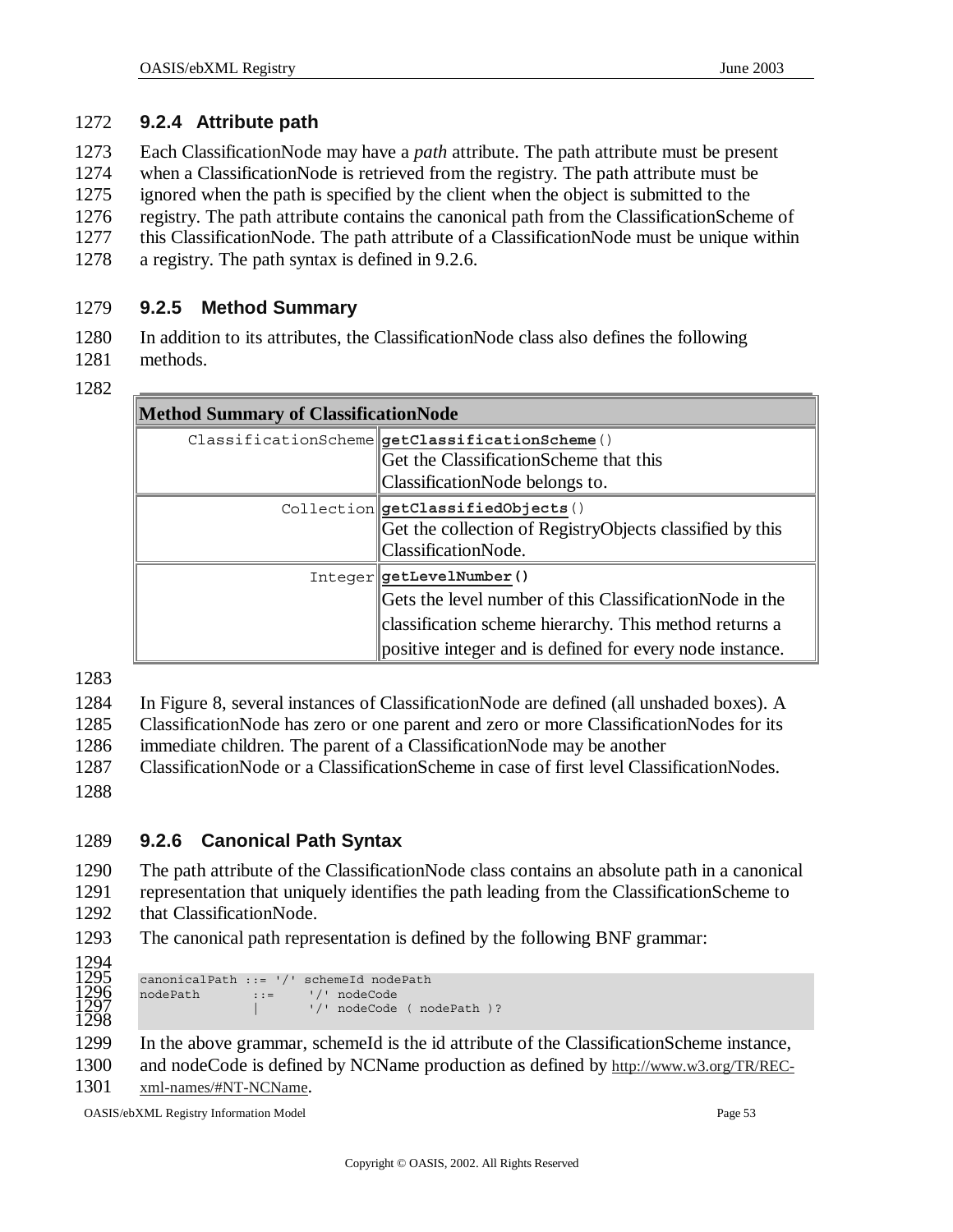#### 

**9.2.6.1 Example of Canonical Path Representation**

 The following canonical path represents what the *path* attribute would contain for the ClassificationNode with code "United States" in the sample Geography scheme in section 9.2.6.2.

1307<br>1308

/Geography-id/NorthAmerica/UnitedStates

#### **9.2.6.2 Sample Geography Scheme**

 Note that in the following examples, the *id* attributes have been chosen for ease of readability and are therefore not valid URN or UUID values.

 $\frac{1312}{1313}$ 

```
1313 <ClassificationScheme id='Geography-id' name="Geography"/>
1314<br>1315
1315 <ClassificationNode id="NorthAmerica-id" parent="Geography-id"
1316 code=NorthAmerica" />
1317 <ClassificationNode id="UnitedStates-id" parent="NorthAmerica-id"
       code="UnitedStates" />
1319<br>1320
1320 <ClassificationNode id="Asia-id" parent="Geography-id" code="Asia" />
1321 <ClassificationNode id="Japan-id" parent="Asia-id" code="Japan" />
       1322 <ClassificationNode id="Tokyo-id" parent="Japan-id" code="Tokyo" />
1323
```
- **9.3 Class Classification**
- **Base Classes:**
- RegistryObject
- A Classification instance classifies a RegistryObject instance by referencing a node defined within a particular ClassificationScheme. An internal Classification will always reference the node directly, by its id, while an external Classification will reference the node indirectly by specifying a representation of its value that is unique within the external classification scheme.
- 

 The attributes and methods for the Classification class are intended to allow for representation of both internal and external classifications in order to minimize the need 1336 for a submission or a query to distinguish between internal and external classifications.

- 
- In Figure 8, Classification instances are not explicitly shown but are implied as
- associations between the RegistryObject instances (shaded leaf node) and the associated ClassificationNode.
- **9.3.1 Attribute Summary**
-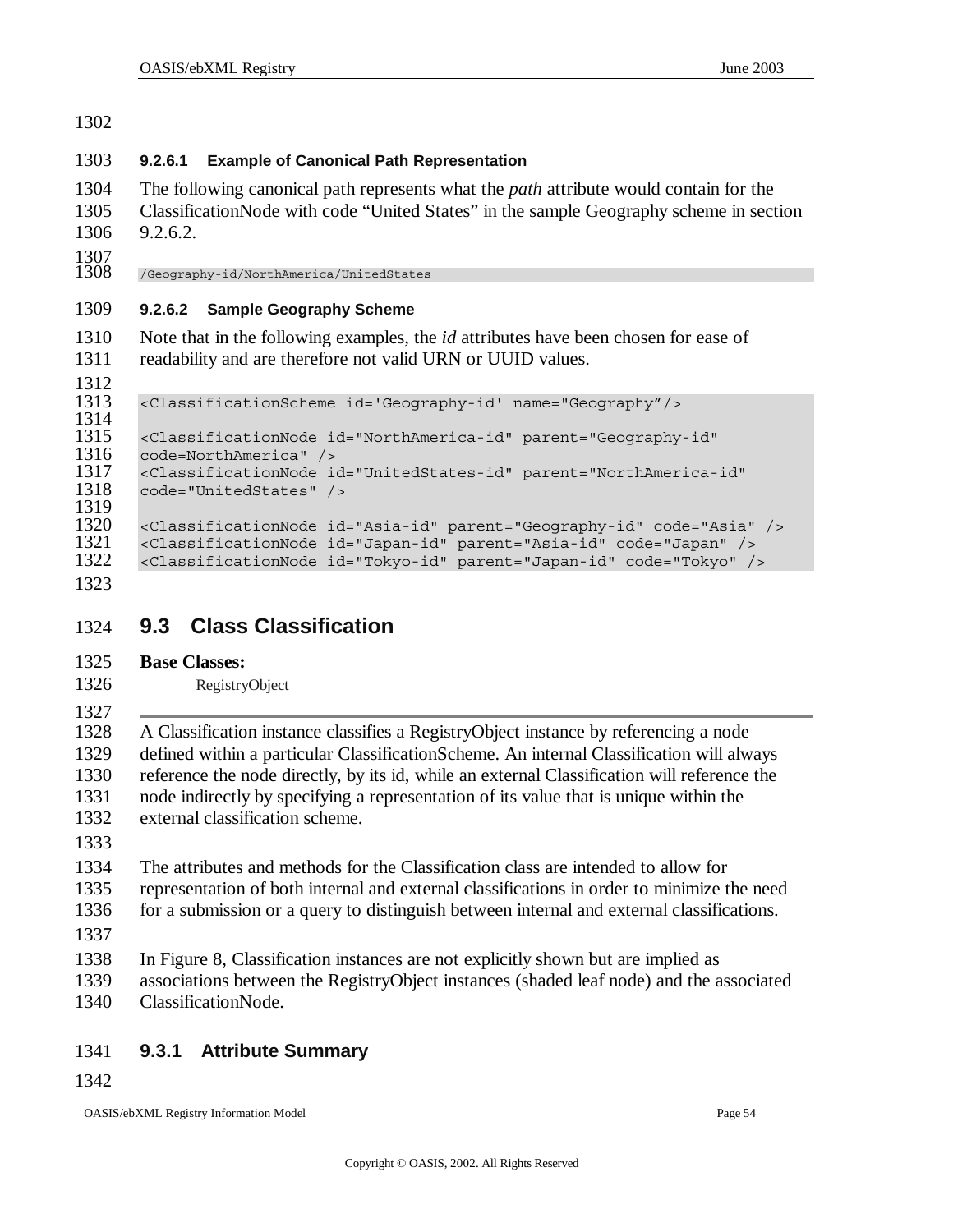| <b>Attribute</b>     | Data Type | <b>Required</b>                 | <b>Def</b><br>ault<br><b>Val</b><br><b>ue</b> | <b>Specified</b><br>By | <b>Mutable</b> |
|----------------------|-----------|---------------------------------|-----------------------------------------------|------------------------|----------------|
| classificationScheme | ObjectRef | for external<br>classifications | null                                          | Client                 | N <sub>0</sub> |
| classificationNode   | ObjectRef | for internal<br>classifications | null                                          | Client                 | N <sub>0</sub> |
| classifiedObject     | ObjectRef | Yes                             |                                               | Client                 | N <sub>0</sub> |
| nodeRepresentation   | LongName  | for external<br>classifications | null                                          | <b>Client</b>          | N <sub>0</sub> |

1343 Note that attributes inherited from the base classes of this class are not shown.

#### 1344 **9.3.2 Attribute classificationScheme**

- 1345 If the Classification instance represents an external classification, then the
- 1346 *classificationScheme* attribute is required. The classificationScheme value must reference
- 1347 a ClassificationScheme instance.

#### 1348 **9.3.3 Attribute classificationNode**

- 1349 If the Classification instance represents an internal classification, then the
- 1350 *classificationNode* attribute is required. The *classificationNode* value must reference a 1351 ClassificationNode instance.
- 

#### 1352 **9.3.4 Attribute classifiedObject**

- 1353 For both internal and external classifications, the *classifiedObject* attribute is required and
- 1354 it references the RegistryObject instance that is classified by this Classification.

#### 1355 **9.3.5 Attribute nodeRepresentation**

- 1356 If the Classification instance represents an external classification, then the
- 1357 *nodeRepresentation* attribute is required. It is a representation of a taxonomy element
- 1358 from a classification scheme. It is the responsibility of the registry to distinguish between
- 1359 different types of *nodeRepresentation*, like between the classification scheme node code
- 1360 and the classification scheme node canonical path. This allows the client to transparently
- 1361 use different syntaxes for *nodeRepresentation*.

#### 1362 **9.3.6 Method Summary**

- 1363 In addition to its attributes, the Classification class also defines the following methods:
- 1364 Fix indentation in first para of method descriptions inside tables of methods??

| Return Type                          | <b>Method</b> |
|--------------------------------------|---------------|
| $String\ $ or<br><b>¤g∥getPath</b> ( |               |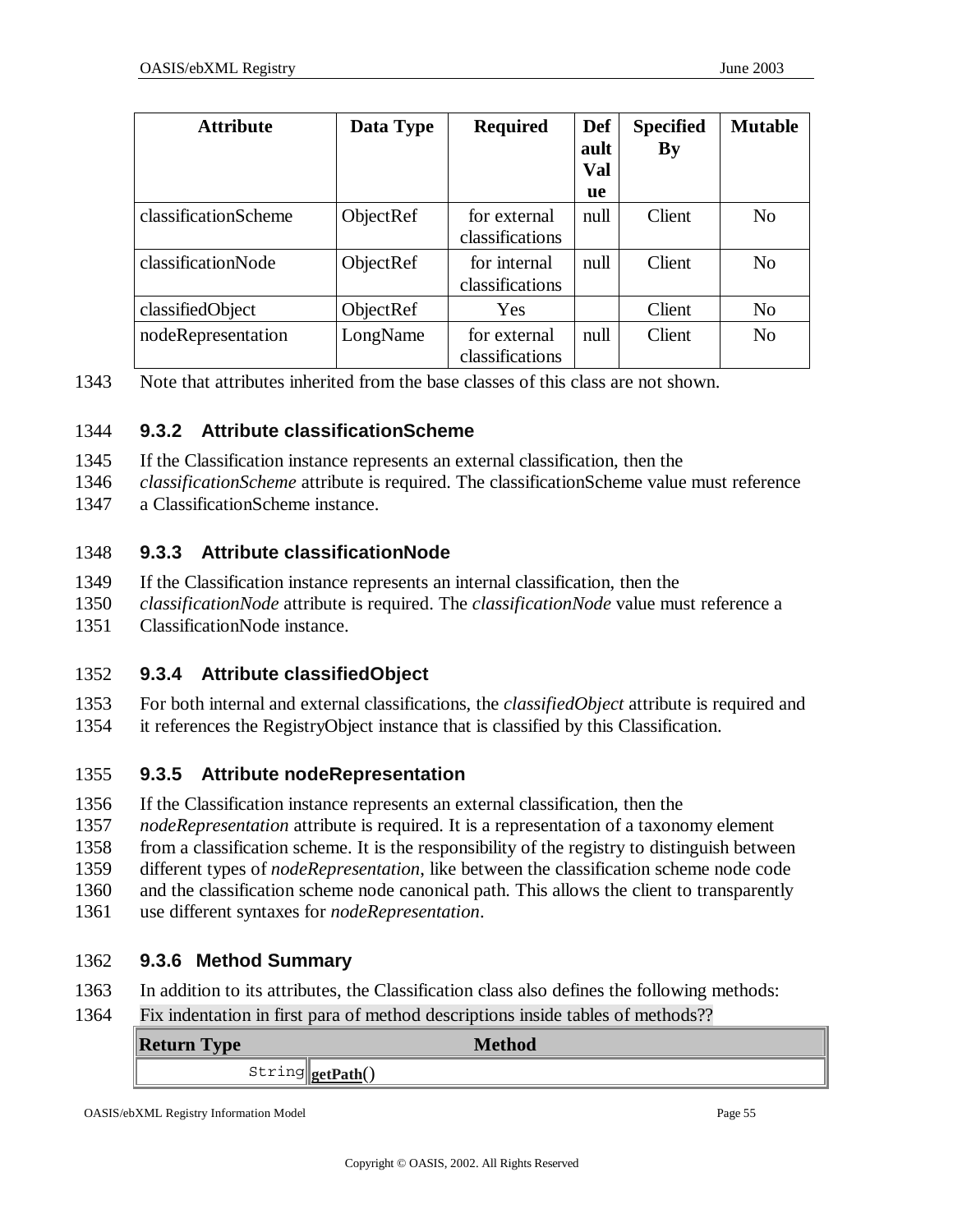|                                           | For an external classification returns a string that conforms to the<br>canonical path syntax as specified in 9.2.6.                                                    |
|-------------------------------------------|-------------------------------------------------------------------------------------------------------------------------------------------------------------------------|
|                                           | For an internal classification, returns the value contained in the path<br>attribute of the ClassificationNode instance identified by the                               |
|                                           | classificationNode attribute.                                                                                                                                           |
| $\text{LongName} \  \text{getCode}(x) \ $ |                                                                                                                                                                         |
|                                           | For an external classification, returns a string that represents the<br>declared value of the taxonomy element. It will not necessarily<br>uniquely identify that node. |
|                                           | For an internal classification, returns the value of the code attribute<br>of the Classification Node instance identified by the<br>classificationNode attribute.       |

1365

#### 1366 **9.3.7 Context Sensitive** *Classification*

 Consider the case depicted in Figure 11 where a Collaboration Protocol Profile for ACME Inc. is classified by the "Japan" ClassificationNode under the "Geography" Classification scheme. In the absence of the context for this Classification its meaning is ambiguous. Does it mean that ACME is located in Japan, or does it mean that ACME ships products to Japan, or does it have some other meaning? To address this ambiguity a Classification may optionally be associated with another ClassificationNode (in this example named isLocatedIn) that provides the missing context for the Classification. Another Collaboration Protocol Profile for MyParcelService may be classified by the "Japan" ClassificationNode where this Classification is associated with a different ClassificationNode (e.g., named shipsTo) to indicate a different context than the one used by ACME Inc.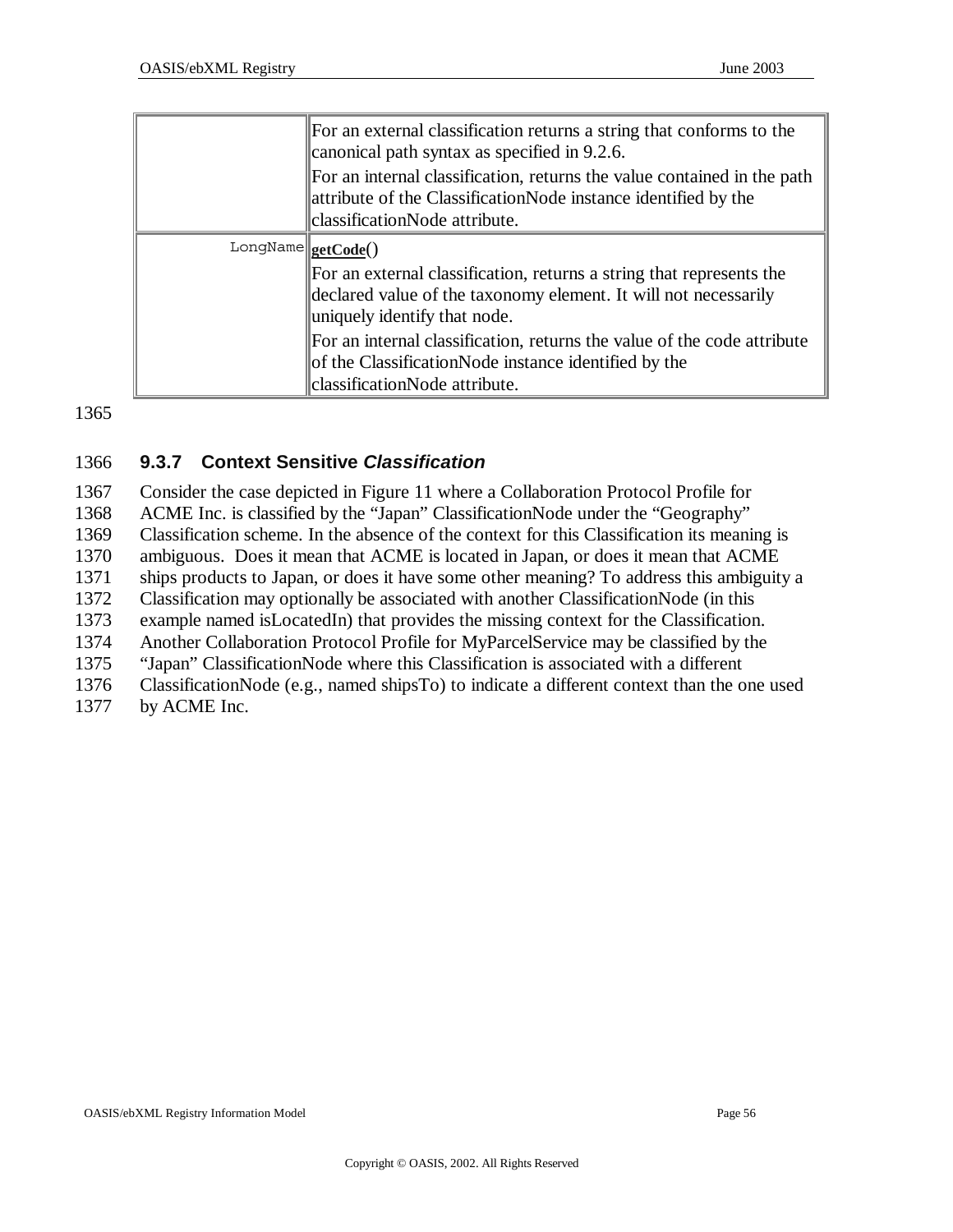

1378<br>1379

**Figure 11: Context Sensitive Classification** 

Thus, in order to support the possibility of Classification within multiple contexts, a

Classification is itself classified by any number of Classifications that bind the first

Classification to ClassificationNodes that provide the missing contexts.

 In summary, the generalized support for *Classification* schemes in the information model allows:

- o A RegistryObject to be classified by defining an internal Classification that associates it with a ClassificationNode in a ClassificationScheme.
- o A RegistryObject to be classified by defining an external Classification that associates it with a value in an external ClassificationScheme.
- o A RegistryObject to be classified along multiple facets by having multiple Classifications that associate it with multiple ClassificationNodes or value within a ClassificationScheme.
- o A Classification defined for a RegistryObject to be qualified by the contexts in 1394 which it is being classified.
-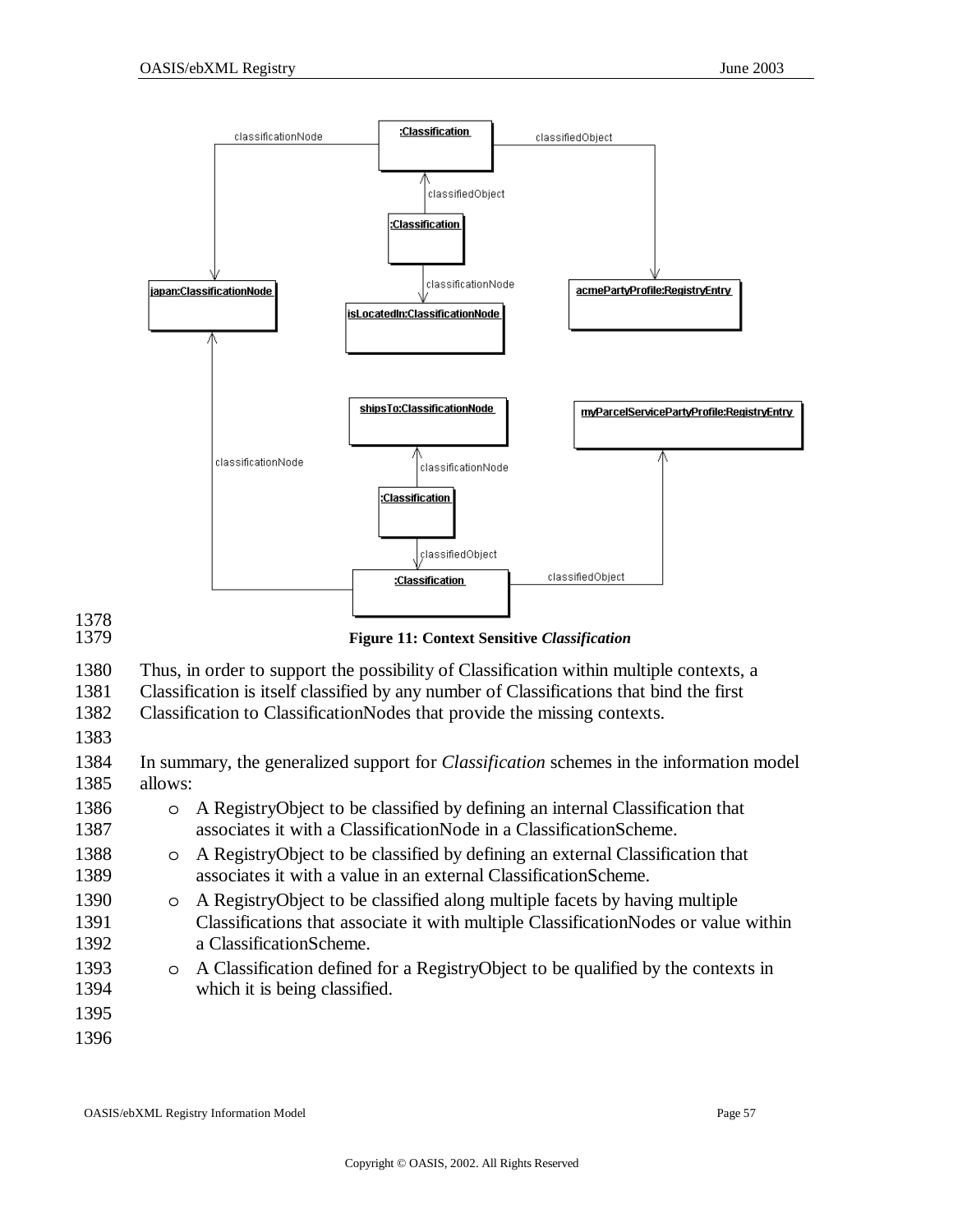# 1397 **9.4 Example of Classification Schemes**

1398 The following table lists some examples of possible ClassificationSchemes enabled by 1399 the information model. These schemes are based on a subset of contextual concepts

1400 identified by the ebXML Business Process and Core Components Project Teams. This

1401 list is meant to be illustrative not prescriptive.

1402

| <b>Classification</b> | <b>Usage Example</b>                             | <b>Standard</b>       |
|-----------------------|--------------------------------------------------|-----------------------|
| <b>Scheme</b>         |                                                  | <b>Classification</b> |
|                       |                                                  | <b>Schemes</b>        |
| Industry              | Find all Parties in Automotive industry          | <b>NAICS</b>          |
| <b>Process</b>        | Find a ServiceInterface that implements a        |                       |
|                       | Process                                          |                       |
| Product /             | Find a Business that sells a product or offers a | <b>UNSPSC</b>         |
| <b>Services</b>       | service                                          |                       |
| Locale                | Find a Supplier located in Japan                 | ISO 3166              |
| Temporal              | Find Supplier that can ship with 24 hours        |                       |
| Role                  | Find All Suppliers that have a Role of           |                       |
|                       | "Seller"                                         |                       |

1403 **Table 1: Sample Classification Schemes**

1404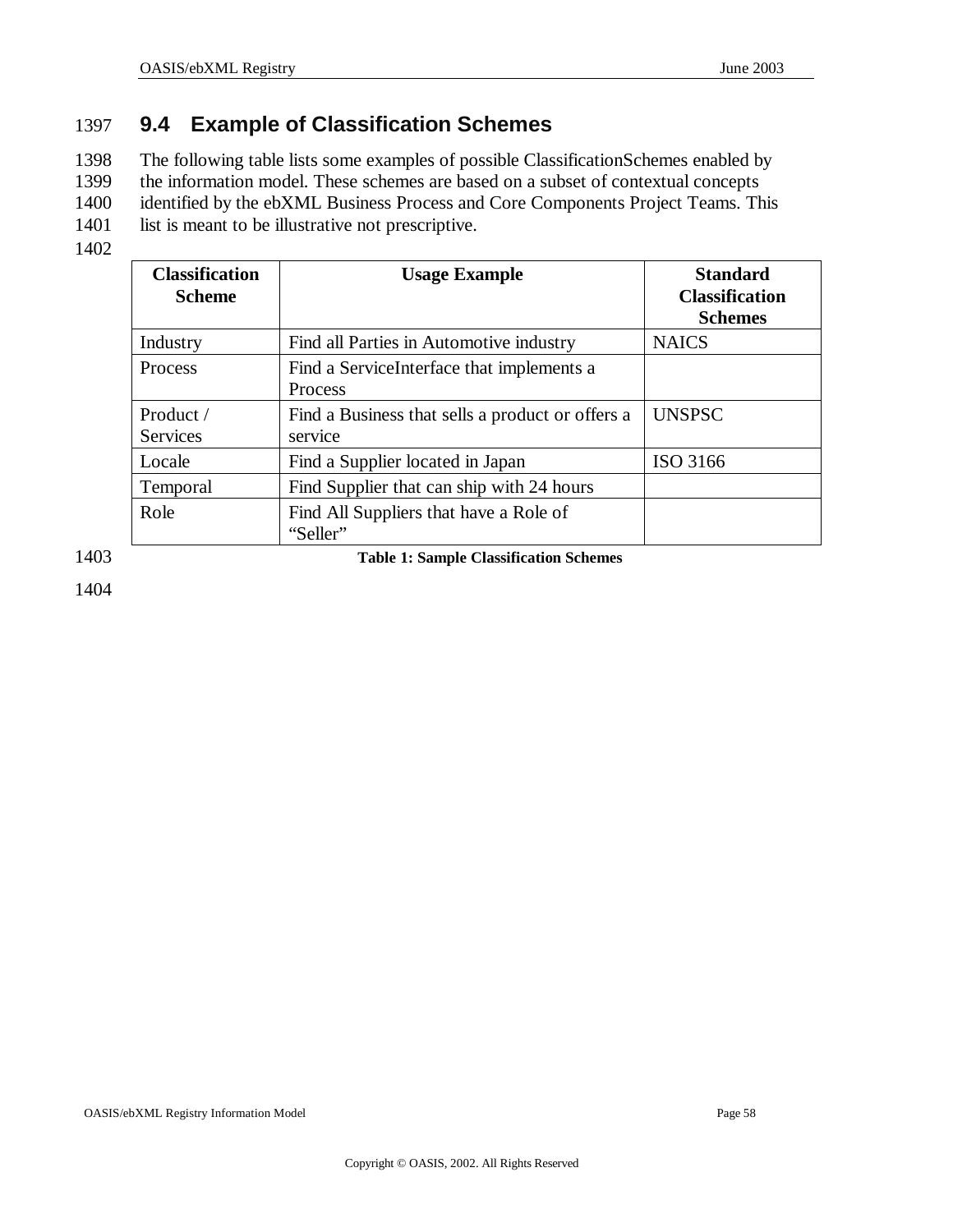# 1405 **10 Service Information Model**

1406 This chapter describes the classes in the information model that support the registration

- 1407 of services. The service registration information model is flexible and supports the
- 1408 registration of web services as well as other types of services.



1409<br>1410

**Figure 12: Service Information Model** 

# 1411 **10.1Class Service**

- 1412 **Super Classes:**
- 1413 RegistryEntry, RegistryObject
- 1414
- 1415 Service instances provide information on services, such as web services.

# 1416 **10.1.1 Attribute Summary**

1417

| <b>Attribute</b> | Data Type                              | <b>Required</b> | <b>Default</b><br><b>Value</b> | <b>Specified</b><br>Bv | <b>Mutable</b> |
|------------------|----------------------------------------|-----------------|--------------------------------|------------------------|----------------|
| serviceBindings  | Collection of<br><b>ServiceBinding</b> | Yes             |                                | Client                 | Yes            |

1418

# 1419 **10.1.2 Attribute serviceBindings**

- 1420 A Service must have a *serviceBindings* attribute that defines the service bindings that
- 1421 provide access to that Service. Each ServiceBinding instance represents technical
- 1422 information on a specific way to access a specific interface offered by a Service instance.

# 1423 **10.2Class ServiceBinding**

#### 1424 **Super Classes:**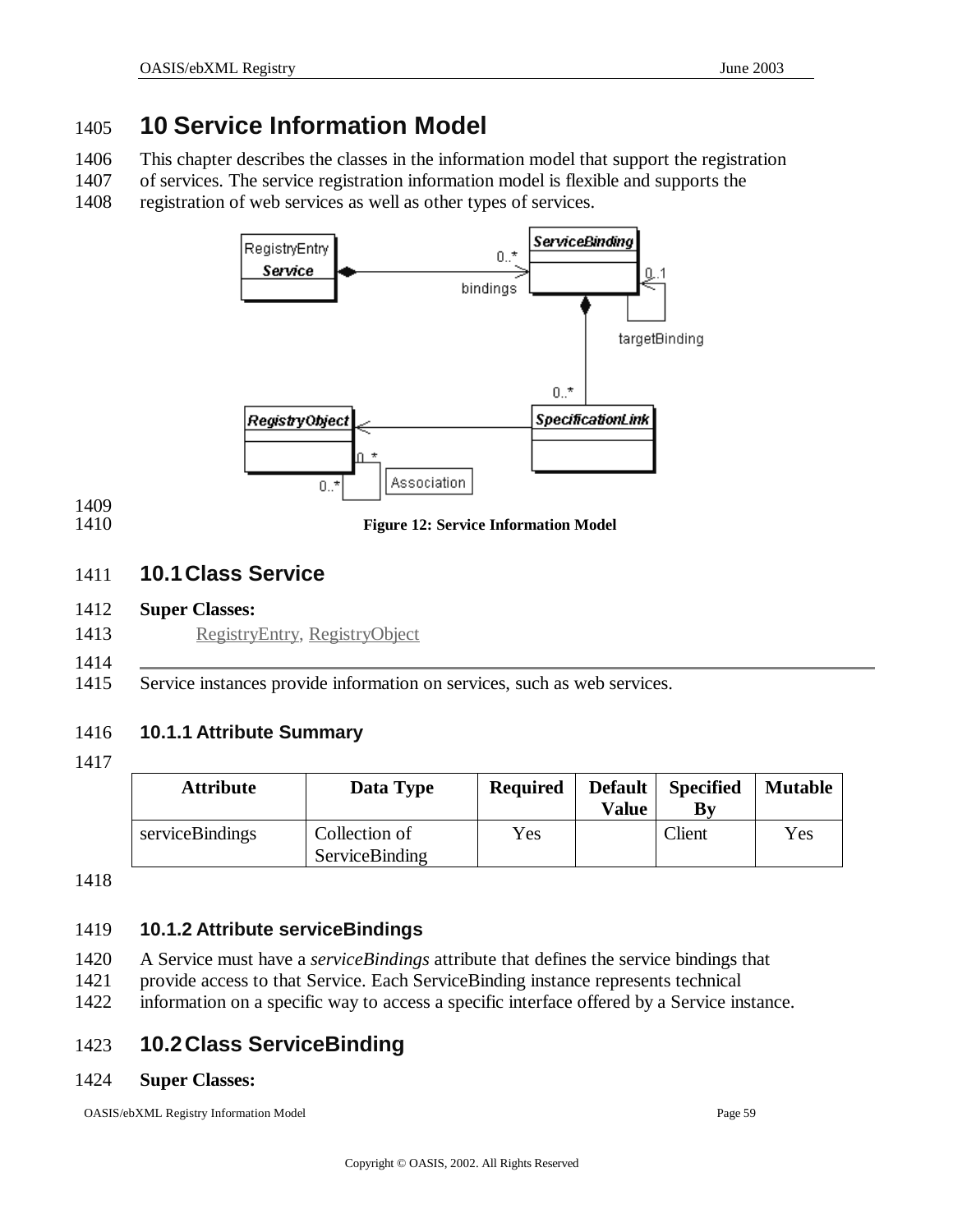#### RegistryObject

- ServiceBinding instances are RegistryObjects that represent technical information on a
- specific way to access a specific interface offered by a Service instance. A Service has a Collection of ServiceBindings.
- 
- The *description* attribute of ServiceBinding provides details about the relationship
- between several specification links comprising the Service Binding.

### **10.2.1 Attribute Summary**

| <b>Attribute</b>   | Data Type                          | <b>Required</b> | <b>Default</b><br><b>Value</b> | <b>Specified</b><br>By | <b>Mutable</b> |
|--------------------|------------------------------------|-----------------|--------------------------------|------------------------|----------------|
| accessURI          | URI                                | No              |                                | Client                 | Yes            |
| specificationLinks | Collection of<br>SpecificationLink | Yes             |                                | Client                 | Yes            |
| targetBinding      | ObjectRef                          | No              |                                | Client                 | Yes            |

# **10.2.2 Attribute accessURI**

 A ServiceBinding may have an *accessURI* attribute that defines the URI to access that ServiceBinding. This attribute is ignored if a targetBinding attribute is specified for the ServiceBinding. If the URI is a URL then a registry must validate the URL to be resolvable at the time of submission before accepting a ServiceBinding submission to the registry.

# **10.2.3 Attribute specificationLinks**

 A ServiceBinding must have a *specificationLinks* attribute defined that is a collection of references to SpecificationLink instances. Each SpecificationLink instance links the ServiceBinding to a particular technical specification that may be used to access the

Service for the ServiceBinding.

# **10.2.4 Attribute targetBinding**

A ServiceBinding may have a *targetBinding* attribute defined that references another

ServiceBinding. A targetBinding may be specified when a service is being redirected to

another service. This allows the rehosting of a service by another service provider.

# **10.3Class SpecificationLink**

- **Super Classes:**
- 1451 RegistryObject
-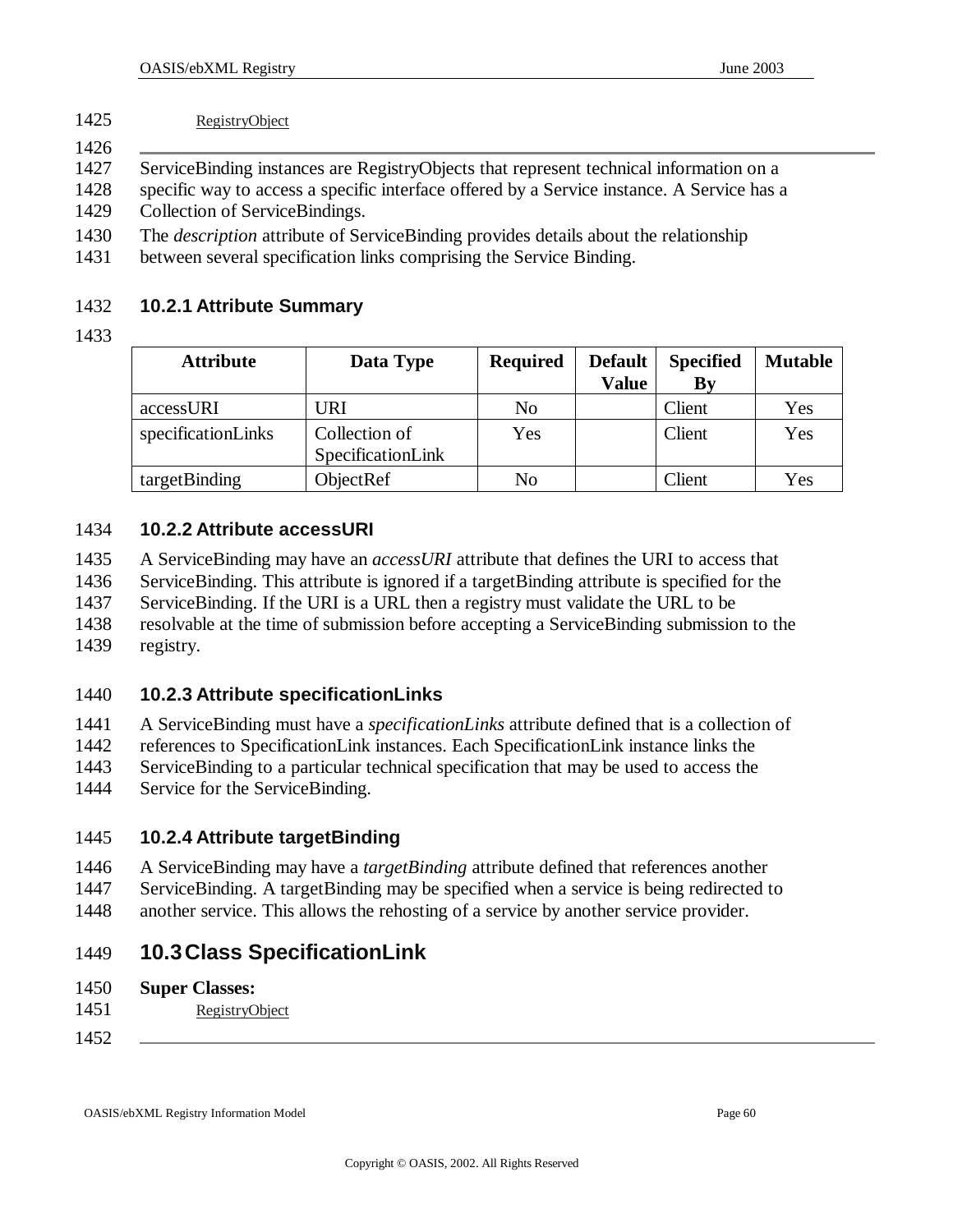- A SpecificationLink provides the linkage between a ServiceBinding and one of its
- technical specifications that describes how to use the service using the ServiceBinding.
- For example, a ServiceBinding may have SpecificationLink instances that describe how
- to access the service using a technical specification such as a WSDL document or a
- CORBA IDL document.

### **10.3.1 Attribute Summary**

| <b>Attribute</b>    | Data Type                     | <b>Required</b> | <b>Default</b><br><b>Value</b> | <b>Specified</b><br>By | <b>Mutable</b> |
|---------------------|-------------------------------|-----------------|--------------------------------|------------------------|----------------|
| specificationObject | ObjectRef                     | Yes             |                                | Client                 | Yes            |
| usageDescription    | InternationalString           | No              |                                | Client                 | Yes            |
| usageParameters     | Collection of<br>FreeFormText | No              |                                | Client                 | Yes            |

#### **10.3.2 Attribute specificationObject**

 A SpecificationLink instance must have a *specificationObject* attribute that provides a reference to a RegistryObject instance that provides a technical specification for the parent ServiceBinding. Typically, this is an ExtrinsicObject instance representing the technical specification (e.g., a WSDL document). It may also be an ExternalLink object in case the technical specification is a resource that is external to the registry.

#### **10.3.3 Attribute usageDescription**

- A SpecificationLink instance may have a *usageDescription* attribute that provides a
- textual description of how to use the optional usageParameters attribute described next.
- The usageDescription is of type InternationalString, thus allowing the description to be in multiple languages.

# **10.3.4 Attribute usageParameters**

- A SpecificationLink instance may have a *usageParameters* attribute that provides a
- collection of Strings representing the instance specific parameters needed to use the
- technical specification (e.g., a WSDL document) specified by this SpecificationLink
- object.
-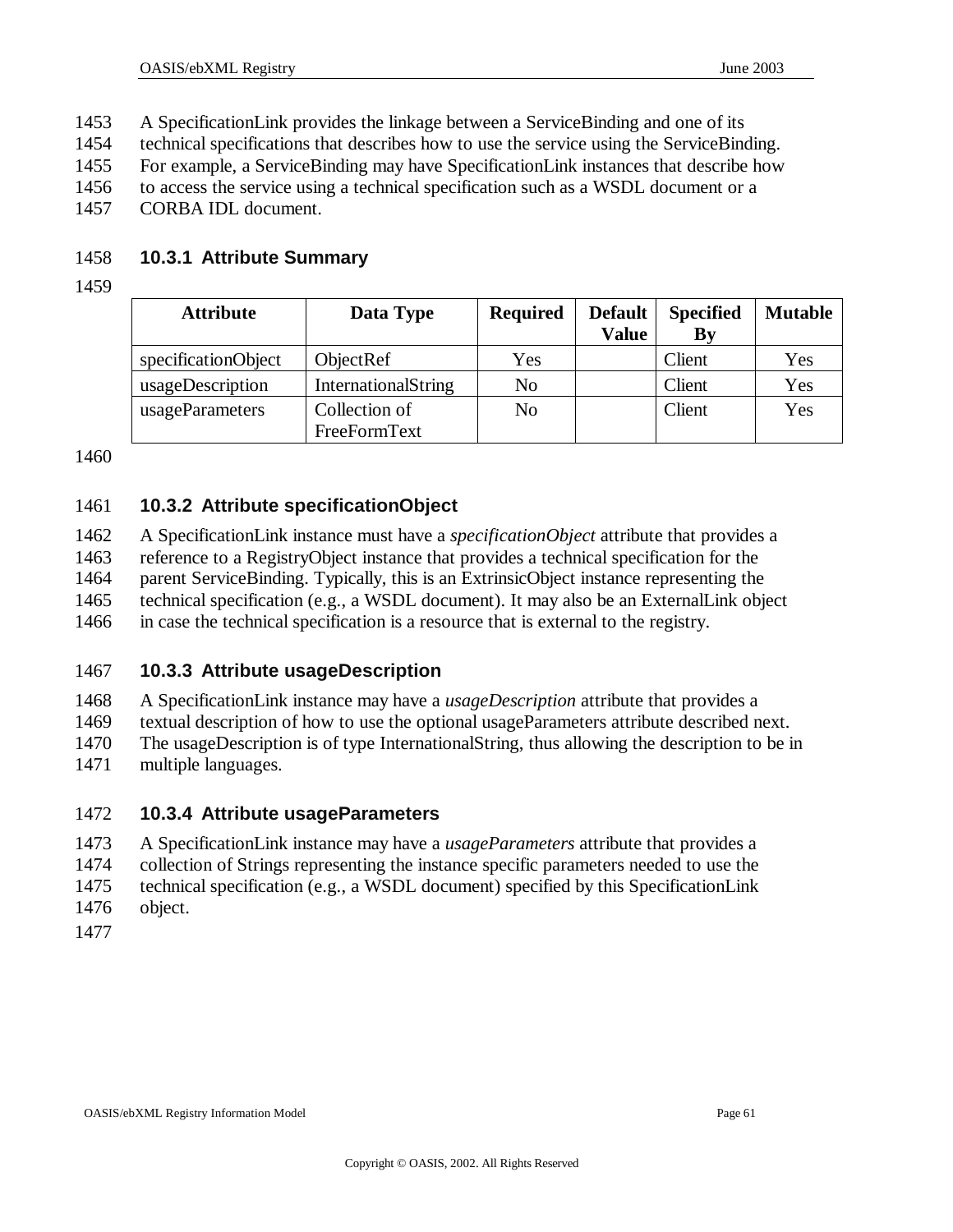# **11 Event Information Model**

- This chapter defines the information model classes that support the registry Event
- Notification feature. These classes include AuditableEvent, Subscription, Selector and
- Action. They constitute the foundation of the Event Notification information model.
- Figure 13 shows how a Subscription may be defined that uses a pre-configured
- AdhocQuery instance as a selector to select the AuditableEvents of interest to the
- subscriber and an Action to deliver the selected events to the subscriber. The Action may
- deliver the events by using its endPoint attribute to invoke a registered ServiceBinding to
- a registered Service or by sending the vents to an email address.



1487<br>1488

**Figure 13: Event Information Model** 

# **11.1Class AuditableEvent**

#### **Super Classes:**

RegistryObject

1492<br>1493 AuditableEvent instances provide a long-term record of events that effected a change in a

- RegistryObject. A RegistryObject is associated with an ordered Collection of
- AuditableEvent instances that provide a complete audit trail for that RegistryObject.
- AuditableEvents are usually a result of a client-initiated request. AuditableEvent
- instances are generated by the Registry Service to log such Events.
- Often such events effect a change in the life cycle of a RegistryObject. For example a
- client request could Create, Update, Deprecate or Delete a RegistryObject. An
- AuditableEvent is created if and only if a request creates or alters the content or
- ownership of a RegistryObject. Read-only requests do not generate an AuditableEvent.

# **11.1.1 Attribute Summary**

| <b>Attribute</b> | Data Type        | <b>Required</b> | <b>Default</b><br><b>Value</b> | <b>Specified By</b> | <b>Mutable</b> |
|------------------|------------------|-----------------|--------------------------------|---------------------|----------------|
| eventType        | LongName         | Yes             |                                | Registry            | No             |
| affectedObjects  | Collection<br>οf | Yes             |                                | Registry            | No             |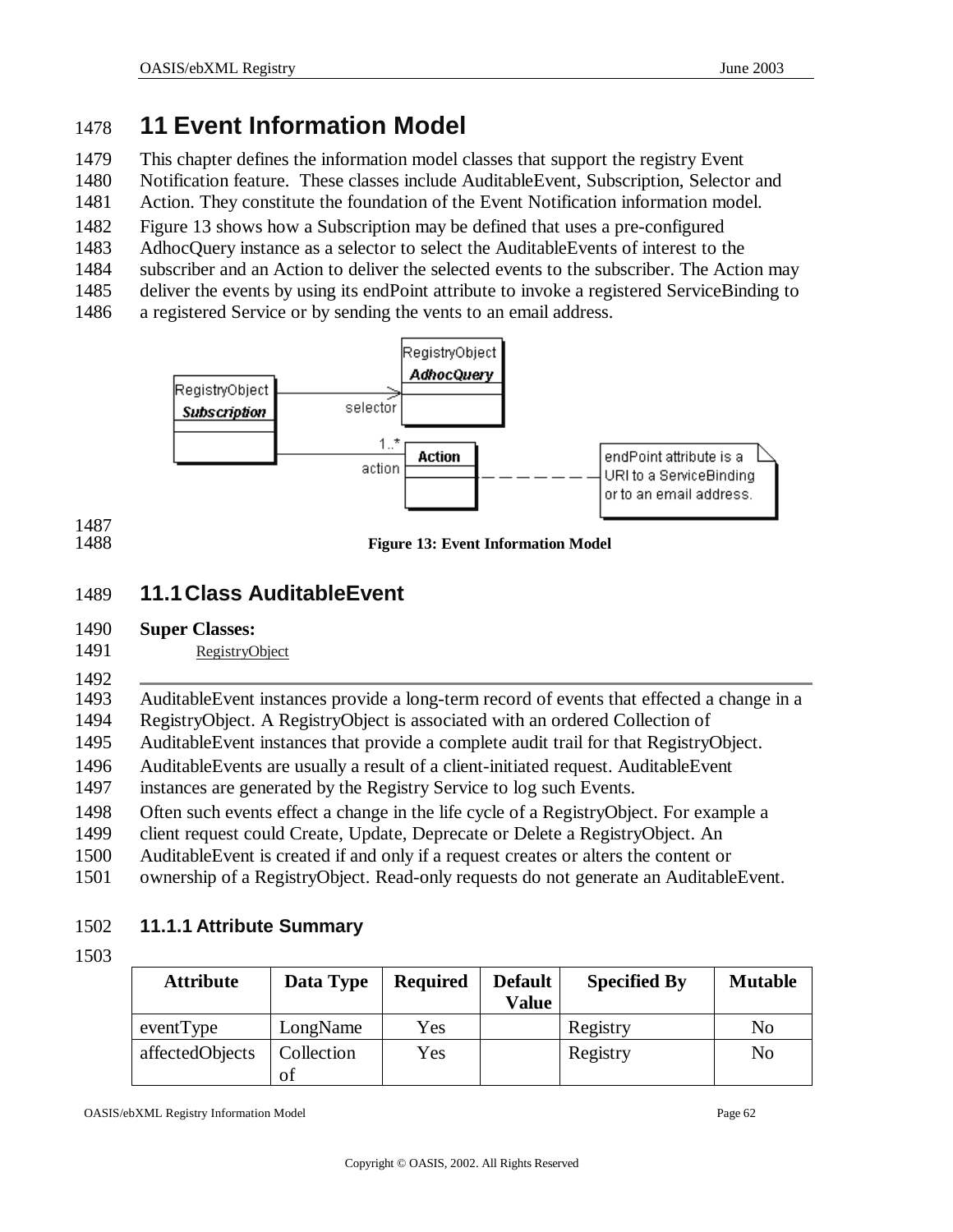|           | ObjectRef |     |          |    |
|-----------|-----------|-----|----------|----|
| requestId | JRI       | Yes | Registry | No |
| timestamp | dateTime  | Yes | Registry | Nο |
| user      | ObjectRef | Yes | Registry | No |

1504

#### 1505 **11.1.2 Attribute eventType**

1506 Each AuditableEvent must have an eventType attribute which identifies the type of event 1507 recorded by the AuditableEvent.

#### 1508 **11.1.2.1 Pre-defined Auditable Event Types**

- 1509 The following table lists pre-defined auditable event types. A *Registry* MUST support the
- 1510 event types listed below.
- 1511

| <b>Name</b>       | Description                                                |
|-------------------|------------------------------------------------------------|
| <b>Approved</b>   | An Event that marks the approval of a RegistryObject.      |
| <b>Created</b>    | An Event that marks the creation of a RegistryObject.      |
| Deleted           | An Event that marks the deletion of a RegistryObject.      |
| <b>Deprecated</b> | An Event that marks the deprecation of a RegistryObject.   |
| Downloaded        | An Event that marks the downloading of a RegistryObject.   |
| Relocated         | An Event that marks the relocation of a RegistryObject.    |
| <b>Updated</b>    | An Event that that marks the updating of a RegistryObject. |
| <b>Versioned</b>  | An Event that marks the versioning of a RegistryObject.    |

#### 1512 **11.1.3 Attribute affectedObjects**

- 1513 Each AuditableEvent must have an *affectedObjects* attribute that identifies the collection
- 1514 of RegistryObjects instances that were affected by this event.

#### 1515 **11.1.4 Attribute requestId**

- 1516 Each AuditableEvent must have a *requestId* attribute that identifies the client request
- 1517 instance that affected this event.

#### 1518 **11.1.5 Attribute timestamp**

- 1519 Each AuditableEvent must have a *timestamp* attribute that records the date and time that
- 1520 this event occurred.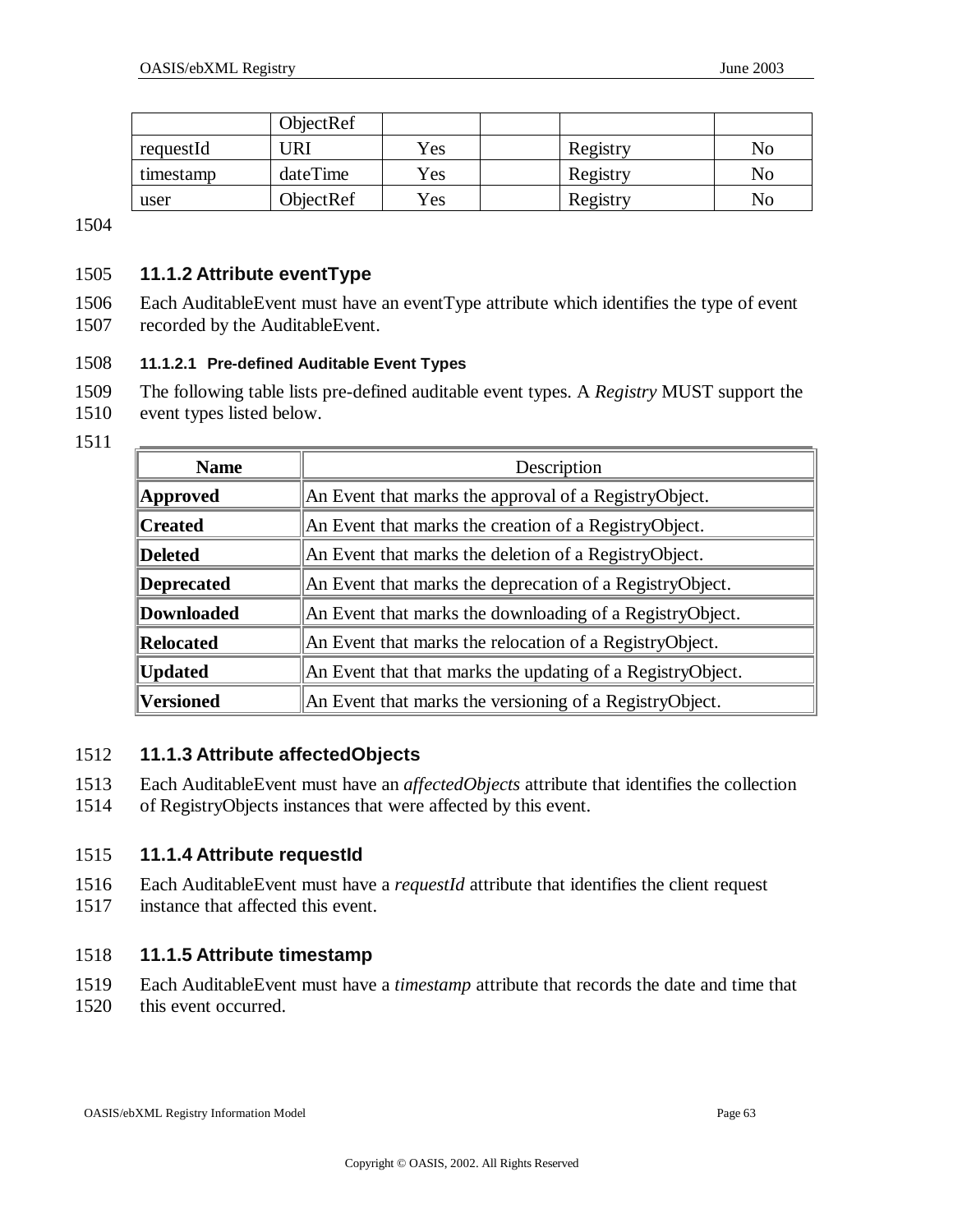#### 1521 **11.1.6 Attribute user**

1522 Each AuditableEvent must have a *user* attribute that identifies the User that sent the 1523 request that generated this event affecting the RegistryObject instance.

# 1524 **11.2Class Subscription**

#### 1525 **Super Classes:**

- 1526 RegistryObject
- 1527

1528 Subscription instances are RegistryObjects that define a User's interest in certain types of 1529 AuditableEvents. A User may create a subscription with a registry if she wishes to 1530 receive notification for a specific type of event.

#### 1531 **11.2.1 Attribute Summary**

1532

| <b>Attribute</b>     | Data Type               | <b>Required</b>      | <b>Default</b><br><b>Value</b>  | <b>Specified</b><br><b>By</b> | <b>Mutable</b> |
|----------------------|-------------------------|----------------------|---------------------------------|-------------------------------|----------------|
| actions              | Collection of<br>Action | Yes, may<br>be empty |                                 | Client                        | Yes            |
| endDate              | dateTime                | N <sub>o</sub>       |                                 | Client                        | Yes            |
| notificationInterval | duration                | N <sub>o</sub>       | P <sub>1</sub> D<br>day)<br>(1) | Client                        | N <sub>o</sub> |
| selector             | AdhocQuery              | Yes                  |                                 | Client                        | N <sub>0</sub> |
| startDate            | dateTime                | N <sub>o</sub>       | Current<br>time                 | Client                        | Yes            |

1533

#### 1534 **11.2.2 Attribute action**

| 1535 | A Subscription instance must have an <i>actions</i> attribute that is a Collection of zero or |
|------|-----------------------------------------------------------------------------------------------|
| 1536 | more Action instances. An Action instance describes what action the registry must take        |
| 1537 | when an event matching the Subscription transpires. The Action class is described in          |
| 1538 | section 11.4.                                                                                 |

#### 1539 **11.2.3 Attribute endDate**

1540 This attribute denotes the time after which the subscription expires and is no longer

1541 active. If this attribute is missing the subscription never expires.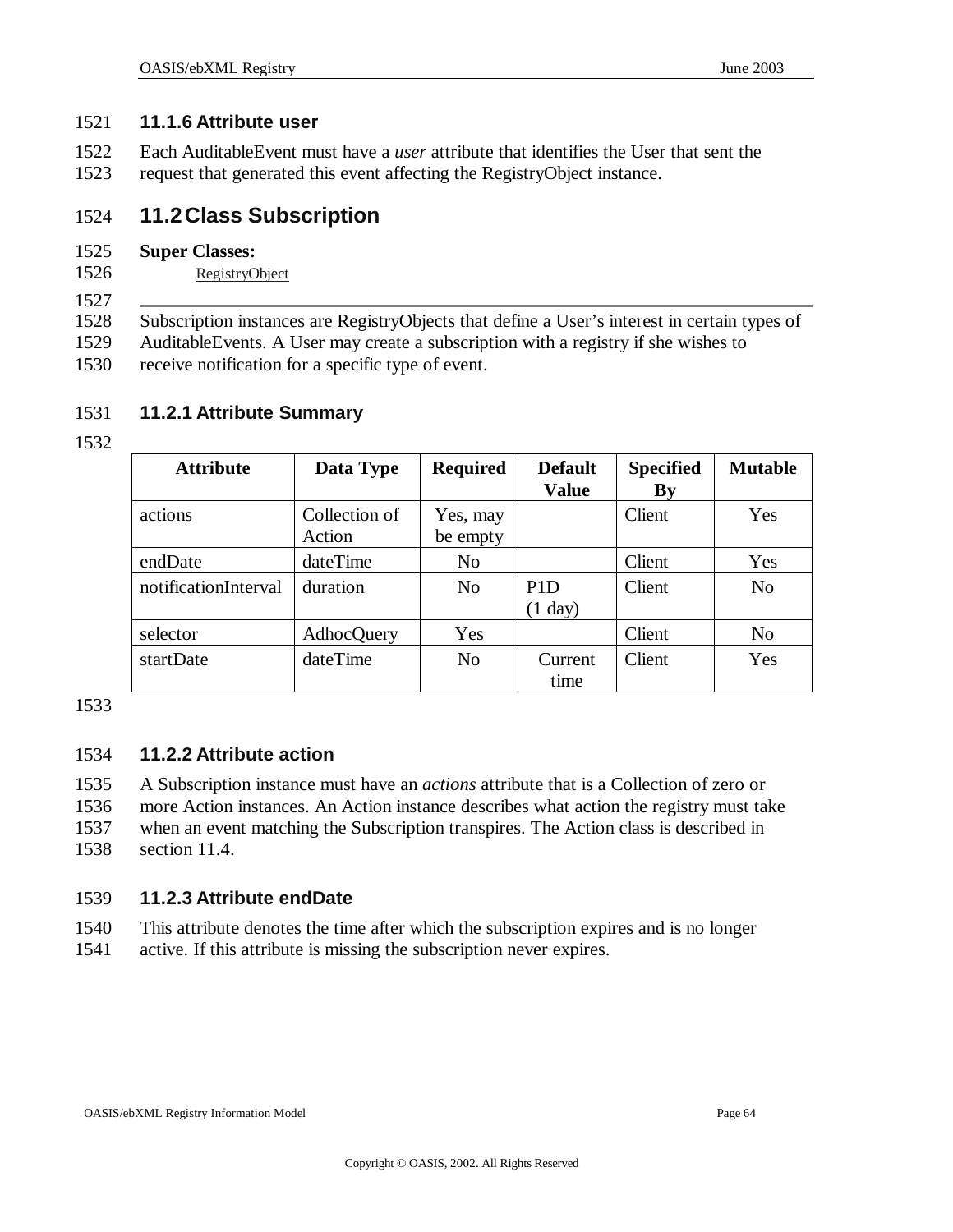#### **11.2.4 Attribute notificationInterval**

- This attribute denotes the duration that a registry must wait between delivering successive
- notifications to the client. The client specifies this attribute in order to control the
- frequency of notification communication between registry and client. If this attribute is
- missing, sending of notifications should happen as soon as relevant events occur.

### **11.2.5 Attribute selector**

- This attribute defines the selection criterea that determines which events match this
- Subscription and are of interest to the User. The selector attribute references a pre-
- defined query that is stored in the registry as an instance of the AdhocQuery class. This
- AdhocQuery instance specifies or "selects" events that are of interest to the subscriber.
- The AdhocQueryClass is described in section **Error! Reference source not found.**.

# **11.2.6 Attribute startDate**

 This attribute denotes the time at which the subscription becomes active. If this attribute is missing subscription starts immediately.

# **11.3 Class AdhocQuery**

- This abstract class is a sub-class of RegistryObject class and is the base class for all
- AdhocQuery classes supported by the registry. Instances of this class represent an ad hoc
- query that may be used for discover RegistryObjects within the registry. Instances of
- AdhocQuery may be stored in registry like other RegistryObjects. Such stored
- AdhocQuery instances are similar in purpose to the concept of stored procedures in
- relational databases.

# **11.3.1 Method Summary**

- In addition to its attributes, the AdhocQUery class also defines the following methods.
- 

# **Method Summary for RegistryObject**

| String  getQuery()                                               |
|------------------------------------------------------------------|
| Gets the query String for this AdhocQuery instances. This may be |
| $\ $ an SQL or Filter query string as described by [ebRS].       |

 

# **11.4 Class Action**

 The Action class is an abstract base class that specifies what the registry must do when an event matching the action's Subscription transpires. A registry uses Actions within a Subscription to asynchronously deliver event Notifications to the subscriber.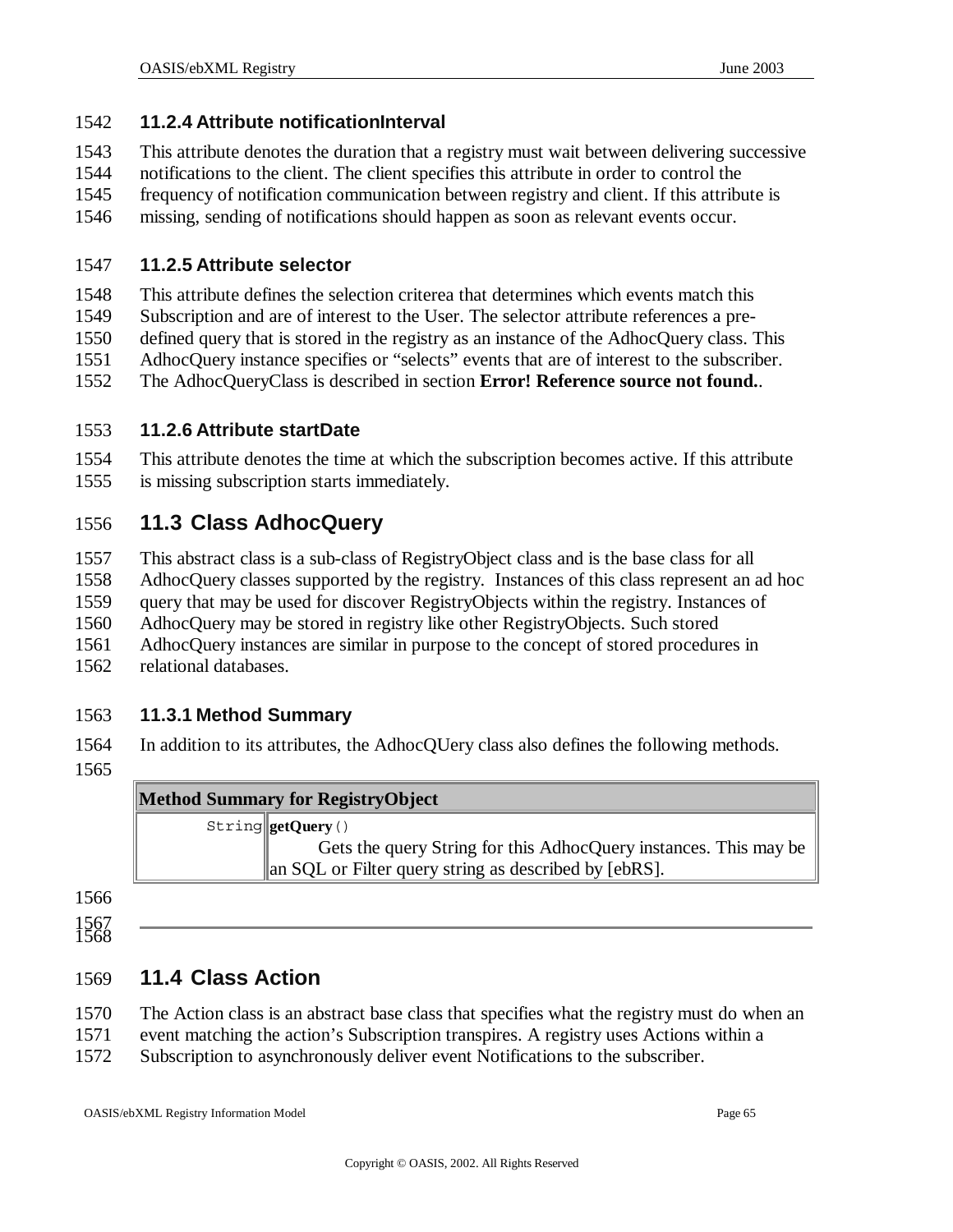- If no Actions are defined within the Subscription that implies that the user does not wish
- to be notified asynchronously by the registry and instead intends to periodically poll the registry and pull the pending Notifications.
- This class does not currently define any attributes or method.

# **11.5Class NotifyAction**

- The NotifyAction class is a sub-class of Action class. An instance of NotifyAction
- represents an Action that the registry must perform in order to notify the subscriber of a Subscription of the events of interest to that subscriber.
- 

#### **11.5.1 Attribute Summary**

| <b>Attribute</b>   | Data Type   | <b>Required</b> | <b>Default</b><br><b>Value</b> | <b>Specif</b><br>ied By | <b>Mutable</b> |
|--------------------|-------------|-----------------|--------------------------------|-------------------------|----------------|
| endPoint           | URI         | YES             |                                | Client                  |                |
| notificationOption | Enumeration | No              | "ObjectRefs"                   | Client                  | Yes            |

#### 

#### **11.5.2 Attribute endPoint**

 This attribute specifies a URI that identifies an service end point that may be used by the registry to deliver notifications. Currently this attribute can either be a "mailto" URI (e.g. mailto:someone@acme.com) or an "urn:uuid" URI. If it is a "mailto" URI then the registry must use the specified email address to deliver the notification via email. If it is a "urn:uuid" URI then it must be a reference to a ServiceBinding object to a Service that implements the RegistryClient interface as defined by [ebRS]. In this case the registry must deliver the notification byinvoking the onResponse method of the RegistryClient interface.

# **11.5.3 Attribute notificationOption**

This attribute controls the specific type of event notification content desired by the

 subscriber. It is used by the subscriber to control the granularity of event notification content communicated by the registry to the subscriber.

#### **11.5.3.1 Pre-defined notificationOption Values**

- The following table lists pre-defined notificationOption values.
- 

| <b>Name</b> | Description                                                                                                                             |  |  |  |  |
|-------------|-----------------------------------------------------------------------------------------------------------------------------------------|--|--|--|--|
| ObjectRefs  | Indicates that the subscriber wants to receive only references to<br>RegistryObjects that match the Subscription within a notification. |  |  |  |  |
| Objects     | Indicates that the subscriber wants to receive actual                                                                                   |  |  |  |  |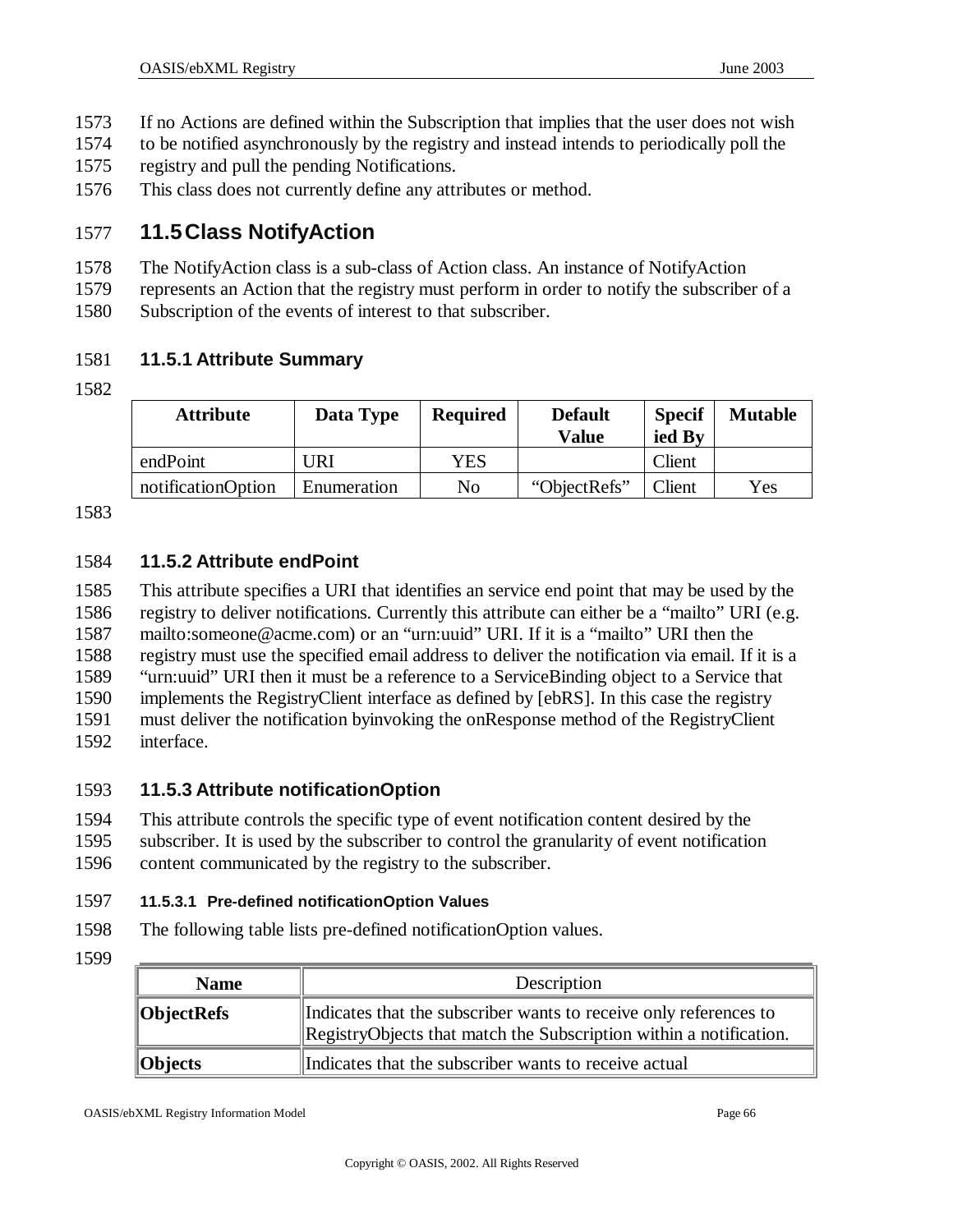RegistryObjects that match the Subscription within a notification. 1600 1601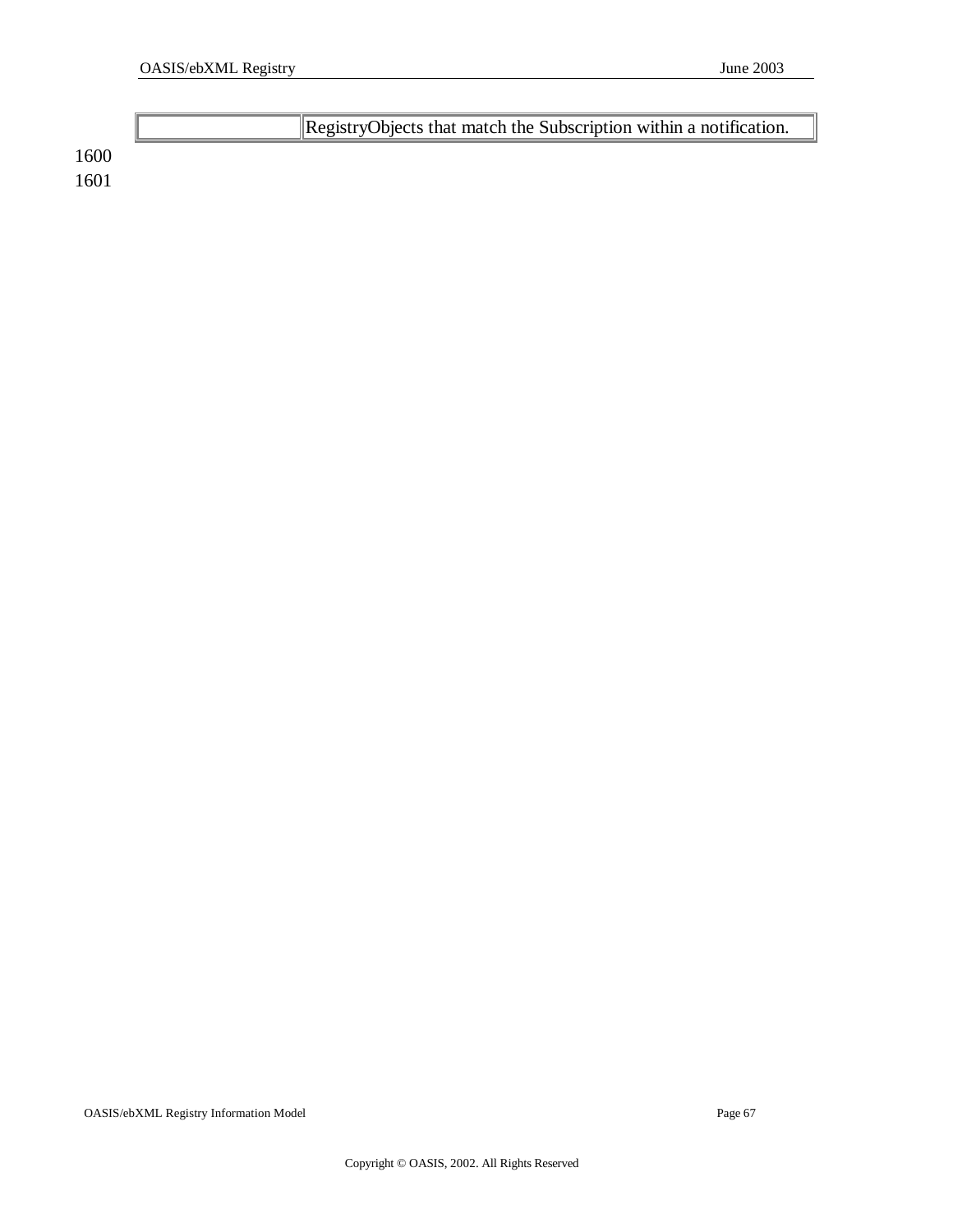# 1602 **12 Cooperating Registries Information Model**

1603 This chapter describes the classes in the information model that support the cooperating 1604 registries capability.

#### 1605 **12.1.1 Class Registry**

- 1606 **Super Classes:**
- 1607 RegistryEntry
- 1608

1609 Registry instances are used to represent a single physical OASIS ebXML registry.

#### 1610 **12.1.1.1 Attribute Summary**

1611

| <b>Attribute</b>               | Data Type          | <b>Required</b> | <b>Default</b><br><b>Value</b> | <b>Specified By</b> | <b>Mutable</b> |
|--------------------------------|--------------------|-----------------|--------------------------------|---------------------|----------------|
| catalogingLatency              | duration           | N <sub>o</sub>  | P <sub>1</sub> D<br>(1 day)    | Registry            | Yes            |
| eventNotification<br>Supported | boolean            | N <sub>0</sub>  | false                          | Registry            | Yes            |
| objectRelocation<br>Supported  | boolean            | N <sub>0</sub>  | false                          | Registry            | Yes            |
| objectReplication<br>Supported | boolean            | N <sub>0</sub>  | false                          | Registry            | Yes            |
| operator                       | ObjectRef          | Yes             |                                | Registry            | Yes            |
| replicationSync<br>Latency     | duration           | N <sub>o</sub>  | P <sub>1</sub> D<br>(1 day)    | Registry            | Yes            |
| specification<br>Version       | Sring <sub>8</sub> | Yes             |                                | Registry            | Yes            |
| sqlQuerySupported              | boolean            | N <sub>0</sub>  | false                          | Registry            | Yes            |

#### 1612

#### 1613 **12.1.1.2 Attribute catalogingLatency**

1614 Each Registry instance may have an attribute named *catalogingLatency* that specifies the

1615 maximum latency between the time a submission is made to the registry and the time it

1616 gets cataloged by any cataloging services defined for the objects within the submission.

#### 1617 **12.1.1.3 Attribute eventNotificationSupported**

1618 Each Registry instance may have an attribute named *eventNotificationSupported* that

1619 decalres whether the registry supports the optional Event Notification feature.

#### 1620 **12.1.1.4 Attribute objectRelocationSupported**

- 1621 Each Registry instance may have an attribute named *objectRelocationSupported* that
- 1622 decalres whether the registry supports the optional Object Relocation feature.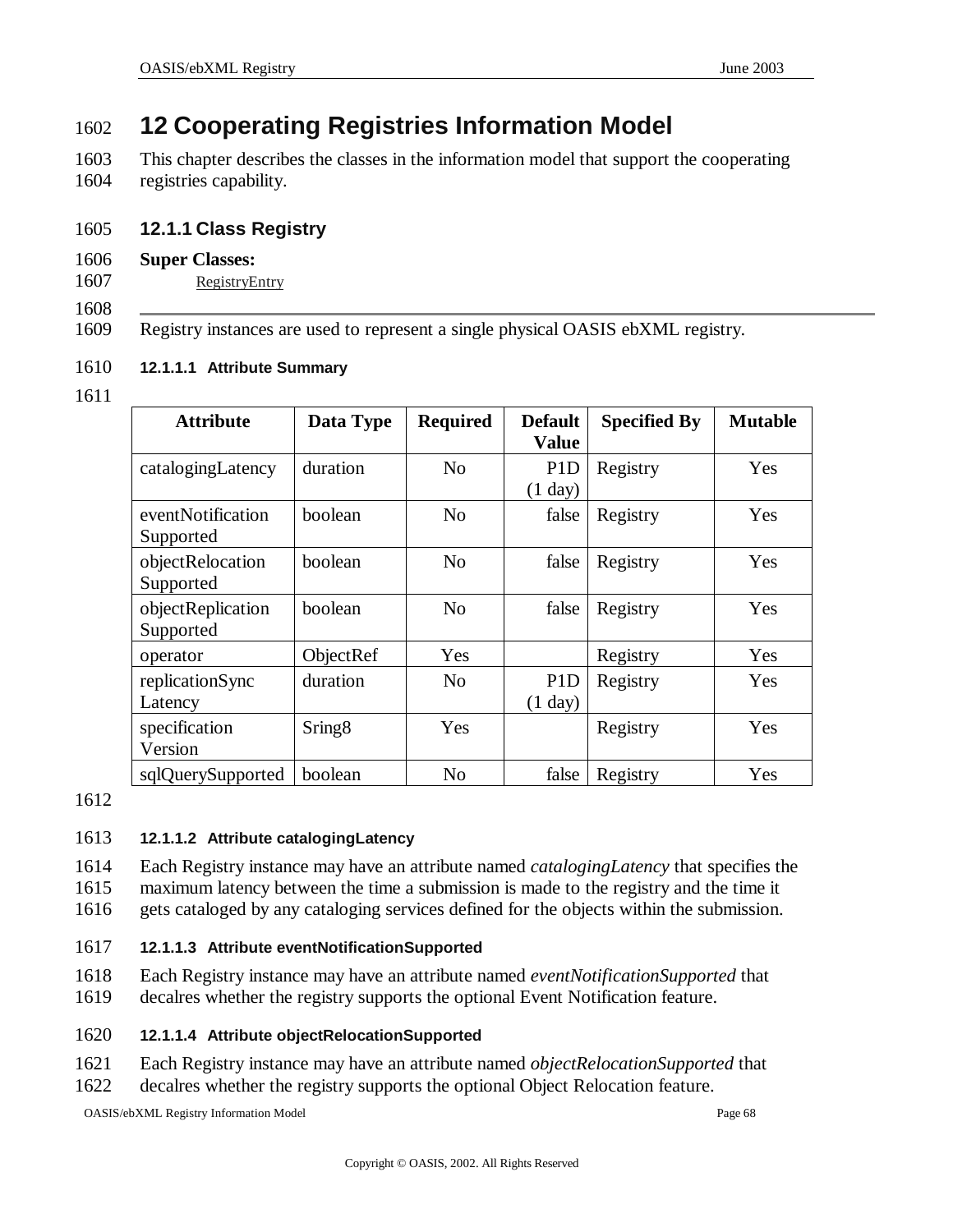#### **12.1.1.5 Attribute objectReplicationSupported**

 Each Registry instance may have an attribute named *objectReplicationSupported* that decalres whether the registry supports the optional Object Replication feature.

#### **12.1.1.6 Attribute operator**

- Each Registry instance must have an attribute named *operator* that is a reference to the
- Organization instance representing the organization for the registry's operator. Since the
- same Organization may operate multiple registries, it is possible that the home registry
- 1630 for the Organization referenced by operator may not be the local registry.
- 

#### **12.1.1.7 Attribute replicationSyncLatency**

- Each Registry instance may have an attribute named *replicationSyncLatency* that
- specifies the maximum latency between the time when an original object changes and the
- time when its replica object within the registry gets updated to synchronize with the new
- 1636 state of the original object.
- 

#### **12.1.1.8 Attribute specificationVersion**

- Each Registry instance must have an attribute named *specificationVersion* that is the
- version of the ebXML Registry Services Specification [ebRS].
- 

#### **12.1.1.9 Attribute sqlQuerySupported**

 Each Registry instance may have an attribute named *sqlQuerySupported* that decalres whether the registry supports the optional SQL Query feature.

#### **12.1.2 Class Federation**

#### **Super Classes:**

RegistryEntry

#### 

Federation instances are used to represent a registry federation.

#### **12.1.2.1 Attribute Summary**

| <b>Attribute</b>           | Data Type | <b>Required</b> | Default<br><b>Value</b> | <b>Specified By</b>       | <b>Mutable</b> |
|----------------------------|-----------|-----------------|-------------------------|---------------------------|----------------|
| replicationSync<br>Latency | duration  | No              | $(1 \text{ day})$       | P <sub>1</sub> D   Client | Yes            |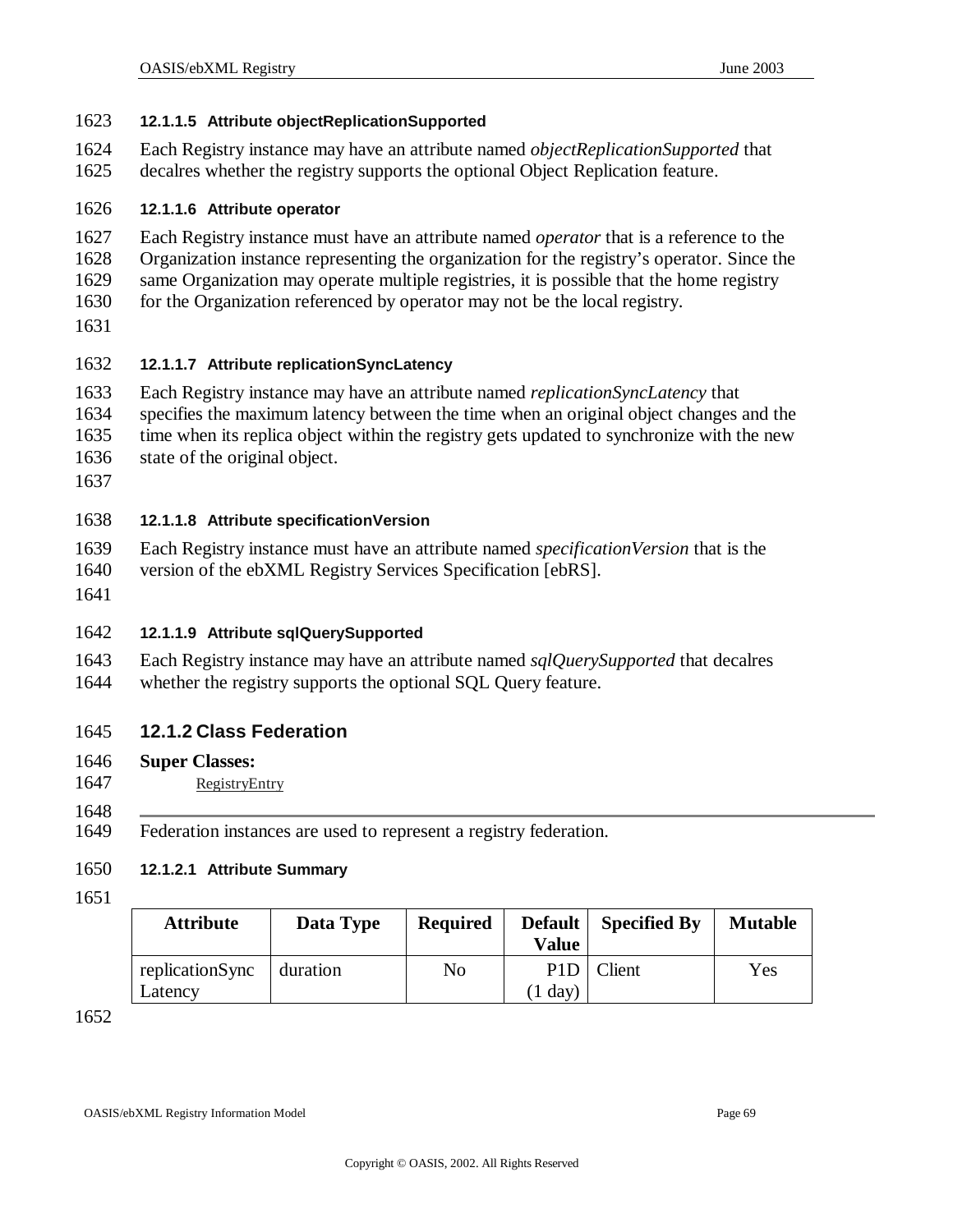#### **12.1.2.2 Attribute replicationSyncLatency**

- Each Federation instance may specify a *replicationSyncLatency* attribute that describes
- the time duration that is the amount of time within which a member of this Federation
- must synchronize itself with the current state of the Federation. Members of the
- Federation may use this parameter to periodically synchronize the federation metadata
- they must cache locally about the state of the Federation and its members. Such
- synchronization may be based upon the registry event notification capability.

#### **12.1.3 Federation Configuration**

- A federation is created by the creation of a Federation instance. Membership of a registry
- within a federation is established by creating an Association between the Registry
- instances for the registry seeking membership with the Federation instance. The
- Association must have its associationType be "HasFederationMember", the federation
- instance as its sourceObject and the Registry instance as its targetObject as shown in
- Figure 14.

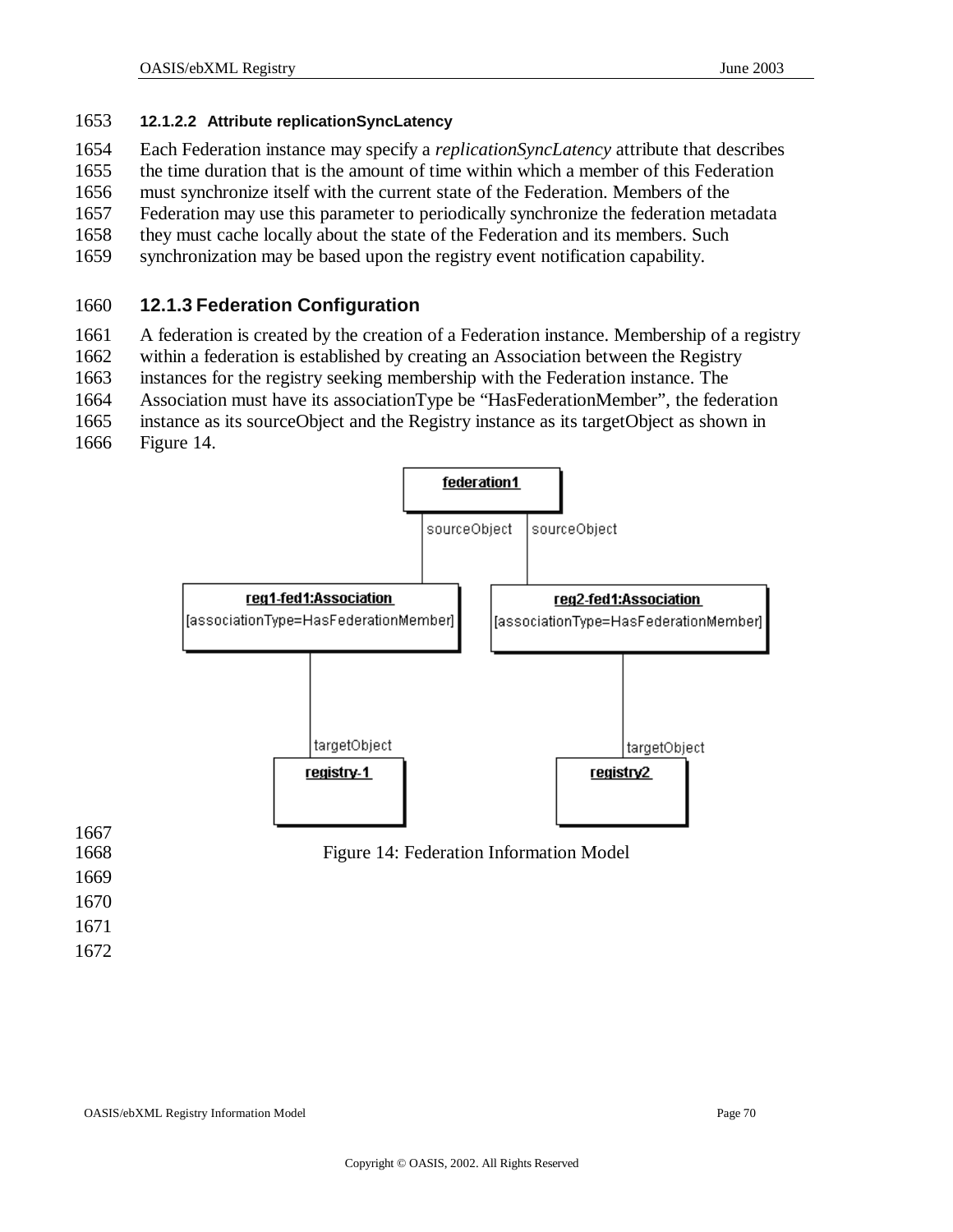# **13 Access Control Information Model**

- This chapter defines the Access Control Information Model used by the registry to
- control access to RegistryObjects and RepositoryItems managed by it.
- This specification first defines an abstract Access Control Model that enables access
- control policies to be defined and associated with RegistryObjects.
- Next, it defines a normative and required binding of that abstract model to [XACML].
- Finally, it defines how a registry may support additional bindings to custom access control technologies.

# **13.1Terminology**

- The Access Control Model attempts to reuse terms defined by [XACML] wherever
- possible. The definition of some key terms are duplicated here from [XACML] for convenience of the reader:
- *Access* Performing an *action*. An example is a user performing a *delete action* on a RegistryObject.
- *Access control* Controlling *access* in accordance with a *policy*. An example is preventing a user from performing a *delete action* on a RegistryObject that is not owned by that user.
- *Action* An operation on a *resource*. An example is the *delete action* on a RegistryObject.
- *Attribute* Characteristic of a *subject*, *resource, action*. Some examples are:
- 1691 *id attribute* of a subject.
- *role attribute* of a subject.
- *group attribute* of a subject.
- 1694 *id attribute* of a RegistryObject resource.
- 
- *Policy -* A set of *rules.* May be a component of a *policy set*
- *Policy set* A set of *policies,* other *policy sets.* May be a component of another *policy set*
- *Resource* Data, service or system component. Examples are:
- A *RegistryObject resource*
- A *RepositoryItem resource*
- 
- *Subject* **-** An actor whose *attributes* may be referenced by within a Policy definition. Examples are: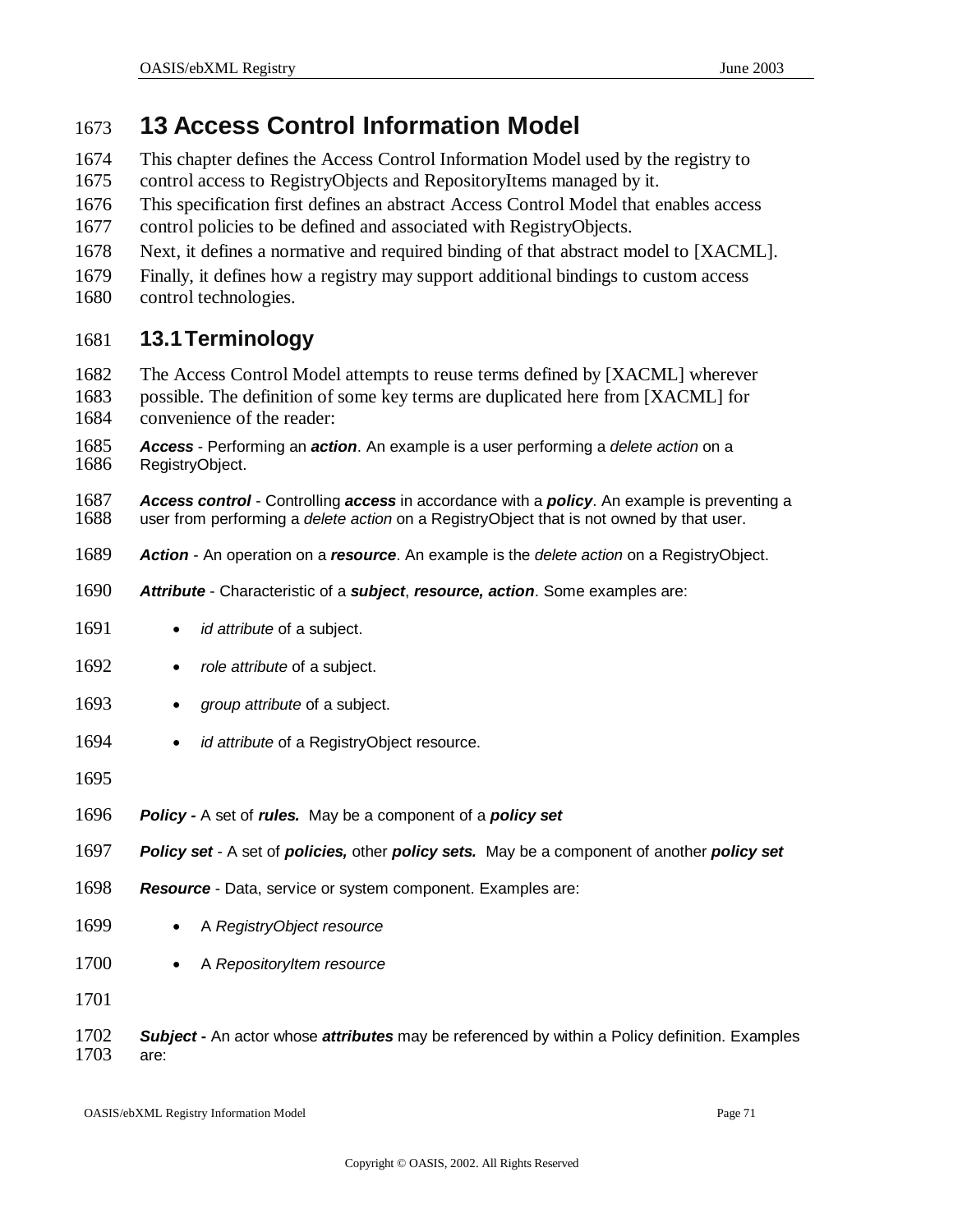- 
- 1704 A User instance within the registry

#### 

### **13.2Resources**

A registry must control access to the following types of resources:

- 
- 
- 
- 1709 *RegistryObject resource* is any instance of RegistryObject class or its sub-classes. Each RegistryObject resource references an Access Control Policy that controls 1711 all access to that object.
- *RegistryEntry resource* is any instance of RepositoryItem class. By default, access control to a RepositoryItem is managed by the same Access Control Policy as its ExtrinsicObject.
- 

A Registry must support each and every attribute of the RegistryObject class and all of its

 sub-classes within its Access Control Policies. In addition a registry must support the following additional resource attributes.

- **13.2.1 Attribute owner**
- The *owner* attribute of a Resource carries the value of id attribute of the User instance within the registry that represents the owner of the resource.

### **13.2.2 Attribute selector**

 The *selector* attribute of a Resource carries a string representing a query as define by a sub-type of AdhocQueryType in [ebRS].

### **13.3Actions**

- A registry must support the following actions as operations on RegistryObject and
- RepositoryItem resources managed by the registry.

### **13.3.1 Create Action**

- The *create action* creates a RegistryObject or a RepositoryItem. A submitObjects
- operation performed on the LifeCycleManager interface of the registry result in a *create action.*

### **13.3.2 Read Action**

- The *read action* reads a RegistryObject or a RepositoryItem without having any impact
- on its state. An operation performed on the QueryManager interface of the registry result
- in a *read action.*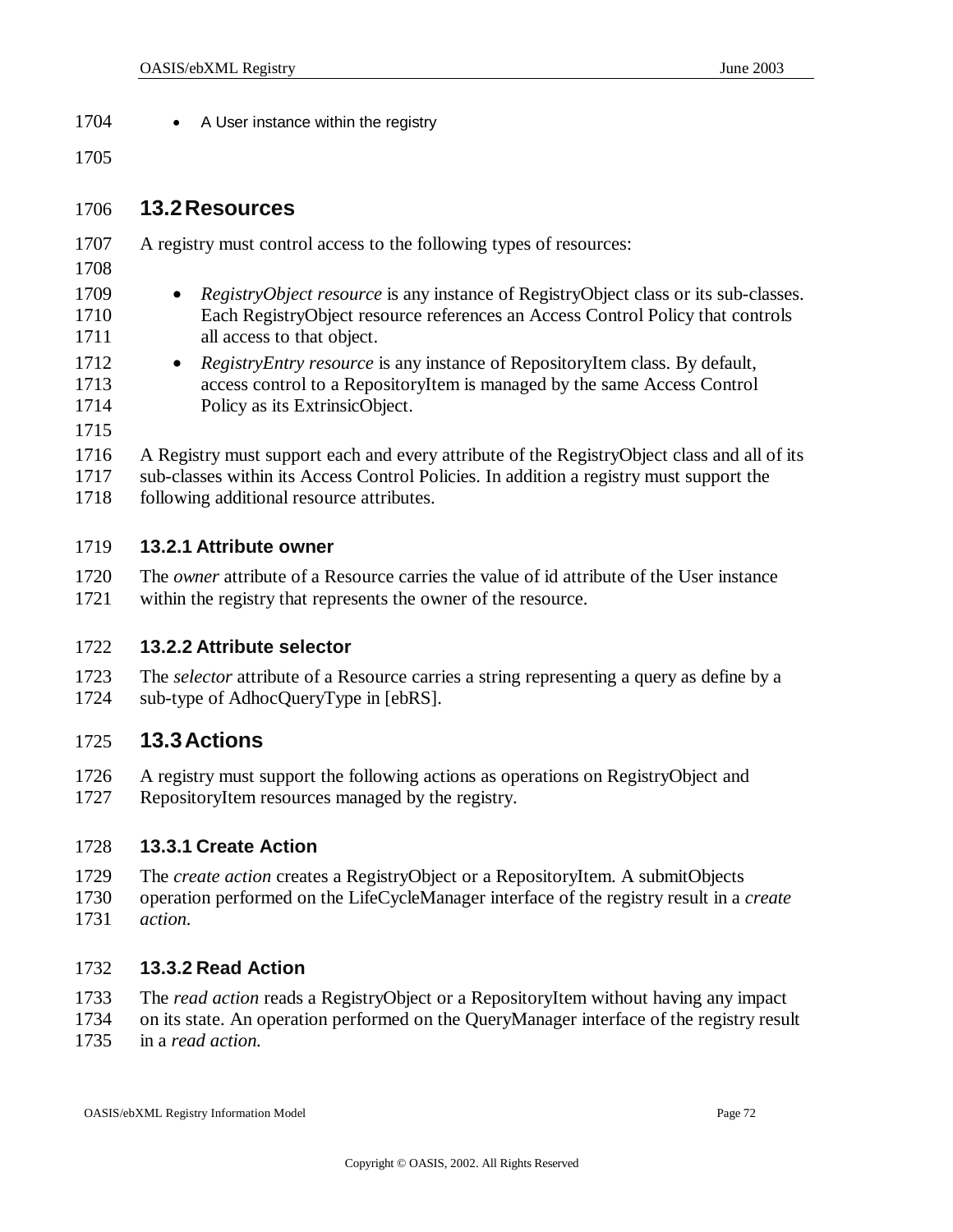#### **13.3.3 Update Action**

- The *update action* updates or modifies the state of a RegistryObject or a RepositoryItem.
- An updateObjects operation performed on the LifeCycleManager interface of the registry result in a *update action.*

#### **13.3.4 Delete Action**

 The *delete action* deletes a RegistryObject or a RepositoryItem. A removeObjects operation performed on the LifeCycleManager interface of the registry result in a *delete*

*action.*

#### **13.3.5 Approve Action**

 The *approve action* approves a RegistryObject. An approveObjects operation performed on the LifeCycleManager interface of the registry result in a *approve action.*

#### **13.3.6 Reference Action**

- The *reference action* creates a reference to a RegistryObject. A submitObjects or
- updateObjects operation performed on the LifeCycleManager interface of the registry
- may result in a *reference action.* An example of a reference action is when an Association
- is created that references a RegistryObject resource as its source or target object.

#### **13.3.7 Deprecate Action**

- The *deprecate action* deprecates a RegistryObject. A deprecateObjects operation
- performed on the LifeCycleManager interface of the registry result in a *deprecate action.*

#### **13.3.8 Undeprecate Action**

- The *undeprecate action* undeprecates a previously deprecated RegistryObject. An
- undeprecateObjects operation performed on the LifeCycleManager interface of the registry result in a *undeprecate action.*

#### **13.4Subjects**

 A registry must support the following Subject attributes within its Access Control Policies. In addition a registry may support additional subject attributes.

#### **13.4.1 Attribute id**

 The *identity* attribute of a Subject carries the value of id attribute of a User instance within the registry.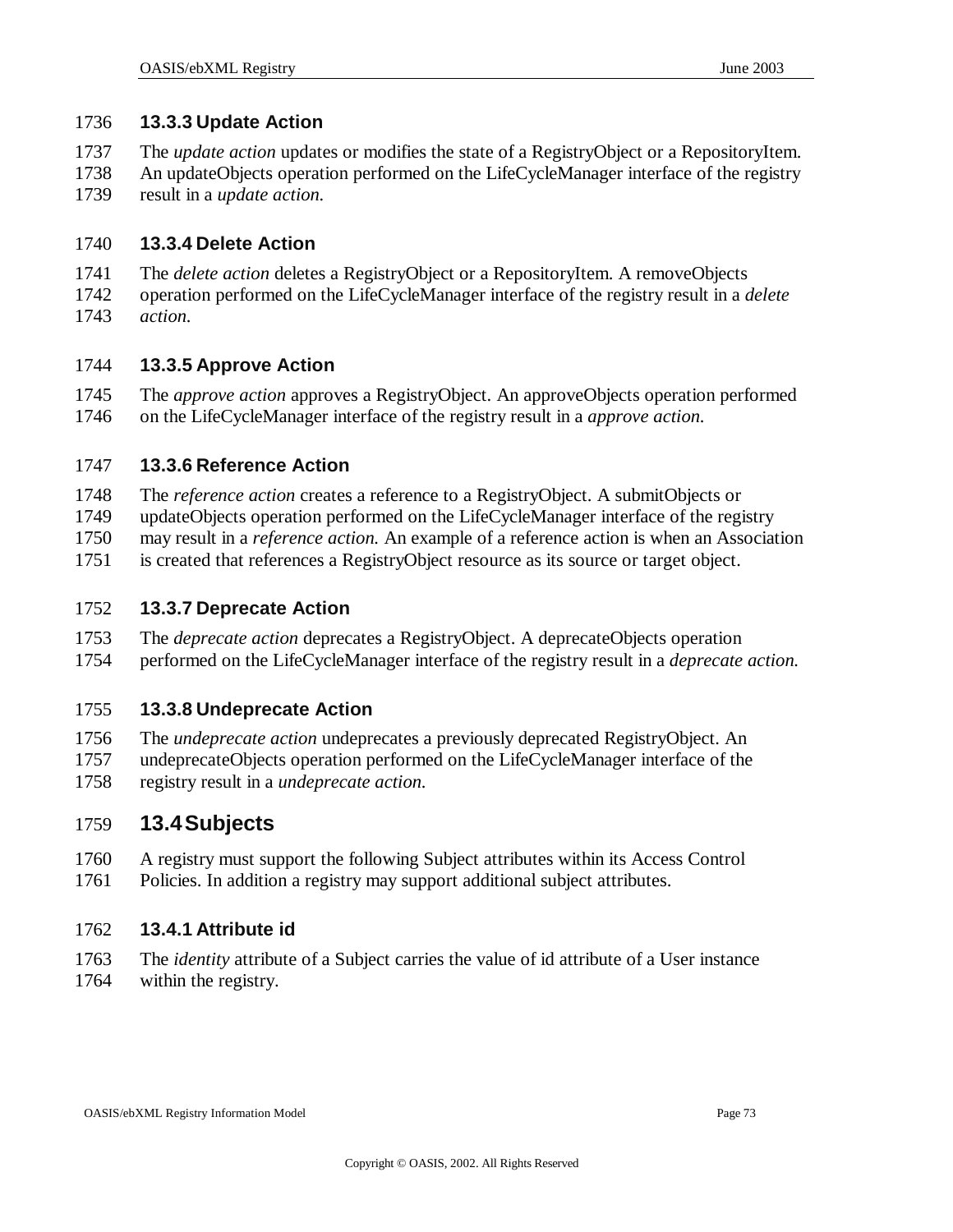#### **13.4.2 Attribute group**

- The *group* attribute of a Subject carries the value of the code attribute of a
- ClassificationNode within the canonical SubjectGroup ClassificationScheme (see
- appendix A.9) within the registry.

#### **13.4.2.1 Assigning To Users to Groups**

- Arbitrary groups may be defined by extending the canonical SubjectGroup
- ClassificationScheme. Groups may be assigned to registered users by classifying their
- User instance with a ClassificationNode within the canonical SubjectGroup
- ClassificationScheme.
- 

#### **13.4.3 Attribute role**

- The *role* attribute of a Subject carries the value of the code attribute of a
- ClassificationNode within the canonical SubjectRole ClassificationScheme (see appendix
- A.8) within the registry.
- 

#### **13.4.3.1 Assigning Roles To Users**

- Arbitrary roles may be defined by extending the canonical SubjectRole
- ClassificationScheme. Roles may be assigned to registered users by classifying their User
- instance with a ClassificationNode within the canonical SubjectRole
- ClassificationScheme.

### **13.5Use Cases for Access Control Policies**

The following are some comon use cases for access control policy:

### **13.5.1 Default Access Control Policy**

- Define a default access control policy that gives *read access* to any one and access to all
- actions to ContentOwner and Registry Administrator. This access control policy
- implicitly applies to any resource that does not explicitly have a custom Access Control
- Policy defined for it.

### **13.5.2 Restrict Read Access To Specified Subjects**

- Define a custom access control policy to restrict *read access* to a resource to specified
- 1794 user(s), group(s) and/or role(s).

### **13.5.3 Grant Update and/or Delete Access To Specified Subjects**

- Define a custom access control policy to grant *update* and/or *delete access* to a resource
- 1797 to specified user(s), group(s) and/or role(s).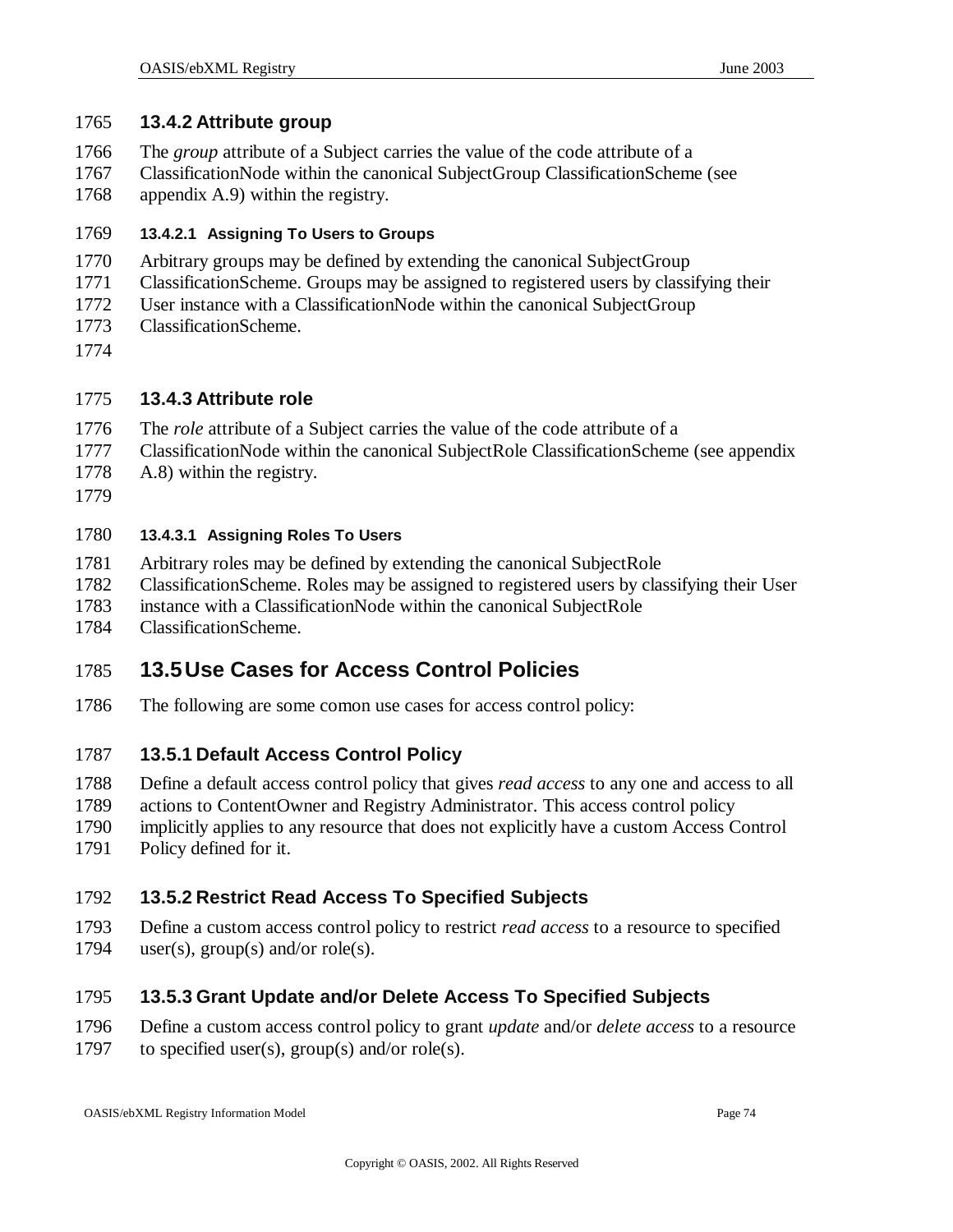### **13.6Abstract Access Control Model**

Every RegistryObject is associated with exactly one Access Control Policy that governs

"who" is authorized to perform "what" action on that RegistryObject. The abstract

Access Control Model allows the Access Control Policy to be defined in any arbitrary

format as long as it is represented in the registry as a repositoryItem and its

corresponding ExtrinsicObject. The objectType attribute of this ExtrinsicObject must

reference the AccessControlPolicy node in the canonical ObjectType

ClassificationScheme or one of its descendents. This distinguishes Access Control Policy

objects from other ExtrinsicObject instances.

### **13.7Access Control Policy for a RegistryObject**

A RegistryObject may be associated with an Access Control Policy by a special

Association with the canonical associationType of "AccessControlPolicyFor". This

association has the reference to the ExtrinsicObject representing the Access Control

Policy as the value of its sourceObject and has the reference to the RegistryObject as the

value of its targetObject attribute.

If aa RegistryObject does not have an Access Control Policy explicitly associated with it,

then it is implicitly associated with the default Access Control Policy defined for the

registry.





**Figure 15: Instance Diagram for Abstract Access Control Information Model**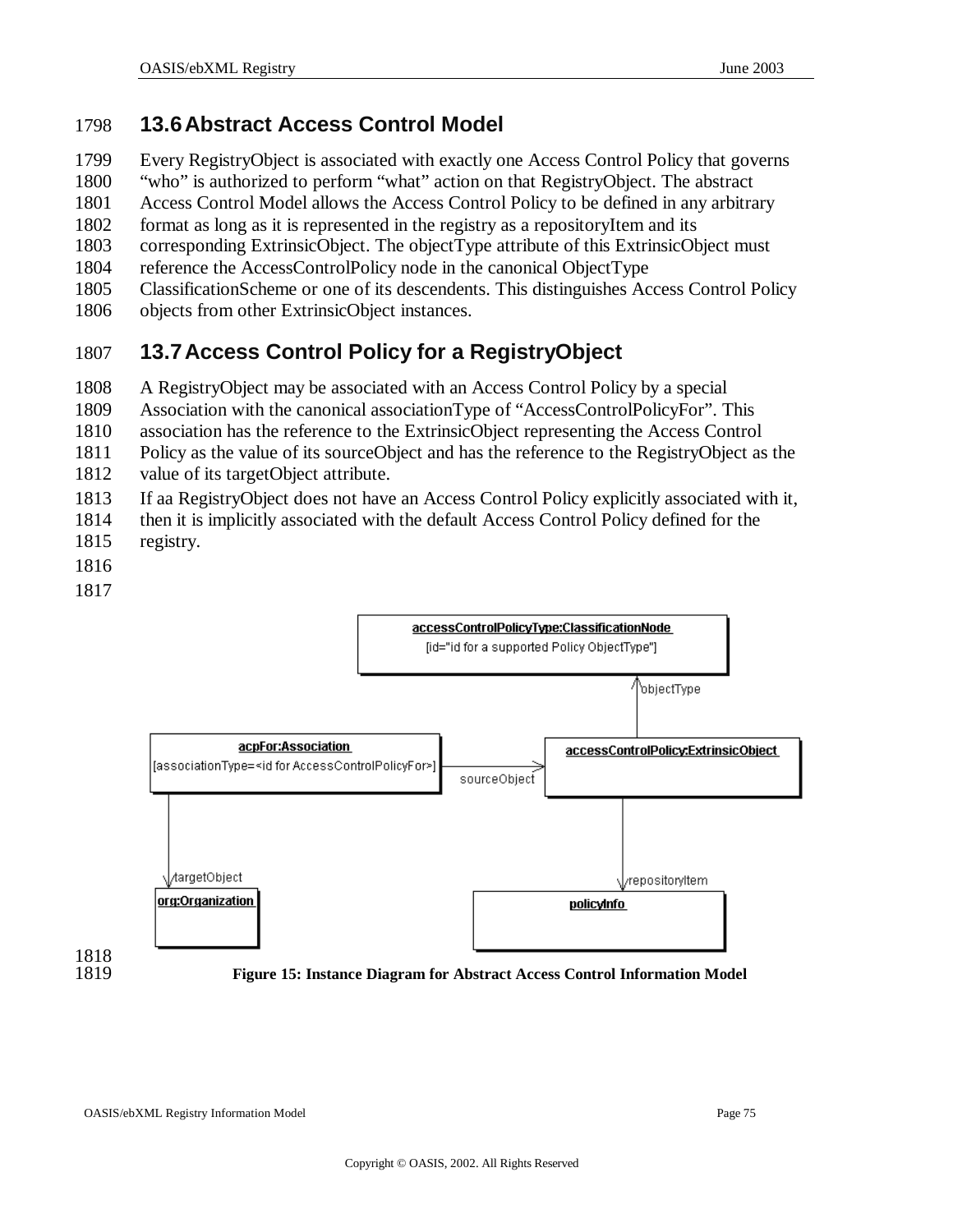Figure 15 shows an instance diagram where an Organization instance *org* references an

ExtrinsicObject instance *accessControlPolicy* as its Access Control Policy object. The

*accessControlPolicy* object has its objectType attribute referencing a node in the

canonical ObjectType ClassificationScheme that represents a supported Access Control

Policy format. The *accessControlPolicy* ExtrinsicObject has a repositoryItem defining its

access control policy information in a specific format.

#### **13.7.1 Access Control Policy for a RepositoryItem**

 **By default, access control to a RepositoryItem is managed by the Access Control Policy associated with its ExtrinsicObject that provides metadata for the RepositoryItem. A RepositoryItem may have an Access Control Policy separate from its ExtrinsicObject. In such case, the Access Control Policy for the RespoistoryItem is referenced via a Special Slot on its ExtrinsicObject. This special Slot has "repositoryItemACP" as its name and the id of the ExtrinsicObject representing the Access Control Policy for the RepositoryItem as its value.**

### **13.7.2 Default Access Control Policy**

A registry must support the default Access Control Policy.

The default access control policy applies to any RegistryObject that does not excplicitly

reference a specific access control policy via its accessControlPOlicy attribute. This is the

case when a RegistryObject has a null value for its accessControlPolicy attribute.

 The following list summarizes the default AccessControlPolicy semantic that a registry should implement:

- 1840 Only a Registered User is granted access to create actions.
- 1841 An unauthenticated Registry Client is granted access to read actions. The Registry must assign the default GuestReader role to such Registry Clients.
- A Registered User has access to all actions on Registry Objects submitted by the Registered User. Such Registered Users have the role of ContentOwner for the RegistryObject.
- The RegistryAdministrator and Registry Authority have access to all actions on all Registry Objects.
- 

A registry may have a default access control policy that differs from the above semantics.

### **13.7.3 Root Access Control Policy**

A registry must have a root Access Control Policy that bootstraps the Access Control

- Model by controlling access to Access Control Policies.
- As described in Figure 15, an access control policy is an ExtrinsicObject which contains
- a pointer to a repository item. The access control policies themselves are created,
- updated, and deleted.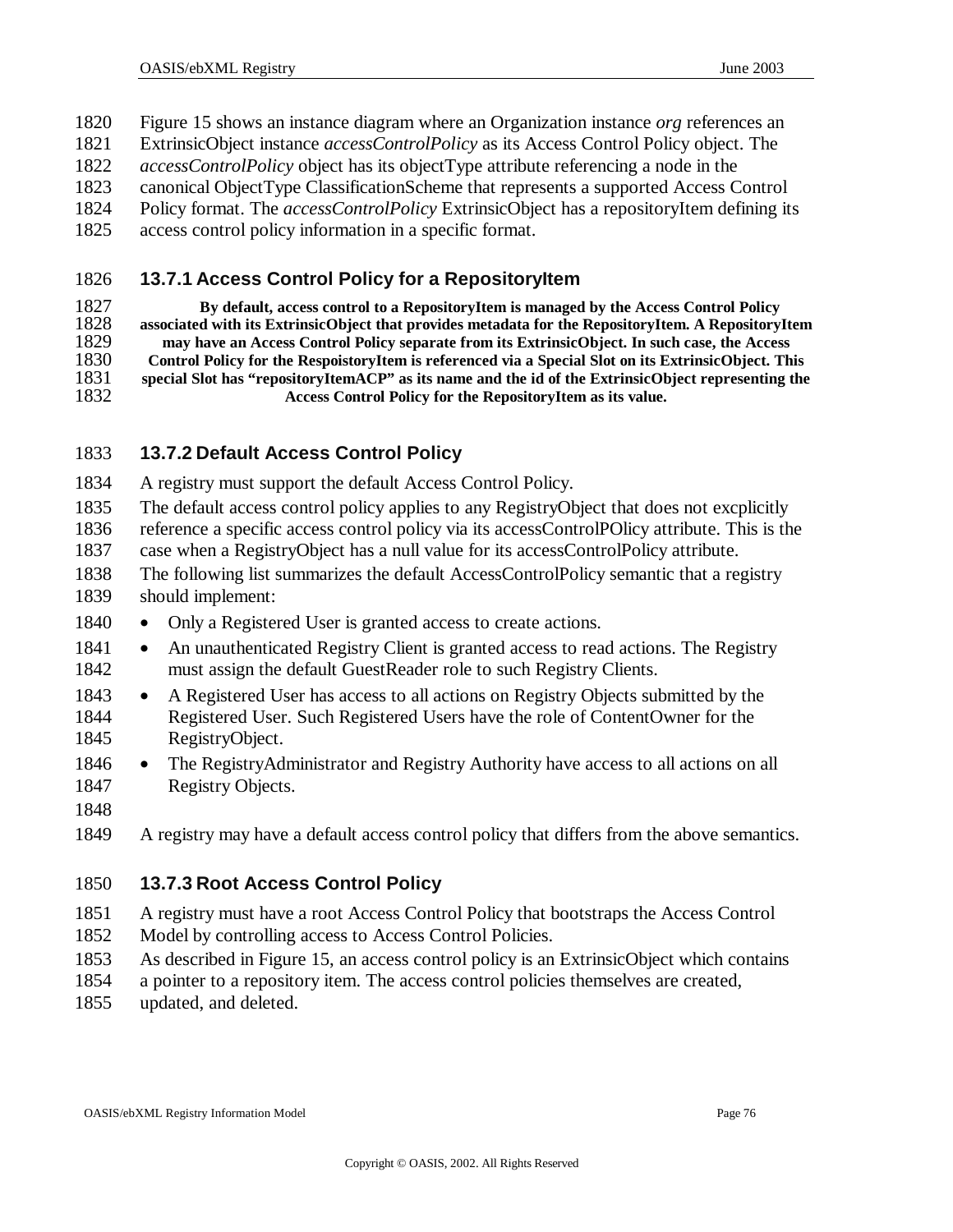- To define who may create access control policies pertaining to specified resources, it is
- necessary to have one or more administrative Access Control Policies. Such policies
- restrict Registry Users from creating access control policies to unauthorized resources.
- This version of the Registry specifications defines a single Root Access Control Policy that allows all actions on Access Control Policies for a resource under the following conditions:
- 1862 Subject has a role of ContentOwner for the resource
- 1863 Subject has a role of RegistryAdministrator
- 

### **13.8Access Control Model: [XACML] Binding**

- A registry may support custom access control policies based upon a normative though
- optional binding of the Access Control Model to [XACML].
- This section defines the normative though optional binding of the abstract Access Control
- Model to [XACML]. This section assumes the reader is familiar with [XACML].
- This binding to [XACML] enables a flexible access control mechanism that supports
- access control policy definition from the simples to the most sophisticated use cases.
- In this binding the policyInfo repositoryItem in the abstract Access Control Model must
- be one of the following:
- 1874 A PolicySet as defined by [XACML]
- 1875 A Policy as defined by [XACML]
- 





Figure 16: Access Control Information Model: [XACML] Binding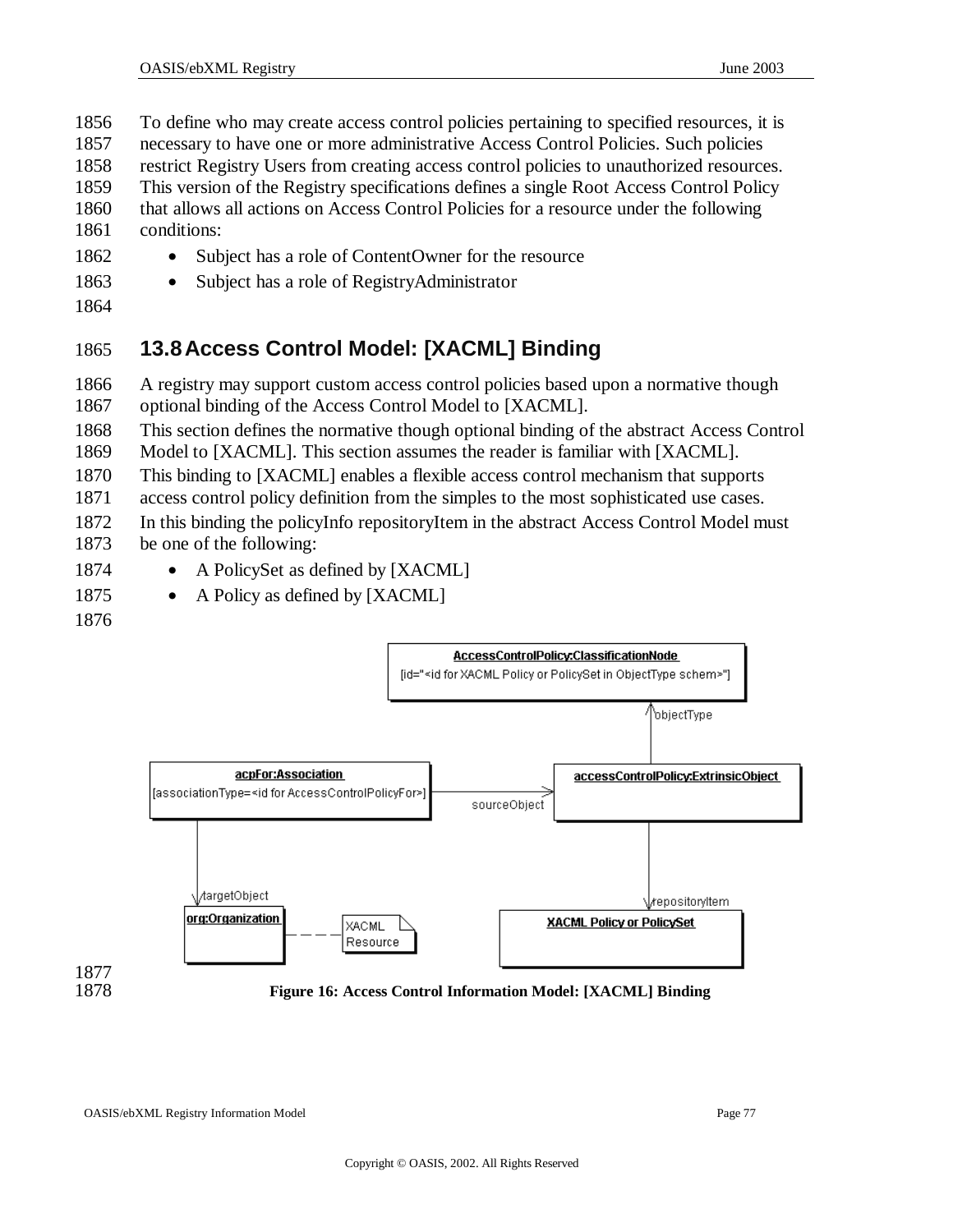#### 1879 **13.8.1 Resource Binding**

- 1880 [XACML] defines an element called ResourceAttributeDesignator that identifies the type
- 1881 of resource attribute being specified in a ResourceMatch or Apply element.
- 1882 The resource attributes defined by the abstract Access Control Model map to the
- 1883 following ResourceAttributeDesignator definitions:
- 1884

| <b>ResourceAttributeDesignator</b>                   | <b>DataType</b>                |
|------------------------------------------------------|--------------------------------|
| urn:oasis:names:tc:ebxml-                            | http://www.w3.org/2001/XMLSche |
| regrep:2.5:rim:acp:resource:owner                    | ma#anyURI                      |
| urn:oasis:names:tc:ebxml-                            | http://www.w3.org/2001/XMLSche |
| regrep:2.5:rim:acp:resource:selector                 | ma#string                      |
| urn:oasis:names:tc:ebxml-                            | As defined by attribute        |
| regrep:2.5:rim:acp:resource: <attribute></attribute> | definition                     |
|                                                      |                                |

1885 **Table 2: Resource Binding to [XACML]**

1886 The resource attribute <attribute> in last row in the table represents any attribute defined

1887 by the RegistryObject type or one of its sub-types.

#### 1888 **13.8.2 Action Binding**

1889 [XACML] defines an element called ActionAttributeDesignator that identifies the type of 1890 action being specified within in an ActionMatch or Apply element.

1891 The actions defined by the abstract Access Control Model map to the following

1892 AttributeId and AttributeValue in the ActionMatch definitions:

1893

| <b>Registry</b><br><b>Action</b> | ActionMatch.ActionAttributeDesignator.AttributeId | <b>AttributeValue</b> |
|----------------------------------|---------------------------------------------------|-----------------------|
| Create                           | urn:oasis:names:tc:xacml:1.0:action:action-id     | create                |
| Read                             | urn:oasis:names:tc:xacml:1.0:action:action-id     | read                  |
| Update                           | urn:oasis:names:tc:xacml:1.0:action:action-id     | update                |
| Delete                           | urn:oasis:names:tc:xacml:1.0:action:action-id     | delete                |
| Approve                          | urn:oasis:names:tc:xacml:1.0:action:action-id     | approve               |
| Deprecate                        | urn:oasis:names:tc:xacml:1.0:action:action-id     | deprecate             |
| Undeprecate                      | urn:oasis:names:tc:xacml:1.0:action:action-id     | undeprecate           |

1894 **Table 3: Action Binding to [XACML]**

#### 1895 **13.8.3 Subject Binding**

1896 [XACML] defines an element called SubjectAttributeDesignator that identifies the type

- 1897 of subject attribute being specified in a SubjectMatch or Apply element.
- 1898

1899 The subjects defined by the abstract Access Control Model map to the following

1900 SubjectAttributeDesignator definitions: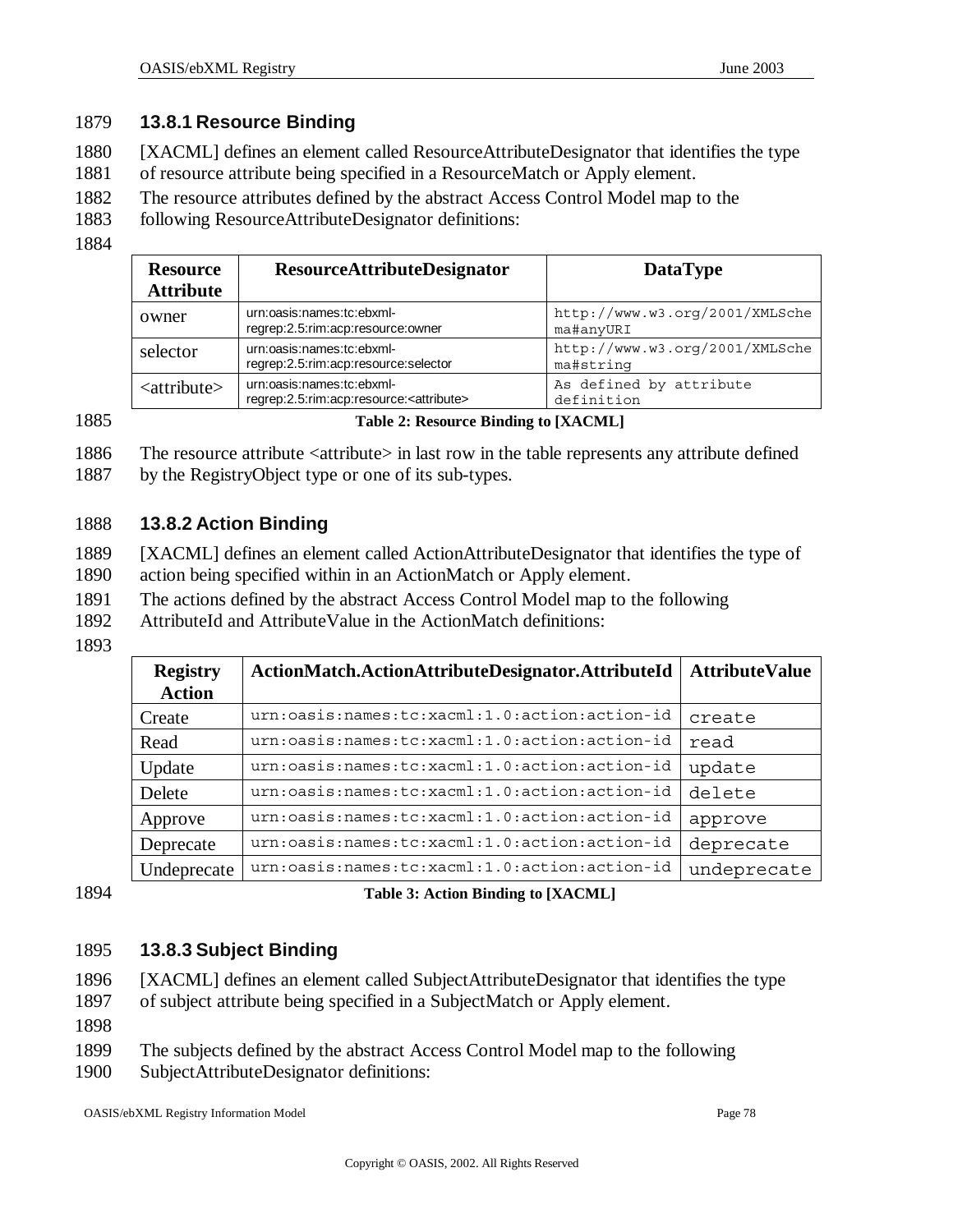| <b>Subject</b><br><b>Attribute</b> | <b>SubjectAttributeDesignator</b>                             | <b>DataType</b>                             |
|------------------------------------|---------------------------------------------------------------|---------------------------------------------|
| id                                 | urn:oasis:names:tc:xacml:1.0:subject<br>:subject-id           | http://www.w3.org/2001/XMLSche<br>ma#anyURI |
| role                               | urn:oasis:names:tc:ebxml-<br>regrep:2.5:rim:acp:subject:role  | http://www.w3.org/2001/XMLSchema#string     |
| group                              | urn:oasis:names:tc:ebxml-<br>regrep:2.5:rim:acp:subject:group | http://www.w3.org/2001/XMLSchema#string     |

**Table 4: Subject Binding to [XACML]**

### **13.8.4 Constraints on [XACML] Binding**

- This specification normatively defines the following constraints on the binding of the
- Access Control Model to [XACML]. These constraints may be relaxed in future versions of this specification.
- 1907 All Policy and PolicySet definitions must reside with an ebXML registry as
- RepositoryItems.
- 

### **13.8.5 Examples of [XACML] Policies**

 The following examples illustrate how [XACML] Policies may be used to address come common use cases that have been identified.

#### **13.8.5.1 Default Access Control Policy**

- The following Policy defines the default access control policy. This Policy must
- implicitly apply to any resource that does not have an explicit Acces Control Policy defined.
- It consists of 3 rules, which in plain English are described as follows:
- 1918 1. Any subject can perform read action on any resource
- 2. A subject may perform any action on a resource for which they have the role of ContentOwner.
- 3. A subject with role of RegistryAdministrator may perform any action on any resource.
- The listing of the suggested default Access Control Policy follows:
- 
- <?xml version="1.0" encoding="UTF-8"?>
- <PolicySet xmlns="urn:oasis:names:tc:xacml:1.0:policy"
- xmlns:xsi="http://www.w3.org/2001/XMLSchema-instance"
- xsi:schemaLocation="urn:oasis:names:tc:xacml:1.0:policy
- C:\tmp\xacml\cs-xacml-schema-policy-01.xsd"
- PolicySetId="urn:oasis:names:tc:ebxml-regrep:2.5:rim:acp:policy:default-access-
- control-policy" PolicyCombiningAlgId="urn:oasis:names:tc:xacml:1.0:policy-
- combining-algorithm:permit-overrides">
- <Description>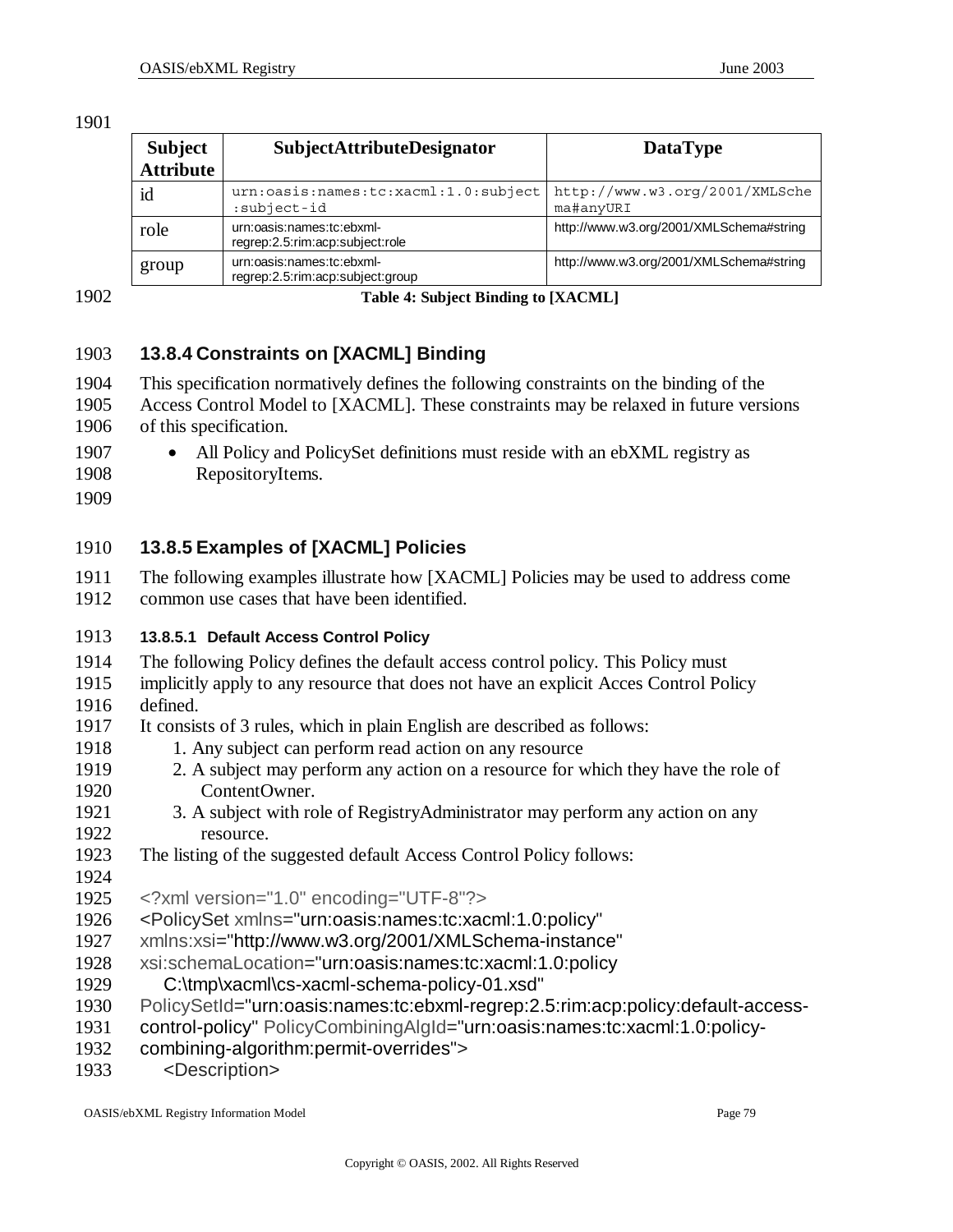| 1934 | This PolicySet defines the default Access Control Policy for all registry                                                                                                                    |
|------|----------------------------------------------------------------------------------------------------------------------------------------------------------------------------------------------|
| 1935 | resources.                                                                                                                                                                                   |
| 1936 |                                                                                                                                                                                              |
| 1937 | <target></target>                                                                                                                                                                            |
| 1938 | <subjects></subjects>                                                                                                                                                                        |
| 1939 | <anysubject></anysubject>                                                                                                                                                                    |
| 1940 |                                                                                                                                                                                              |
| 1941 | <resources></resources>                                                                                                                                                                      |
| 1942 | <anyresource></anyresource>                                                                                                                                                                  |
| 1943 |                                                                                                                                                                                              |
| 1944 | <actions></actions>                                                                                                                                                                          |
| 1945 | <anyaction></anyaction>                                                                                                                                                                      |
| 1946 |                                                                                                                                                                                              |
| 1947 | $<$ Target $>$                                                                                                                                                                               |
| 1948 | <policy <="" policyid="urn:oasis:names:tc:ebxml-&lt;/td&gt;&lt;/tr&gt;&lt;tr&gt;&lt;td&gt;1949&lt;/td&gt;&lt;td&gt;regrep:2.5:rim:acp:policy:policyid:permit-anyone-to-read" td=""></policy> |
| 1950 | RuleCombiningAlgId="urn:oasis:names:tc:xacml:1.0:rule-combining-                                                                                                                             |
| 1951 | algorithm:permit-overrides">                                                                                                                                                                 |
| 1952 | <target></target>                                                                                                                                                                            |
| 1953 | <subjects></subjects>                                                                                                                                                                        |
| 1954 | <anysubject></anysubject>                                                                                                                                                                    |
| 1955 |                                                                                                                                                                                              |
| 1956 | <resources></resources>                                                                                                                                                                      |
| 1957 | <anyresource></anyresource>                                                                                                                                                                  |
| 1958 |                                                                                                                                                                                              |
| 1959 | <actions></actions>                                                                                                                                                                          |
| 1960 | <anyaction></anyaction>                                                                                                                                                                      |
| 1961 |                                                                                                                                                                                              |
| 1962 | $<$ Target $>$                                                                                                                                                                               |
| 1963 | <rule effect="Permit" ruleid="urn:oasis:names:tc:ebxml-&lt;/td&gt;&lt;/tr&gt;&lt;tr&gt;&lt;td&gt;1964&lt;/td&gt;&lt;td&gt;regrep:2.5:rim:acp:rule:ruleid:permit-anyone-to-read"></rule>      |
| 1965 | <description></description>                                                                                                                                                                  |
| 1966 | Any Subject can perform read action on any resource                                                                                                                                          |
| 1967 |                                                                                                                                                                                              |
| 1968 | <target></target>                                                                                                                                                                            |
| 1969 | <subjects></subjects>                                                                                                                                                                        |
| 1970 | <anysubject></anysubject>                                                                                                                                                                    |
| 1971 |                                                                                                                                                                                              |
| 1972 | <resources></resources>                                                                                                                                                                      |
| 1973 | <anyresource></anyresource>                                                                                                                                                                  |
| 1974 |                                                                                                                                                                                              |
| 1975 | <actions></actions>                                                                                                                                                                          |
| 1976 | <action></action>                                                                                                                                                                            |
| 1977 | <actionmatch< td=""></actionmatch<>                                                                                                                                                          |
| 1978 | MatchId="urn:oasis:names:tc:xacml:1.0:function:string-equal">                                                                                                                                |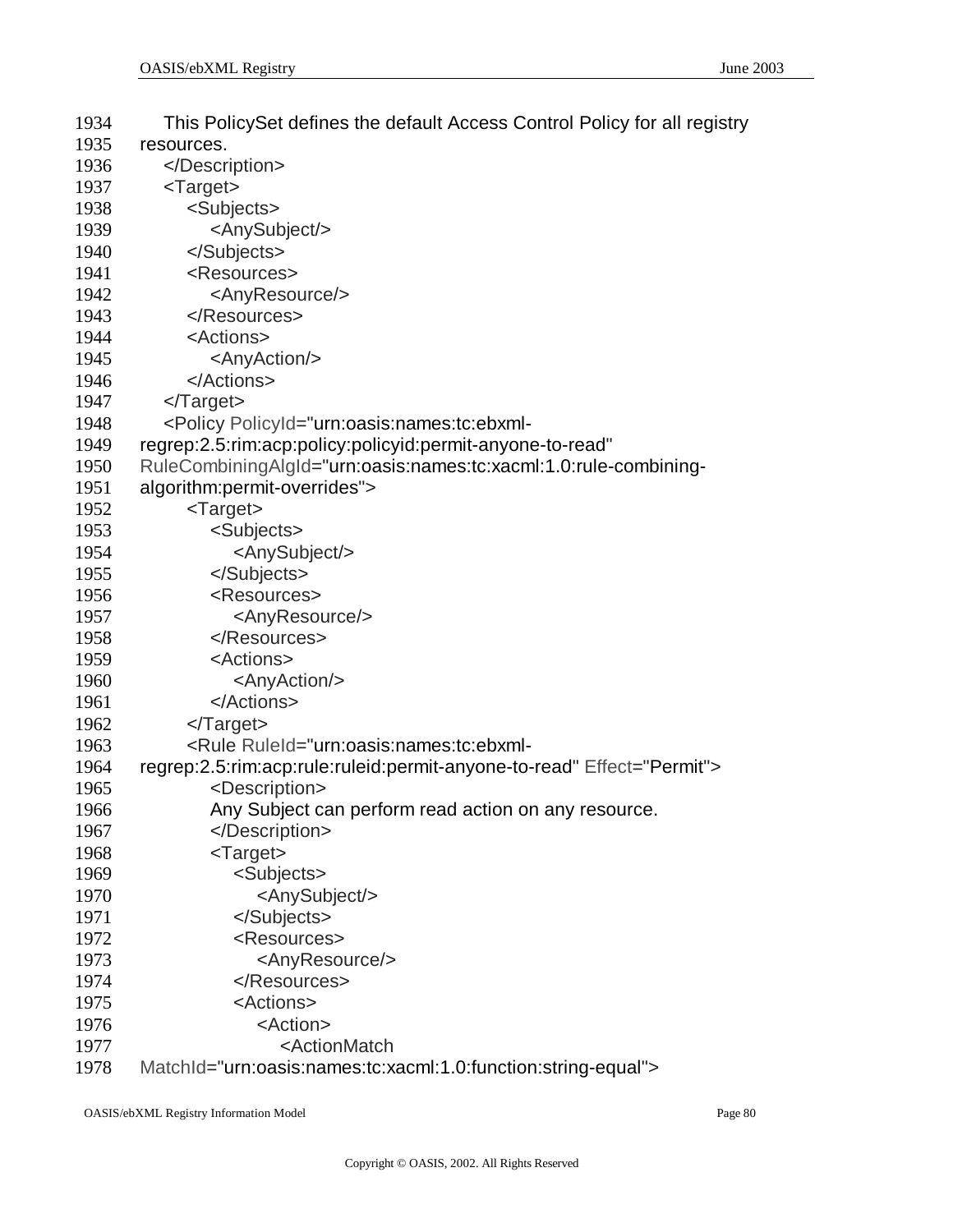| 1979 | <attributevalue< th=""></attributevalue<>                                                                                                                                               |
|------|-----------------------------------------------------------------------------------------------------------------------------------------------------------------------------------------|
| 1980 | DataType="http://www.w3.org/2001/XMLSchema#string">read                                                                                                                                 |
| 1981 | <actionattributedesignator< td=""></actionattributedesignator<>                                                                                                                         |
| 1982 | AttributeId="urn:oasis:names:tc:xacml:1.0:action:action-id"                                                                                                                             |
| 1983 | DataType="http://www.w3.org/2001/XMLSchema#string"/>                                                                                                                                    |
| 1984 |                                                                                                                                                                                         |
| 1985 |                                                                                                                                                                                         |
| 1986 |                                                                                                                                                                                         |
| 1987 | $<$ Target $>$                                                                                                                                                                          |
| 1988 | $<$ /Rule>                                                                                                                                                                              |
| 1989 |                                                                                                                                                                                         |
| 1990 | <policy <="" policyid="urn:oasis:names:tc:ebxml-&lt;/td&gt;&lt;/tr&gt;&lt;tr&gt;&lt;td&gt;1991&lt;/td&gt;&lt;td&gt;regrep:2.5:rim:acp:policy:policyid:permit-owner-all" td=""></policy> |
| 1992 | RuleCombiningAlgId="urn:oasis:names:tc:xacml:1.0:rule-combining-                                                                                                                        |
| 1993 | algorithm:permit-overrides">                                                                                                                                                            |
| 1994 | <target></target>                                                                                                                                                                       |
| 1995 | <subjects></subjects>                                                                                                                                                                   |
| 1996 | <anysubject></anysubject>                                                                                                                                                               |
| 1997 |                                                                                                                                                                                         |
| 1998 | <resources></resources>                                                                                                                                                                 |
| 1999 | <anyresource></anyresource>                                                                                                                                                             |
| 2000 |                                                                                                                                                                                         |
| 2001 | <actions></actions>                                                                                                                                                                     |
| 2002 | <anyaction></anyaction>                                                                                                                                                                 |
| 2003 |                                                                                                                                                                                         |
| 2004 | $<$ Target $>$                                                                                                                                                                          |
| 2005 | <rule effect="Permit" ruleid="urn:oasis:names:tc:ebxml-&lt;/td&gt;&lt;/tr&gt;&lt;tr&gt;&lt;td&gt;2006&lt;/td&gt;&lt;td&gt;regrep:2.5:rim:acp:rule:ruleid:permit-owner-all"></rule>      |
| 2007 | <description></description>                                                                                                                                                             |
| 2008 | A Subject with role of ContenOwner can perform any action on                                                                                                                            |
| 2009 | resources owned by them.                                                                                                                                                                |
| 2010 |                                                                                                                                                                                         |
| 2011 | <target></target>                                                                                                                                                                       |
| 2012 | <subjects></subjects>                                                                                                                                                                   |
| 2013 | <anysubject></anysubject>                                                                                                                                                               |
| 2014 |                                                                                                                                                                                         |
| 2015 | <resources></resources>                                                                                                                                                                 |
| 2016 | <anyresource></anyresource>                                                                                                                                                             |
| 2017 |                                                                                                                                                                                         |
| 2018 | <actions></actions>                                                                                                                                                                     |
| 2019 | <anyaction></anyaction>                                                                                                                                                                 |
| 2020 |                                                                                                                                                                                         |
| 2021 |                                                                                                                                                                                         |
| 2022 | <condition functionid="urn:oasis:names:tc:xacml:1.0:function:anyURI-&lt;/td&gt;&lt;/tr&gt;&lt;tr&gt;&lt;td&gt;2023&lt;/td&gt;&lt;td&gt;equal"></condition>                              |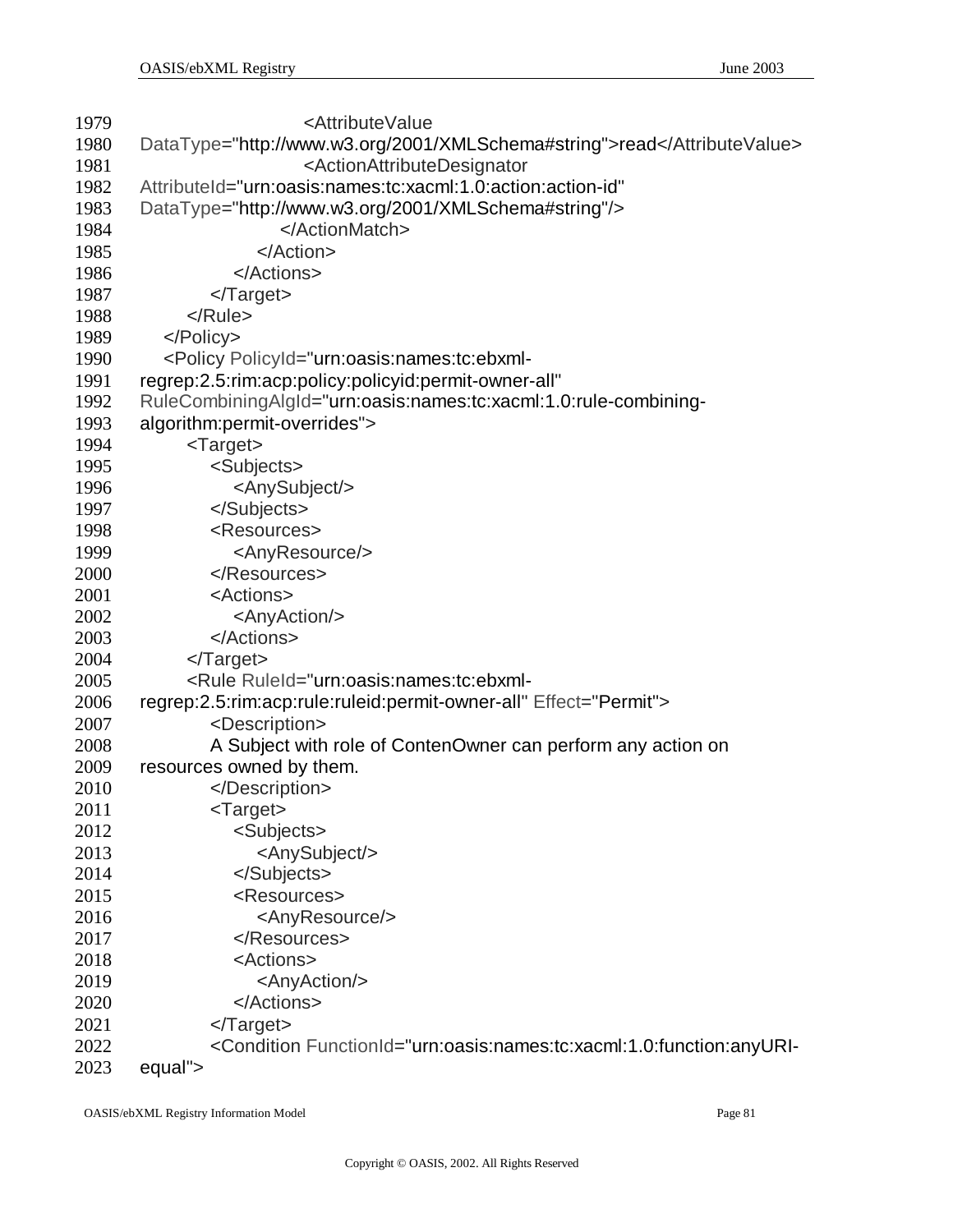| 2024 | <apply functionid="urn:oasis:names:tc:xacml:1.0:function:anyURI-&lt;/th&gt;&lt;/tr&gt;&lt;tr&gt;&lt;td&gt;2025&lt;/td&gt;&lt;td&gt;one-and-only"></apply>                                               |
|------|---------------------------------------------------------------------------------------------------------------------------------------------------------------------------------------------------------|
| 2026 | <subjectattributedesignator< td=""></subjectattributedesignator<>                                                                                                                                       |
| 2027 | AttributeId="urn:oasis:names:tc:xacml:1.0:subject:subject-id"                                                                                                                                           |
| 2028 | DataType="http://www.w3.org/2001/XMLSchema#anyURI"/>                                                                                                                                                    |
| 2029 | $<$ /Apply>                                                                                                                                                                                             |
| 2030 | <apply functionid="urn:oasis:names:tc:xacml:1.0:function:anyURI-&lt;/td&gt;&lt;/tr&gt;&lt;tr&gt;&lt;td&gt;2031&lt;/td&gt;&lt;td&gt;one-and-only"></apply>                                               |
| 2032 | <resourceattributedesignator< td=""></resourceattributedesignator<>                                                                                                                                     |
| 2033 | AttributeId="urn:oasis:names:tc:ebxml-regrep:2.5:rim:acp:resource:owner"                                                                                                                                |
| 2034 | DataType="http://www.w3.org/2001/XMLSchema#anyURI"/>                                                                                                                                                    |
| 2035 | $<$ /Apply>                                                                                                                                                                                             |
| 2036 |                                                                                                                                                                                                         |
| 2037 | $<$ /Rule>                                                                                                                                                                                              |
| 2038 |                                                                                                                                                                                                         |
| 2039 | <policy <="" policyid="urn:oasis:names:tc:ebxml-&lt;/td&gt;&lt;/tr&gt;&lt;tr&gt;&lt;td&gt;2040&lt;/td&gt;&lt;td&gt;regrep:2.5:rim:acp:policy:policyid:permit-registryadministrator-all" td=""></policy> |
| 2041 | RuleCombiningAlgId="urn:oasis:names:tc:xacml:1.0:rule-combining-                                                                                                                                        |
| 2042 | algorithm:permit-overrides">                                                                                                                                                                            |
| 2043 | <target></target>                                                                                                                                                                                       |
| 2044 | <subjects></subjects>                                                                                                                                                                                   |
| 2045 | <anysubject></anysubject>                                                                                                                                                                               |
| 2046 |                                                                                                                                                                                                         |
| 2047 | <resources></resources>                                                                                                                                                                                 |
| 2048 | <anyresource></anyresource>                                                                                                                                                                             |
| 2049 |                                                                                                                                                                                                         |
| 2050 | <actions></actions>                                                                                                                                                                                     |
| 2051 | <anyaction></anyaction>                                                                                                                                                                                 |
| 2052 |                                                                                                                                                                                                         |
| 2053 | $\langle$ Target>                                                                                                                                                                                       |
| 2054 | <rule effect="Permit" ruleid="urn:oasis:names:tc:ebxml-&lt;/td&gt;&lt;/tr&gt;&lt;tr&gt;&lt;td&gt;2055&lt;/td&gt;&lt;td&gt;regrep:2.5:rim:acp:rule:ruleid:permit-registryadministrator-all"></rule>      |
| 2056 | <description></description>                                                                                                                                                                             |
| 2057 | A Subject with role of RegistryAdministrator can perform any action on                                                                                                                                  |
| 2058 | any resource.                                                                                                                                                                                           |
| 2059 |                                                                                                                                                                                                         |
| 2060 | <target></target>                                                                                                                                                                                       |
| 2061 | <subjects></subjects>                                                                                                                                                                                   |
| 2062 | <subject></subject>                                                                                                                                                                                     |
| 2063 | <subjectmatch< td=""></subjectmatch<>                                                                                                                                                                   |
| 2064 | MatchId="urn:oasis:names:tc:xacml:1.0:function:string-equal">                                                                                                                                           |
| 2065 | <attributevalue< td=""></attributevalue<>                                                                                                                                                               |
| 2066 | DataType="http://www.w3.org/2001/XMLSchema#string">RegistryAdministrator<                                                                                                                               |
| 2067 | /AttributeValue>                                                                                                                                                                                        |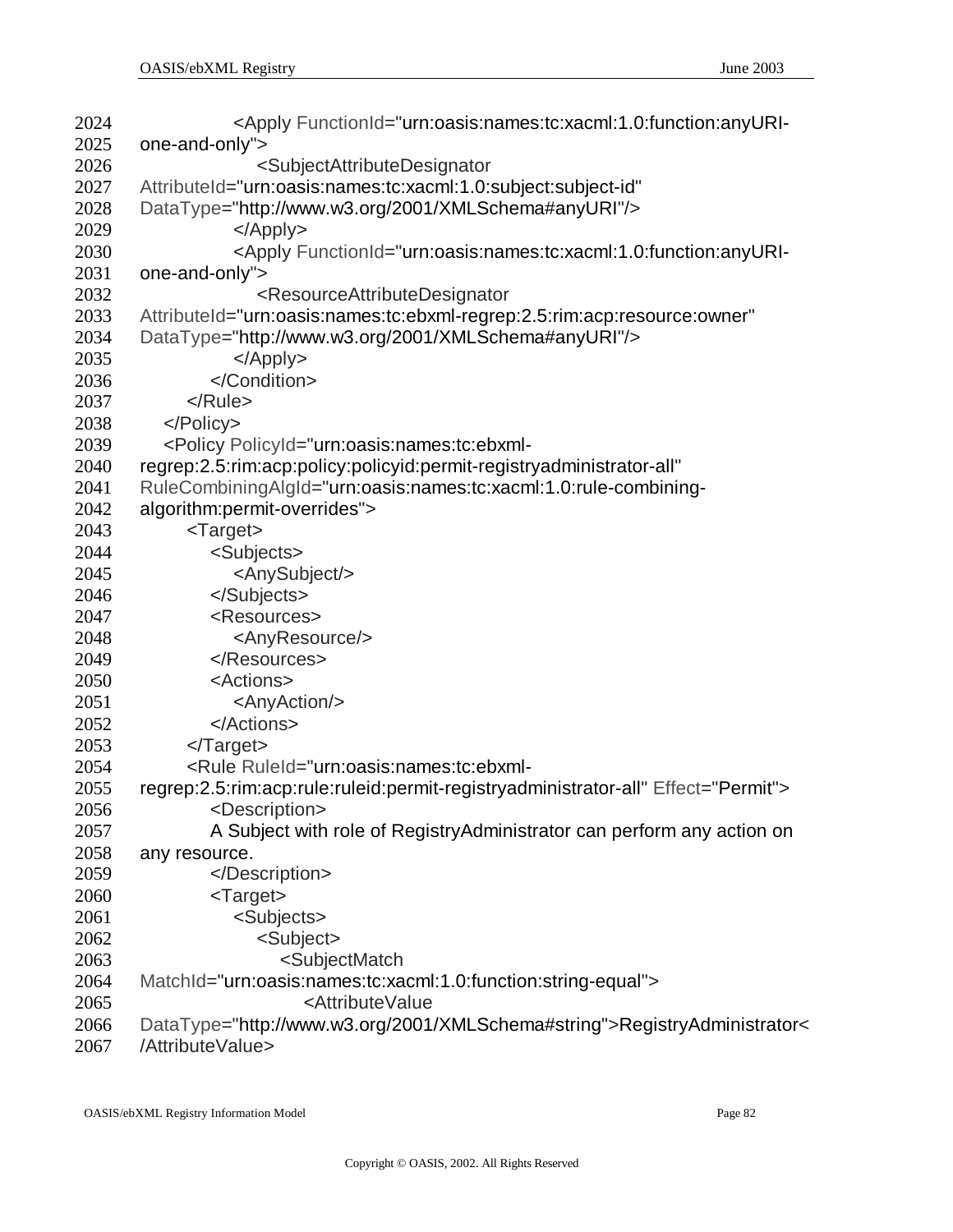| 2068 | <subjectattributedesignator< th=""></subjectattributedesignator<>                        |
|------|------------------------------------------------------------------------------------------|
| 2069 | AttributeId="urn:oasis:names:tc:ebxml-regrep:2.5:rim:acp:subject:role"                   |
| 2070 | DataType="http://www.w3.org/2001/XMLSchema#string"/>                                     |
| 2071 |                                                                                          |
| 2072 |                                                                                          |
| 2073 |                                                                                          |
| 2074 | <resources></resources>                                                                  |
| 2075 | <anyresource></anyresource>                                                              |
| 2076 |                                                                                          |
| 2077 | <actions></actions>                                                                      |
| 2078 | <anyaction></anyaction>                                                                  |
| 2079 |                                                                                          |
| 2080 | $<$ Target $>$                                                                           |
| 2081 | $<$ /Rule>                                                                               |
| 2082 |                                                                                          |
| 2083 |                                                                                          |
| 2084 |                                                                                          |
|      |                                                                                          |
| 2085 | 13.8.5.2 Custom Access Control Policy                                                    |
| 2086 | The following Policy defines a custom access control policy to restrict read access to a |
| 2087 | resource to specified user or role. It also grants update access to specified role.      |
| 2088 | It consists of 3 rules, which in plain English are described as follows:                 |
| 2089 |                                                                                          |
| 2090 | 1. A subject may perform any action on a resource for which they have the role of        |
| 2091 | ContentOwner. This reuses a Policy by reference from the default Access Control          |
| 2092 | PolicySet.                                                                               |
| 2093 | 2. A subject with role of RegistryAdministrator may perform any action on any            |
| 2094 | resource. This reuses a Policy by reference from the default Access Control              |
| 2095 | PolicySet.                                                                               |
| 2096 | 3. A subject with specified id may perform read actions on the resource. This            |
| 2097 | restricts read access to the specified subject.                                          |
| 2098 | 4. A subject with role of Manager may perform update actions on the resource. This       |
| 2099 | relaxes update access restrictions to the specified subject.                             |
| 2100 |                                                                                          |
| 2101 | The listing of the custom Access Control Policy follows:                                 |
| 2102 |                                                                                          |
| 2103 | xml version="1.0" encoding="UTF-8"?                                                      |
| 2104 | <policyset <="" td="" xmlns="urn:oasis:names:tc:xacml:1.0:policy"></policyset>           |
| 2105 | xmlns:xsi="http://www.w3.org/2001/XMLSchema-instance"                                    |
| 2106 | xsi:schemaLocation="urn:oasis:names:tc:xacml:1.0:policy                                  |
| 2107 | C:\tmp\xacml\cs-xacml-schema-policy-01.xsd"                                              |
| 2108 | PolicySetId="urn:oasis:names:tc:ebxml-regrep:2.5:rim:acp:policy:restricted-              |
| 2109 | access-control-policyset"                                                                |
| 2110 | PolicyCombiningAlgId="urn:oasis:names:tc:xacml:1.0:policy-combining-                     |
| 2111 | algorithm:permit-overrides">                                                             |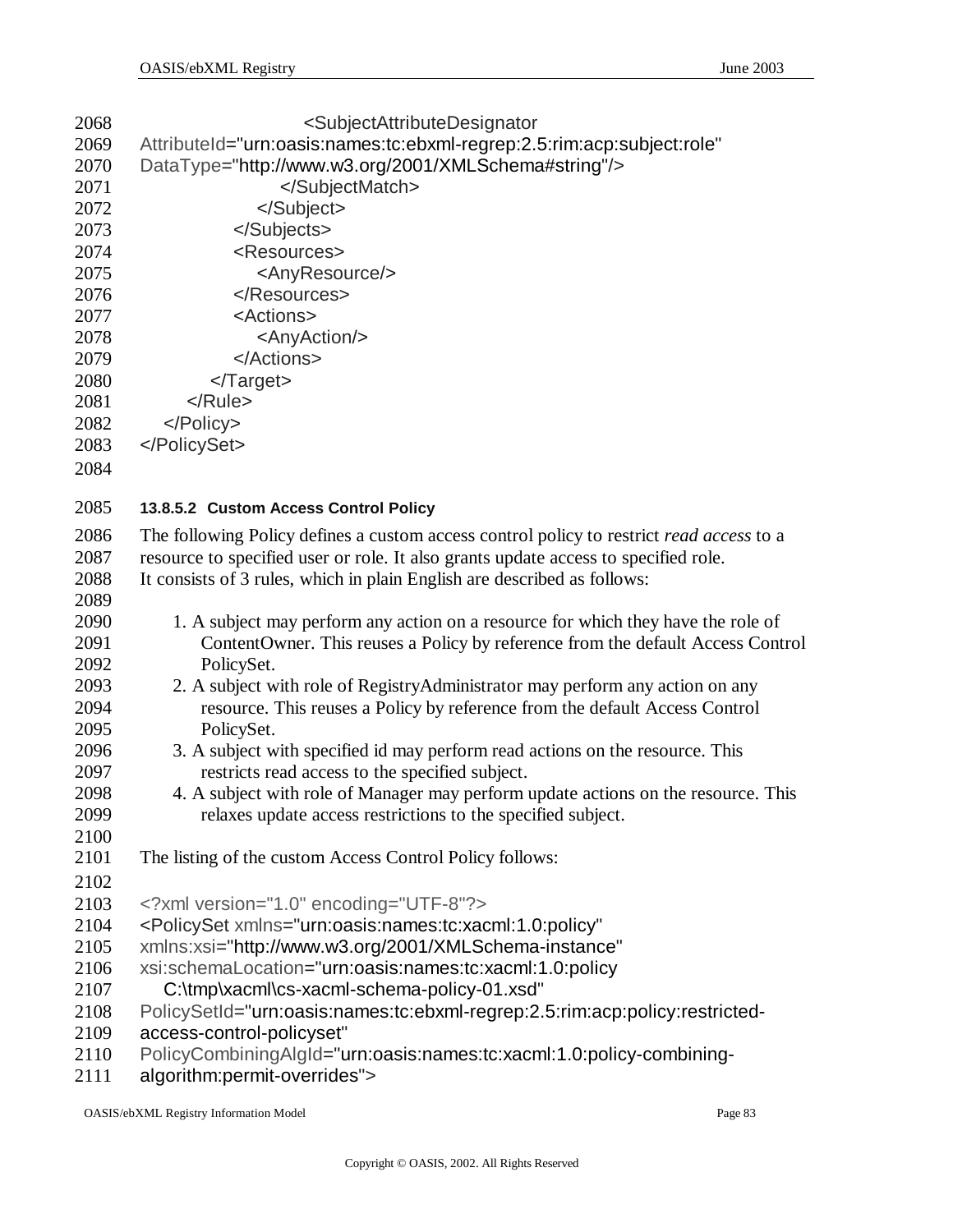| 2112 | <description></description>                                                                                                                                                          |
|------|--------------------------------------------------------------------------------------------------------------------------------------------------------------------------------------|
| 2113 | This PolicySet restricts the default Access Control Policy to limit read access                                                                                                      |
| 2114 | to specified subjects.                                                                                                                                                               |
| 2115 |                                                                                                                                                                                      |
| 2116 | $<$ Target $>$                                                                                                                                                                       |
| 2117 | <subjects></subjects>                                                                                                                                                                |
| 2118 | <anysubject></anysubject>                                                                                                                                                            |
| 2119 |                                                                                                                                                                                      |
| 2120 | <resources></resources>                                                                                                                                                              |
| 2121 | <anyresource></anyresource>                                                                                                                                                          |
| 2122 |                                                                                                                                                                                      |
| 2123 | <actions></actions>                                                                                                                                                                  |
| 2124 | <anyaction></anyaction>                                                                                                                                                              |
| 2125 |                                                                                                                                                                                      |
| 2126 | $<$ Target $>$                                                                                                                                                                       |
| 2127 | <policyidreference>urn:oasis:names:tc:ebxml-</policyidreference>                                                                                                                     |
| 2128 | regrep:2.5:rim:acp:policy:policyid:permit-owner-all                                                                                                                                  |
| 2129 | <policyidreference>urn:oasis:names:tc:ebxml-</policyidreference>                                                                                                                     |
| 2130 | regrep:2.5:rim:acp:policy:policyid:permit-registryadministrator-                                                                                                                     |
| 2131 | all                                                                                                                                                                                  |
| 2132 | <policy <="" td="" xmlns="urn:oasis:names:tc:xacml:1.0:policy"></policy>                                                                                                             |
| 2133 | xmlns:xsi="http://www.w3.org/2001/XMLSchema-instance"                                                                                                                                |
| 2134 | xsi:schemaLocation="urn:oasis:names:tc:xacml:1.0:policy                                                                                                                              |
| 2135 | C:\tmp\xacml\cs-xacml-schema-policy-01.xsd"                                                                                                                                          |
| 2136 | PolicyId="urn:oasis:names:tc:ebxml-regrep:2.5:rim:acp:policy:permit-delete-                                                                                                          |
| 2137 | access-control-policy" RuleCombiningAlgId="urn:oasis:names:tc:xacml:1.0:rule-                                                                                                        |
| 2138 | combining-algorithm:permit-overrides">                                                                                                                                               |
| 2139 | <description></description>                                                                                                                                                          |
| 2140 | Allow Subject with specifed id to perform delete action on any resource.                                                                                                             |
| 2141 |                                                                                                                                                                                      |
| 2142 | <target></target>                                                                                                                                                                    |
| 2143 | <subjects></subjects>                                                                                                                                                                |
| 2144 | <anysubject></anysubject>                                                                                                                                                            |
| 2145 |                                                                                                                                                                                      |
| 2146 | <resources></resources>                                                                                                                                                              |
| 2147 | <anyresource></anyresource>                                                                                                                                                          |
| 2148 |                                                                                                                                                                                      |
| 2149 | <actions></actions>                                                                                                                                                                  |
| 2150 | <anyaction></anyaction>                                                                                                                                                              |
| 2151 |                                                                                                                                                                                      |
| 2152 | $<$ Target>                                                                                                                                                                          |
| 2153 | <rule effect="Permit" ruleid="urn:oasis:names:tc:ebxml-&lt;/td&gt;&lt;/tr&gt;&lt;tr&gt;&lt;td&gt;2154&lt;/td&gt;&lt;td&gt;regrep:2.5:rim:acp:rule:ruleid:permit-delete-rule"></rule> |
| 2155 | <description></description>                                                                                                                                                          |
| 2156 | Allow Subject with specifed id to perform delete action on any resource.                                                                                                             |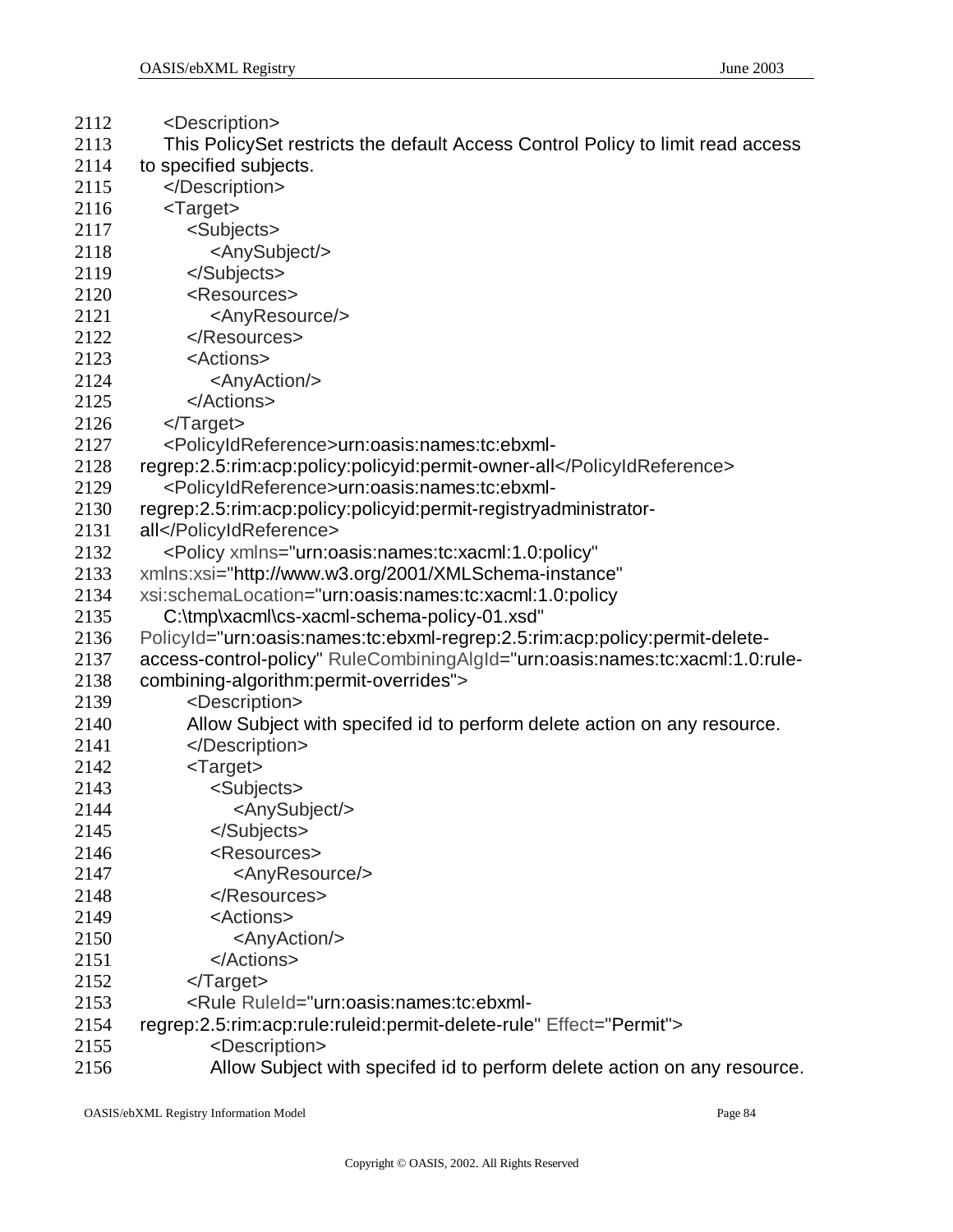| 2157 |                                                                               |
|------|-------------------------------------------------------------------------------|
| 2158 | <target></target>                                                             |
| 2159 | <subjects></subjects>                                                         |
| 2160 | <subject></subject>                                                           |
| 2161 | <subjectmatch< td=""></subjectmatch<>                                         |
| 2162 | MatchId="urn:oasis:names:tc:xacml:1.0:function:anyURI-equal">                 |
| 2163 | <attributevalue< td=""></attributevalue<>                                     |
| 2164 | DataType="http://www.w3.org/2001/XMLSchema#anyURI">urn:uuid:977d9380-         |
| 2165 | 00e2-4ce8-9cdc-d8bf6a4157be                                                   |
| 2166 | <subjectattributedesignator< td=""></subjectattributedesignator<>             |
| 2167 | AttributeId="urn:oasis:names:tc:xacml:1.0:subject:subject-id"                 |
| 2168 | DataType="http://www.w3.org/2001/XMLSchema#anyURI"/>                          |
| 2169 |                                                                               |
| 2170 |                                                                               |
| 2171 |                                                                               |
| 2172 | <resources></resources>                                                       |
| 2173 | <anyresource></anyresource>                                                   |
| 2174 |                                                                               |
| 2175 | <actions></actions>                                                           |
| 2176 | <action></action>                                                             |
| 2177 | <actionmatch< td=""></actionmatch<>                                           |
| 2178 | MatchId="urn:oasis:names:tc:xacml:1.0:function:string-equal">                 |
| 2179 | <attributevalue< td=""></attributevalue<>                                     |
| 2180 | DataType="http://www.w3.org/2001/XMLSchema#string">delete                     |
| 2181 | $\geq$                                                                        |
| 2182 | <actionattributedesignator< td=""></actionattributedesignator<>               |
| 2183 | AttributeId="urn:oasis:names:tc:xacml:1.0:action:action-id"                   |
| 2184 | DataType="http://www.w3.org/2001/XMLSchema#string"/>                          |
| 2185 |                                                                               |
| 2186 |                                                                               |
| 2187 |                                                                               |
| 2188 | $<$ Target>                                                                   |
| 2189 | $<$ /Rule $>$                                                                 |
| 2190 |                                                                               |
| 2191 | <policy <="" td="" xmlns="urn:oasis:names:tc:xacml:1.0:policy"></policy>      |
| 2192 | xmlns:xsi="http://www.w3.org/2001/XMLSchema-instance"                         |
| 2193 | xsi:schemaLocation="urn:oasis:names:tc:xacml:1.0:policy                       |
| 2194 | C:\tmp\xacml\cs-xacml-schema-policy-01.xsd"                                   |
| 2195 | PolicyId="urn:oasis:names:tc:ebxml-regrep:2.5:rim:acp:policy:permit-update-   |
| 2196 | access-control-policy" RuleCombiningAlgId="urn:oasis:names:tc:xacml:1.0:rule- |
| 2197 | combining-algorithm:permit-overrides">                                        |
| 2198 | <description></description>                                                   |
| 2199 | Allow Subjects with Manager role to perform update action on any              |
| 2200 | resource.                                                                     |
| 2201 |                                                                               |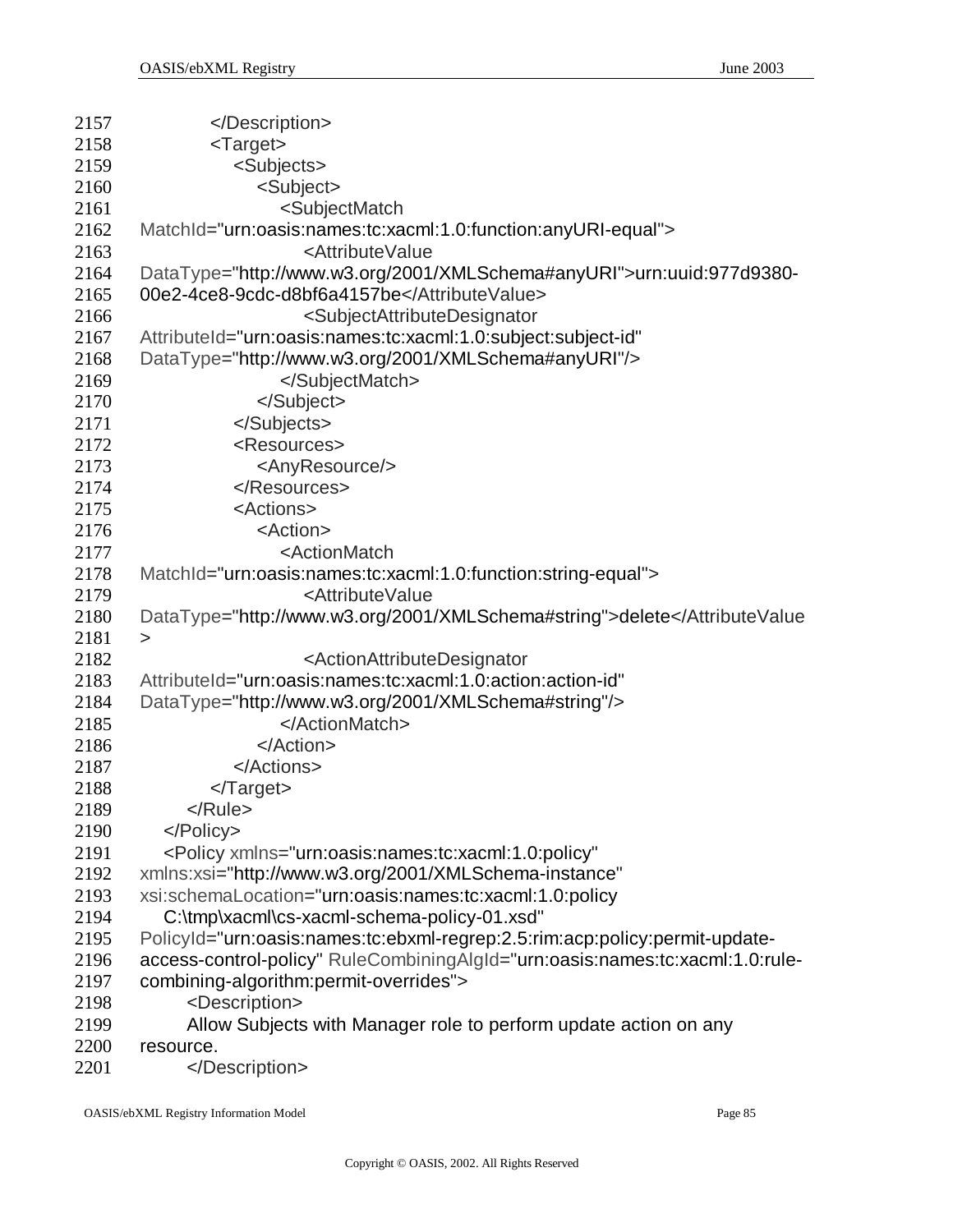| 2202 | <target></target>                                                                                                                                                                    |
|------|--------------------------------------------------------------------------------------------------------------------------------------------------------------------------------------|
| 2203 | <subjects></subjects>                                                                                                                                                                |
| 2204 | <anysubject></anysubject>                                                                                                                                                            |
| 2205 |                                                                                                                                                                                      |
| 2206 | <resources></resources>                                                                                                                                                              |
| 2207 | <anyresource></anyresource>                                                                                                                                                          |
| 2208 |                                                                                                                                                                                      |
| 2209 | <actions></actions>                                                                                                                                                                  |
| 2210 | <anyaction></anyaction>                                                                                                                                                              |
| 2211 |                                                                                                                                                                                      |
| 2212 | $\langle$ Target>                                                                                                                                                                    |
| 2213 | <rule effect="Permit" ruleid="urn:oasis:names:tc:ebxml-&lt;/td&gt;&lt;/tr&gt;&lt;tr&gt;&lt;td&gt;2214&lt;/td&gt;&lt;td&gt;regrep:2.5:rim:acp:rule:ruleid:permit-update-rule"></rule> |
| 2215 | <description></description>                                                                                                                                                          |
| 2216 | Allow Subjects with Manager role to perform read action on any                                                                                                                       |
| 2217 | resource.                                                                                                                                                                            |
| 2218 |                                                                                                                                                                                      |
| 2219 | <target></target>                                                                                                                                                                    |
| 2220 | <subjects></subjects>                                                                                                                                                                |
| 2221 | <subject></subject>                                                                                                                                                                  |
| 2222 | <subjectmatch< td=""></subjectmatch<>                                                                                                                                                |
| 2223 | MatchId="urn:oasis:names:tc:xacml:1.0:function:string-equal">                                                                                                                        |
| 2224 | <attributevalue< td=""></attributevalue<>                                                                                                                                            |
| 2225 | DataType="http://www.w3.org/2001/XMLSchema#string">Manager                                                                                                                           |
| 2226 | ue <sub>5</sub>                                                                                                                                                                      |
| 2227 | <subjectattributedesignator< td=""></subjectattributedesignator<>                                                                                                                    |
| 2228 | AttributeId="urn:oasis:names:tc:ebxml-regrep:2.5:rim:acp:subject:role"                                                                                                               |
| 2229 | DataType="http://www.w3.org/2001/XMLSchema#string"/>                                                                                                                                 |
| 2230 |                                                                                                                                                                                      |
| 2231 |                                                                                                                                                                                      |
| 2232 |                                                                                                                                                                                      |
| 2233 | <resources></resources>                                                                                                                                                              |
| 2234 | <anyresource></anyresource>                                                                                                                                                          |
| 2235 |                                                                                                                                                                                      |
| 2236 | <actions></actions>                                                                                                                                                                  |
| 2237 | <action></action>                                                                                                                                                                    |
| 2238 | <actionmatch< td=""></actionmatch<>                                                                                                                                                  |
| 2239 | MatchId="urn:oasis:names:tc:xacml:1.0:function:string-equal">                                                                                                                        |
| 2240 | <attributevalue< td=""></attributevalue<>                                                                                                                                            |
| 2241 | DataType="http://www.w3.org/2001/XMLSchema#string">update                                                                                                                            |
| 2242 | >                                                                                                                                                                                    |
| 2243 | <actionattributedesignator< td=""></actionattributedesignator<>                                                                                                                      |
| 2244 | AttributeId="urn:oasis:names:tc:xacml:1.0:action:action-id"                                                                                                                          |
| 2245 |                                                                                                                                                                                      |
|      | DataType="http://www.w3.org/2001/XMLSchema#string"/>                                                                                                                                 |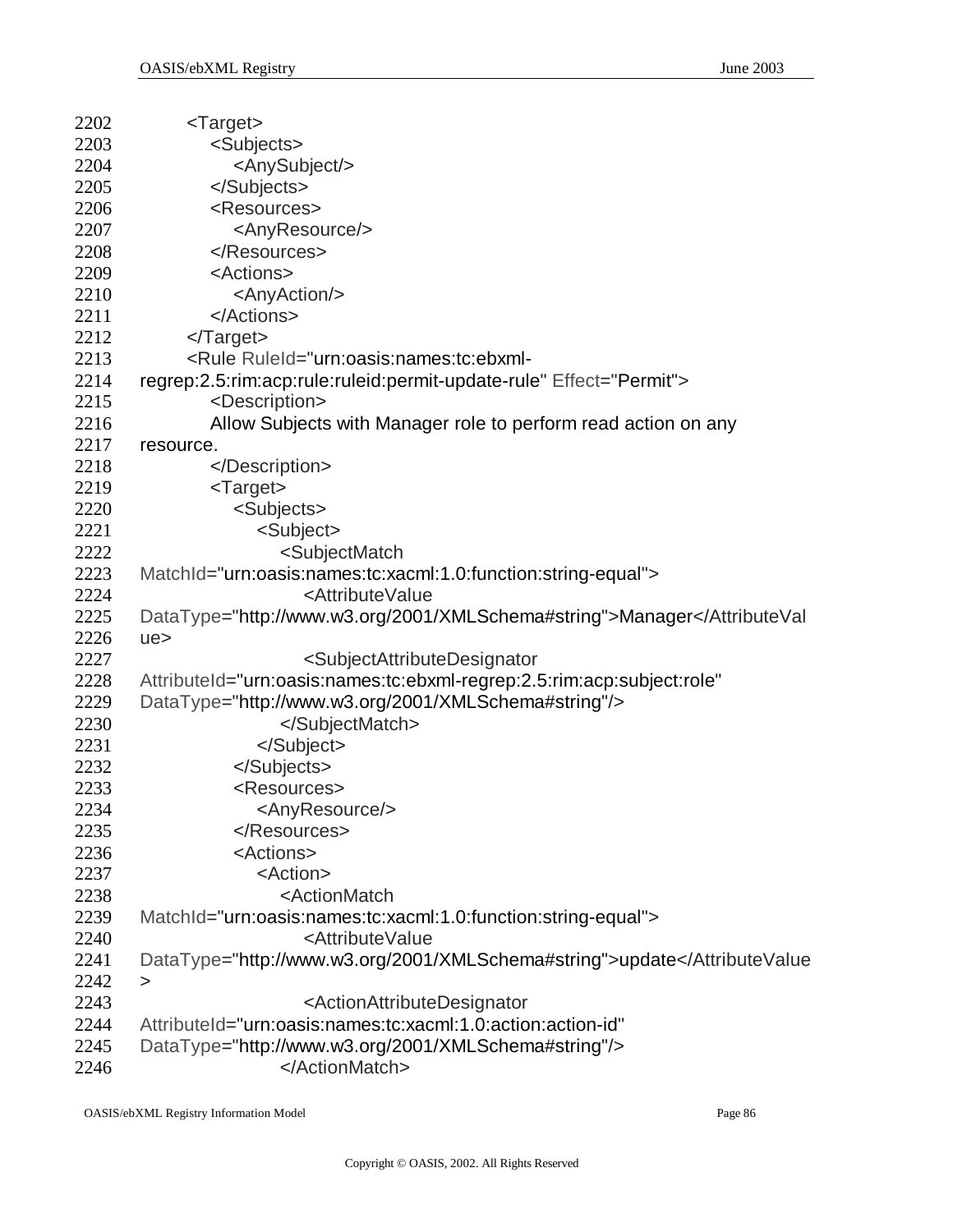#### **13.8.6 Resolving PolicyReferences**

 An XACML PolicySet may reference XACML Policy objects defined outside the repository item containing the XACML PolicySet. A registry implementation must be able to resolve such references. To resolve such references efficiently a registry must be able to find the repository item containing the referenced Policy without having to load and search all Access Control Policies in the repository. This section describes the

normative behaviour that enables a registry to resolve policy references efficiently.

- A registry must define a Content Cataloging Service for the canonical XACML PolicySet
- objectType. The PolicySet cataloging service must automatically catalog every PolicySet
- upon submision to contain a special Slot with name "ComposedPolicies". The value of
- this Slot must be a Collection where each element in the Collection is the id for a Policy object that is composed within the PolicySet.
- Thus a registry is able to use an ad hoc query to find the repositoryItem representing an XACML PolicySet that contains the Policy that is being referenced by another PolicySet.

### **13.8.7 ebXML Registry as a [XACML] Policy Store**

- So far we have defined how ebXML registries may use [XACML] to define Access
- Control Policies to control access to RegiostryObejct and RepositoryItem resources.
- An important side effect of the normative binding of the Access Control Model to
- [XACML] is that enterprises may also use ebXML Registry as a [XACML] Policy store to manage Policies for protecting resources outside the registry.
- In this use case, enterprises may submit [XACML] Policies and PolicySets as
- ExtrinsicObject-RepositoryItem pairs. These Policies may be accessed or referenced by their URL as defined by the HTTP binding of the ebXML Registry Services interface in
- [ebRS].

### **13.9Access Control Model: Custom Binding**

A registry may support bindings to policies describes in formats other than [XACML].

- The use of such policies sacrifices interoperability and is therefore discouraged. In such
- cases the RepositoryItem for the policy information may be in any format supported by
- the registry in an implementation specific manner.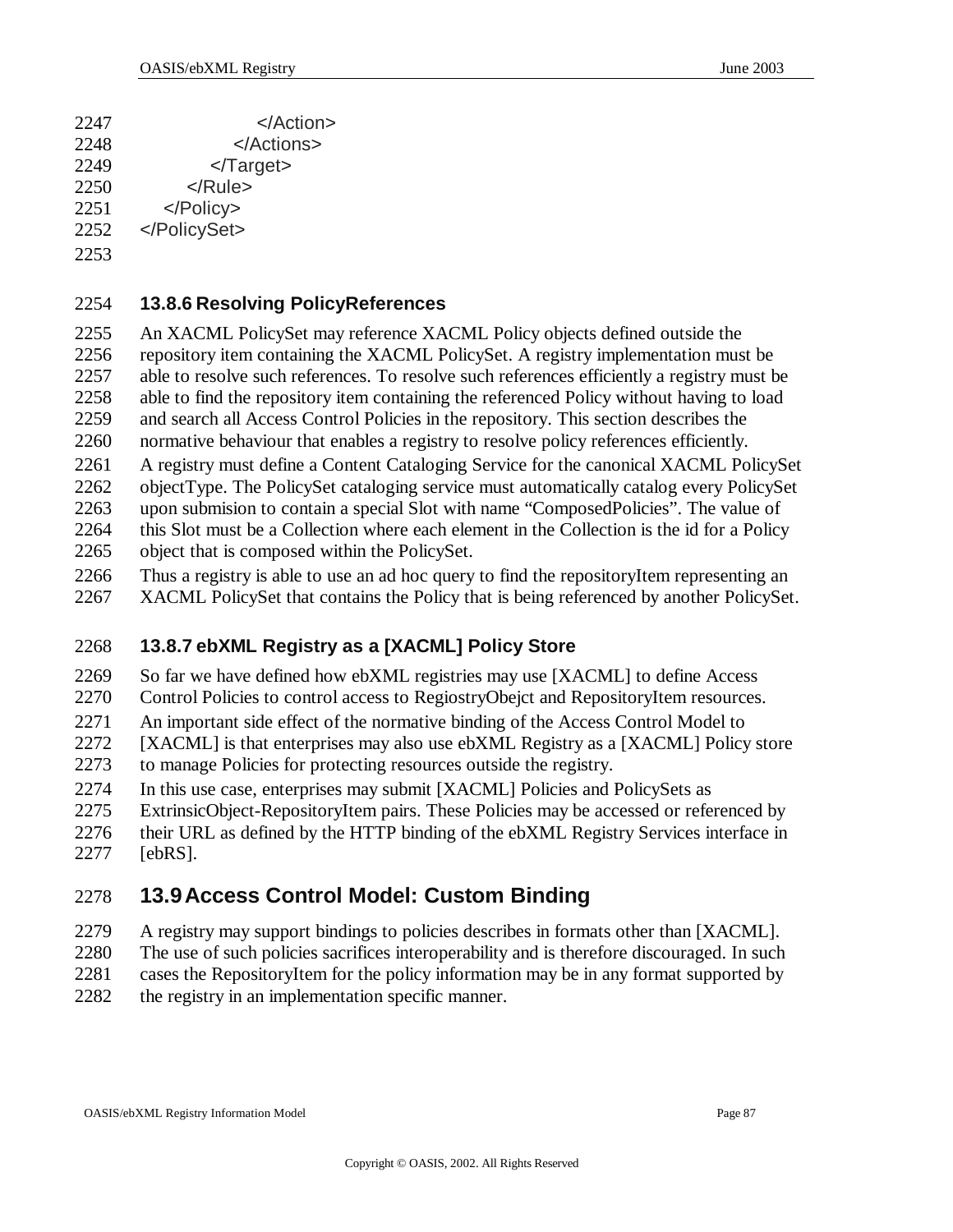# **Appendix A Canonical Classification Schemes**

This section lists the canonical ClassificationSchemes that are required to be present in

all ebXML Registries. These Canonical ClassificationSchemes may be extended by

2286 adding additional ClassificationNodes. However, no ClassificationNode defined<br>2287 normatively in the links below may be modified within a registry. In particular th normatively in the links below may be modified within a registry. In particular they must

preserve their canonical id attributes in all registries.

### **A.1 ObjectType ClassificationScheme**

- http://www.oasis-open.org/committees/regrep/documents/2.5/canonical/
- SubmitObjectsRequest\_ObjectTypeScheme.xml

### **A.2 AssociationType ClassificationScheme**

- http://www.oasis-open.org/committees/regrep/documents/2.5/canonical/
- SubmitObjectsRequest\_AssociationTypeScheme.xml

### **A.3 PhoneType ClassificationScheme**

http://www.oasis-open.org/committees/regrep/documents/2.5/canonical/

SubmitObjectsRequest\_PhoneTypeScheme.xml

### **A.4 EmailType ClassificationScheme**

- http://www.oasis-open.org/committees/regrep/documents/2.5/canonical/
- SubmitObjectsRequest\_EmailTypeScheme.xml

### **A.5 ContentManagementService ClassificationScheme**

- http://www.oasis-open.org/committees/regrep/documents/2.5/canonical/
- SubmitObjectsRequest\_CMSScheme.xml

### **A.6 ErrorHandlingModel ClassificationScheme**

- http://www.oasis-open.org/committees/regrep/documents/2.5/canonical/
- SubmitObjectsRequest\_ErrorHandlingModelScheme.xml

### **A.7 InvocationModel ClassificationScheme**

- http://www.oasis-open.org/committees/regrep/documents/2.5/canonical/
- SubmitObjectsRequest\_InvocationModelScheme.xml

### **A.8 SubjectRole ClassificationScheme**

- http://www.oasis-open.org/committees/regrep/documents/2.5/canonical/
- SubmitObjectsRequest\_SubjectRoleScheme.xml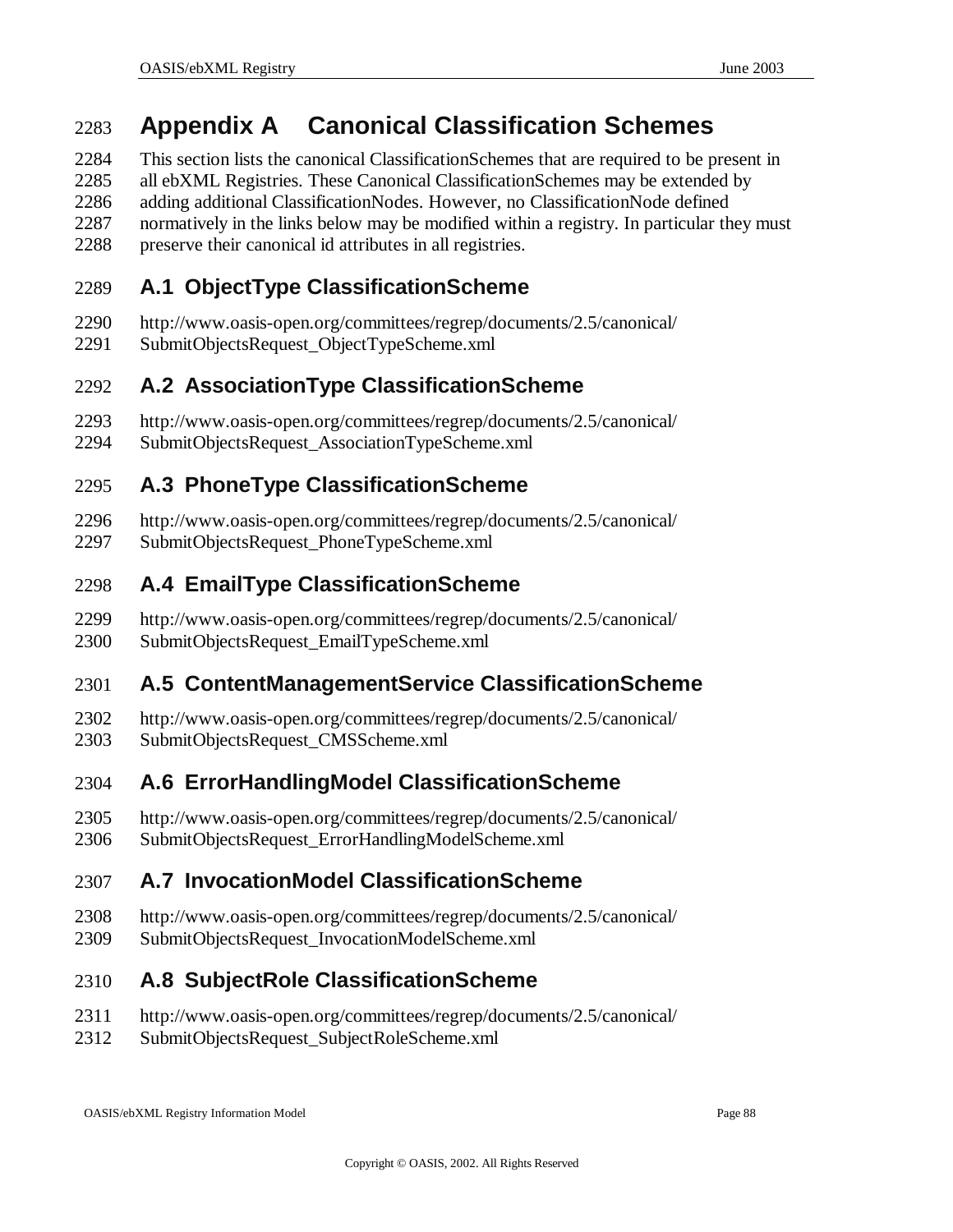# **A.9 SubjectGroup ClassificationScheme**

- http://www.oasis-open.org/committees/regrep/documents/2.5/canonical/
- SubmitObjectsRequest\_SubjectGroupScheme.xml
- 
-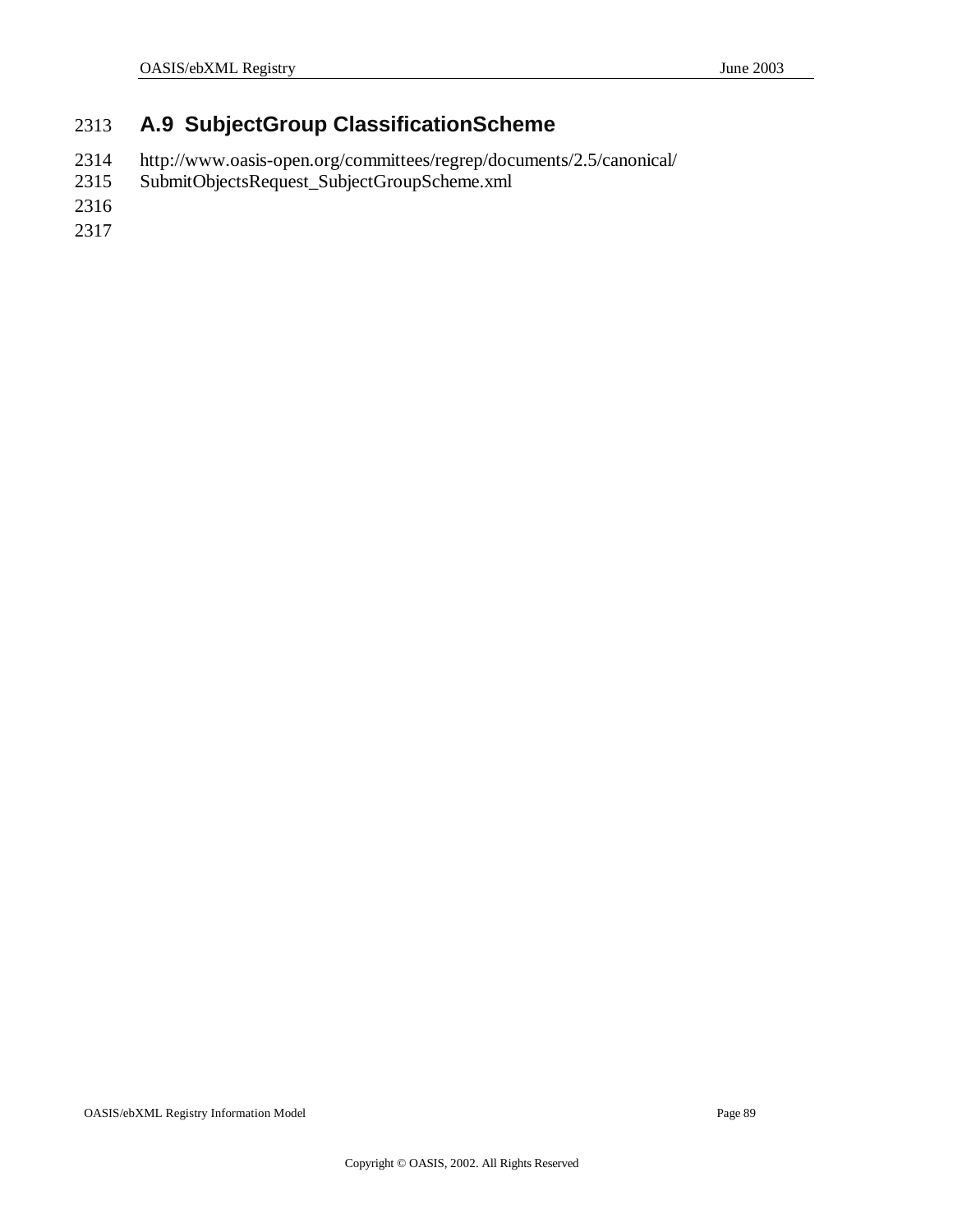# **14 References**

| 2319         | [ebGLOSS] ebXML Glossary,                                                                                                   |
|--------------|-----------------------------------------------------------------------------------------------------------------------------|
| 2320         | http://www.ebxml.org/documents/199909/terms_of_reference.htm                                                                |
| 2321         | [OAS] OASIS Information Model                                                                                               |
| 2322         | http://xsun.sdct.itl.nist.gov/regrep/OasisRegrepSpec.pdf                                                                    |
| 2323         | [ISO] ISO 11179 Information Model                                                                                           |
| 2324<br>2325 | http://208.226.167.205/SC32/jtc1sc32.nsf/576871ad2f11bba785256621005419d7/b83fc7816a606<br>4c68525690e0065f913?OpenDocument |
| 2326         | [BRA97] IETF (Internet Engineering Task Force). RFC 2119: Key words for use in                                              |
| 2327         | RFCs to Indicate Requirement Levels                                                                                         |
| 2328         | http://www.cis.ohio-state.edu/cgi-bin/rfc/rfc2119.html                                                                      |
| 2329         | [ebRS] ebXML Registry Services Specification                                                                                |
| 2330         | http://www.oasisopen.org/committees/regrep/documents/2.5/specs/ebRS.pdf                                                     |
| 2331         | [ebCPP] ebXML Collaboration-Protocol Profile and Agreement Specification                                                    |
| 2332         | http://www.ebxml.org/specfrafts/                                                                                            |
| 2333         |                                                                                                                             |
| 2334         | [UUID] DCE 128 bit Universal Unique Identifier                                                                              |
| 2335         | http://www.opengroup.org/onlinepubs/009629399/apdxa.htm#tagcjh_20                                                           |
| 2336         | http://www.opengroup.org/publications/catalog/c706.htmttp://www.w3.org/TR/REC-xml                                           |
| 2337         |                                                                                                                             |
| 2338         | [XPATH] XML Path Language (XPath) Version 1.0                                                                               |
| 2339         | http://www.w3.org/TR/xpath                                                                                                  |
| 2340         |                                                                                                                             |
| 2341         | [XACML] OASIS eXtensible Access Control Markup Language (XACML) Version 1.0                                                 |
| 2342         | http://www.oasis-open.org/committees/xacml/repository/cs-xacml-specification-01.pdf                                         |
| 2343         |                                                                                                                             |
| 2344         | [NCName] Namespaces in XML 19990114                                                                                         |
| 2345         | http://www.w3.org/TR/REC-xml-names/#NT-NCName.                                                                              |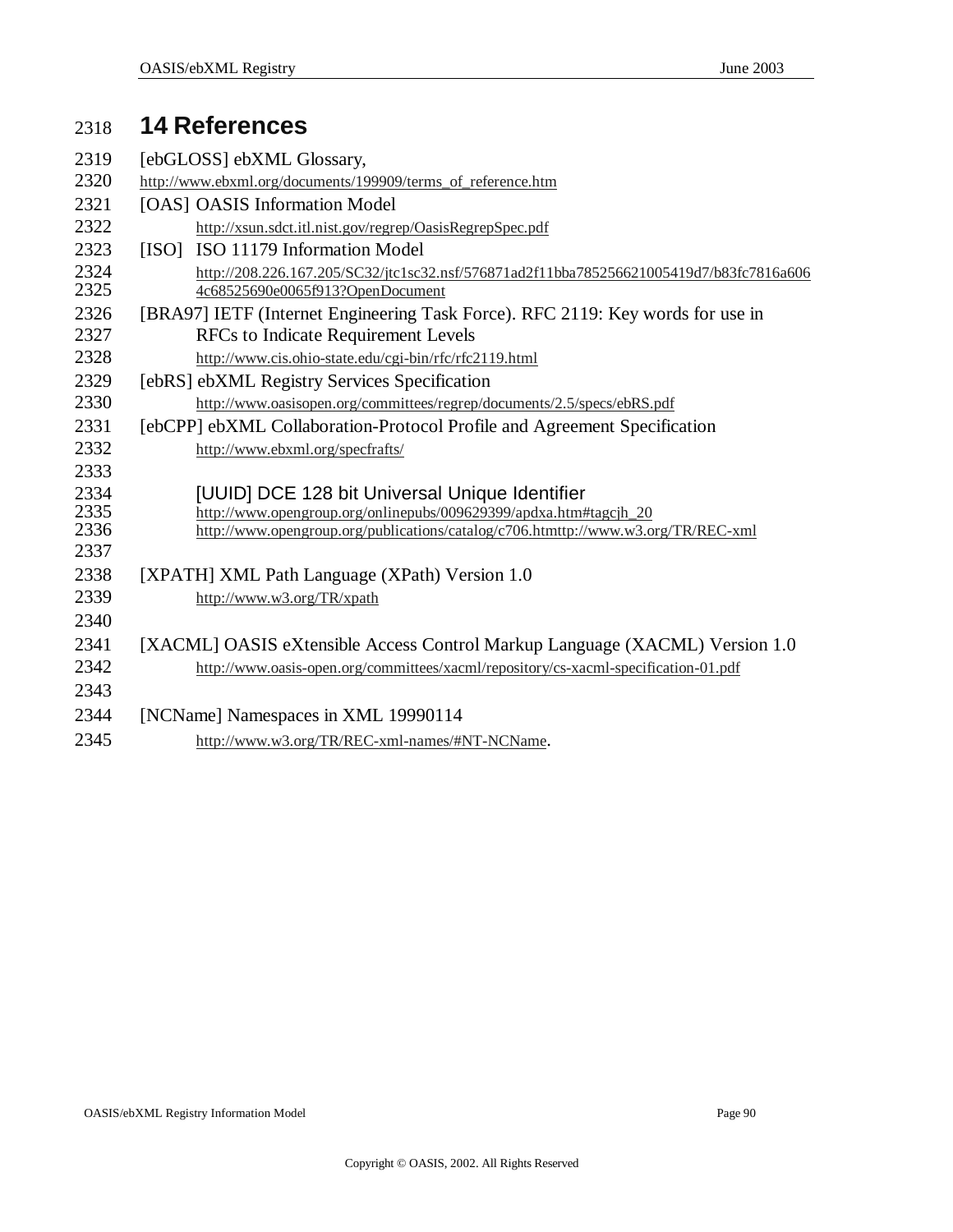## 2346 **15 Disclaimer**

2347 The views and specification expressed in this document are those of the authors and are<br>2348 not necessarily those of their employers. The authors and their employers specifically

not necessarily those of their employers. The authors and their employers specifically 2349 disclaim responsibility for any problems arising from correct or incorrect implementation

2350 or use of this design.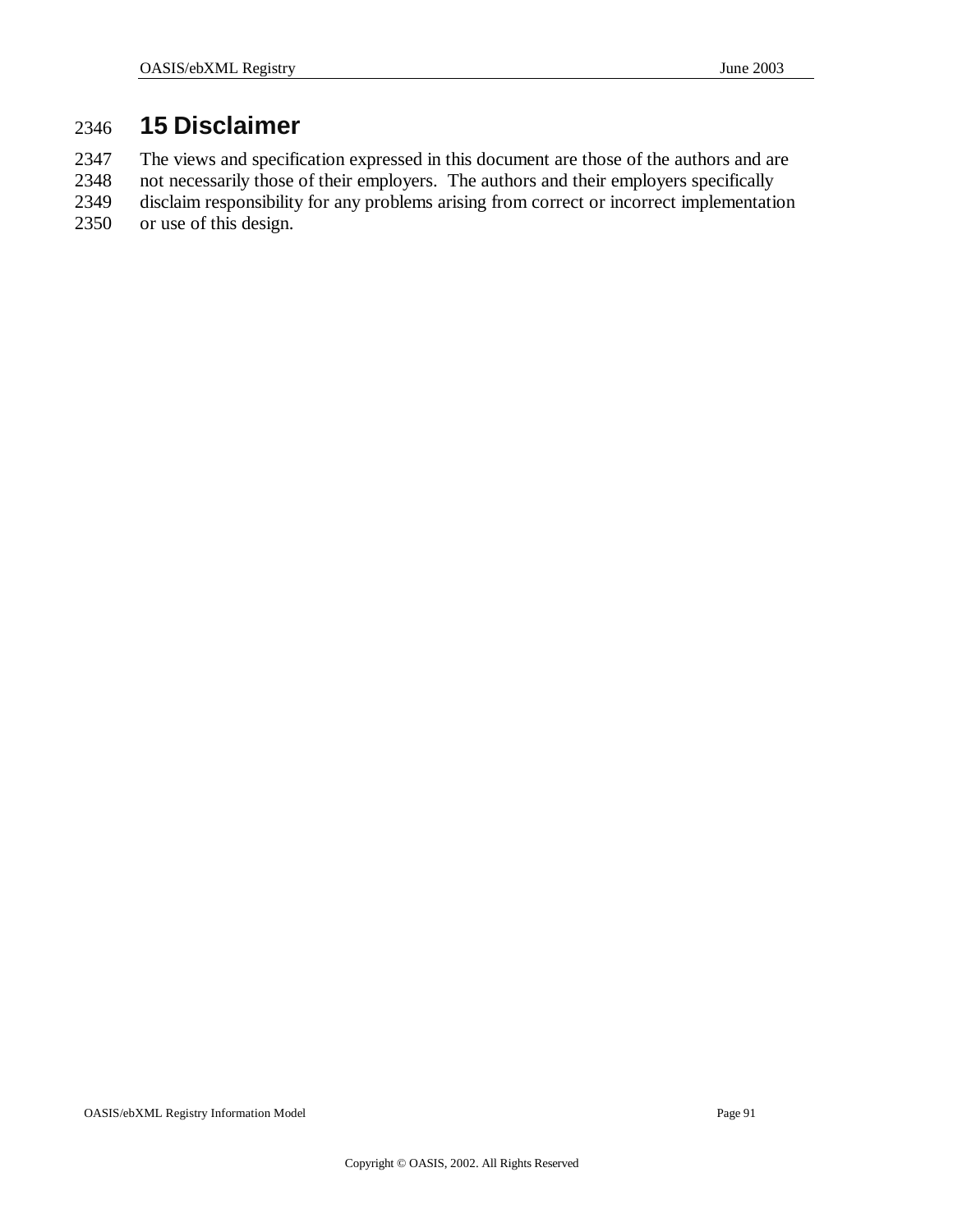# **16 Contact Information**

| 2352 |                           |                                         |
|------|---------------------------|-----------------------------------------|
| 2353 | <b>Team Leader</b>        |                                         |
| 2354 | Name:                     | Kathryn R. Breininger                   |
| 2355 | Company:                  | The Boeing Company                      |
| 2356 | Street:                   | P.O. Box 3707 MC 62-LC                  |
| 2357 | City, State, Postal Code: | Seattle, WA 98124-2207                  |
| 2358 | Country:                  | <b>USA</b>                              |
| 2359 | Phone:                    | 425-965-0182                            |
| 2360 | Email:                    | kathryn.r.breininger@boeing.com         |
| 2361 |                           |                                         |
| 2362 | Editor                    |                                         |
| 2363 | Name:                     | <b>Sally Fuger</b>                      |
| 2364 | Company:                  | <b>Automotive Industry Action Group</b> |
| 2365 | Street:                   | 26200 Lahser Road, Suite 200            |
| 2366 | City, State, Postal Code: | Southfield, MI 48034                    |
| 2367 | Country:                  | <b>USA</b>                              |
| 2368 | Phone:                    | $(248)$ 358-9744                        |
| 2369 | Email:                    | sfuger@aiag.org                         |
| 2370 |                           |                                         |
| 2371 | <b>Technical Editor</b>   |                                         |
| 2372 | Name:                     | Farrukh S. Najmi                        |
| 2373 | Company:                  | Sun Microsystems                        |
| 2374 | Street:                   | 1 Network Dr., MS BUR02-302             |
| 2375 | City, State, Postal Code: | Burlington, MA, 01803-0902              |
| 2376 | Country:                  | <b>USA</b>                              |
| 2377 | Phone:                    | $(781)$ 442-9017                        |
| 2378 | Email:                    | farrukh.najmi@sun.com                   |
| 2379 |                           |                                         |
| 2380 | <b>Technical Editor</b>   |                                         |
| 2381 | Name:                     | Nikola Stojanovic                       |
| 2382 | Company:                  | <b>Metaspaces Consulting</b><br>Street: |
| 2383 | 101 Pineview Terrace      |                                         |
| 2384 | City, State, Postal Code: | Ithaca, NY, 14850                       |
| 2385 | Country:                  | <b>USA</b>                              |
| 2386 | Phone:                    | $(607)$ 273-2224                        |
| 2387 | Email:                    | nikola.stojanovic@acm.org               |
| 2388 |                           |                                         |
| 2389 |                           |                                         |